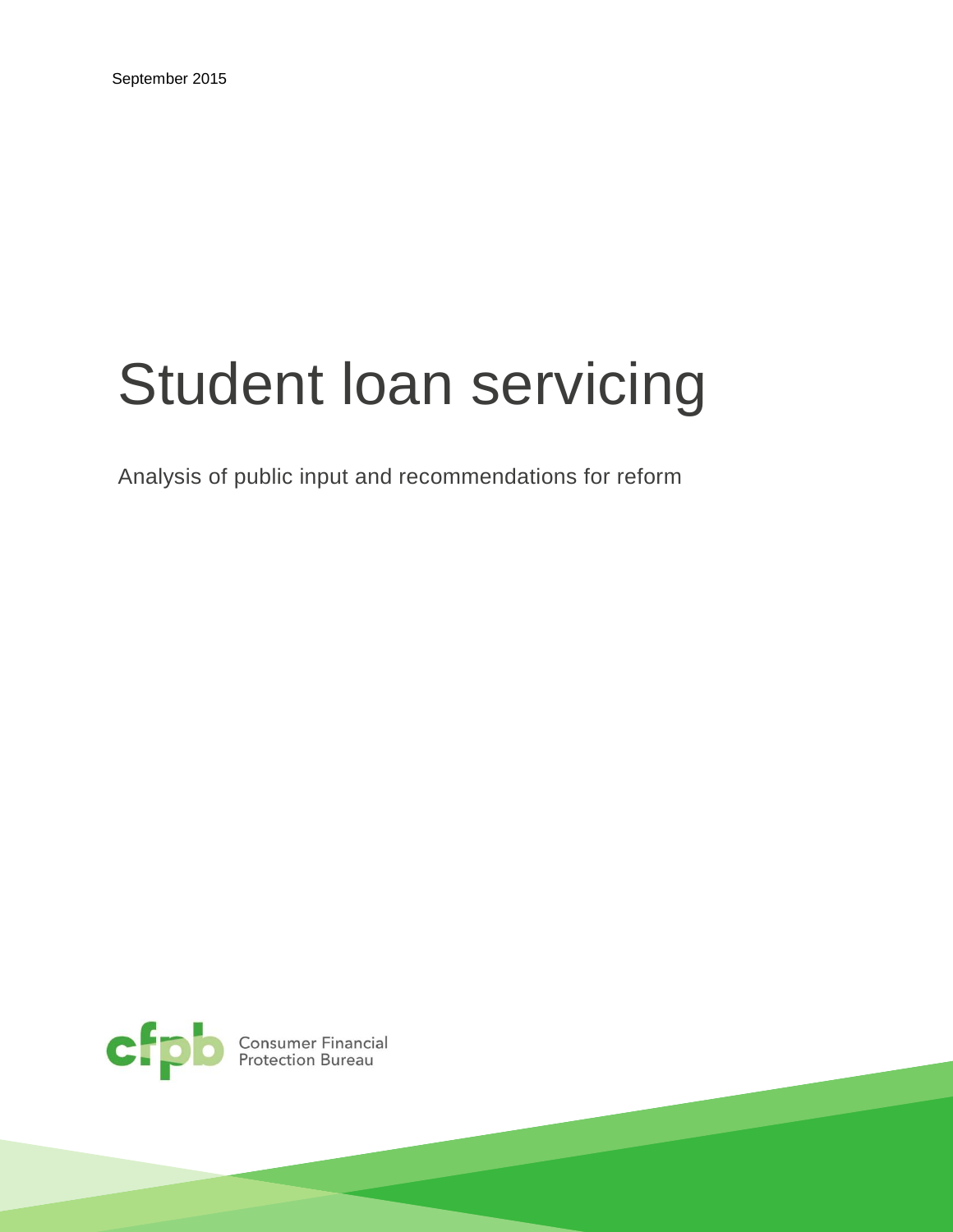## Table of contents

| 1. |     |                                                                         |
|----|-----|-------------------------------------------------------------------------|
|    | 1.1 |                                                                         |
|    | 1.2 |                                                                         |
|    | 1.3 |                                                                         |
|    | 1.4 |                                                                         |
|    | 1.5 |                                                                         |
| 2. |     | Public input on analogies to servicing approaches in other              |
|    | 2.1 | Practices and protections for struggling or delinquent borrowers 105    |
|    | 2.2 | Practices and protections related to servicing transfers114             |
|    | 2.3 | Practices and protections related to customer service and error         |
|    |     | 2.4 Practices and protections related to the processing of payments 122 |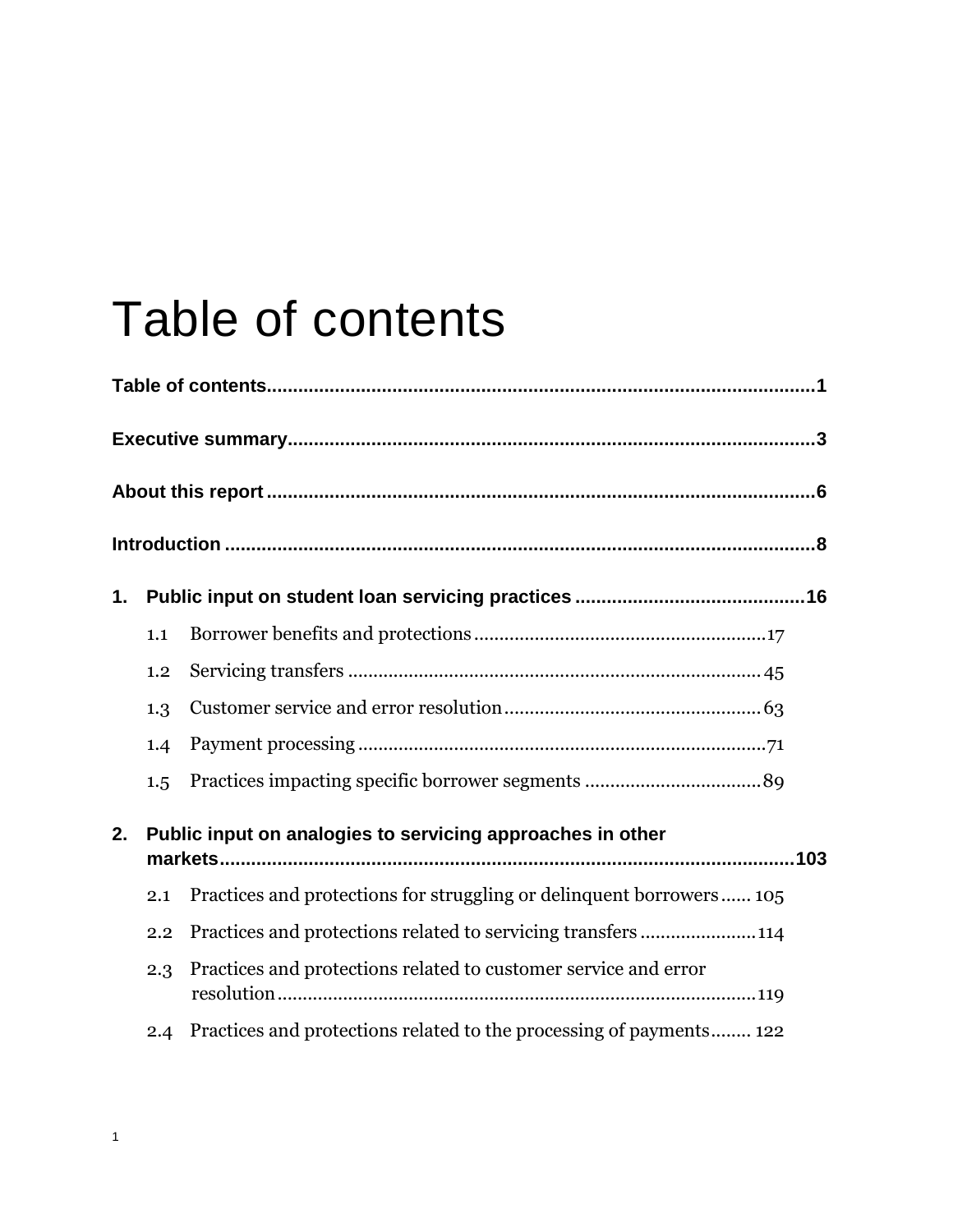| 3. |     |                                                             |  |  |  |
|----|-----|-------------------------------------------------------------|--|--|--|
|    |     |                                                             |  |  |  |
|    |     |                                                             |  |  |  |
|    |     |                                                             |  |  |  |
|    | 3.4 |                                                             |  |  |  |
|    |     |                                                             |  |  |  |
|    |     |                                                             |  |  |  |
|    |     |                                                             |  |  |  |
|    |     | Joint statement of principles on student loan servicing 148 |  |  |  |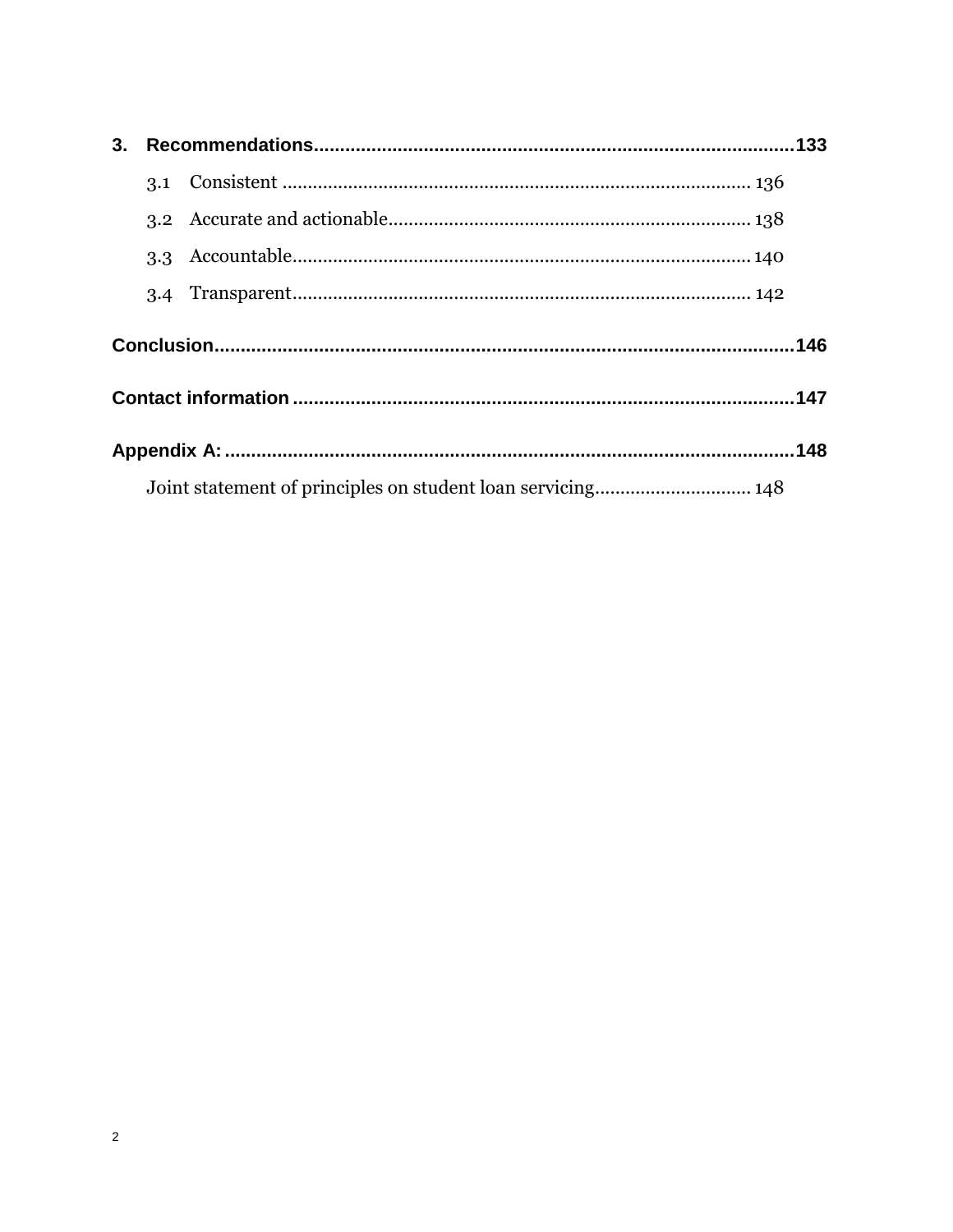### Executive summary

- More than 41 million Americans collectively owe more than \$1.2 trillion in student loan debt, making student loan debt the second-largest class of consumer debt behind mortgages. The student loan market continues to show elevated levels of distress relative to other types of consumer debt, despite recent improvements in the labor market and the near-universal availability of income-driven repayment plans for borrowers with federal student loans experiencing financial hardship. The Bureau estimates that more than 1-in-4 student loan borrowers are now delinquent or in default on a student loan.
- Significant data gaps exist in the higher education sector, including data related to loan performance, student outcomes, and certain key demographic, labor, and wage data about student loan borrowers. Evidence suggests that some borrowers who default share certain characteristics, including attendance at proprietary schools or failure to complete a program of study. Improved access to key data is needed, including accesss to data related to predictors of future borrower distress, performance of borrowers in alternative repayment arrangements, and the efficacy of various interventions, and should inform policymakers and market participants seeking to target resources and reduce defaults.
- Student loan servicers are a critical link between borrowers and lenders. Servicers manage borrowers' accounts, process monthly payments, manage enrollment in alternative repayment plans, and communicate directly with borrowers, including borrowers in distress. There are no consistent, market-wide federal standards for student loan servicing and servicers generally have discretion to determine policies related to many aspects of servicing operations.
- In May 2015, the Bureau joined with the Department of Education and the Department of the Treasury to launch a public inquiry into student loan servicing practices. The Bureau published a notice in the *Federal Register* requesting comments from the public on student loan servicing. In response, the Bureau received more than 30,000 comments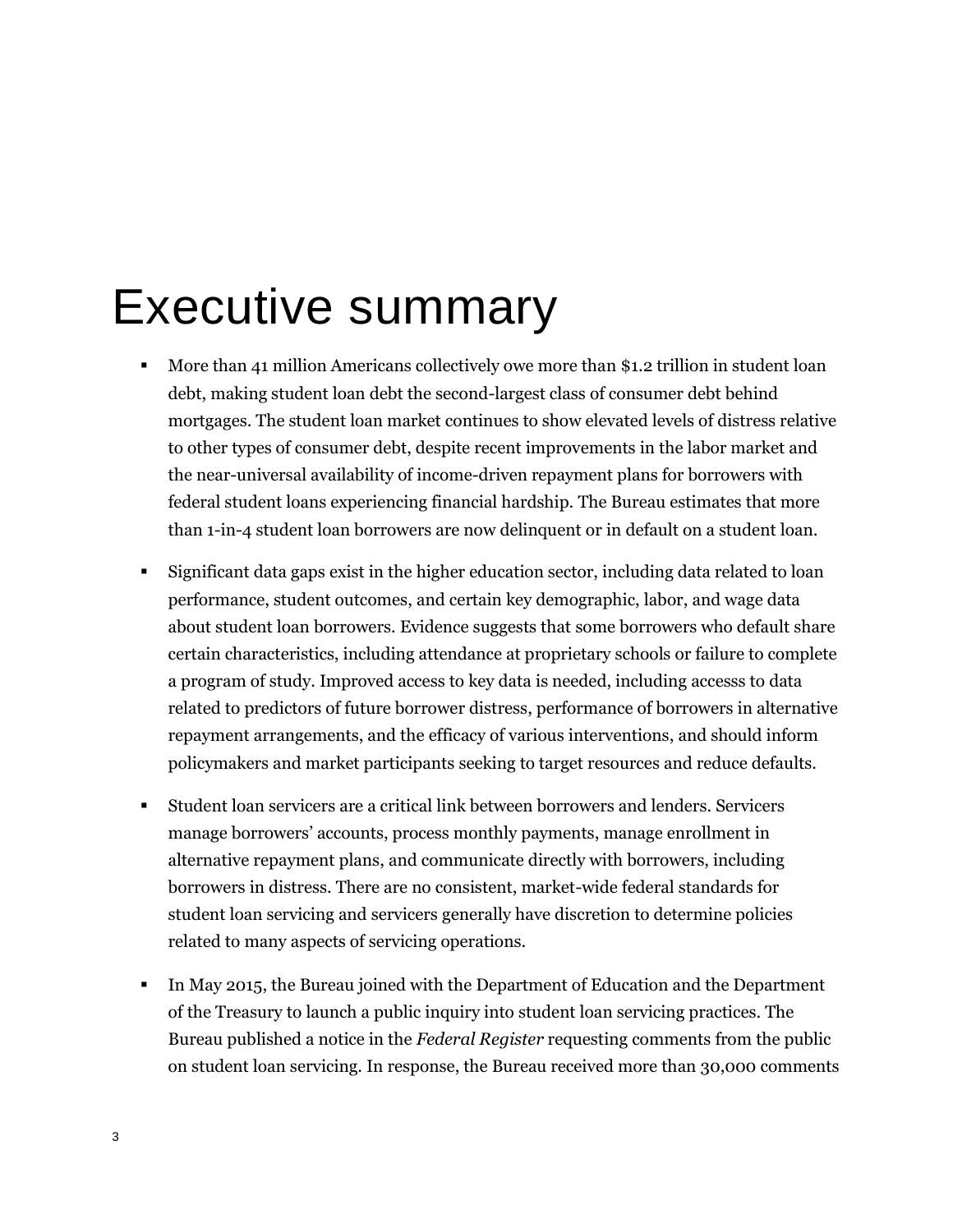describing specific student loan servicing practices that may be contributing to student debt stress, and offering specific recommendations for ways to improve student loan servicing, encourage borrower success, and mitigate defaults. Although not necessarily representative of the experience of more than 41 million student loan borrowers, public comments help to illustrate where there may be a mismatch between borrowers' needs and actual service delivered.

- Comments from individual student loan borrowers describe how they encounter servicing problems or practices that discourage utilization of alternative repayment plans, including income-driven repayment plans. A number of comments describe how some borrowers may end up in default when they are unable to obtain an alternative repayment plan. Comments also describe how some servicing practices subsequently can result in payment shock, lost benefits, and increased interest charges for borrowers enrolled in these plans.
- Commenters detail problems related to customer service, including issues for borrowers seeking to resolve servicing errors. Commenters describe how these problems create barriers for borrowers experiencing financial hardship who are seeking to avoid default, and may cause significant credit reporting harm.
- **Commenters describe how payment processing and servicing transfer practices create** problems for borrowers trying to repay student debt. Public comments from individual borrowers describe how these practices cause payment processing problems, increase interest charges and late fees, prolong repayment, and create confusion for student loan borrowers. Loan servicers also comment that the complexity of the student loan programs may contribute to these problems.
- Commenters, including student loan borrowers, student loan market participants, state law enforcement officials and banking regulators, policy experts, and organizations representing consumers, workers, people of color, and institutions of higher education, call on policymakers to develop student loan servicing standards. Some comments identify existing protections for consumers with credit cards or mortgages, suggesting that these protections may serve as a guide as policymakers and market participants consider a framework to improve student loan servicing practices.
- In addition, the Bureau received comments from servicers, lenders, and organizations representing the student loan industry. Many of the public and industry commenters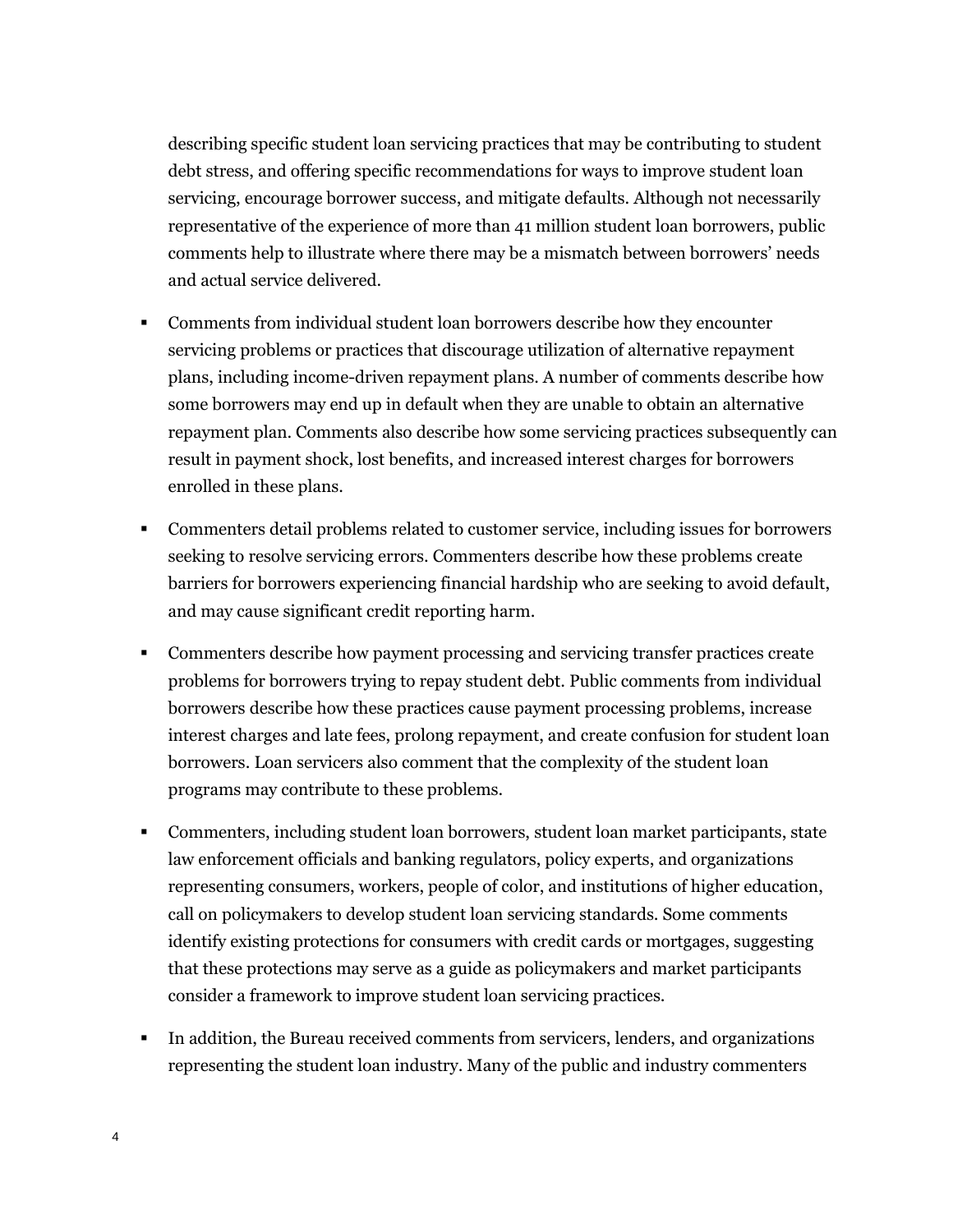offer specific recommendations regarding ways to improve student loan servicing, encourage borrower success, and mitigate defaults.

- Industry commenters, including the two largest participants in the student loan servicing market, identify certain student loan servicing practices where there is significant diversity in the marketplace and suggest that policymakers require consistent approaches to common servicing functions, while taking into account important variations in product terms and features. Other industry commenters suggest alternate approaches related to specific practices or dispute the need for additional action.
- In this report, the Bureau suggests a framework to improve student loan servicing practices, recommending consistent standards for the student loan servicing market, strengthened servicer communications that provide information in a manner that leads to better borrower outcomes, continued emphasis on accountability and oversight by federal and state regulators, and public access to robust data on student loan performance.
- In September 2015, the Bureau, the Department of Education, and the Department of the Treasury issued a *Joint Statement of Principles on Student Loan Servicing*, proposing a framework similar to the recommendations included in this report.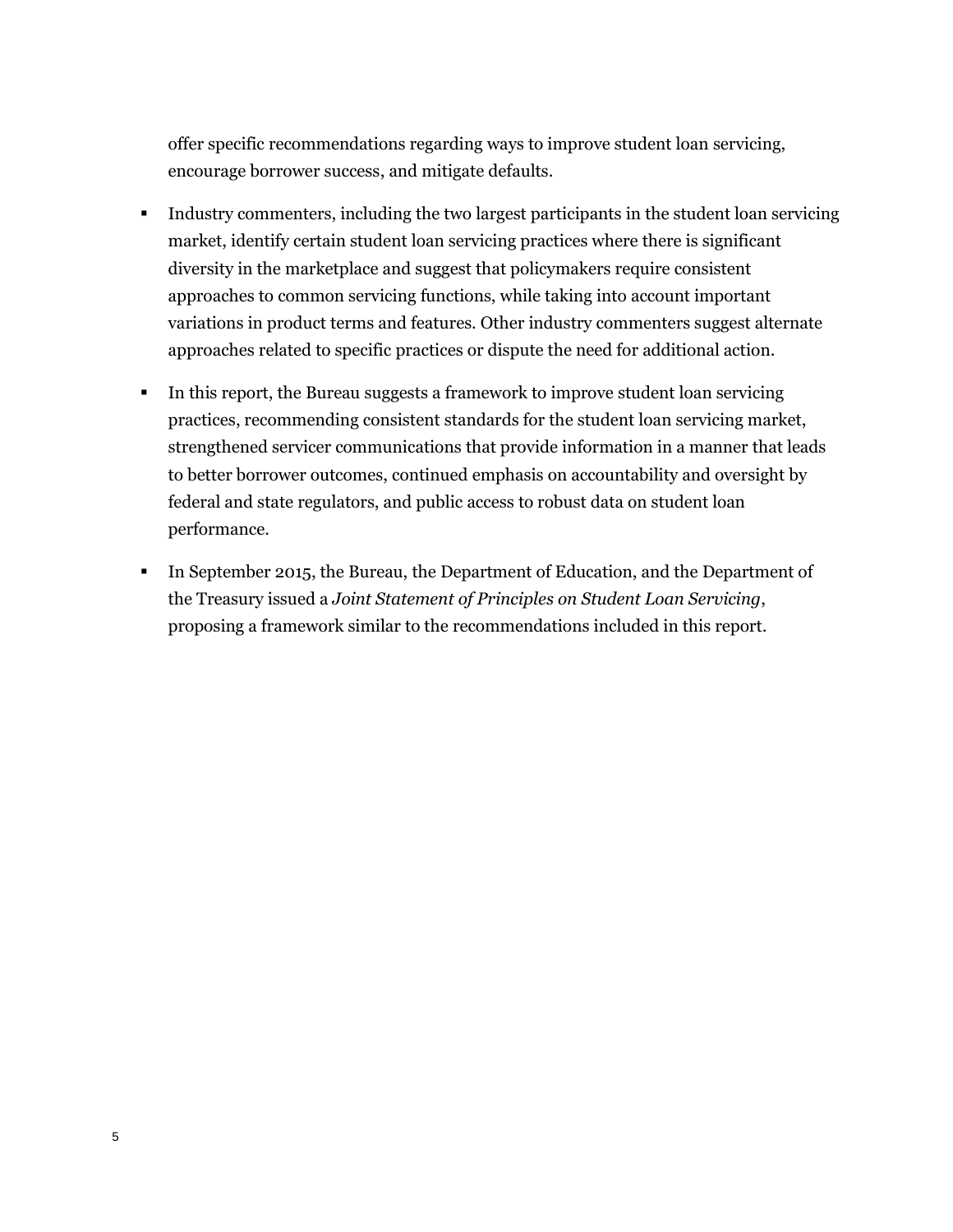## About this report

This report reviews and discusses public comments submitted in response to a Request for Information Regarding Student Loan Servicing published in the *Federal Register* in May 2015 (Docket ID: CFPB-2015-0021). The notice details a series of topics and questions to elicit feedback from the public, including:

- How existing student loan servicing industry practices affect repayment;
- Whether protections in place in other markets for consumer financial products and services should be instructive to policymakers and market participants seeking to improve the delivery of service, including:
	- $\Box$  Protections in place for homeowners repaying mortgages,
	- Protections in place for homeowners facing foreclosure or experiencing financial distress,
	- $\Box$  Protections in place for consumers with credit cards; and
- How the availability of data on student loan origination and performance influences policymakers, market participants, and members of the public seeking to strengthen student loan servicing.

Members of the public, including student loan borrowers, financial services providers including but not limited to lenders and servicers in the mortgage, credit card, and student loan markets,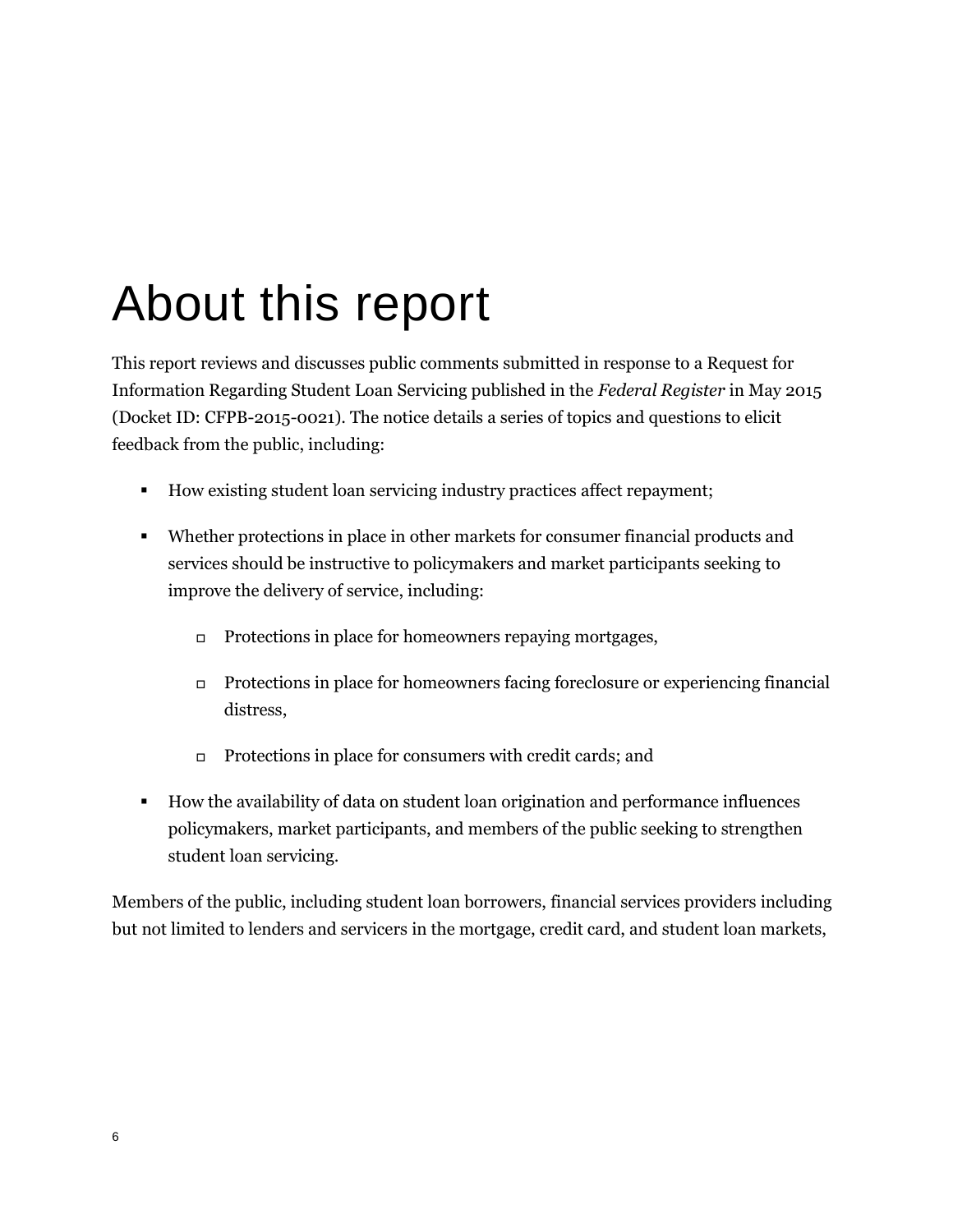organizations representing students and student loan borrowers, colleges and universities, students, and families were encouraged to submit comments.<sup>1</sup>

In addition, a number of student loan market participants, including student loan servicers and recent entrants to the student loan market, provided supplemental data and other information related to certain student loan servicing practices, which informed the analysis contained in this report. The Bureau also considered complaints from individual consumers, submissions to the Bureau's "Tell Your Story" function, and other qualitative input from consumers and other stakeholders.

Readers should note that the public comments and other qualitative inputs described in this report are not necessarily representative of the experience of over 41 million borrowers in the student loan market. Public comments help to illustrate where there may be a mismatch between borrower needs and actual service delivered. Policymakers and market participants will likely find the inventory of borrower experiences and servicing practices helpful in further understanding the diversity of consumer experience in the market.

<sup>&</sup>lt;sup>1</sup> Consumer Financial Protection Bureau, *Request for Information Regarding Student Loan Servicing* (May 2015), *available at* [http://www.consumerfinance.gov/students/request-for-information-on-student-loan-servicing.](http://www.consumerfinance.gov/students/request-for-information-on-student-loan-servicing)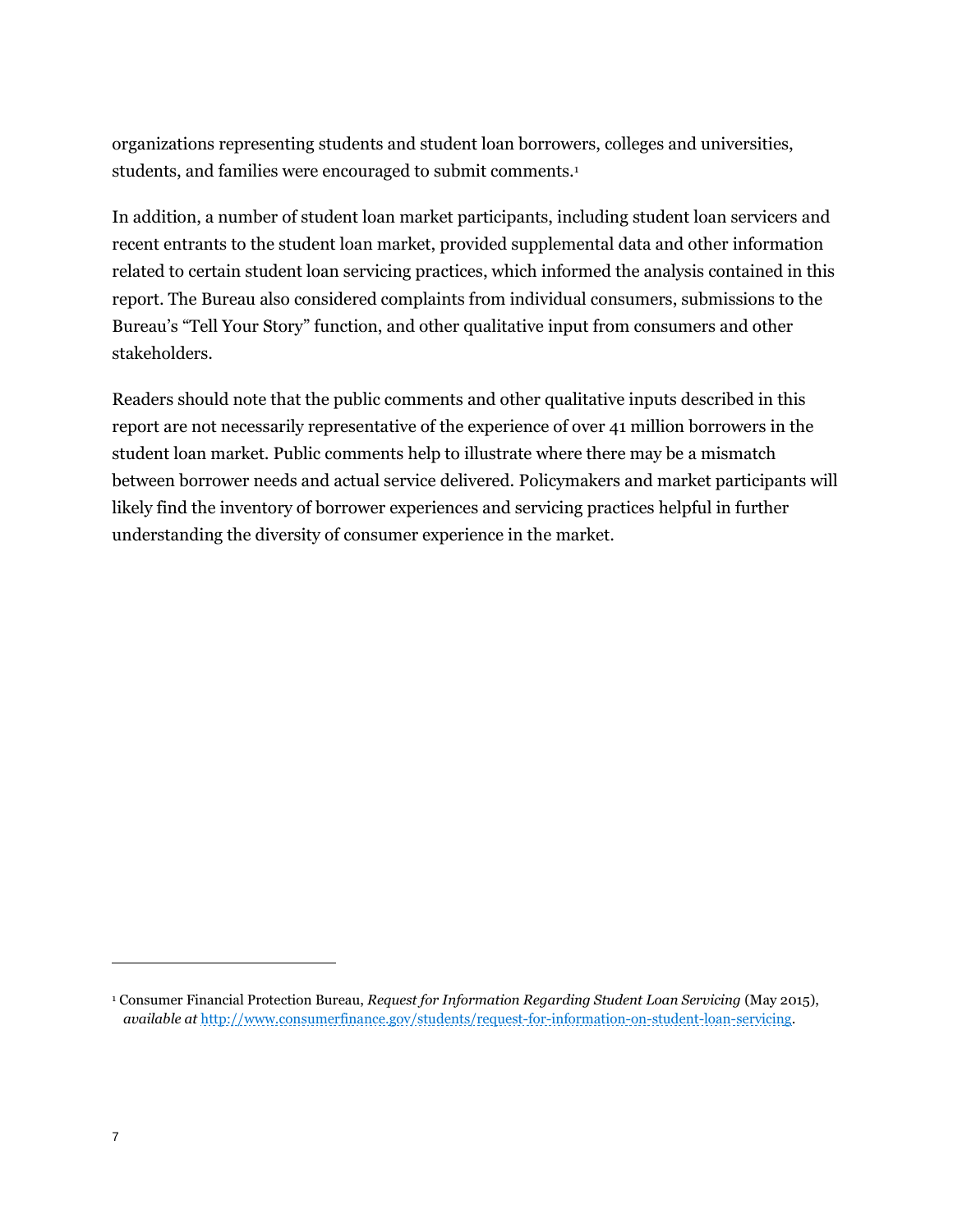## Introduction

More than 41 million Americans owe student loan debt. In less than a decade, the volume of outstanding federal student loan debt has more than doubled, rising from \$516 billion in 2007 to greater than \$1.2 trillion in the third quarter of 2015,<sup>2</sup> surpassing all other categories of consumer debt aside from mortgages. During the same period, the number of federal student loan borrowers has grown by nearly 45 percent, rising from 28.3 million to 40.8 million.<sup>3</sup> As the size of the overall market has increased,<sup>4</sup> the average debt burden shouldered by an individual borrower grew by nearly 60 percent, rising from slightly more than \$18,000 in 2007 to nearly \$30,000 in the third quarter of 2015.<sup>5</sup> The median debt burden has also grown by nearly 50 percent over a similar period, according to one recent analysis of borrowers entering repayment, increasing from approximately \$13,000 in 2007 to nearly \$20,000 in 2014.<sup>6</sup>

<sup>2</sup> *See* U.S. Department of Education, *Federal Student Aid Portfolio Summary*, *available at* [https://studentaid.ed.gov/sa/sites/default/files/fsawg/datacenter/library/PortfolioSummary.xls.](https://studentaid.ed.gov/sa/sites/default/files/fsawg/datacenter/library/PortfolioSummary.xls)

<sup>3</sup> *Id*.

<sup>4</sup> This estimate does not include private student loans. The market for private student loans is opaque, as market participants generally do not make available key origination and performance information, and reporting requirements on outstanding balances and performance are extremely limited.

<sup>5</sup> *See* U.S. Department of Education, *Federal Student Aid Data Center: Federal Student Aid Portfolio Summary* (accessed on Aug. 22, 2015), *available at* [https://studentaid.ed.gov/sa/about/data-center/student/portfolio.](https://studentaid.ed.gov/sa/about/data-center/student/portfolio)

<sup>6</sup> Adam Looney & Constantine Yannelis, A Crisis in Student Loans? How Changes in the Characteristics of Borrowers and in the Institutions they Attend Contributed to Rising Loan Defaults, The Brookings Institution (Sept. 2015), available a[t http://www.brookings.edu/~/media/projects/bpea/fall-](http://www.brookings.edu/~/media/projects/bpea/fall-2015_embargoed/conferencedraft_looneyyannelis_studentloandefaults.pdf)[2015\\_embargoed/conferencedraft\\_looneyyannelis\\_studentloandefaults.pdf.](http://www.brookings.edu/~/media/projects/bpea/fall-2015_embargoed/conferencedraft_looneyyannelis_studentloandefaults.pdf)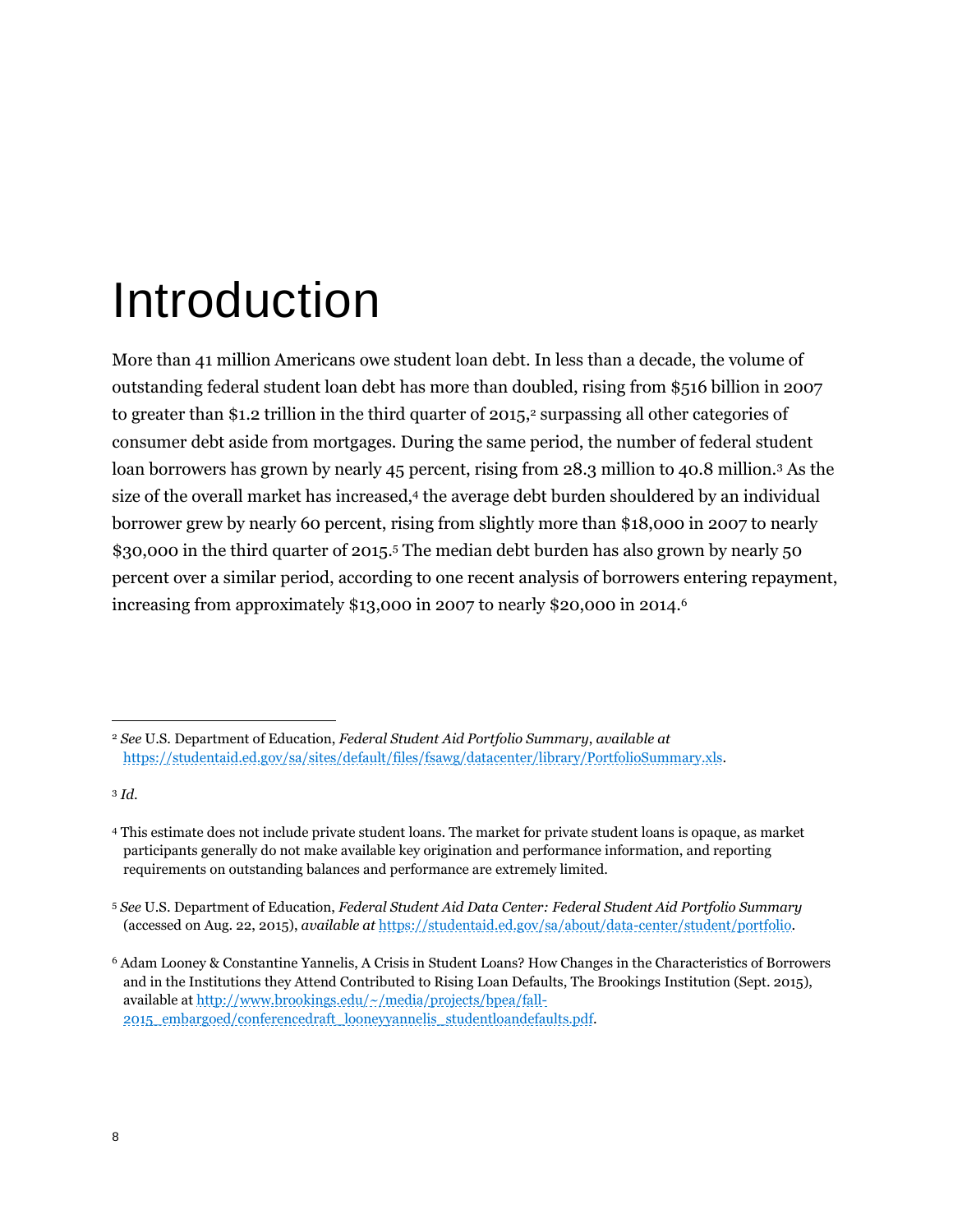

#### **FIGURE 1:** AVERAGE BALANCE PER BORROWER (FEDERAL STUDENT LOANS)<sup>7</sup>

Unlike other types of consumer debt, which have realized reduced levels of delinquency and default compared to highs reached following the Great Recession, the student loan market continues to show signs of distress.<sup>8</sup> The Bureau estimates that a quarter of student loan borrowers are, collectively, either delinquent or in default on more than \$175 billion in student debt.<sup>9</sup> Borrowers with certain characteristics, including borrowers who attend proprietary schools and borrowers who do not successfully complete a program of study, comprise an

<sup>9</sup> U.S. Department of Education, *Federal Student Loan Portfolio: Direct Loan and Federal Family Education Loan Portfolio by Loan Status* (accessed on Sept. 28, 2015), *available at* [https://studentaid.ed.gov/sa/sites/default/files/fsawg/datacenter/library/PortfoliobyLoanStatus.xls;](https://studentaid.ed.gov/sa/sites/default/files/fsawg/datacenter/library/PortfoliobyLoanStatus.xls) U.S. Department of Education, *Federal Perkins Loan Program Status of Default as of June 30, 2014* (Mar. 2015), *available at* [http://ifap.ed.gov/perkinscdrguide/attachments/1314PerkinsCDR.pdf;](http://ifap.ed.gov/perkinscdrguide/attachments/1314PerkinsCDR.pdf) U.S. Department of Education and Consumer Financial Protection Bureau, *Private Student Loans* (July 2012), *available at* [http://www.consumerfinance.gov/reports/private-student-loans-report/;](http://www.consumerfinance.gov/reports/private-student-loans-report/) U.S. Department of Education, *Federal Student Loan Portfolio: Direct Loan Portfolio by Delinquency Status* (accessed on Sept. 28, 2015), *available at* [https://studentaid.ed.gov/sa/sites/default/files/fsawg/datacenter/library/DLPortfoliobyDelinquencyStatus.xls.](https://studentaid.ed.gov/sa/sites/default/files/fsawg/datacenter/library/DLPortfoliobyDelinquencyStatus.xls) 

<sup>7</sup> *See* U.S. Department of Education, *Federal Student Aid Data Center: Federal Student Aid Portfolio Summary*  (accessed on Aug. 22, 2015), *available at* [https://studentaid.ed.gov/sa/about/data-center/student/portfolio.](https://studentaid.ed.gov/sa/about/data-center/student/portfolio)

<sup>8</sup> *See* Federal Reserve Bank of New York, *Quarterly Report on Household Debt and Credit* (Aug. 2015), *available at* [http://www.newyorkfed.org/householdcredit/2015-q2/data/pdf/HHDC\\_2015Q2.pdf.](http://www.newyorkfed.org/householdcredit/2015-q2/data/pdf/HHDC_2015Q2.pdf)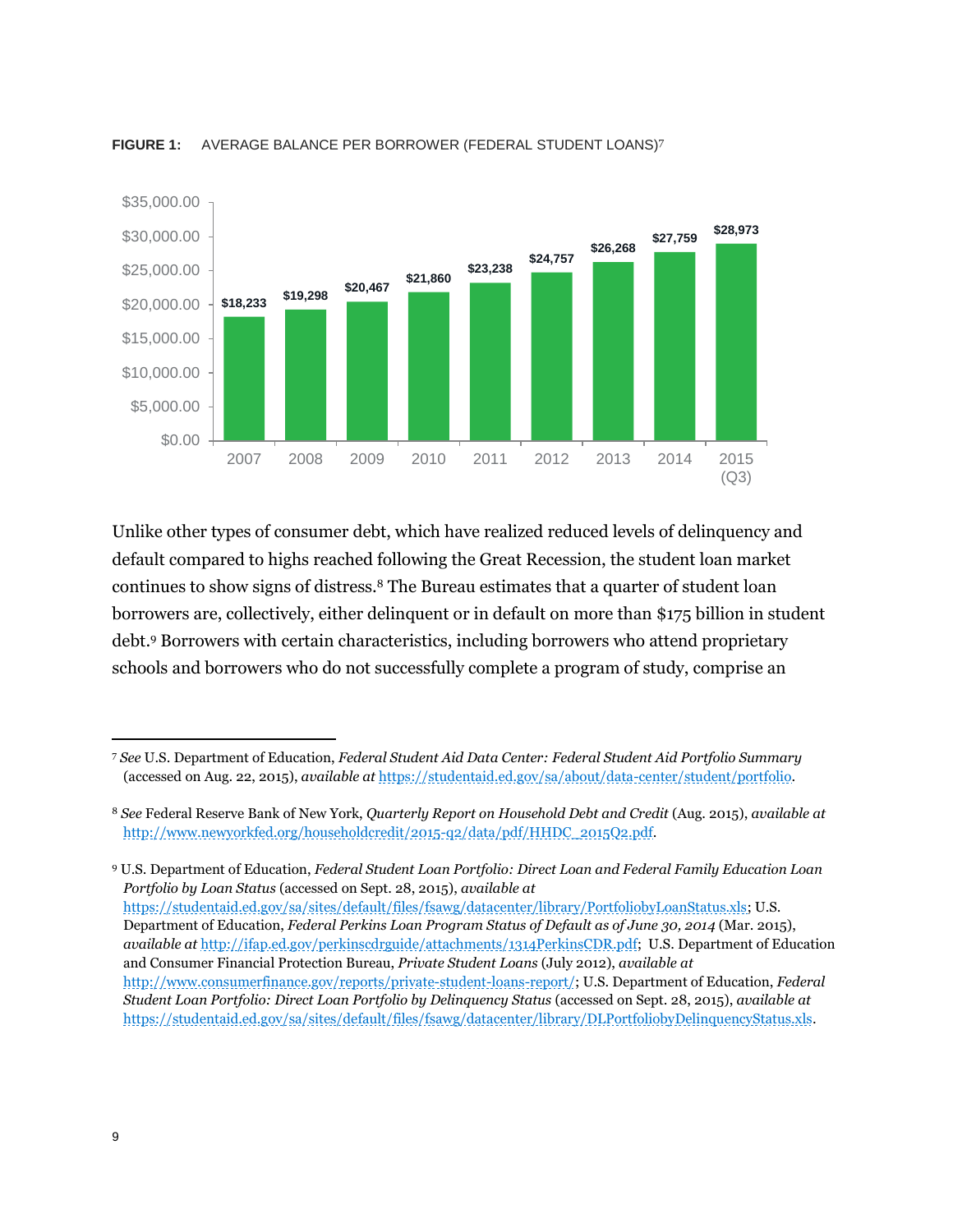outsized share of all loan defaults.<sup>10</sup> Recent data released by the Department of Education shows that the total volume of defaulted student loans continues to climb—over the past 24 months, the total volume of federal student loans in default, on a dollar basis, has grown by nearly 25 percent.<sup>11</sup>

There are also significant gaps in available data about higher education and student loan performance, including key outcome measures such as job attainment and wage information, which may offer insight into underlying drivers of distress in the student loan market. For example, current data may be insufficient to assess whether this borrower distress can be attributed to specific features of the higher education sector or cyclical effects of a market economy.<sup>12</sup> Policymakers and researchers note that filling these gaps will improve public understanding of servicing practices and market trends, and allow policymakers, regulators, and market participants to effectively target resources to improve borrower outcomes.<sup>13</sup>

A growing body of evidence suggests that rising levels of student loan indebtedness may also have had spillover effects on other segments of the economy—potentially limiting borrowers' access to credit, diminishing savings, reducing homeownership, threatening retirement security, and inhibiting borrowers from pursuing careers as healthcare providers and educators in underserved communities, or as entrepreneurs.<sup>14</sup>

<sup>13</sup> *Id.*; *see also* Susan Dynarski, *We're Frighteningly in the Dark About Student Debt*, N.Y. Times (Mar. 20, 2015), *available at* [http://www.nytimes.com/2015/03/22/upshot/were-frighteningly-in-the-dark-about-student](http://www.nytimes.com/2015/03/22/upshot/were-frighteningly-in-the-dark-about-student-debt.html)[debt.html.](http://www.nytimes.com/2015/03/22/upshot/were-frighteningly-in-the-dark-about-student-debt.html)

<sup>10</sup> *See, e.g.*, Looney & Yannelis, *supra* note 6*.*

<sup>11</sup> *See* U.S. Department of Education, *Federal Student Loan Portfolio: Direct Loan and Federal Family Education Loan Portfolio by Loan Status* (accessed on Aug. 22, 2015), *available at* [https://studentaid.ed.gov/sa/sites/default/files/fsawg/datacenter/library/PortfoliobyLoanStatus.xls.](https://studentaid.ed.gov/sa/about/data-center/student/portfolio)

<sup>12</sup> *See, e.g.*, Federal Reserve Bank of New York, *Opening Remarks at the Convening on Student Loan Data Conference* (Mar. 4, 2015), *available at* [http://www.ny.frb.org/newsevents/speeches/2015/dud150304.html.](http://www.ny.frb.org/newsevents/speeches/2015/dud150304.html)

<sup>14</sup> For further discussion of the spillover effects of student debt on the economy, *see* Consumer Financial Protection Bureau, *Student Loan Affordability* (May 2013), *available at* [www.consumerfinance.gov/reports/student-loan](http://www.consumerfinance.gov/reports/student-loan-affordability)[affordability.](http://www.consumerfinance.gov/reports/student-loan-affordability)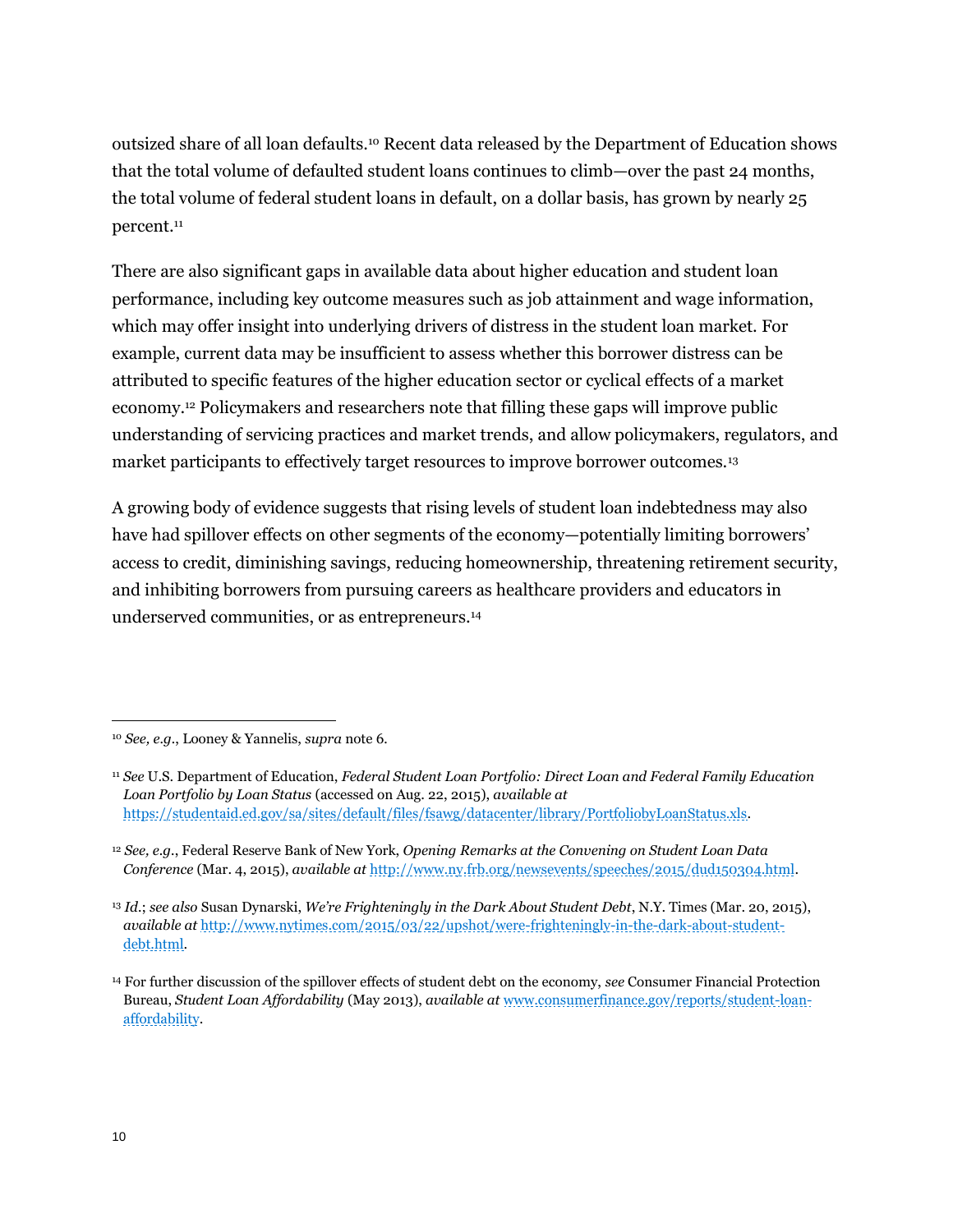Elevated levels of student loan borrower distress exist despite the availability of a range of protections for borrowers that are designed to mitigate delinquency and default, including income-driven repayment plans provided for by law for the vast majority of borrowers with federal student loans.<sup>15</sup>

Student loan servicers serve as a link between borrowers and lenders or loan holders. Servicers manage borrowers' accounts, process monthly payments, and communicate directly with borrowers. When facing unemployment or other financial hardship, borrowers must contact student loan servicers to enroll in alternative repayment plans, including income-driven repayment plans for borrowers with federal loans, obtain deferments or forbearances, or request a modification of loan terms. A servicer is often different than the lender, and a borrower typically has little or no control over which company services their loan.

Servicers generally must comply with applicable federal and state consumer financial laws and regulations and, for certain older federal student loans, regulations promulgated by the Department of Education and authorized by the Higher Education Act (HEA). In addition, loan holders generally require servicers to satisfy performance metrics included in servicing contracts. However, there is no existing, comprehensive federal statutory or regulatory framework providing consistent standards for the servicing of all student loans.<sup>16</sup>

The ability to assess the overall quality of student loan servicing is limited by lack of data, particularly for loans not held by the federal government; however, existing evidence—

<sup>15</sup> Readers should note that access to both Income-Based Repayment (IBR) and Pay As You Earn (PAYE) is limited to borrowers with federal loans used to finance their own education. Parents with federal student loans made under the Parent PLUS program may use another income-driven repayment plan, Income-Contingent Repayment (ICR), but must first refinance any parent loans into a new Direct Consolidation Loan in order to be eligible. *See* U.S. Department of Education, *Income-Driven Plans*, *available at* [https://studentaid.ed.gov/sa/repay](https://studentaid.ed.gov/sa/repay-loans/understand/plans/income-driven)[loans/understand/plans/income-driven.](https://studentaid.ed.gov/sa/repay-loans/understand/plans/income-driven) 

<sup>16</sup> In 2014, the Bureau expanded its examination program for student loan servicing to supervise both large depository institutions and larger nonbank student loan servicers for compliance with federal consumer law, including the prohibition against unfair, deceptive, and abusive practices under the Dodd-Frank Act. This is the first examination program at the federal level focused on both bank and nonbank actors in the student loan servicing market. *See* Consumer Financial Protection Bureau, *CFPB Examination Procedures: Education Loan Examination Procedures* (Dec. 2013), *available at* [http://files.consumerfinance.gov/f/201312\\_cfpb\\_exam-procedures\\_education-loans.pdf.](http://files.consumerfinance.gov/f/201312_cfpb_exam-procedures_education-loans.pdf) Student loan servicers, however, were required to comply with all applicable federal and state law, including federal consumer financial law, even before the Bureau expanded its examination program.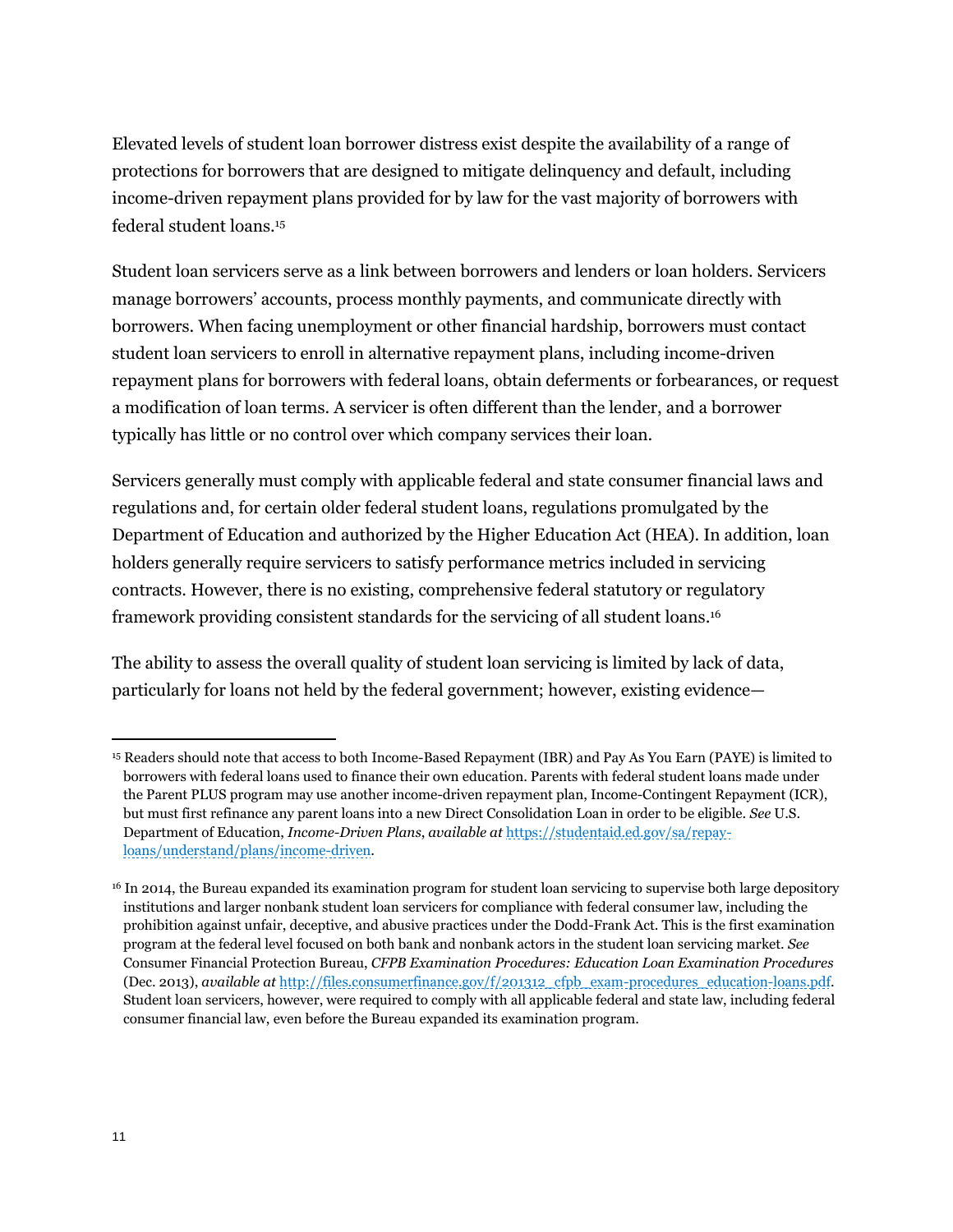including recent actions by federal regulators<sup>17</sup> and law enforcement agencies<sup>18</sup>— suggests that current servicing practices may not meet the needs of borrowers or loan holders, including, in the case of federal loans held by the Department of Education, the needs of taxpayers.

A number of commenters draw parallels to mortgage servicing problems experienced by homeowners in the run up to, during, and in the immediate aftermath of the financial crisis. Macroeconomic conditions declined, unemployment rose, and household balance sheets deteriorated. Over this period, millions of American families struggled to manage mortgage payments and faced foreclosure. In response, federal agencies and financial institutions deployed mortgage loss mitigation initiatives designed to help borrowers avoid foreclosure. As foreclosures spread from borrowers with sub-prime and exotic mortgages to a broader segment of American homeowners, policymakers, consumer advocates, and leaders in the mortgage industry identified certain mortgage servicing practices as a significant source of distress for a growing share of homeowners.<sup>19</sup>

<sup>17</sup> *See, e.g.*, Consumer Financial Protection Bureau, *Press Release: CFPB Supervision Report Highlights Risky Practices in Student Loan Servicing* (Oct. 2014), *available at* [http://www.consumerfinance.gov/newsroom/cfpb](http://www.consumerfinance.gov/newsroom/cfpb-supervision-report-highlights-risky-practices-in-student-loan-servicing)[supervision-report-highlights-risky-practices-in-student-loan-servicing](http://www.consumerfinance.gov/newsroom/cfpb-supervision-report-highlights-risky-practices-in-student-loan-servicing) (identifying illegal practices by student loan servicers proportionally allocating partial payments among loans in a student loan account in a manner that maximized late fees, charging improper late fees, and misrepresenting discharging student loans in bankruptcy); *see also* Consumer Financial Protection Bureau, *Press Release: CFPB Orders Discover Bank to Pay \$18.5 Million for Illegal Student Loan Servicing Practices* (July 2015), *available at*  [http://www.consumerfinance.gov/newsroom/cfpb-orders-discover-bank-to-pay-18-5-million-for-illegal-student](http://www.consumerfinance.gov/newsroom/cfpb-orders-discover-bank-to-pay-18-5-million-for-illegal-student-loan-servicing-practices)[loan-servicing-practices](http://www.consumerfinance.gov/newsroom/cfpb-orders-discover-bank-to-pay-18-5-million-for-illegal-student-loan-servicing-practices) (ordering Discover to refund \$16 million to consumers, pay a \$2.5 million penalty for

illegal practices of overstating the minimum amounts due on billing statements, failure to provide accurate tax information, and misleading consumers that did not qualify for the student loan tax deduction. In addition, Discover was fined for engaging in illegal debt collection tactics by calling consumers early in the morning and late at night, often excessively.).

<sup>18</sup> *See, e.g.*, U.S. Department of Justice, *Press Release: Nearly 78,000 Service Members to Begin Receiving \$60 Million Under Department of Justice Settlement with Navient for Overcharging on Student Loans* (May 2015), *available at* [http://www.justice.gov/opa/pr/nearly-78000-service-members-begin-receiving-60-million-under](http://www.justice.gov/opa/pr/nearly-78000-service-members-begin-receiving-60-million-under-department-justice-settlement)[department-justice-settlement;](http://www.justice.gov/opa/pr/nearly-78000-service-members-begin-receiving-60-million-under-department-justice-settlement) Federal Deposit Insurance Corporation, *FDIC Announces Settlement with Sallie Mae for Unfair and Deceptive Practices and Violations of the Servicemembers Civil Relief Act* (May 2014), *available at* [http://www.fdic.gov/news/news/press/2014/pr14033.html.](http://www.fdic.gov/news/news/press/2014/pr14033.html)

<sup>19</sup> For further discussion, *see* Adam Levitin & Tara Twomey, *Mortgage Servicing*, 28 Yale J. on Reg. 1 (2011), *available at* [http://papers.ssrn.com/sol3/papers.cfm?abstract\\_id=1324023;](http://papers.ssrn.com/sol3/papers.cfm?abstract_id=1324023) *Problems in Mortgage Servicing From Modification to Foreclosure: Hearing before the S. Comm. on Banking, Housing, and Urban Affairs*, 111th Cong. (Nov. 16, 2010) (testimony of Thomas J. Miller, Iowa Att'y Gen.), *available at*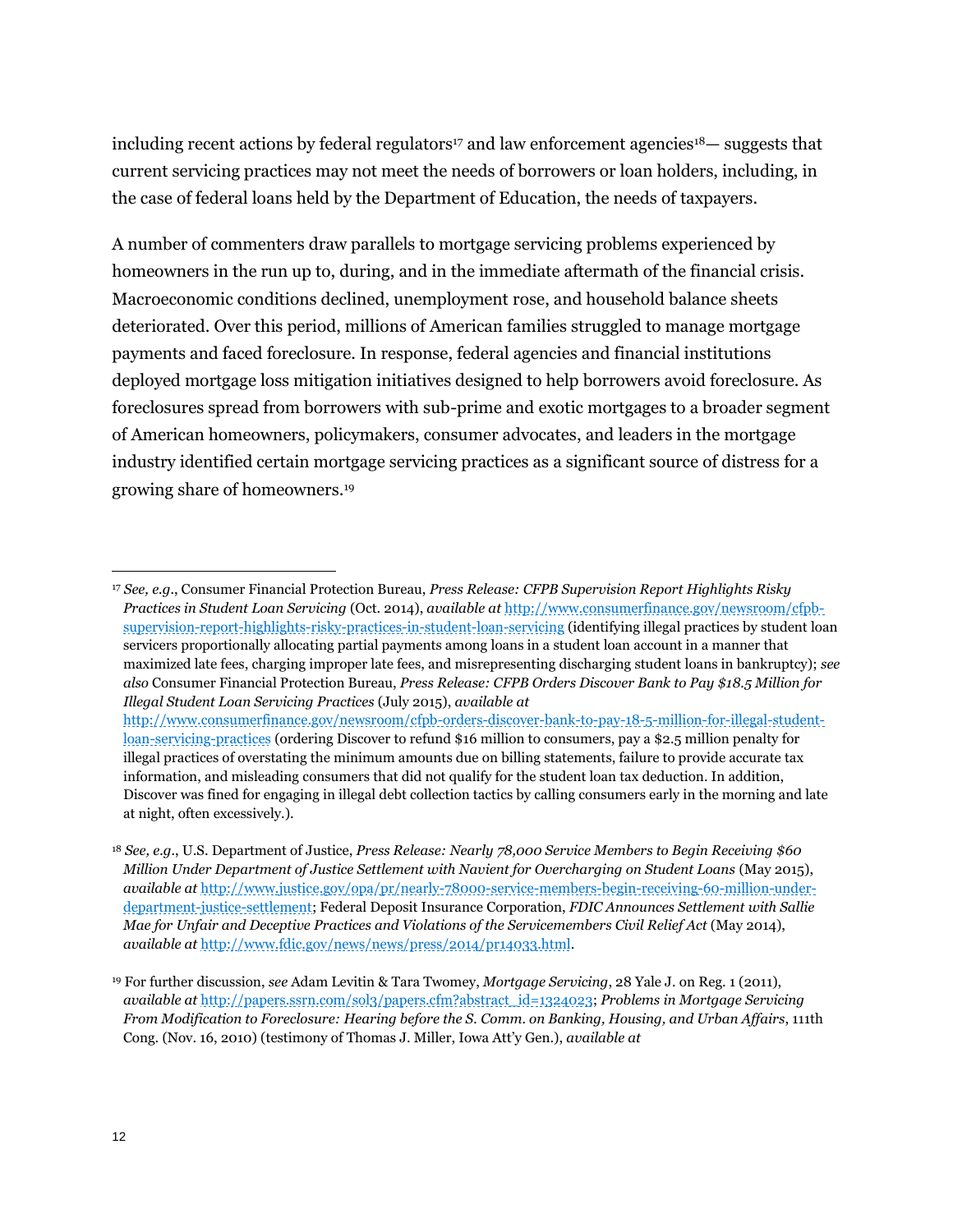Over the past two years, senior government officials,<sup>20</sup> federal regulators,<sup>21</sup> state law enforcement agencies,<sup>22</sup> consumer advocates,<sup>23</sup> and others have suggested that the steps taken by policymakers to strengthen servicing protections for homeowners may offer an instructive analogy for policymakers and market participants with regard to the student loan servicing market. As one state banking regulator notes, when drawing a parallel between servicing problems experienced by consumers with mortgages and student loan borrowers, "this is not déjà vu. We have been here before."<sup>24</sup>

In May 2015, the Bureau, in coordination with leaders from the Department of Education and the Department of the Treasury, launched a public inquiry into student loan servicing practices.<sup>25</sup> In support of this initiative, the Bureau published a notice in the *Federal Register* soliciting input on potential solutions to improve the delivery of service to student loan borrowers in repayment.<sup>26</sup>

<sup>22</sup> *See, e.g.*, Office of the Attorney General, State of Illinois, *Letter from Lisa Madigan to Secretary Duncan* (June 1, 2015), *available at* [http://www.illinoisattorneygeneral.gov/pressroom/2015\\_06/ArneDuncanLetter.pdf.](http://www.illinoisattorneygeneral.gov/pressroom/2015_06/ArneDuncanLetter.pdf)

<sup>23</sup> *See, e.g.*, CFPB-2015-0021-0356; CFPB-2015-0021-0861.

<sup>24</sup> CFPB-2015-0021-0381.

[http://www.banking.senate.gov/public/index.cfm?FuseAction=Hearings.Testimony&Hearing\\_ID=df8cb685-c1bf-](http://www.banking.senate.gov/public/index.cfm?FuseAction=Hearings.Testimony&Hearing_ID=df8cb685-c1bf-4eea-941d-cf9d5173873a&Witness_ID=0c61c591-40e3-45d4-90e6-5aad94fd6152)[4eea-941d-cf9d5173873a&Witness\\_ID=0c61c591-40e3-45d4-90e6-5aad94fd6152.](http://www.banking.senate.gov/public/index.cfm?FuseAction=Hearings.Testimony&Hearing_ID=df8cb685-c1bf-4eea-941d-cf9d5173873a&Witness_ID=0c61c591-40e3-45d4-90e6-5aad94fd6152) 

<sup>20</sup> *See, e.g.*, U.S. Department of Education, *Remarks of Undersecretary Ted Mitchell at the Federal Student Aid (FSA) Servicing Summit in Atlanta, GA* (Dec. 2014), *available at* [http://www.ed.gov/news/speeches/prepared](http://www.ed.gov/news/speeches/prepared-remarks-us-under-secretary-education-ted-mitchell-federal-student-aid-fsa-servicing-summit-atlanta-ga)[remarks-us-under-secretary-education-ted-mitchell-federal-student-aid-fsa-servicing-summit-atlanta-ga;](http://www.ed.gov/news/speeches/prepared-remarks-us-under-secretary-education-ted-mitchell-federal-student-aid-fsa-servicing-summit-atlanta-ga) U.S. Department of the Treasury, *Remarks of Deputy Secretary Raskin on Student Loans at the National Consumer Law Center's Annual Consumer Rights Litigation Conference* (Nov. 2014), *available at* [http://www.treasury.gov/press-center/press-releases/Pages/JL2689.aspx.](http://www.treasury.gov/press-center/press-releases/Pages/JL2689.aspx)

<sup>21</sup> *See, e.g.*, *The U.S. Economic and Fiscal Outlook: Hearing Before the S. Comm. on the Budget*, 113th Cong. (May 8, 2014) (testimony of Janet Yellen, Chair of the Board of Governors of the Federal Reserve System), *available at*  [http://www.budget.senate.gov/republican/public/index.cfm/2014/5/the-u-s-economic-and-fiscal-outlook.](http://www.budget.senate.gov/republican/public/index.cfm/2014/5/the-u-s-economic-and-fiscal-outlook)

<sup>25</sup> Consumer Financial Protection Bureau, *Press Release: CFPB Launches Public Inquiry Into Student Loan Servicing Practices* (May 2015), *available at* [http://www.consumerfinance.gov/newsroom/cfpb-launches-public-inquiry](http://www.consumerfinance.gov/newsroom/cfpb-launches-public-inquiry-into-student-loan-servicing-practices/)[into-student-loan-servicing-practices/.](http://www.consumerfinance.gov/newsroom/cfpb-launches-public-inquiry-into-student-loan-servicing-practices/) 

<sup>26</sup> Consumer Financial Protection Bureau, *Request for Information Regarding Student Loan Servicing*, 80 Fed. Reg. 29302 (May 21, 2015), *available at* [https://federalregister.gov/a/2015-12276.](https://federalregister.gov/a/2015-12276)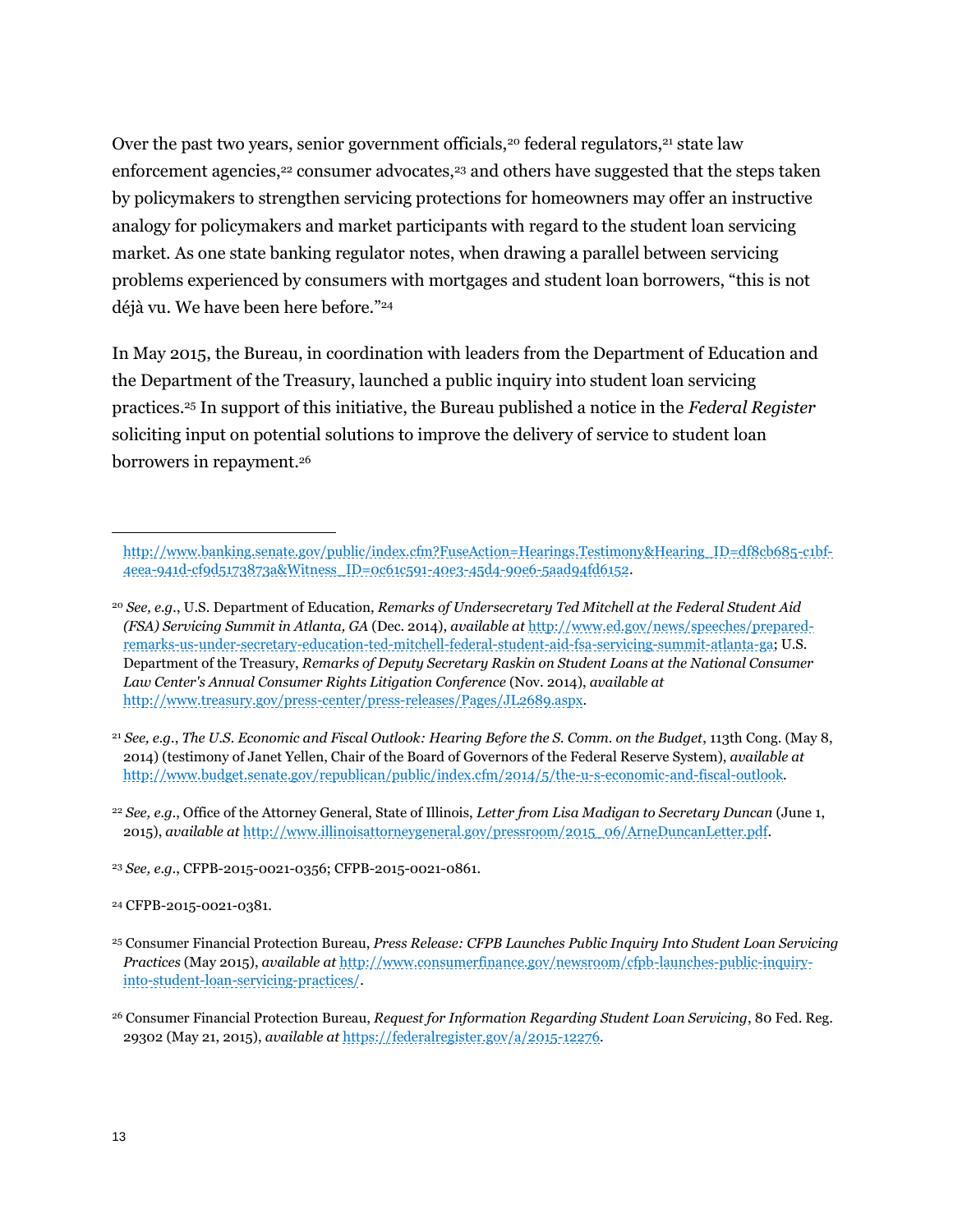The Bureau received an overwhelming response, with more than 30,000 comments submitted by the public.<sup>27</sup> Commenters include:

- **More than 8,000 comments** from individual consumers sharing unique experiences related to student loan servicing and more than 22,000 additional comments from members of the public calling for strong standards to protect student loan borrowers in repayment;
- **More than 110 membership organizations** in 35 states and the District of Columbia, submitting comments on behalf of millions of people belonging to organizations representing student loan borrowers, workers, students, communities of color, senior citizens, young people, members of the faith community, and stakeholders in the higher education sector;
- **20 state attorneys general and banking regulators**; and
- **More than 50 organizations** including trade associations representing large depository institutions and specialty student loan market participants, individual participants in the student loan market including banks, credit unions, incumbent student loan servicers, specialty student loan refinance providers, credit counselors, and other providers of consumer financial products and services.

Part One of this report analyzes how these comments, along with available data and other input related to the student loan servicing market, describe existing student loan servicing practices, policies, and procedures. Part Two discusses how specific protections available to consumers in other markets may be instructive, as cited in public comments. Finally, Part Three discusses

<sup>27</sup> For a complete collection of comments received in response to this request, *see* [http://www.regulations.gov/#!docketDetail;D=CFPB-2015-0021.](http://www.regulations.gov/%23!docketDetail;D=CFPB-2015-0021) Public comments and other qualitative inputs described in this report are not necessarily representative of the experience of over 41 million borrowers in the student loan market; however, comments help to illustrate where there may be a mismatch between borrower needs and actual service delivered.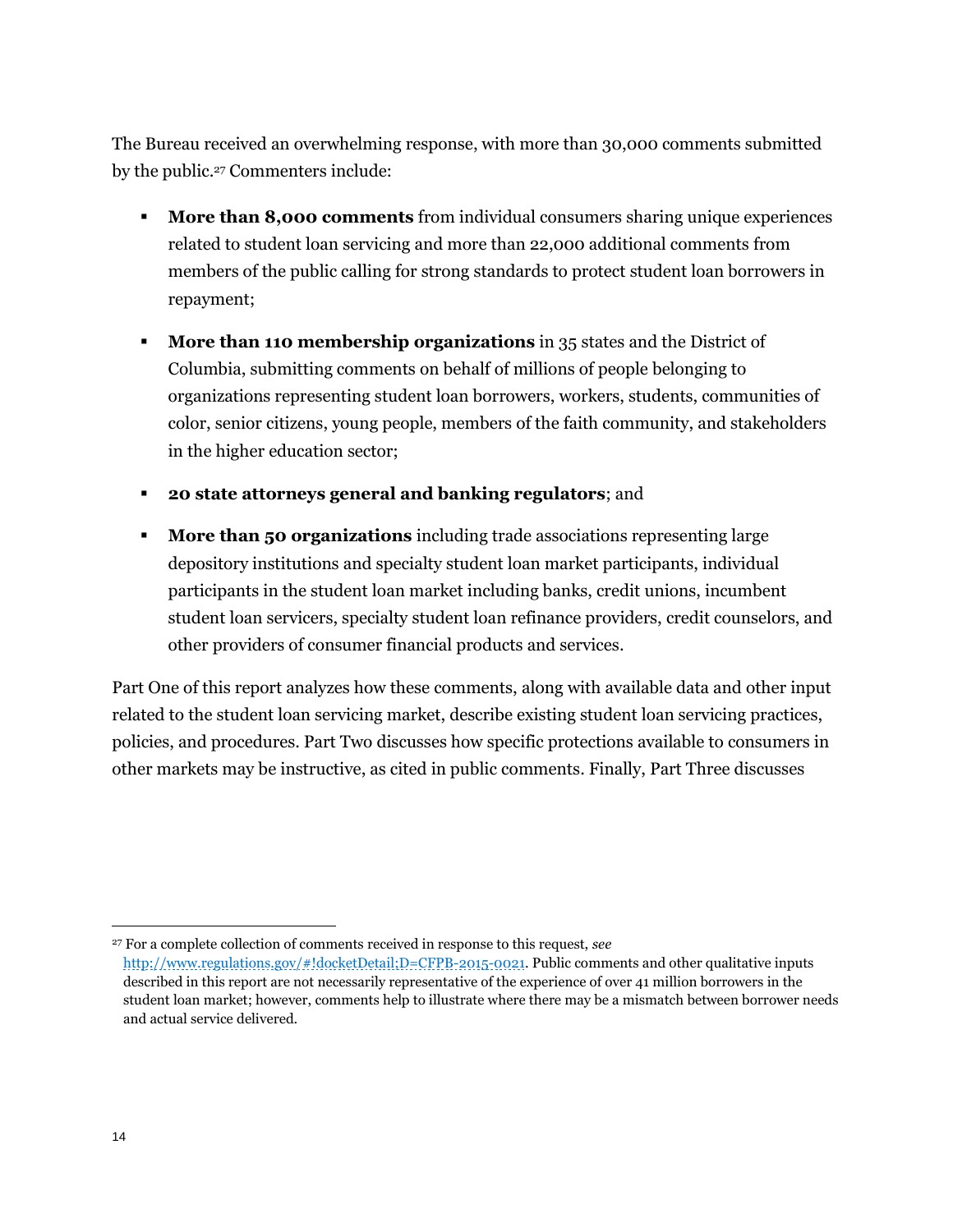some of the policy options raised in the public comments and offers the Bureau's recommendations to improve the delivery of student loan servicing.<sup>28</sup>

<sup>&</sup>lt;sup>28</sup> As discussed in greater detail in Part Three of this report, policymakers, state and federal regulators and law enforcement agencies, and the public continue to encounter significant obstacles when attempting to analyze and assess risks to consumers in certain segments of the student loan market, in part due to significant limitations on data related to loan performance. Where possible, this report seeks to analyze existing sources of data about student loan servicing operations, including information disclosed to investors through certain public filings and other sources of public information about student loan performance. To support the development of this report, several participants in the student loan market provided supplemental information related to certain aspects of their student loan servicing businesses. Readers should note that, similar to comments submitted by individual student loan borrowers, data provided by a single market participant may not be representative of the entire market and readers should not draw conclusions about prevalence based on this data.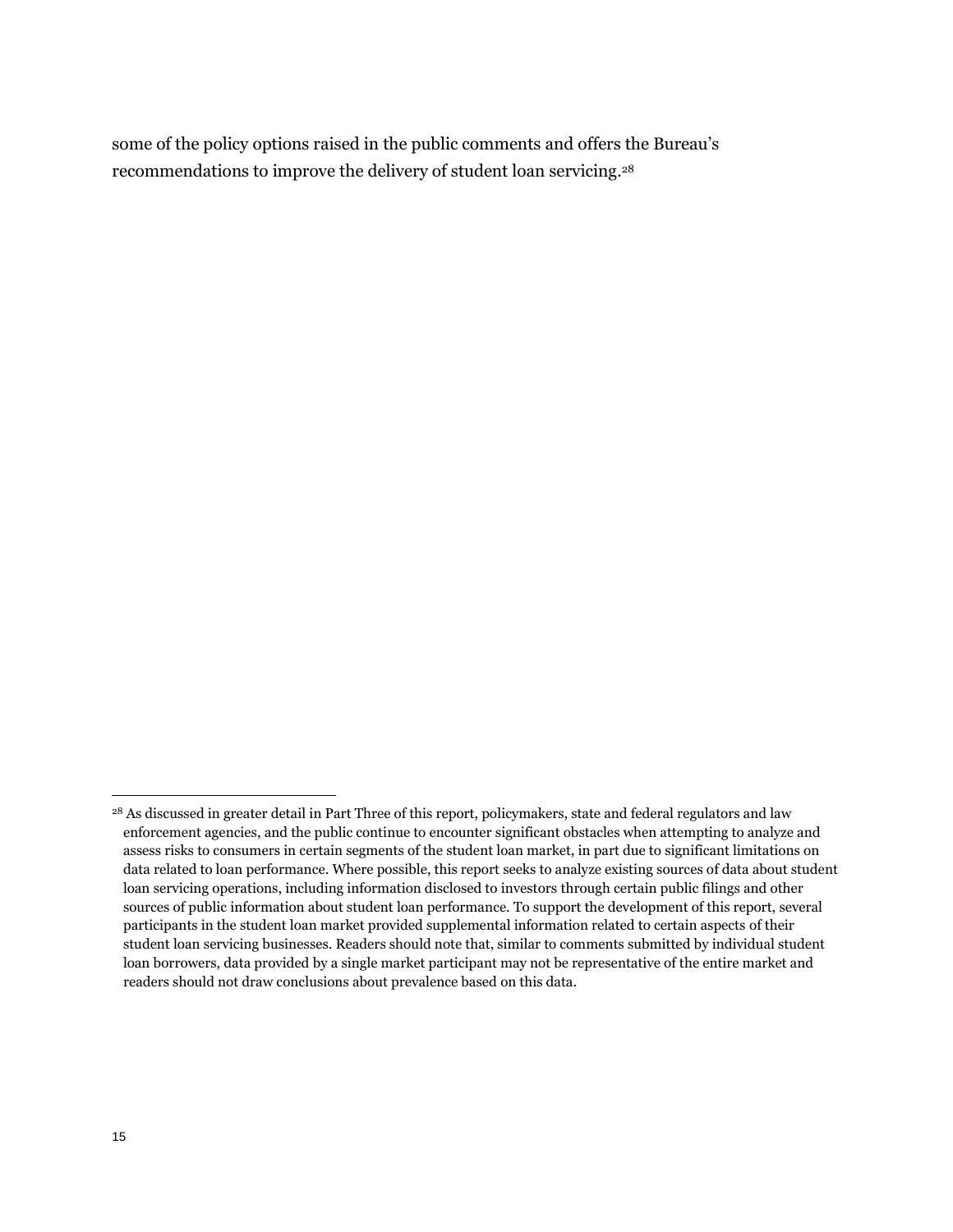## 1. Public input on student loan servicing practices

The Bureau received comments from individual borrowers, student loan market participants, and other stakeholders identifying a range of student loan servicing practices that may pose risks for borrowers seeking to repay student debt.

The student loan market is comprised principally of three types of student loans: (1) federallyguaranteed loans made through the Federal Family Education Loan Program (FFELP) by private-sector lenders; (2) federal loans made directly to borrowers by the Department of Education through the William D. Ford Direct Loans program (Direct Loans); and (3) private student loans.<sup>29</sup> The origination of FFELP loans ended in 2010, but there remains approximately \$350 billion in outstanding FFELP loans.<sup>30</sup> To the extent possible, the following discussion seeks to focus on the servicing practices, policies, and procedures that are common to all three types of student loans.

Public comments received by the Bureau generally fall into five broad categories.

<sup>&</sup>lt;sup>29</sup> There are additional federal programs under Title IV that also authorize student loans. For example, one such program finances loans made directly by certain post-secondary education institutions through their financial aid offices. *See* 20 U.S.C. § 1087aa*.* Another program offers grants to those who pledge to become teachers. If the recipients do not become teachers, then the disbursed funds are converted from grants to loans. *See* 20 U.S.C. § 1070g-2*.*

<sup>30</sup> U.S. Department of Education, *Federal Student Aid Annual Report* (2014), *available at*  <https://www2.ed.gov/about/reports/annual/2014report/fsa-report.pdf>*.*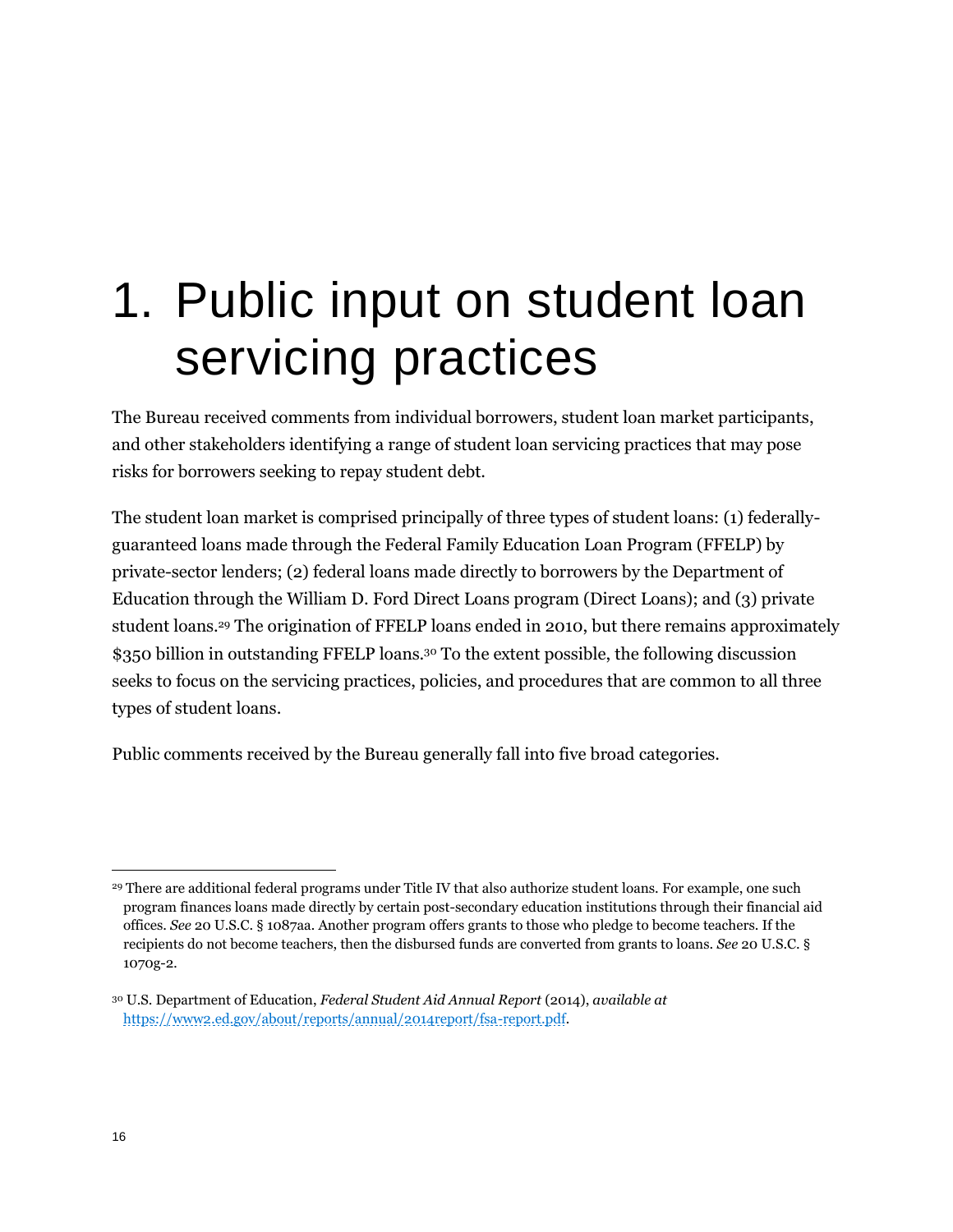- **Borrower benefits and consumer protections.** Commenters describe problems related to servicers' disclosure of, facilitation of enrollment in, and recertification for certain alternative repayment programs and other borrower benefits, including incomedriven repayment plans for federal loans. Commenters also suggest that servicers' practices related to these programs may contribute to borrowers forfeiting eligibility for certain benefits, increase costs over the lifetime of loans, and result in loan defaults.
- **Servicing transfers.** Commenters state that servicing transfers, which have been a widespread feature of the student loan market since early in this decade, may result in processing problems, leading to surprise fees, damaged credit, lost repayment benefits and loan records, among other problems.
- **Customer service and error resolution.** Commenters discuss how breakdowns in customer service and barriers to resolving servicers' errors can cause performing borrowers to fall behind or drive delinquent borrowers into default.
- **Payment processing.** Commenters identify a range of specific practices related to processing payments that may cause significant problems for borrowers seeking to repay student loans.
- **Practices that affect specific borrower segments.** Commenters identify servicing practices specific to military families and older borrowers. In addition, commenters describe how illegal practices by certain student loan "debt relief" companies prey on low-income and economically-vulnerable student loan borrowers.

### 1.1 Borrower benefits and protections

Student loan borrowers may be eligible for a range of benefits and protections, such as alternative repayment plans for borrowers in distress, which may reduce the total cost of their debt or provide flexibility when experiencing financial distress. Student loan servicers generally inform borrowers of available benefits and protections, process enrollments, and apply benefits to borrowers' accounts. For borrowers experiencing financial hardship, flexible repayment options can be a powerful tool to keep borrowers on track to satisfy their obligations, particularly income-driven plans available to the vast majority of borrowers with federal loans experiencing financial distress. Some commenters note that when borrowers are unable to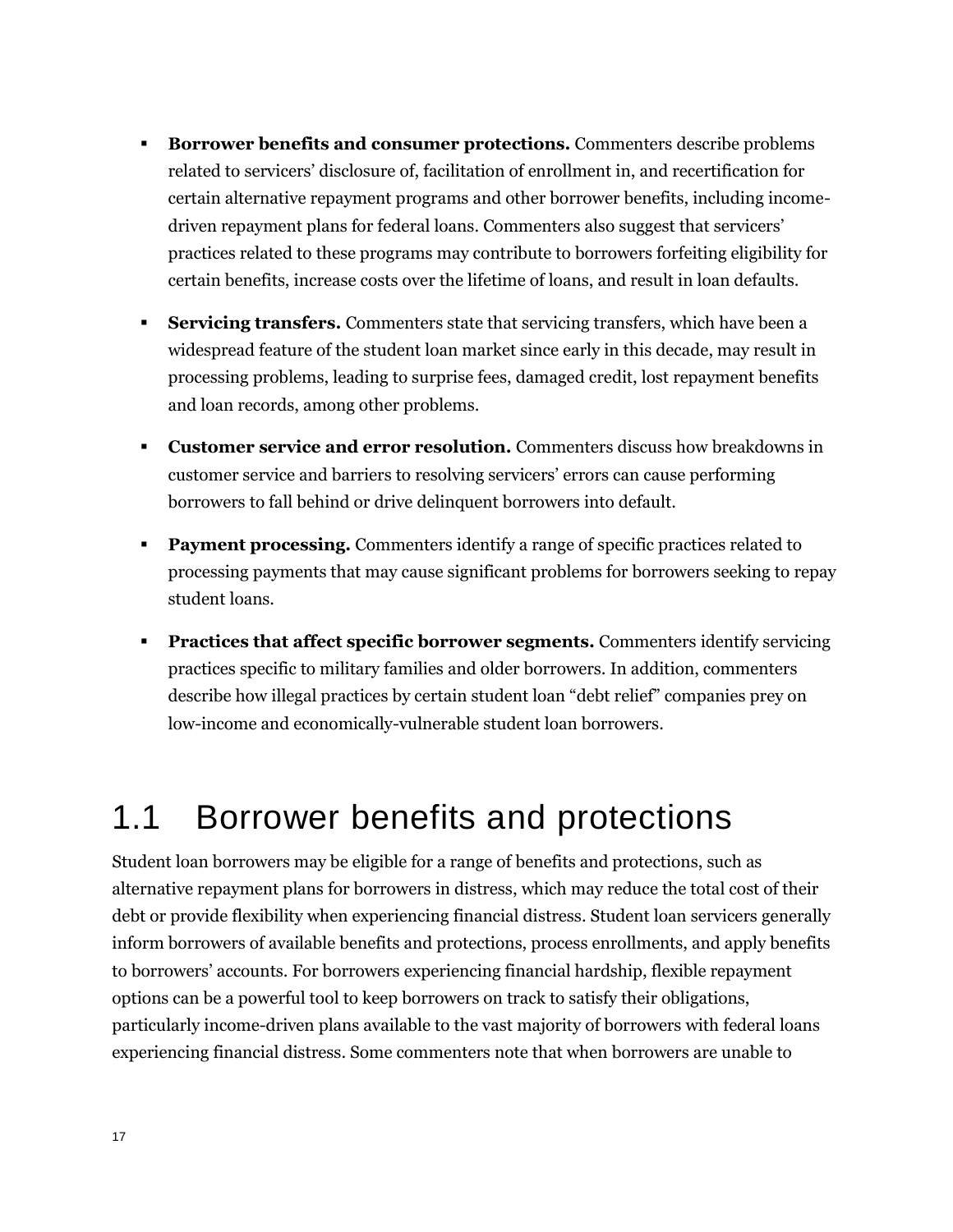access these benefits and protections, the consequences can be significant, particularly for those borrowers who end up in default.<sup>31</sup>

### Overview of student loan borrower benefits and consumer protections

The standard repayment arrangement for both private and federal student loans is a 10-year repayment schedule requiring payment of 120 equal monthly installments. Borrowers generally begin to repay student loans following a period of deferment that coincides with the period during which a borrower is enrolled in school at least half-time. Borrowers with federal student loans may also postpone payment for six months following separation from school, which is a loan feature shared by some private student loans. Many student loans feature specific benefits to encourage behavior associated with future borrower success, such as an interest rate reduction awarded following enrollment in a servicer's automatic payment function. For borrowers seeking additional flexibility, student loans generally feature a range of alternative repayment options, including periods of cessation of payment during financial hardship and a range of other alternative repayment plans.

As many commenters note, these repayment benefits in turn make the repayment environment particularly complicated for student loan borrowers and market participants.<sup>32</sup> Private student loans, FFELP loans, and Direct Loans all feature a range of different borrower benefits and protections that can affect borrower performance, payment amount, interest rate, and other key loan terms and features.<sup>33</sup>

<sup>31</sup> For further discussion, *see* Section 1.1.1; *see also, e.g.*, CFPB-2015-0021-0364.

<sup>32</sup> *See, e.g.*, CFPB-2015-0021-0974; CFPB-2015-0021-0355; CFPB-2015-0021-0357.

<sup>33</sup> The wide array of features associated with Federal student loans reflect the efforts of prior Congresses and Administrations to provide benefits and incentives to promote key national objectives, such as promoting equal educational opportunity. As a result, since 1958, the range and scope of benefits, requirements, and other Federal student loan terms have changed, reflecting shifts in policy priorities and budget constraints inherent in such a long-standing federally funded educational benefit program. Balancing such objectives and conditions on the one hand, with product homogeneity and simplicity for borrowers past, present and future on the other, will thus likely remain a challenge in the future.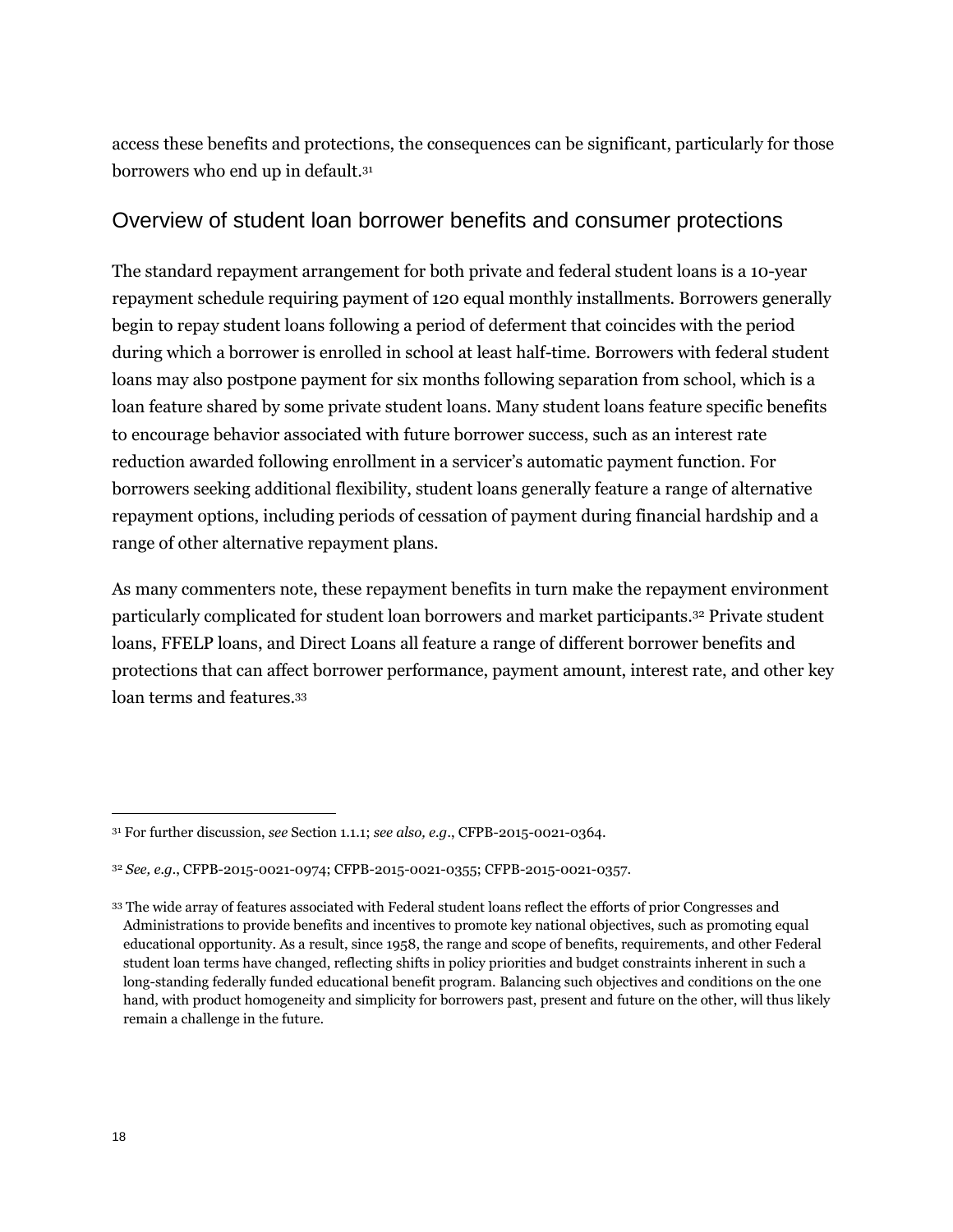These repayment benefits may come in a variety of forms, including entitlements under federal law, contractual features found in student loan promissory notes, or special programs initiated by lenders or servicers. The terms of these benefits and protections may differ significantly depending on the type of student loan, but generally, these programs do share certain common features and are deployed to assist borrowers in similar ways.<sup>34</sup> Specifically, most borrower benefits and protections offer one or more of the following:

- Cessation of payment (deferment or forbearance);
- **Temporary or permanent reduction of interest rate;**
- Extension of repayment term;
- Reduction of monthly payment; and
- Termination of obligation to repay (loan forgiveness, cancellation, discharge, co-signer release).

Student loan servicers' successful administration of these programs may depend in part on their capacity to accurately inform borrowers of available options. Consequently, well-conceived consumer protections may not be effective absent high-quality student loan servicing.

In certain circumstances, a student loan servicer may advise a borrower about benefits that are mutually exclusive, or that a borrower's selection of a particular repayment arrangement or loan feature may result in that borrower losing eligibility for another program or benefit.<sup>35</sup>

<sup>34</sup> The Direct Loan program offers additional consumer protections beyond those offered to borrowers with other types of federal student loans, including additional income-driven repayment plans, loan forgiveness options, and other options designed to protect borrowers, mitigate defaults, and encourage borrower success. These benefits and protections make Direct Loans unique relative to other loan types and are intended to ensure that any borrower has the tools necessary to satisfy his or her financial obligation. When considering the complexity that these programs bring to the student loan servicing market, readers should also consider the significant benefits they offer to borrowers.

<sup>35</sup> *See, e.g.*, Consumer Financial Protection Bureau, *Public Service & Student Debt* (Aug. 2013), *available at*  [http://files.consumerfinance.gov/f/201308\\_cfpb\\_public-service-and-student-debt.pdf;](http://files.consumerfinance.gov/f/201308_cfpb_public-service-and-student-debt.pdf) Consumer Financial Protection Bureau, *The Next Front? Student Loan Servicing and the Cost to our Men and Women in Uniform* (Oct. 2012), *available at* [http://www.consumerfinance.gov/reports/the-next-front-student-loan-servicing-and-the-cost](http://www.consumerfinance.gov/reports/the-next-front-student-loan-servicing-and-the-cost-to-our-men-and-women-in-uniform/)[to-our-men-and-women-in-uniform/.](http://www.consumerfinance.gov/reports/the-next-front-student-loan-servicing-and-the-cost-to-our-men-and-women-in-uniform/)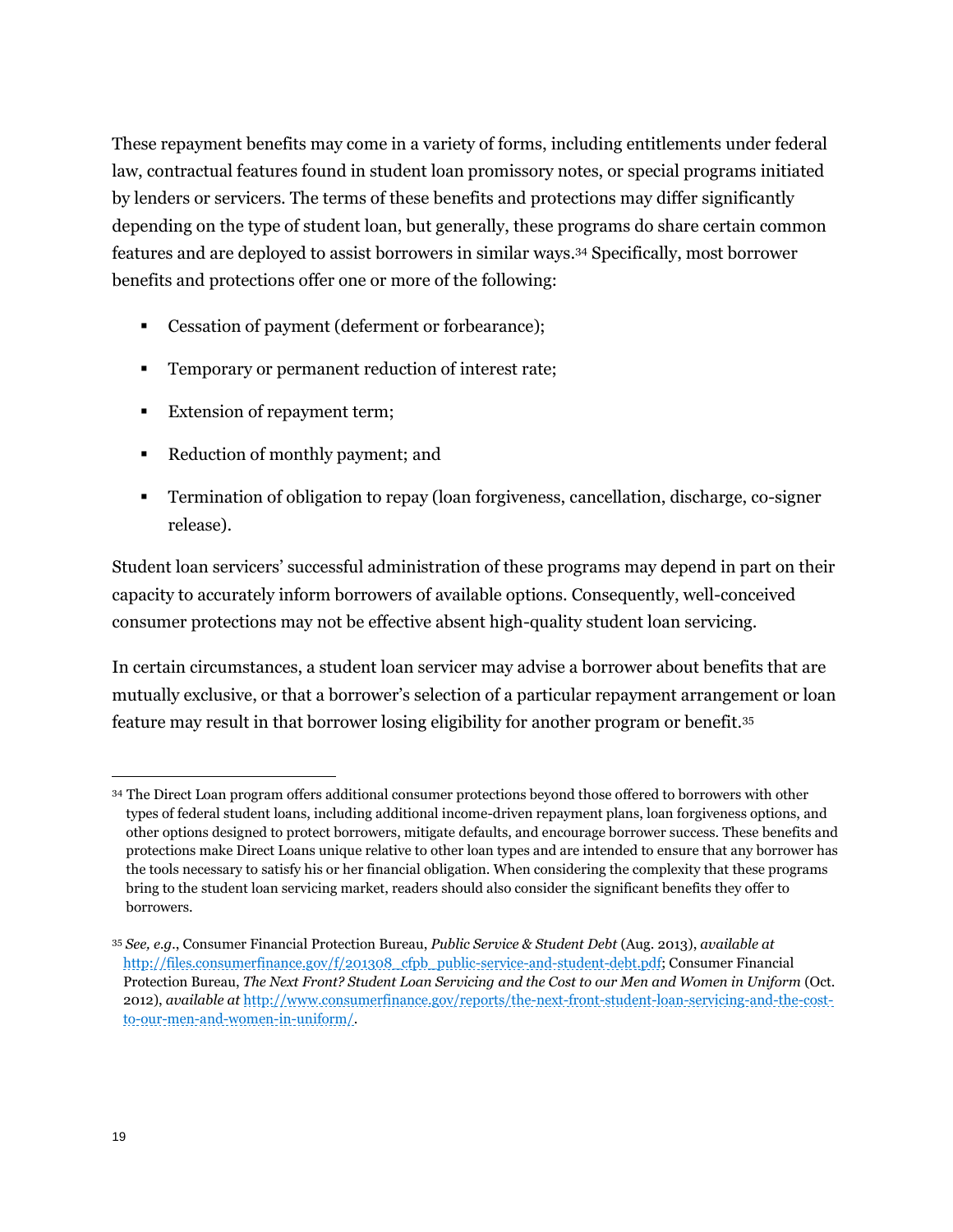Understanding these trade-offs is critical to understanding the complexity of the current servicing environment for student loans. As one large market participant notes:

*We service loans made under an increasingly complex student loan program. Since 1990, the number of repayment options available to borrowers has increased from two to 15—including multiple income-driven repayment plans with similar sounding names and differing eligibility criteria. There are now eight forgiveness programs and over 35 different deferment and forbearance options.*<sup>36</sup>

Other commenters note that delivering adequate service is particularly critical in the student loan servicing market for exactly these reasons—borrowers experiencing financial hardship may not be able to understand and enroll in appropriate programs without assistance from their student loan servicer.<sup>37</sup>

The following discussion highlights problems commenters identify regarding the features identified above, as well as the servicing practices implemented to ensure these features are appropriately administered. In particular, commenters note problems related to servicers' practices regarding:

- Alternative repayment plans;
- Forbearance:
- Repayment incentives; and
- Loan forgiveness, discharge, and cancellation.

### 1.1.1 Alternative repayment plans

Both private and federal student loans feature a range of alternative repayment plans designed to provide borrowers with additional flexibility when entering repayment or experiencing financial hardship. Commenters state that these protections often mean the difference between

<sup>36</sup> CFPB-2015-0021-0355.

<sup>37</sup> *See, e.g*., CFPB-2015-0021-0364; CFPB-2015-0021-0861.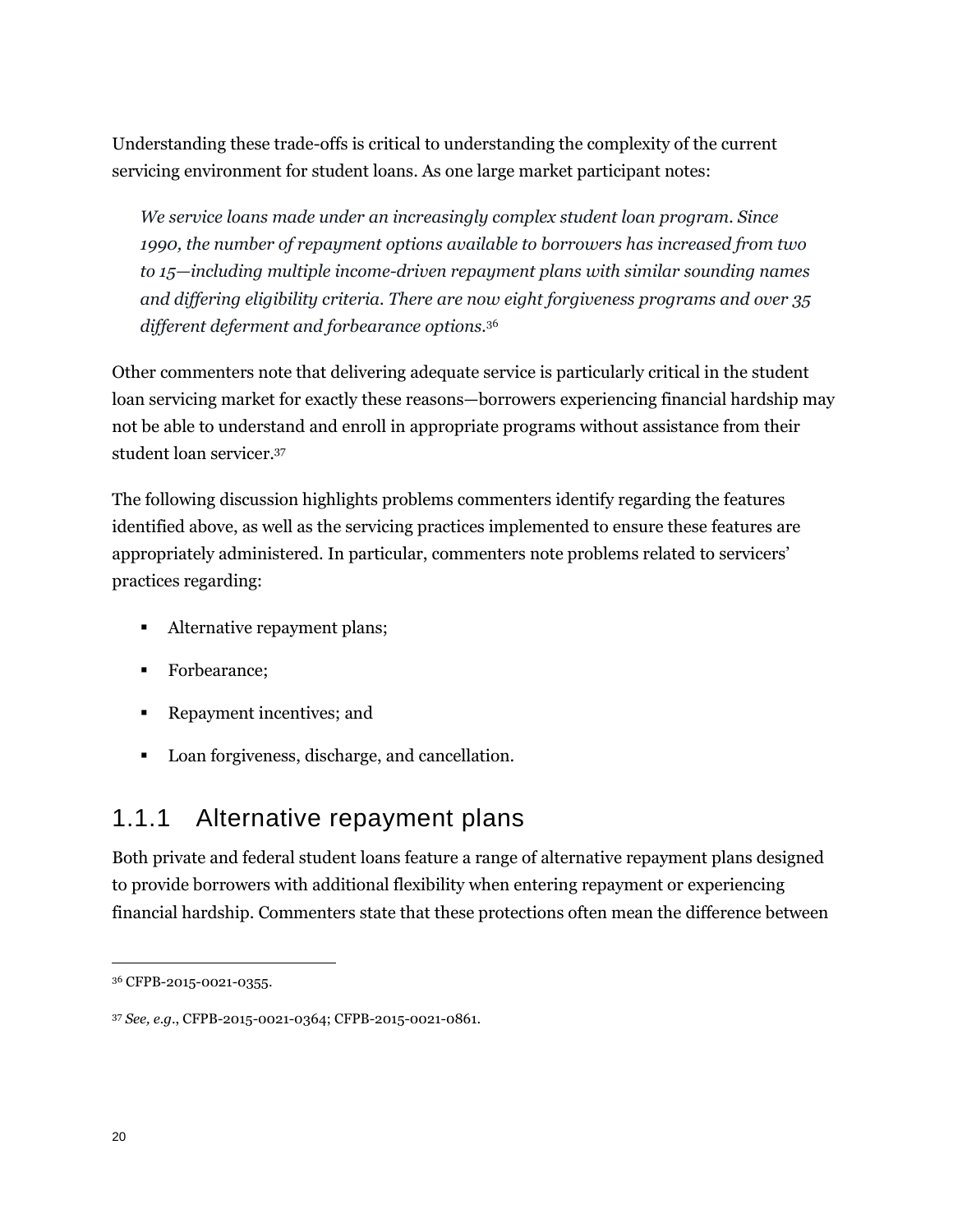keeping up with a financial obligation and becoming delinquent. A number of commenters suggest problems related to the administration of these plans may be contributing to elevated levels of student loan defaults.<sup>38</sup>

**Alternative repayment plans for private student loans.** In order to assist borrowers experiencing financial hardship or distress, a number of large private student lenders have developed alternative repayment options that take into account borrowers' financial circumstances.<sup>39</sup> Commenters state that some servicers of private student loans may evaluate borrowers experiencing financial hardship against the range of loss mitigation options offered by each lender and facilitate enrollment should a program be available.<sup>40</sup>

**Alternative repayment plans for federal student loans.** The vast majority of borrowers with federal student loans have the right under federal law to a series of income-driven repayment plans, which are a type of alternative repayment plan. These plans are authorized by Title IV of the Higher Education Act (HEA), and consider borrowers' adjusted gross income and family size in order to determine, based on a federal formula, borrowers' monthly payments.<sup>41</sup>

Borrowers that are eligible for a reduced monthly payment under this formula are considered to have demonstrated Partial Financial Hardship (PFH). Borrowers must demonstrate PFH in order to enroll and must continue to demonstrate PFH each year in order to maintain eligibility for reduced payment levels by certifying their income on an annual basis.<sup>42</sup> For borrowers who

<sup>42</sup> *Id.*

<sup>38</sup> *See, e.g.*, *C*FPB-2015-0021-0356; CFPB-2015-0021-0856; CFPB-2015-0021-0353.

<sup>39</sup> *See, e.g.*, CFPB-2015-0021-0355; CFPB-2015-0021-0974. As the Bureau has noted in other publications, there remain questions about the scale of these programs. For further discussion of alternative repayment programs and private student loans, *see* Consumer Financial Protection Bureau, *Annual Report of the CFPB Student Loan Ombudsman* (Oct. 2014), *available at* [http://www.consumerfinance.gov/r eports/annual-report-of-the-cfpb](http://www.consumerfinance.gov/r%20eports/annual-report-of-the-cfpb-student-loan-ombudsman-2014/)[student-loan-ombudsman-2014/;](http://www.consumerfinance.gov/r%20eports/annual-report-of-the-cfpb-student-loan-ombudsman-2014/) *see also* Kevin Wack, *Wells Fargo, Discover to Start Modifications of Student Loans*, American Banker (Nov. 20, 2014), *available at* [http://www.americanbanker.com/news/consumer](http://www.americanbanker.com/news/consumer-finance/wells-fargo-discover-to-start-modifications-of-student-loans-1071343-1.html)[finance/wells-fargo-discover-to-start-modifications-of-student-loans-1071343-1.html.](http://www.americanbanker.com/news/consumer-finance/wells-fargo-discover-to-start-modifications-of-student-loans-1071343-1.html)

<sup>40</sup> *See, e.g.*, CFPB-2015-0021-0856.

<sup>41</sup> *See, e.g.*, 34 C.F.R. § 685.209 (PAYE, only available for Direct Loans or loans consolidated into Direct Loans); 34 C.F.R. § 685.221 (IBR under the Direct Loan program); 34 C.F.R. § 682.215 (IBR under FFELP).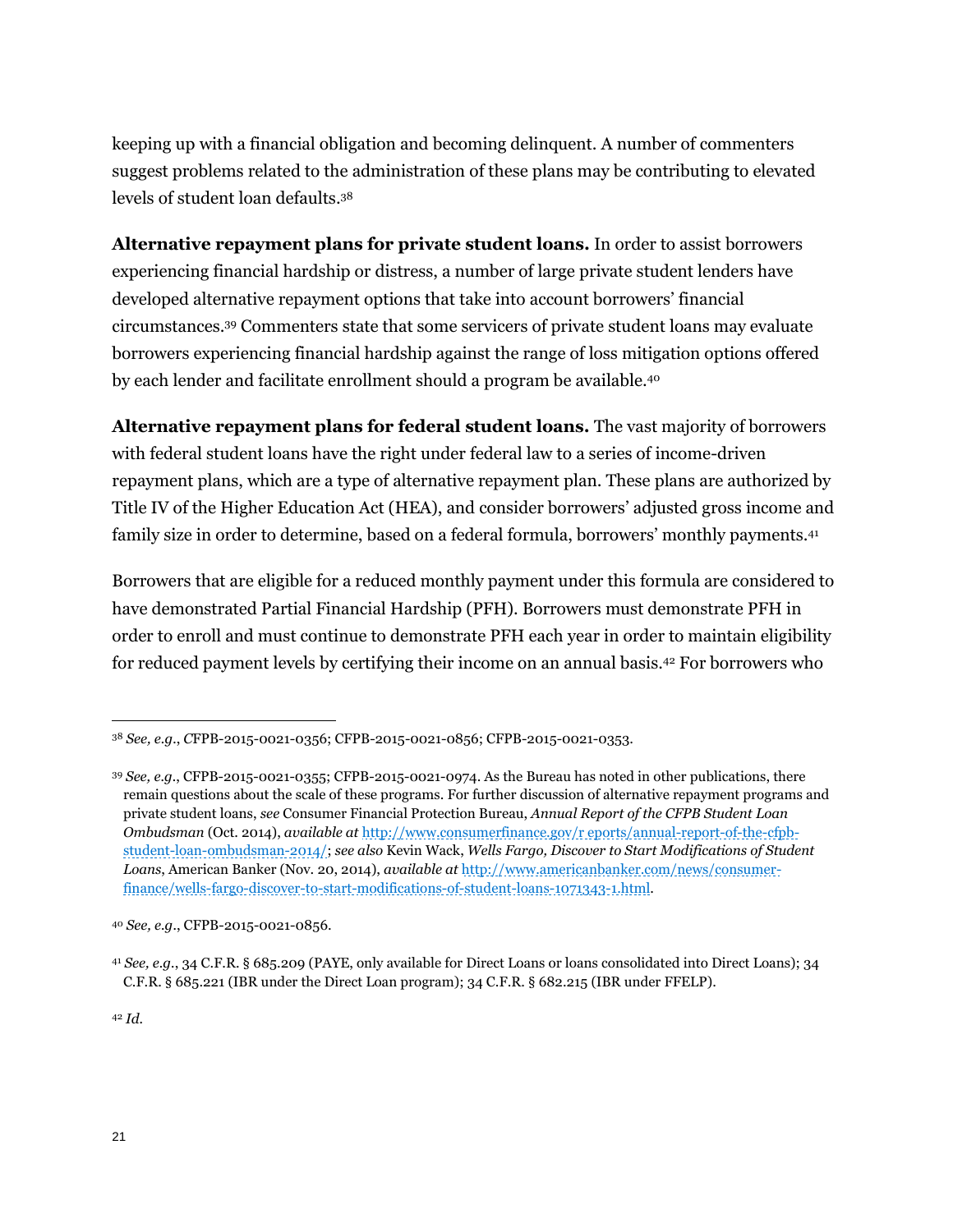are unemployed or who have very low wages, a monthly payment under these arrangements may be as low as \$0.00.<sup>43</sup> For borrowers with low wages over a long term, these programs also offer loan forgiveness following 20 or 25 years of payments.<sup>44</sup>

As discussed below, commenters identify a range of servicing practices that they assert may make it difficult for borrowers seeking to access these benefits. Commenters suggest that these practices are particularly concerning given the apparent relationship between income-driven repayment plan enrollment and borrower success.<sup>45</sup> According to data recently released by the Department of Education regarding Direct Loans, borrowers in Pay As You Earn (PAYE) and Income-Based Repayment (IBR) (the most generous income-driven repayment plans) had the lowest delinquency rates.<sup>46</sup> In contrast, borrowers enrolled in a standard 10-year repayment plan fared nearly seven times worse than borrowers enrolled in PAYE (Figure 2).<sup>47</sup>

<sup>43</sup> *Id*. Payments may be \$0.00 based on demonstration of PFH under an income-driven repayment plan. Alternatively, payments may be \$0.00 for months during which a borrower obtained an Economic Hardship Deferment.

<sup>44</sup> For the purpose of calculating eligibility for loan forgiveness under IBR or PAYE, servicers are expected to track and evaluate the number of qualified payments made by borrowers in order to ensure that, in total, 20 or 25 years of payments have been provided, for PAYE and IBR, respectively. 34 C.F.R. § 685.209(a)(6)(i); 34 C.F.R. § 685.221(f)(1). For the purpose of determining eligibility for loan forgiveness, "payments" can include months during which a \$0.00 payment was made. *See, e.g.*, 34 C.F.R. § 685.209(a)(6). Months during which a borrower enrolled in forbearance do not qualify toward loan forgiveness. *See, e.g.*, 34 C.F.R. § 685.209.

<sup>45</sup> *See, e.g.*, CFPB-2015-0021-0356. Some observers also suggest that income-driven repayment plan (IDR) borrowers outperform borrowers in other repayment plans because these plans are largely utilized by higher-income borrowers with graduate degrees and above-average levels of student debt. Although public data on wages of borrowers in IDR is limited, one large student loan servicer provided data to the Bureau related to IDR utilization by its customers with Direct Loans. This data shows that, of the greater than 1 million Direct Loan borrowers on its platform enrolled in IBR or PAYE, 50 percent reported adjusted gross income between \$0 and \$20,000 and 84 percent reported AGI less than \$50,000. 95 percent of these borrowers reported AGI less than \$75,000. *See also*  Government Accountability Office, *Federal Student Loans: Education Could Do More to Help Ensure Borrowers are Aware of Repayment and Forgiveness Options* (Aug. 25, 2015), *available at* [http://www.gao.gov/products/GAO-15-663.](http://www.gao.gov/products/GAO-15-663)

<sup>46</sup> U.S. Department of Education: Federal Student Aid, *Servicing Summit Portfolio Overview* (Dec. 2014), *available at* [http://fsaconferences.ed.gov/conferences/library/2014/servicing/2014ServicingSummitPortfolioOverview.ppt.](http://fsaconferences.ed.gov/conferences/library/2014/servicing/2014ServicingSummitPortfolioOverview.ppt)

<sup>47</sup> The limited data available about the utilization of these plans has been released by the Department of Education related to performance of the Direct Loan program. There may be significant cohort effects that contribute to information about performance by repayment plan. For example, by definition, borrowers in PAYE may not have federal loans originated prior to 2007. Readers should also note that IDR utilization has nearly doubled since 2013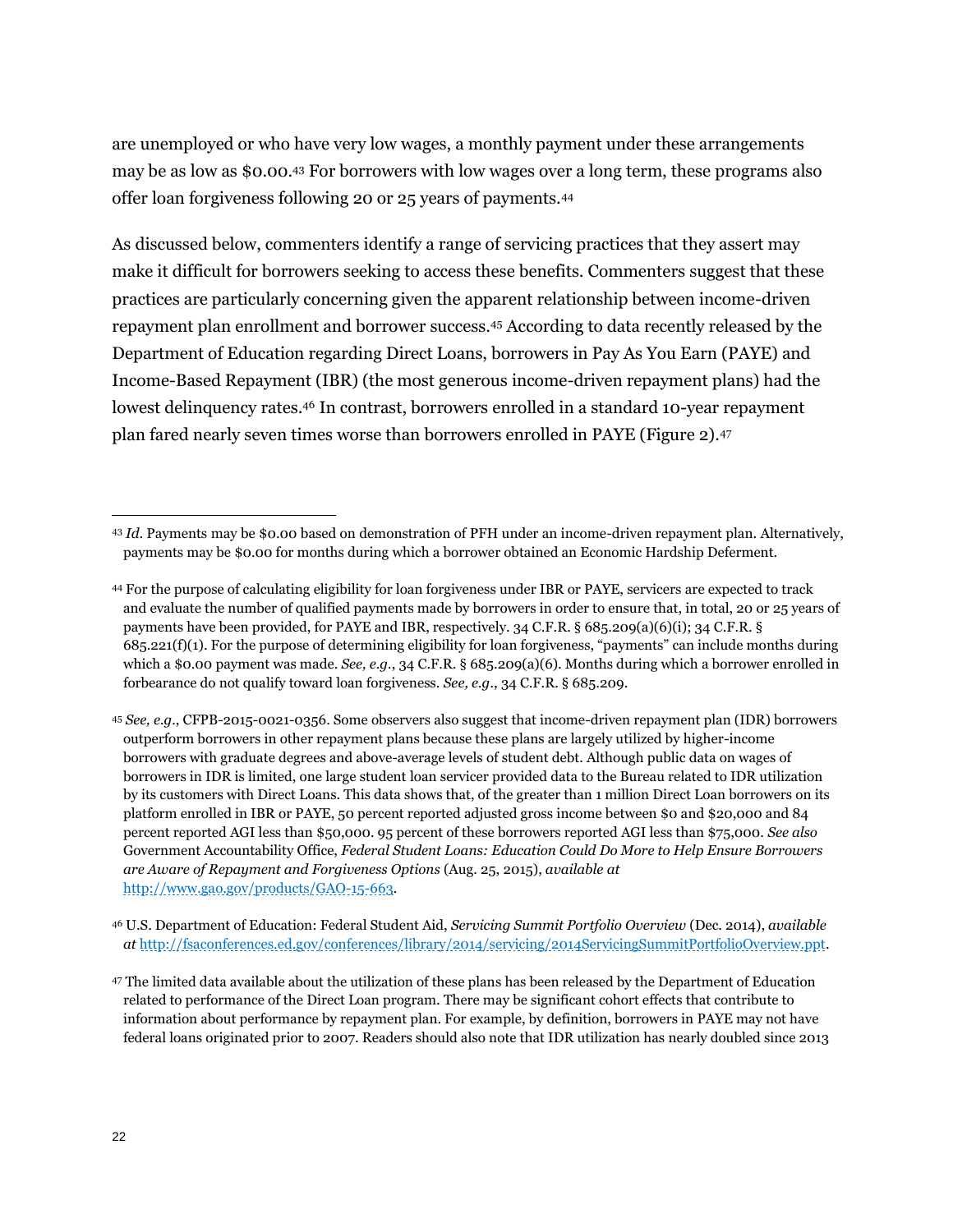

#### **FIGURE 2:** DELINQUENCY RATES BY REPAYMENT PLAN (FEDERAL DIRECT LOANS)<sup>48</sup>

Delinquency Rate is calculated by: \$ [31-270 days past due]/\$ [all repayment], as reflected in a December 2014 presentation prepared by Federal Student Aid.<sup>49</sup> This figure does not consider use of forbearance or deferment.

Beginning in November 2013, the Department of Education has made a targeted effort to boost enrollment in these plans among borrowers with loans made through the Direct Loan program, using direct-to-consumer email outreach to augment communications provided by student loan

and a significant number of borrowers may not have been required to recertify income under these arrangements. In addition, significant gaps remain related to utilization and performance of alternative repayment arrangements for both FFELP and private student loans. These gaps in data are addressed further in Part Three of this report.

<sup>48</sup> *See* U.S. Department of Education: Federal Student Aid, *Servicing Summit Portfolio Overview* (Dec. 2014), *available at* [http://fsaconferences.ed.gov/conferences/library/2014/servicing/2014ServicingSummitPortfolioOverview.ppt.](http://fsaconferences.ed.gov/conferences/library/2014/servicing/2014ServicingSummitPortfolioOverview.ppt)

<sup>49</sup> *Id.*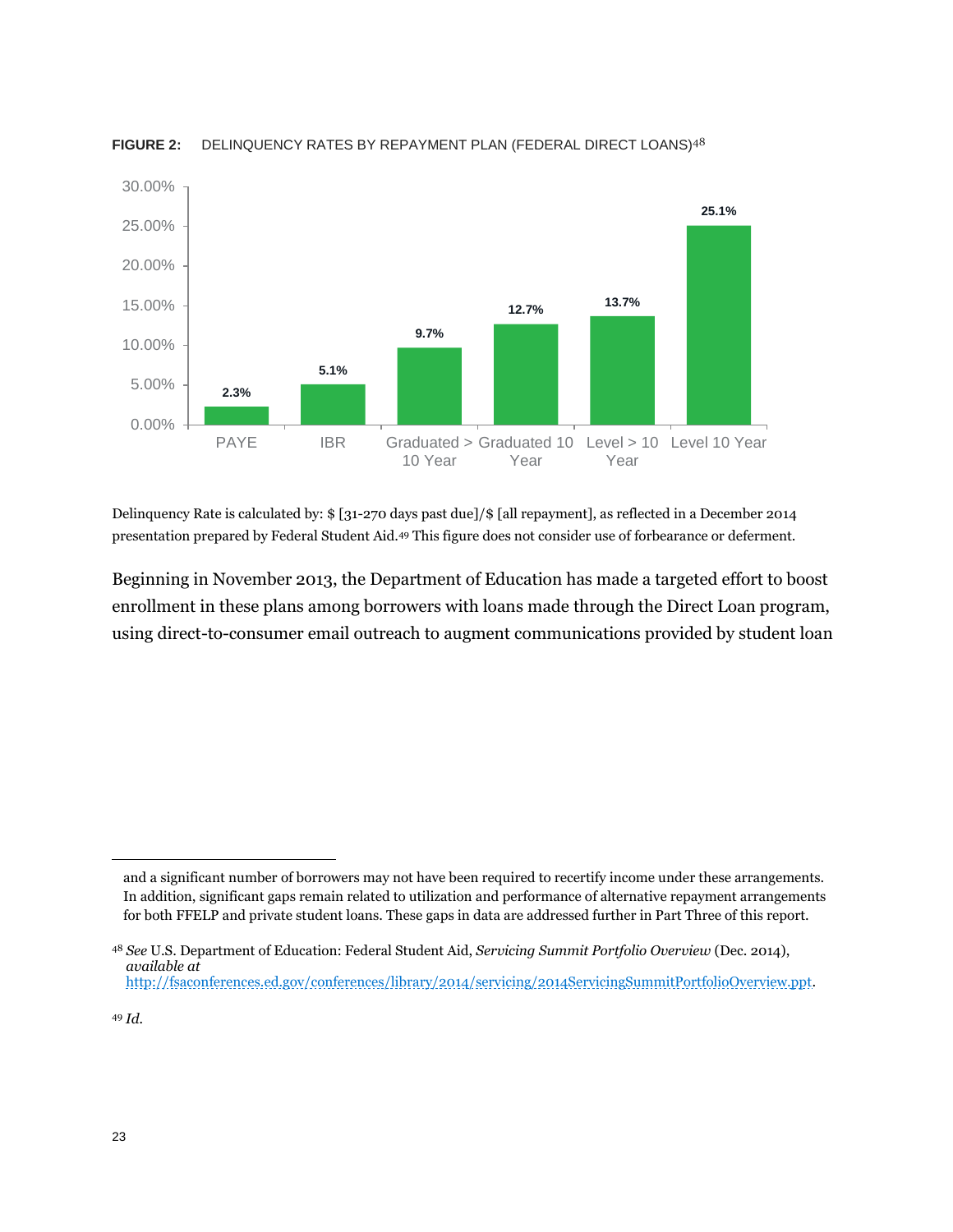servicers.<sup>50</sup> Since June 2013, the number of Direct Loan borrowers enrolled in an income-driven repayment plan has more than doubled (Figure 3).<sup>51</sup>



FIGURE 3: INCOME-DRIVEN REPAYMENT PLAN UTILIZATION OVER TIME (DIRECT LOANS)<sup>52</sup>

The following discussion highlights specific servicing practices related to enrolling in alternative repayment plans, as identified in public comments and other input received by the Bureau.

<sup>50</sup> U.S. Department of Education, *Press Release: U.S. Department of Education Announces Additional Efforts to Inform Student Borrowers of Repayment Options* (Nov. 4, 2013), *available at* [http://www.ed.gov/news/press](http://www.ed.gov/news/press-releases/us-department-education-announces-additional-efforts-inform-student-borrowers-repayment-options)[releases/us-department-education-announces-additional-efforts-inform-student-borrowers-repayment-options.](http://www.ed.gov/news/press-releases/us-department-education-announces-additional-efforts-inform-student-borrowers-repayment-options)

<sup>51</sup> This data does not indicate whether a borrower enrolled in an income-driven repayment plan is making a monthly payment that reflects his or her income (a PFH payment). As discussed in further detail below, borrowers must recertify income on an annual basis in order to retain a payment amount that reflects their financial circumstances; however, borrowers who fail to recertify or are no longer eligible to make a PFH payment are still considered "enrolled" in an IDR, for the purpose of current data compilation and reporting. Other measures suggest that many borrowers enrolled in income-driven repayment plans may not be making payments that reflect their income.

<sup>52</sup> *See* U.S. Department of Education, *Federal Student Aid Data Center: Direct Loan Portfolio by Payment Plan* (accessed on Aug. 22, 2015), *available at* [https://studentaid.ed.gov/sa/about/data-center/student/portfolio.](https://studentaid.ed.gov/sa/about/data-center/student/portfolio)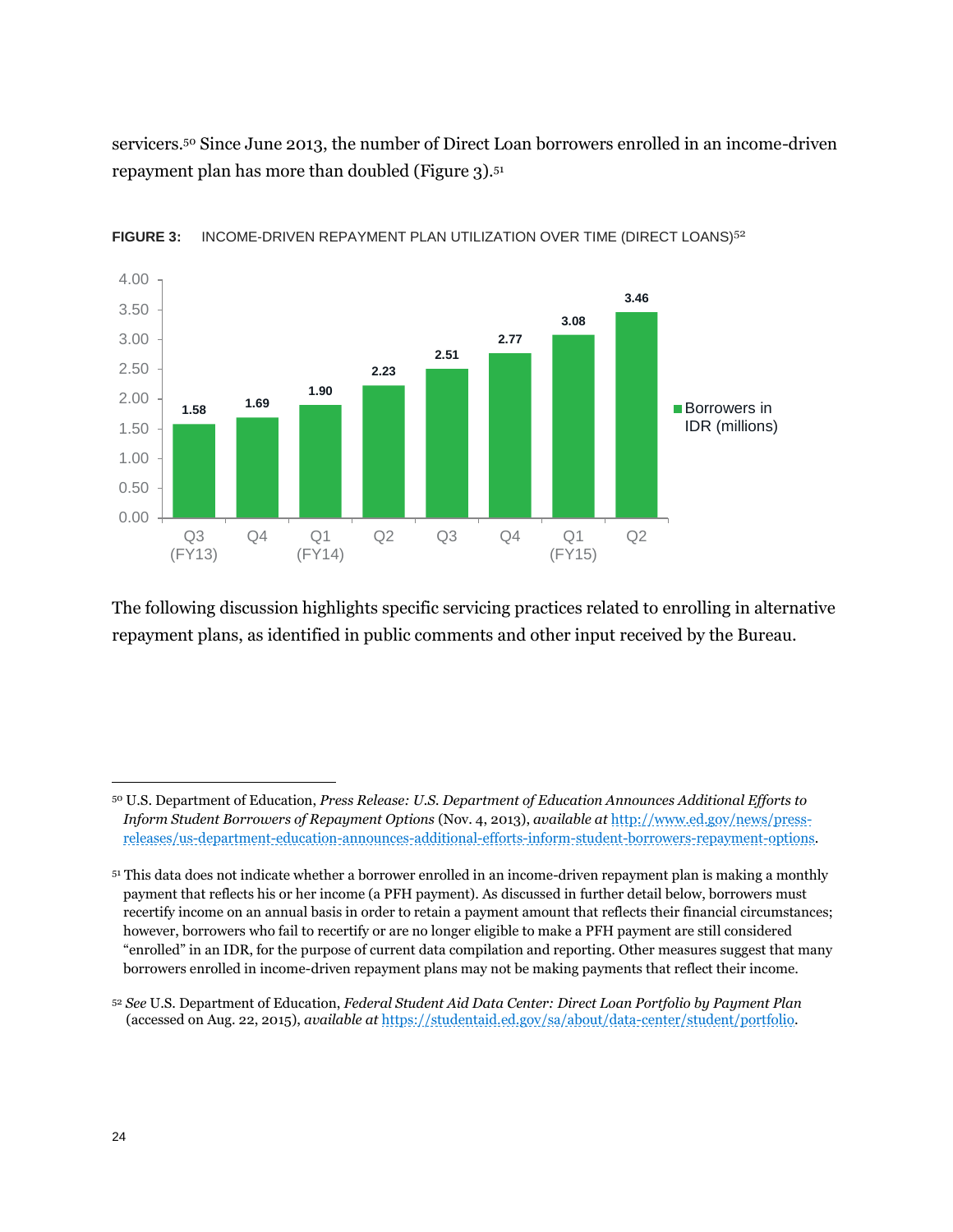#### Obtaining basic information about alternative repayment plans

**Borrowers may not be informed about the availability of certain alternative repayment plans or may be encouraged by servicing personnel to enroll in alternatives that may not be in their best interest.** Comments from individual student loan borrowers and organizations representing public service workers note that servicers of both private and federal student loans may not inform borrowers experiencing financial hardship about available alternative repayment plans.<sup>53</sup> Instead, commenters state that servicers may advise borrowers to postpone payments through forbearance or deferment or instruct borrowers that the only available option is to pay the full amount due.<sup>54</sup>

One comment from an organization representing consumers states that enrolling in forbearance or deferment, rather than an available long-term alternative repayment plan, may have significant negative consequences for borrowers' ability to satisfy their student loan debt over the long-run.<sup>55</sup> Periods of nonpayment, such as forbearance, can significantly increase the amount of unpaid interest, cause borrowers' total debt to grow, and ultimately prevent borrowers from making progress toward satisfying their obligation to repay the debt owed.<sup>56</sup>

[http://www.brookings.edu/~/media/research/files/papers/2014/09/economist\\_perspective\\_student\\_loans\\_dynars](http://www.brookings.edu/~/media/research/files/papers/2014/09/economist_perspective_student_loans_dynarski/economist_perspective_student_loans_dynarski.pdf) [ki/economist\\_perspective\\_student\\_loans\\_dynarski.pdf](http://www.brookings.edu/~/media/research/files/papers/2014/09/economist_perspective_student_loans_dynarski/economist_perspective_student_loans_dynarski.pdf) (stating "Here we have a classic 'principal-agent' problem, with the agent (the student loan servicers) having little incentive to act in the best interests of the principal (the federal government). Student loan servicers don't have much incentive to prevent borrowers from defaulting, because the servicers either don't own the underlying loans or, if they do, face few costs if a borrower defaults. Restructuring a borrower's payments and preventing default requires effort, and the beneficiary of this effort is the government and the student – not the servicer.").

<sup>53</sup> *See, e.g.*, CFPB-2015-0021-5190; CFPB-2015-0021-0366.

<sup>54</sup> *See, e.g.*, CFPB-2015-0021-0861; CFPB-2015-0021-1143.

<sup>55</sup> *See* CFPB-2015-0021-0378; *see also* CFPB-2015-0021-0861.

<sup>56</sup> *See, e.g.*, CFPB-2015-0021-2802. Readers should note that there also are some circumstances where borrowers, when presented with a range of available options, may prefer a short-term option that permits them to cease making payments, particularly for borrowers with subsidized federal student loans seeking deferments for issues other than financial hardship, including borrowers returning to school. *See* Susan Dynarski, *An Economist's Perspective on Student Loans in the United States*, Brookings Institute (Sept. 2014), *available at*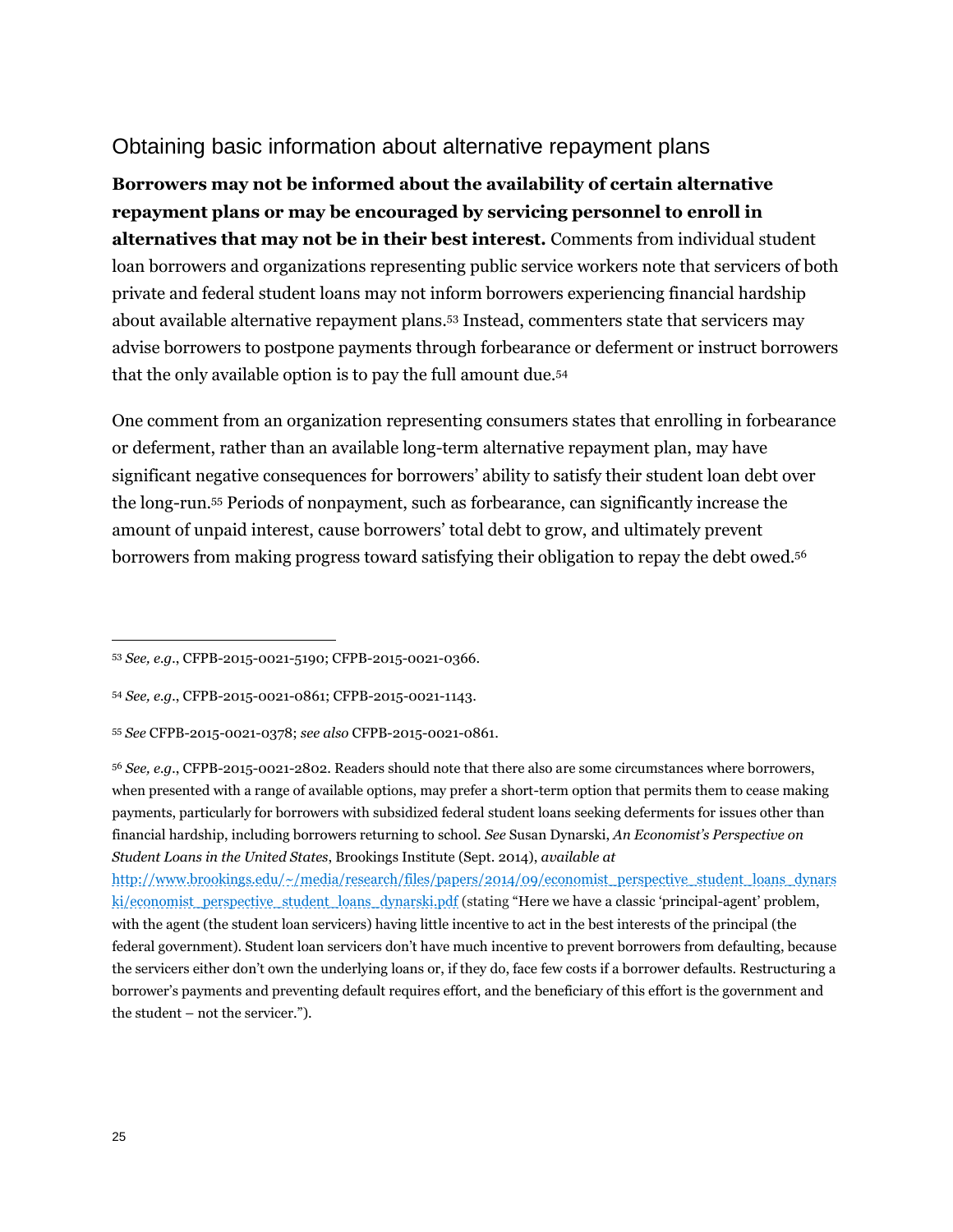Another comment from an organization representing consumers notes that the student loan servicing business model rewards companies that minimize the length and complexity of customer contacts.<sup>57</sup> The commenter asserts that this arrangement may in turn create a financial incentive for servicers to direct borrowers into alternative repayment arrangements that mitigate delinquency in the short-term, such as forbearance, but may not be in borrowers' best long-term interest.<sup>58</sup>

#### **Federal student loan borrowers may not be informed about interest subsidies, loan forgiveness, or other benefits associated with income-driven payment plans.**

One industry commenter states that, "[customer service] representatives must be fully versed on the complete range of repayment options associated with each student loan, including income dependent repayment plans, and be able to explain the positives and negatives associated with repayment alternatives, including deferments and forbearances."<sup>59</sup> Comments from individual student loan borrowers further suggest that in some cases, borrowers with federal student loans are not told about the availability of income-driven repayment plans and associated benefits unless they affirmatively inquired.<sup>60</sup> These comments state that when borrowers are trying to find the right option for their needs, servicing personnel may not explain how these benefits

<sup>58</sup> *Id.*

<sup>57</sup> *See* CFPB-2015-0021-0373.

<sup>59</sup> *See* CFPB-2015-0021-0974.

<sup>60</sup> *See, e.g.,* CFPB-2015-0021-2275; *see also* Comment from The Project on Predatory Student Lending and The National Consumer Law Center to the Department of Education on Intent to Establish Negotiated Rulemaking Committee, Docket ID: ED–2014–OPE–0214 (Nov. 4, 2014), *available at*

<http://www.studentloanborrowerassistance.org/wp-content/uploads/2013/05/comments-paye-nov2014.pdf> ("Servicers also tend to push borrowers into the most readily available solutions, such as forbearance, instead of helping borrowers choose a plan that will be beneficial in the long term. Unfortunately, most borrowers are unaware that their loans accrue significant interest while in forbearance, or are unaware of viable alternatives like incomedriven repayment plans, and are left much worse off. For example, we represent a client who is struggling to remain current on a federal student loan. She makes only \$5,000 a year and had been living in a shelter for victims of domestic violence for an extended period before moving in with a friend. Her son is living with other family members while she tries to find work. When she called her federal loan servicer seeking relief, her loan was placed in short term forbearance. She has continued to receive various forbearances and deferments over the last several years. Although she clearly qualifies for and would benefit from an income-driven repayment plan, her loan servicer has never mentioned or explained this to her. It took a phone call from an insistent attorney for the servicer to acknowledge that she is eligible for an income-driven plan."); CFPB-2015-0021-0378; CFPB-2015-0021-0861.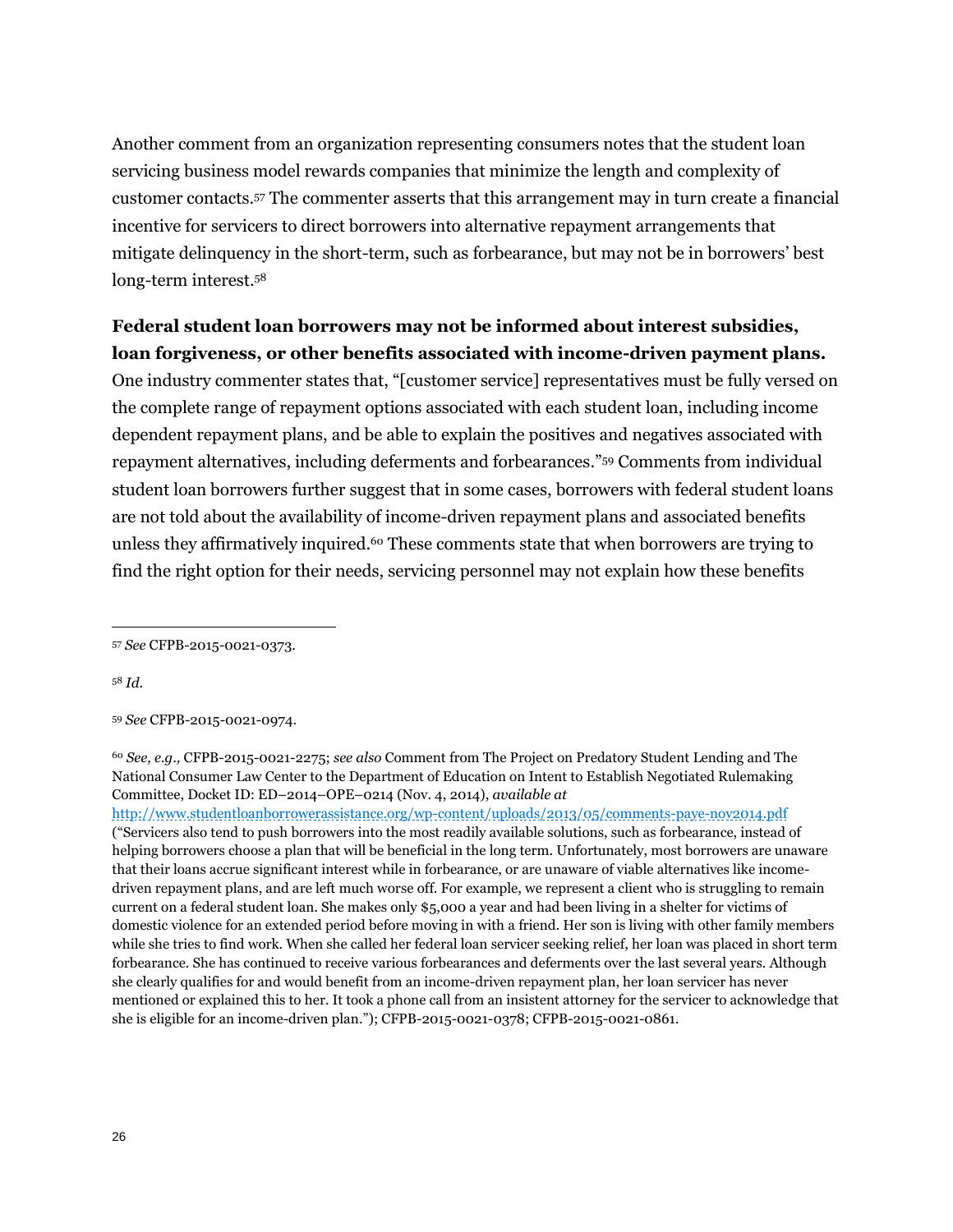work or how the selection of a repayment plan can affect borrowers' long-term financial circumstances.<sup>61</sup> According to one comment from a student loan borrower:

*[T]he availability of ANY student loan repayment system is poor at best. The online system only allows for minimal direct contact with a person and is completely inflexible. When you do reach someone on the phone, after an eternal wait, they do not provide thorough information regarding all the options available to anyone in repayment. Had I [been] advised of the [IBR] program, I could have started repayment earlier rather than spending time wasted in forbearance.*<sup>62</sup>

**Private student loan borrowers in financial distress may not be able to access accurate information about options to avoid default.** Some servicers may have authorization from loan holders to offer reduced monthly payments for certain private student loan borrowers.<sup>63</sup> However, these plans may not be advertised on servicers' websites and may not be included in borrowers' promissory notes or loan contracts. Comments from individual borrowers further state that when borrowers try to contact their servicers to obtain information, they receive conflicting advice from customer service representatives about availability or eligibility criteria for alternative repayment programs.<sup>64</sup> Commenters explain that when borrowers do not proactively contact their servicer to learn more about repayment options, they may continue to struggle to make payments or end up in default.<sup>65</sup>

### Enrolling and applying for alternative repayment plans

**Federal student loan borrowers may be enrolled in a repayment plan that does not reflect their choice due to paperwork processing errors.** Borrowers with federal

<sup>61</sup> *See, e.g.*, CFPB-2015-0021-1039; CFPB-2015-0021-5683.

<sup>62</sup> CFPB-2015-0021-0597.

<sup>63</sup> *See* Kevin Wack, *Wells Fargo, Discover to Start Modifications of Student Loans*, American Banker (Nov. 20, 2014), *available at* [http://www.americanbanker.com/news/consumer-finance/wells-fargo-discover-to-start](http://www.americanbanker.com/news/consumer-finance/wells-fargo-discover-to-start-modifications-of-student-loans-1071343-1.html)[modifications-of-student-loans-1071343-1.html.](http://www.americanbanker.com/news/consumer-finance/wells-fargo-discover-to-start-modifications-of-student-loans-1071343-1.html)

<sup>64</sup> *See, e.g.*, CFPB-2015-0021-0229.

<sup>65</sup> *See, e.g.*, CFPB-2015-0021-0245.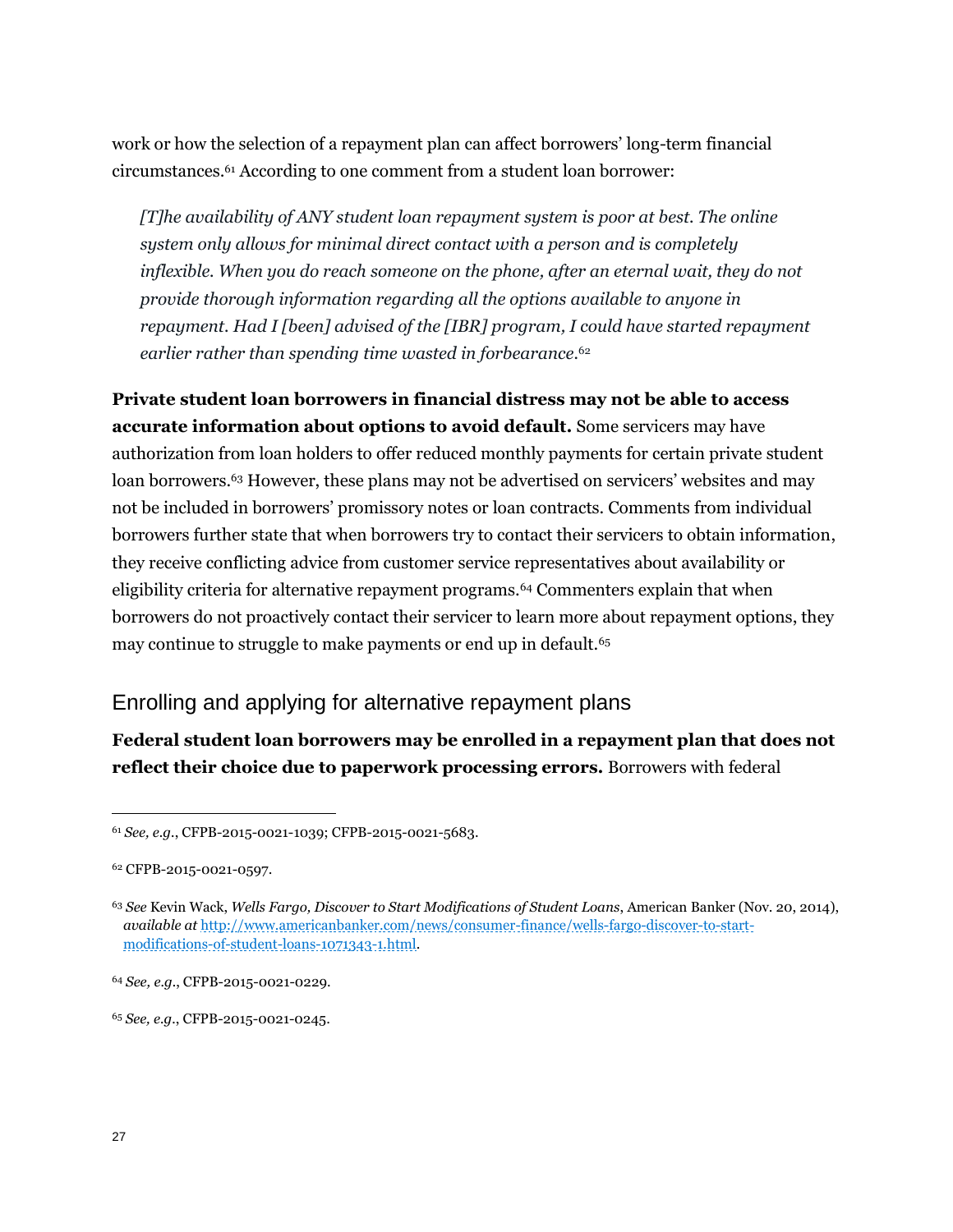student loans can request that their student loan servicer select the income-driven repayment plan with the lowest monthly payment, an option designed to assist borrowers when selecting between multiple, seemingly-similar options.<sup>66</sup> Comments from individual student loan borrowers and borrower assistance organizations state that servicers may enroll borrowers in a repayment plan that does not reflect the borrower's choice and borrowers must contact their servicer a second time to re-enroll in the plan with the lowest monthly payment amount.<sup>67</sup>

Industry commenters note that the complexity of federal student loan repayment arrangements may contribute to the problems borrowers experience when seeking to enroll in income-driven repayment plans.<sup>68</sup> One trade association representing members of the student loan servicing industry also cited the content and timing of required disclosures related to federal student loans made under FFELP as contributing to confusion for borrowers with loans made under this program.<sup>69</sup> For example, this commenter states that, "the HEA requires servicers to provide the borrower with a written notice of all the repayment plans and ask the borrower to choose one. Borrowers who fail to choose a plan are put in standard repayment. The majority of borrowers fail to choose a repayment plan; when these borrowers are put into standard repayment, many call right after receiving their first bill, saying that they can't afford their payment."<sup>70</sup>

**Borrowers with new Direct Consolidation Loans report encountering processing problems when attempting to enroll in income-driven repayment plans.** Borrowers also comment that they attempted to enroll in an income-driven repayment plan following a federal student loan consolidation, but were mistakenly enrolled in standard repayment plans.<sup>71</sup> These errors may produce a payment amount that does not reflect borrowers' income and may

<sup>66</sup> U.S. Department of Education, *Income-Driven Plans*, *available at* [https://studentaid.ed.gov/sa/repay](https://studentaid.ed.gov/sa/repay-loans/understand/plans/income-driven)[loans/understand/plans/income-driven.](https://studentaid.ed.gov/sa/repay-loans/understand/plans/income-driven)

<sup>67</sup> *See, e.g.*, CFPB-2015-0021-5376; CFPB-2015-0021-0861.

<sup>68</sup> *See, e.g.*, CFPB-2015-0021-0357; CFPB-2015-0021-0859.

<sup>69</sup> *See* CFPB-2015-0021-0357.

<sup>70</sup> *Id.*

<sup>71</sup> *See, e.g.*, CFPB-2015-0021-0861.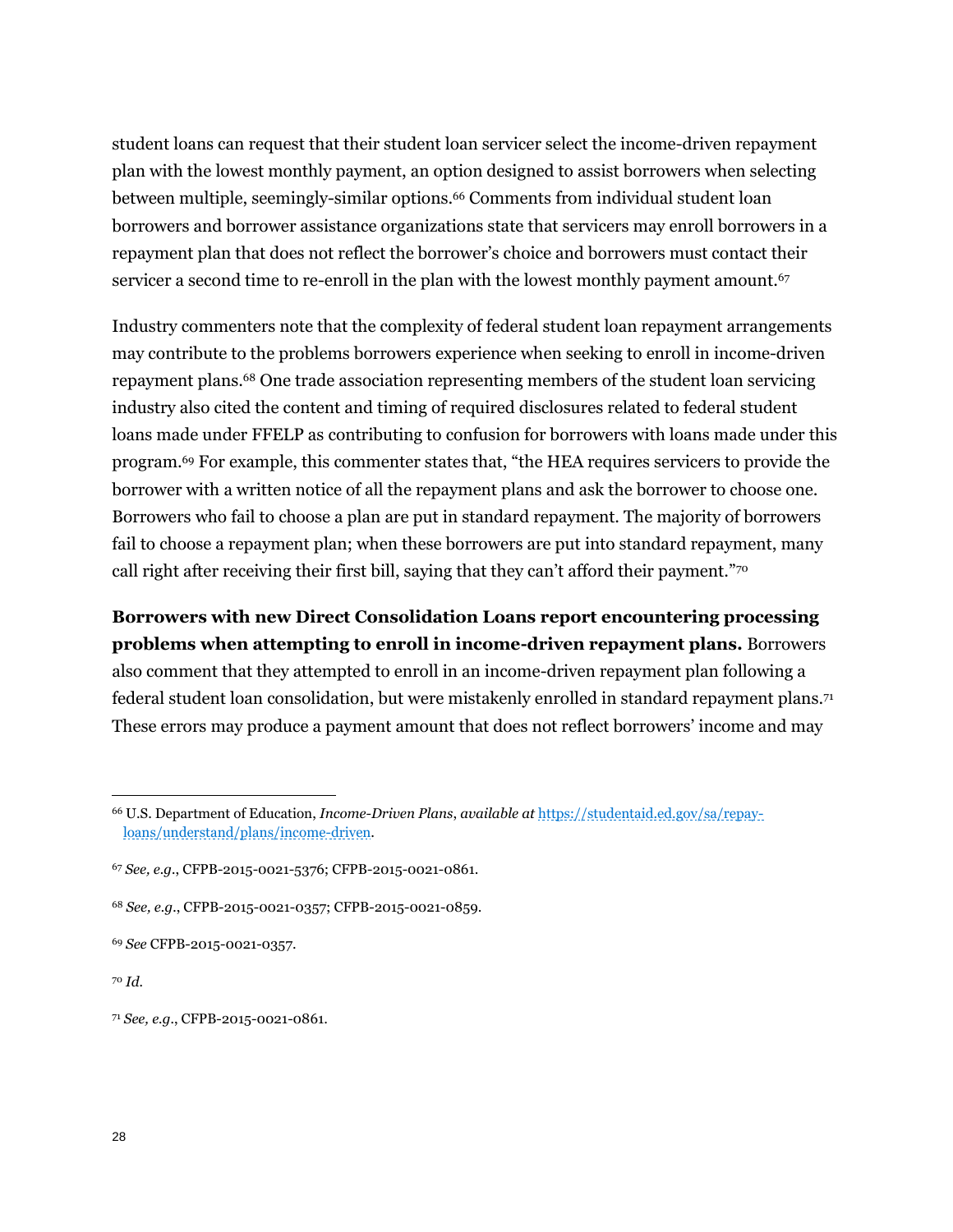also produce significant additional financial distress for borrowers that are already experiencing hardship. In addition, for borrowers electing to consolidate in order to pursue Public Service Loan Forgiveness (PSLF), improper processing of enrollment paperwork can result in the selection of a repayment plan that may not qualify toward loan forgiveness or may increase costs over the lifetime of the loan for borrowers who ultimately do qualify for loan forgiveness.<sup>72</sup> No comments from market participants or organizations representing members of student loan servicing industry discuss this issue.

#### **Borrowers report encountering delays and processing errors when attempting to certify income while enrolling in an income-driven repayment plan.** For most

borrowers, income is documented based on the submission of a federal tax return, which may be done electronically, along with a standard enrollment form used by all student loan servicers of eligible loans.<sup>73</sup> Some comments from borrowers note that servicers may incorrectly certify borrowers' income or miscalculate payment amounts.<sup>74</sup> Other borrower comments note that processing delays may lead to missed payments, late fees, or unnecessary use of forbearance.<sup>75</sup> One commenter told us:

*Most recently, now that I'm on the IBR repayment plan, for the past 6 months, they have made error after error after error in rejecting my income verification forms despite them being correct; they have now continued to keep me in forbearance even* 

<sup>72</sup> For a borrower to receive the maximum benefit under the Public Service Loan Forgiveness program, a borrower needs to enroll in an income-driven repayment plan. Every month a borrower makes payments under a nonincome-driven plan, the borrower may increase the lifetime cost of his or her loan. Alternatively, every month during which a borrower makes monthly payment at a level lower than the payment required under a standard 10 year repayment plan, the borrower will decrease the lifetime costs of his or her loan*. See* 20 U.S.C. § 1028e(b)(7); 34 C.F.R. § 685.219(c); 34 C.F.R. § 682.215(e). For further discussion, s*ee* Consumer Financial Protection Bureau, *Public Service and Student Debt* (Aug. 2013), *available at*

[http://files.consumerfinance.gov/f/201308\\_cfpb\\_public-service-and-student-debt.pdf.](http://files.consumerfinance.gov/f/201308_cfpb_public-service-and-student-debt.pdf)

<sup>73</sup> *See* 34 C.F.R. § 682.215(a)(4); 34 C.F.R. § 685.209(a)(1)(v).

<sup>74</sup> *See, e.g.*, CFPB-2015-0021-0100; CFPB-2015-0021-0099.

<sup>75</sup> *See, e.g*., CFPB-2015-0021-1053*.*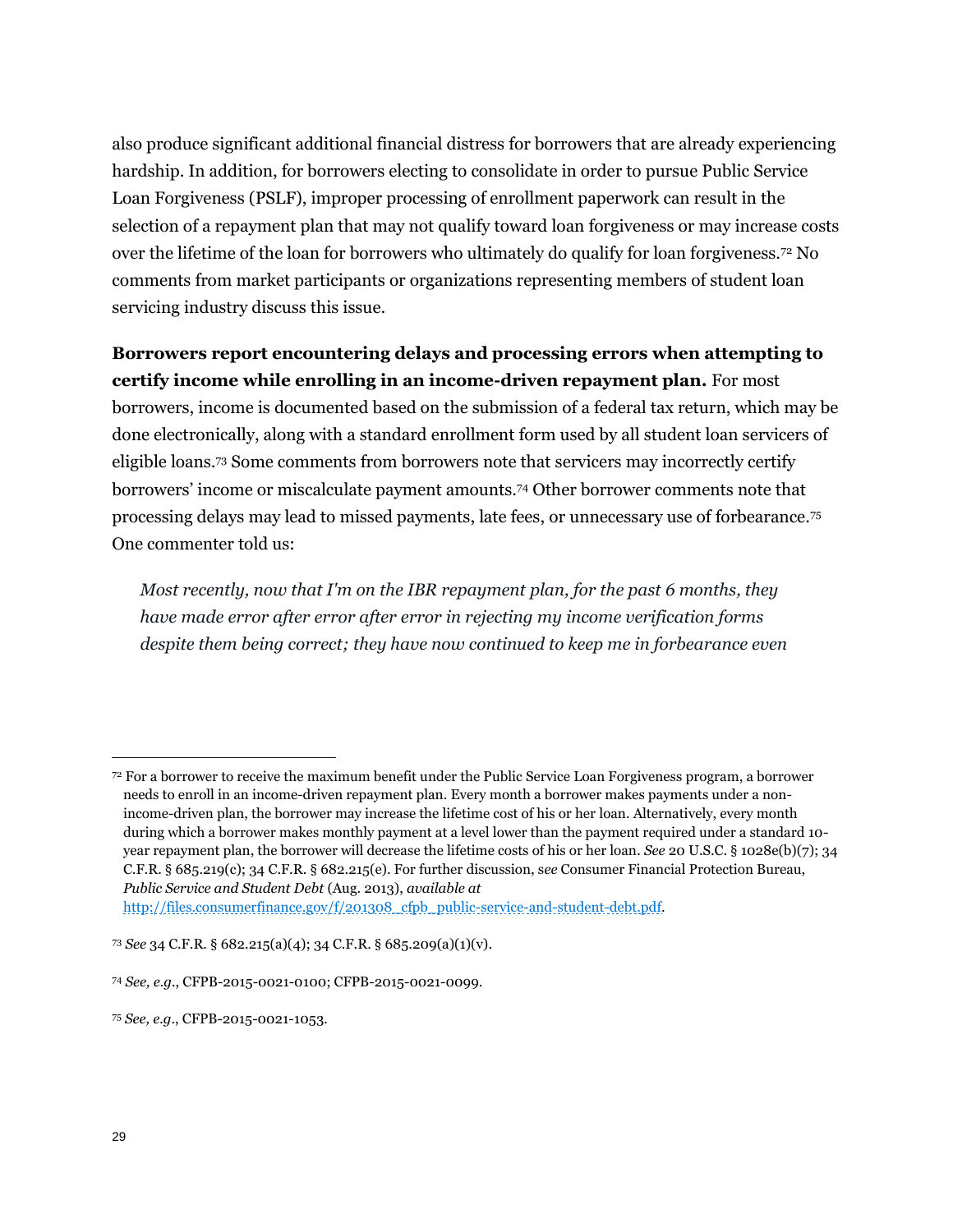*after a supervisor told me 2 months ago I was all clear and had nothing to worry about. Everyone answering their phone calls tells me something different.*<sup>76</sup>

Although no industry commenters address problems related to lost paperwork or processing errors directly, industry commenters state that the complexity and variety of available incomedriven repayment plans can lead to problems for borrowers.<sup>77</sup> One trade association representing student loan servicers and debt collectors states that given this complexity, "the result can be bewildering."<sup>78</sup>

A comment from a student loan servicer states:

*Based on data [from] servicing records, we found that more than half of borrowers enrolling in IDR for the first time could not navigate the options on their own and one in five customers renewing required support.*<sup>79</sup>

**Borrowers seeking to certify income using documentation other than a federal tax return report receiving inconsistent or inaccurate information.** Borrowers who do not file federal tax returns or whose most recent tax return does not accurately reflect their current financial circumstances are permitted to submit alternative documentation of income (ADOI). The Department of Education only requires a pay stub to certify income,<sup>80</sup> but comments from borrowers report that their servicers provide very little guidance on how to certify annual income through the ADOI process.<sup>81</sup> Borrowers report that sometimes they are asked to submit

<sup>76</sup> CFPB-2015-0021-0099.

<sup>77</sup> *See, e.g.*, CFPB-2015-0021-0357; CFPB-2015-0021-0859.

<sup>78</sup> *See* CFPB-2015-0021-0859.

<sup>79</sup> *See* CFPB-2015-0021-0355.

<sup>80</sup> U.S. Department of Education, *Federal Student Aid Income-Driven Repayment Plans for Federal Student Loans*, *available at* [https://studentaid.ed.gov/sa/sites/default/files/income-driven-repayment.pdf.](https://studentaid.ed.gov/sa/sites/default/files/income-driven-repayment.pdf)

<sup>81</sup> Additionally, if borrowers have no income, such as during a period of unemployment, or if borrowers earn only untaxed income, borrowers can state this information on the application and they are not required to supply any further documentation. *See* 34 C.F.R. § 685.209(b)(3)(i); 34 C.F.R. § 682.215(e)(1)(ii).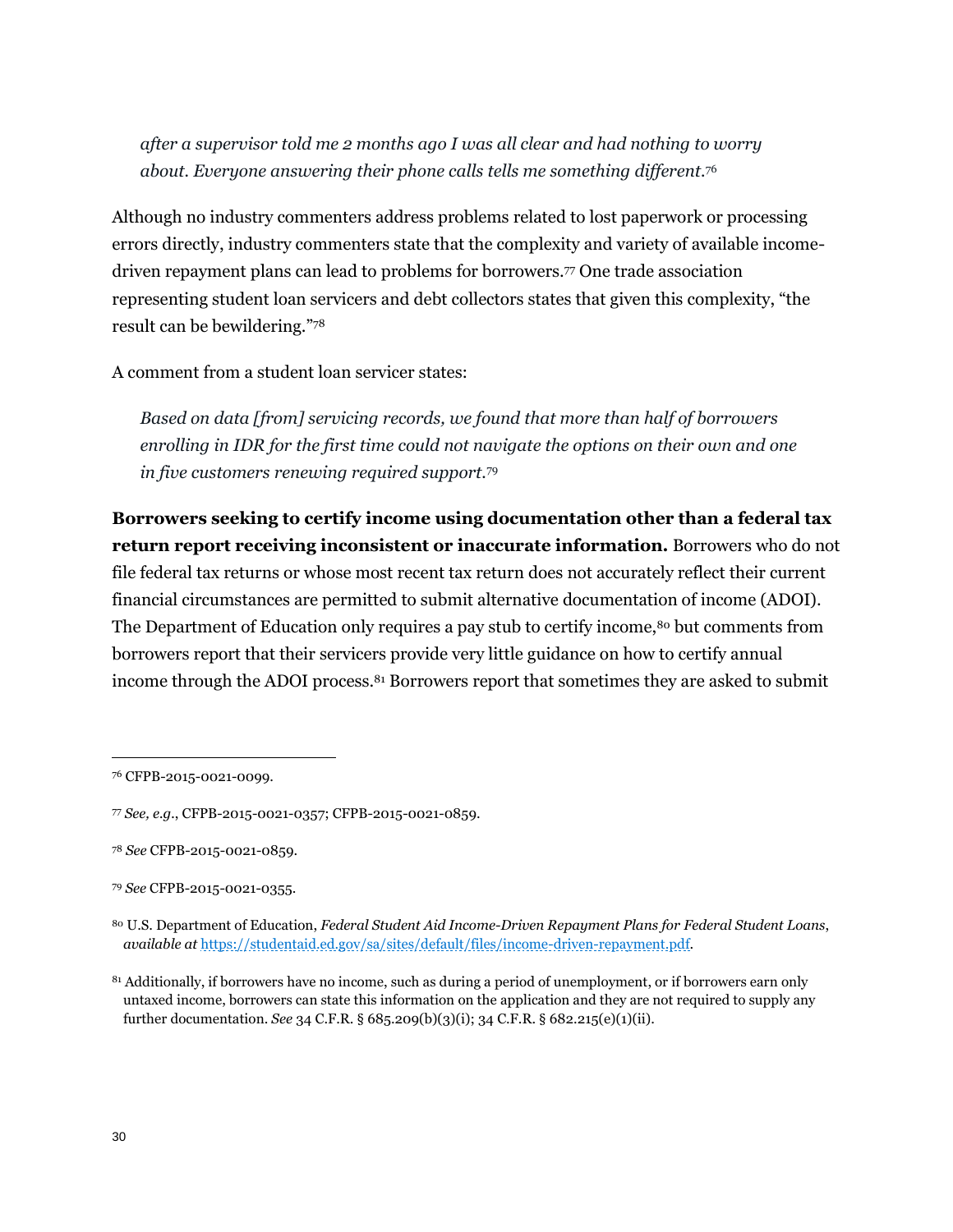an additional "self-certifying statement" declaring their annual income, without knowing whether it will be sufficient to qualify for an income-driven repayment plan.<sup>82</sup>

Commenters report that problems certifying income resulted in borrowers having higher payments than they can afford or higher payments than they are entitled to under federal law.<sup>83</sup> One organization that provides assistance to low-income student loan borrowers told us:

*The problems are likely caused by a combination of inferior information systems, staff incompetence, skewed monetary incentives and lack of training. Regardless of causes, the result is that servicers frequently lose documents and repeatedly ask borrowers to provide documents they have already submitted. Far too often, servicers provide inferior administration of basic programs such as income based repayment (IBR), including problems with initial application and re-certification.*<sup>84</sup>

One trade association recommends eliminating the ADOI process for borrowers who have already provided an initial certification of income under an income-driven repayment plan, particularly for borrowers who are not required to file a tax return.<sup>85</sup>

#### Staying on track in an alternative repayment plan

Commenters note that servicing issues related to certifying income continue for borrowers even after they successfully enroll in income-driven repayment plans. As noted above, borrowers enrolled in income-driven repayment plans are required to submit documentation recertifying their income on an annual basis in order to continue making monthly payments tied to their income (PFH payments).

<sup>85</sup> *See* CFPB-2015-0021-0859.

<sup>82</sup> *See, e.g.*, CFPB-2015-0021-0861.

<sup>83</sup> *See* 34 C.F.R. § 682.215(b)(1) (stating that a borrower is entitled to an annual payment not exceeding "15 percent of the difference between the borrower's [adjusted gross income] and 150 percent of the poverty guideline for the borrower's family size."); *see, e.g.*, CFPB-2015-0021-0252.

<sup>84</sup> CFPB-2015-0021-0861.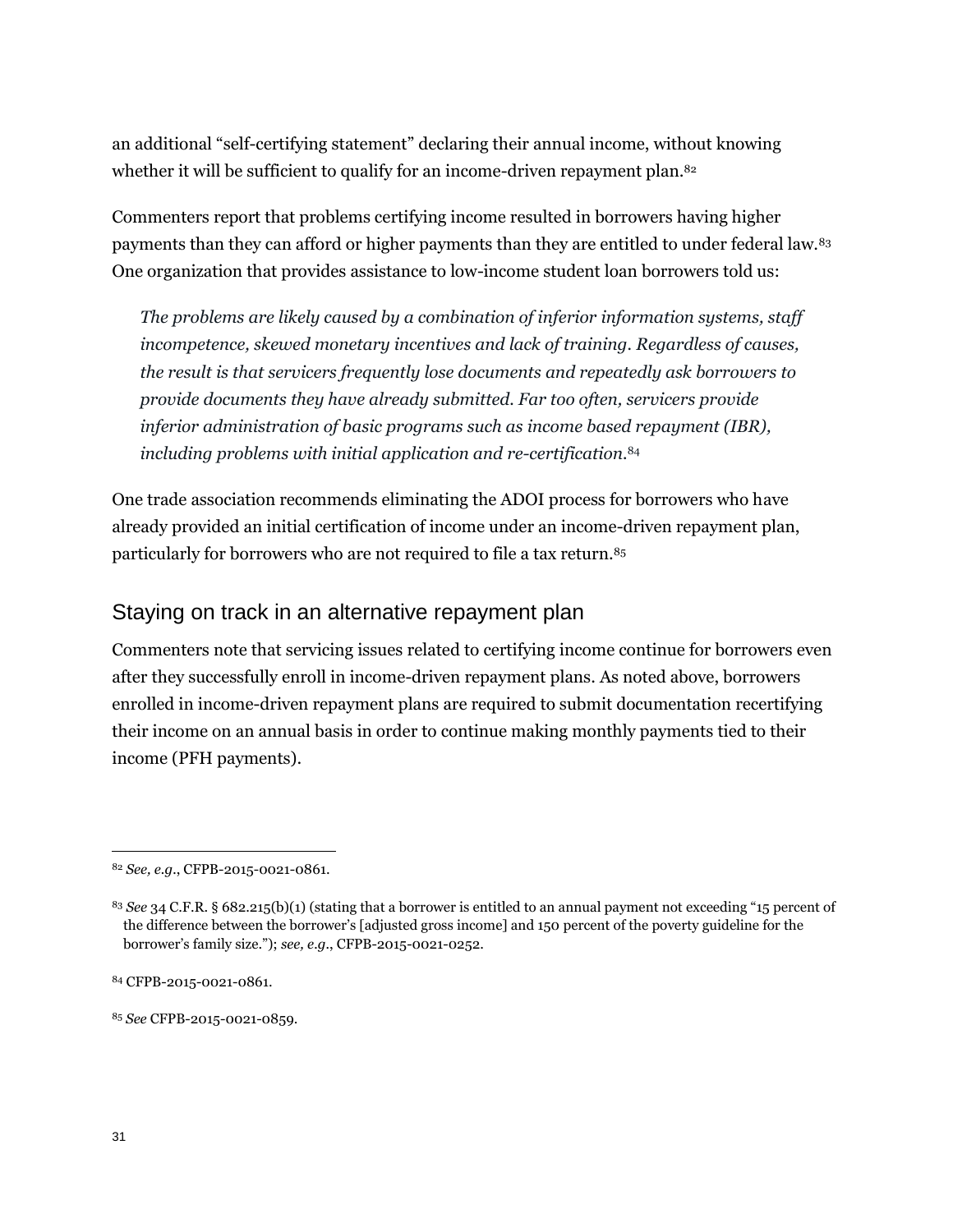Although there is no available market-wide data on recertification rates in these programs, in April 2015, the Department of Education released information about outcomes for a sample of borrowers in the Direct Loan program.<sup>86</sup> This sample indicated that 57 percent of borrowers did not have a timely recertification of income processed.<sup>87</sup> In addition, nearly one in three borrowers in the sample did not recertify within the six months following their deadline, the furthest point-in-time for which there is available data.<sup>88</sup>

<sup>88</sup> *Id*.

<sup>86</sup> U.S. Department of Education, *Sample Data on IDR Recertification Rates of ED-Held Loans* (2015), *available at* [http://www2.ed.gov/policy/highered/reg/hearulemaking/2015/paye2-recertification.pdf.](http://www2.ed.gov/policy/highered/reg/hearulemaking/2015/paye2-recertification.pdf)

<sup>87</sup> *Id*. Readers should note that this sample and the accompanying analysis provided by the Department of Education did not attribute causation when borrowers did not have a timely recertification processed. This data may include both borrowers who did not submit timely paperwork and borrowers who submitted timely paperwork but did not have their paperwork processed in a timely manner. Due to limitations in this data, this discussion does not attempt to separate these two issues. This data released by the Department of Education looks at outcomes for borrowers who missed their income recertification for up to six months. The Department of Education notes that this was done in an attempt to distinguish those borrowers who would have benefited from on-time recertification. The Department of Education estimates that 15 percent of the borrowers who missed their recertification deadline and did not recertify within six months were delinquent at the time of the snapshot.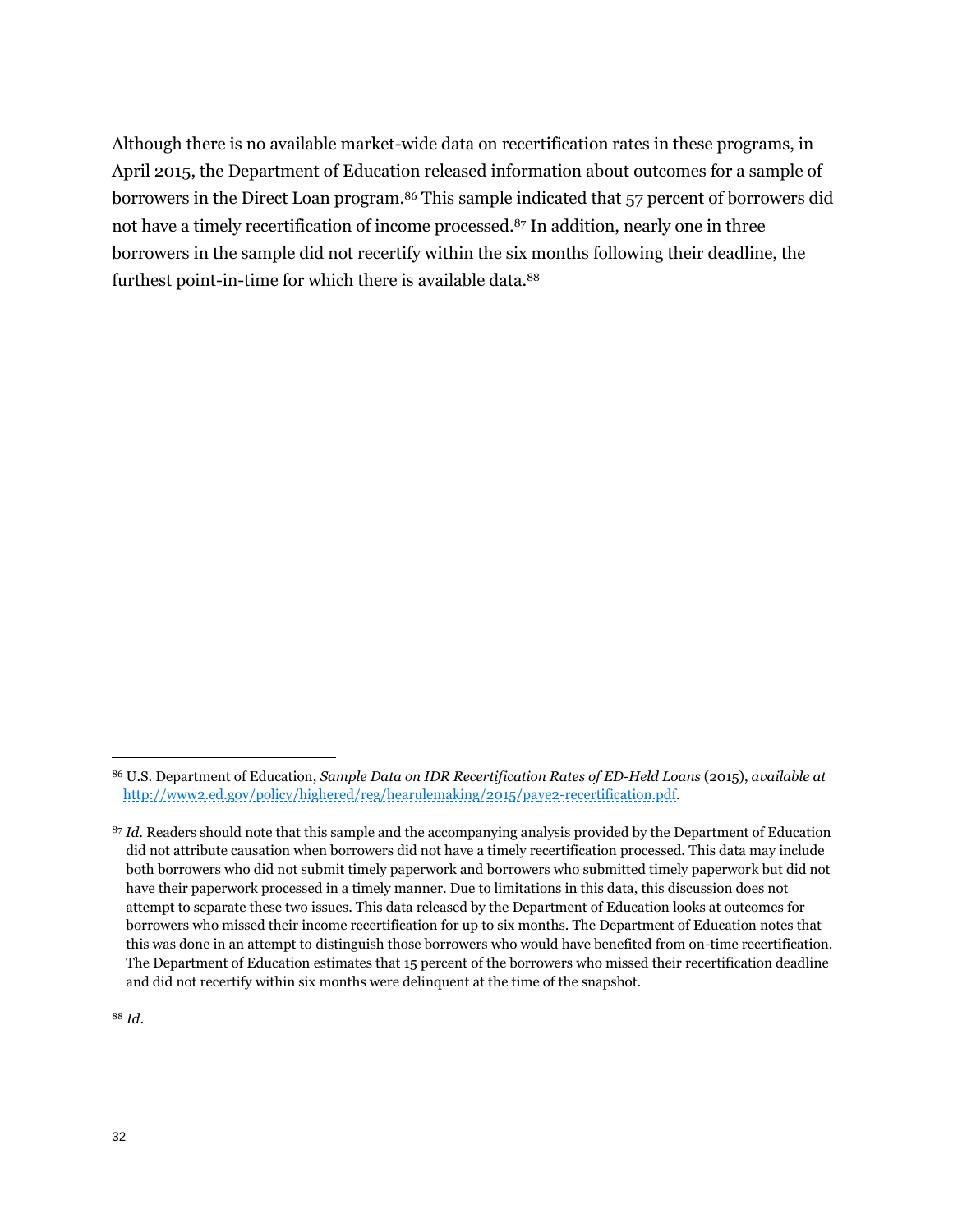

#### FIGURE 4: RECERTIFICATION FOR DIRECT LOAN BORROWERS IN IDR<sup>89</sup> (NOVEMBER 2013-JUNE 2014)

Federal rules<sup>90</sup> for these repayment plans include significant negative consequences for borrowers who continue to be eligible for PFH payments and wish to remain enrolled, but for whom recertification is not timely, such as:

**Payment shock.** When borrowers' recertification is not timely, borrowers receive billing statements reflecting a monthly payment calculation based on the amount they would have owed under the standard 10-year repayment plan prior to entering an income-driven repayment plan (known as the permanent standard payment amount).<sup>91</sup>

 $\overline{a}$ <sup>89</sup> This chart is based on a sample of Direct Loans for which recertification was due between November 2013 and June 2014. U.S. Department of Education, *Sample Data on IDR Recertification Rates for ED-Held Loans* (Feb. 2015), *available at* [http://www2.ed.gov/policy/highered/reg/hearulemaking/2015/paye2-recertification.xls.](http://www2.ed.gov/policy/highered/reg/hearulemaking/2015/paye2-recertification.xls)

<sup>90</sup> *See, e.g.*, 34 C.F.R. §§ 682.215, 685.209, 685.221.

<sup>91</sup> "Permanent standard payment" is the industry term used in reference a borrower's standard payment amount that would otherwise be due under a standard 10-year repayment period.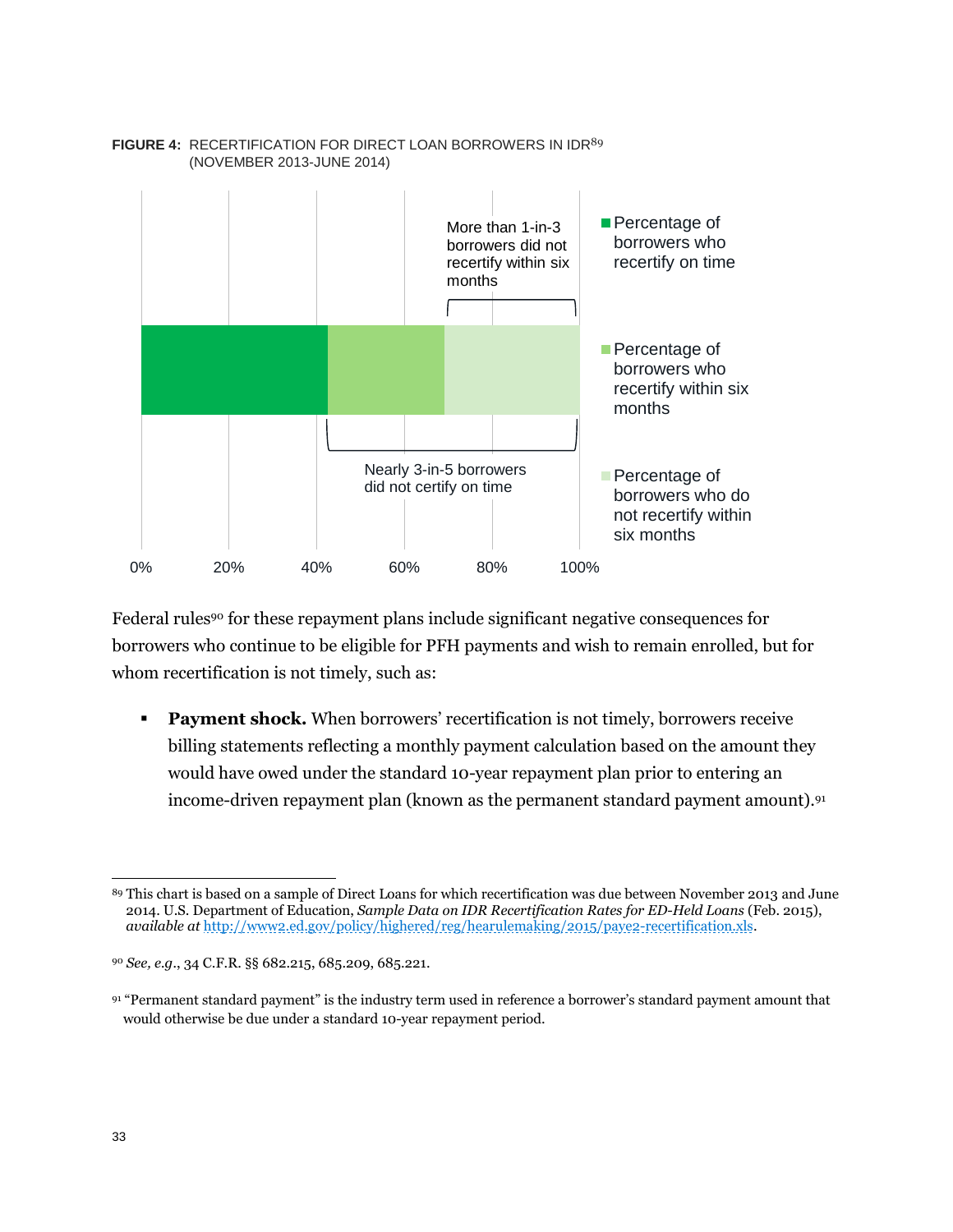In many cases, this amount can be significantly higher than the amount paid the previous month, since it does not reflect borrowers' financial circumstances.

- **Interest capitalization.** Many borrowers enrolled in income-driven repayment plans pay less each month than the interest that accrues on their loans. These borrowers' loan balances will grow over time as they continue to make PFH payments. However, these plans do offer an important protection for borrowers who recertify on time each year unpaid interest does not get added to the outstanding principal balance. Borrowers for whom recertification is not timely forfeit this benefit and unpaid interest is capitalized. Borrowers enrolled in PAYE or Income-Contingent Repayment (ICR) do have a limited protection against the negative effects of interest capitalization—capitalization of unpaid interest is limited to 10 percent of the outstanding principal balance.<sup>92</sup> There are no restrictions on the amount of unpaid interest that may be capitalized for borrowers enrolled in IBR.<sup>93</sup> For borrowers who may experience PFH for a number of years, capitalization of unpaid interest can substantially increase the total cost of their loans.<sup>94</sup>
- **Lost credit toward loan forgiveness.** IBR and PAYE offer borrowers loan forgiveness after 25 or 20 years of payments, respectively. Borrowers who have high debt or low income over a long period of time can still satisfy their financial obligations by continuing to make on-time PFH payments, even if these payments are not high enough to pay down principal. For these borrowers enrolled in income-driven repayment plans, every month that they make a qualifying payment satisfies a prerequisite to obtain loan forgiveness. However, if a servicer fails to promptly process an application for either of these repayment plans, a borrower may experience two kinds of negative consequences. First, a borrower may be forced to pay the higher monthly payment, thus decreasing the

<sup>92</sup> For borrowers enrolled in PAYE, capitalization is capped at 10 percent of the principal balance at the time the borrower enrolled in PAYE. For borrowers enrolled in ICR, capitalization is capped at 10 percent of the principal balance at the time the borrower entered repayment. 34 C.F.R. §§ 685.209(a)(2)(iv)(B)(1) (PAYE), (b)(3)(iv) (ICR).

<sup>93</sup> *See* 34 C.F.R. § 685.221 (IBR for Direct Loans); 34 C.F.R. § 682.215 (IBR for FFELP).

<sup>94</sup> *See* 34 C.F.R. § 685.221(b)(4) (IBR for Direct Loans); 34 C.F.R. § 682.215(b)(5) (IBR for FFELP); 34 C.F.R. § 685.209(a) (PAYE); 34 C.F.R. § 685.209(b) (ICR).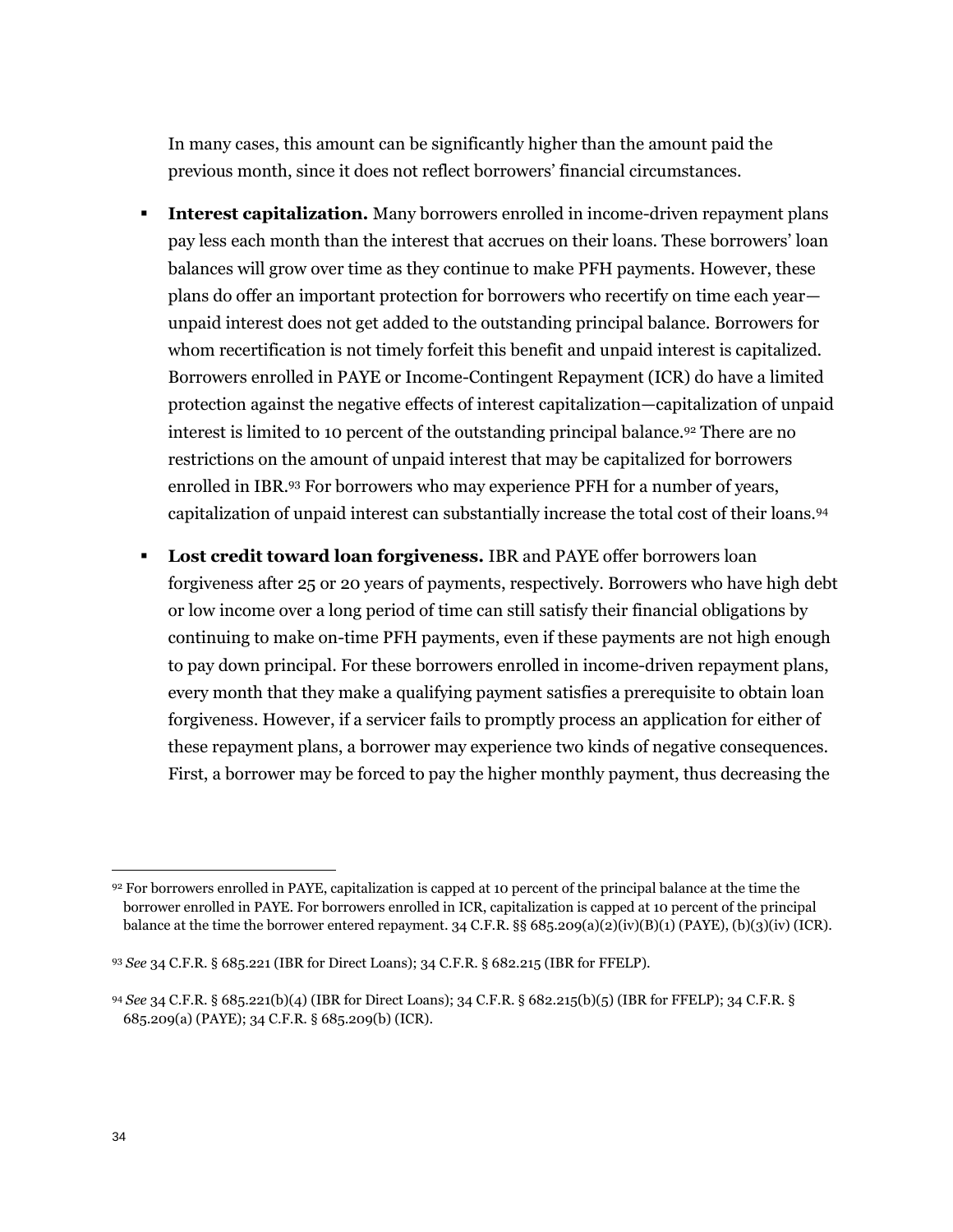amount entitled to be forgiven.<sup>95</sup> Second, delayed processing could force a borrower to use forbearance, thus extending the eligibility date for forgiveness by each month that it takes to approve the recertification application.<sup>96</sup> Both of these could result in hundreds or thousands of dollars in additional extra payments paid by the borrower.

**Lost subsidy.** For borrowers with subsidized federal loans, both IBR and PAYE feature a protection that limits the interest charges for borrowers who demonstrate PFH.<sup>97</sup> For three consecutive years (36 months) from the date of a borrower's first enrollment in an income-driven repayment plan, any unpaid interest for borrowers making PFH payments is paid by the Department of Education. The eligibility period for this benefit begins upon initial enrollment and will not halt if a borrower fails to recertify. This means that these borrowers forfeit a significant benefit every month during which a borrower makes a payment amount at the permanent standard level or uses forbearance while waiting for a late recertification to be processed. <sup>98</sup>

Commenters identify specific problems related to recertification, including issues involving notices, paperwork processing delays, and incorrect information from customer service personnel. As outlined above, the costs to borrowers who do not have a timely recertification processed by their student loan servicers can be substantial.

#### **Notices of recertification may not be adequate to facilitate successful**

**recertification.** Federal student loan servicers are required to provide borrowers enrolled in income-driven repayment plans with a written notice when the repayment plans are set to expire. Department of Education regulations require that borrowers receive notice that they

<sup>95</sup> *See, e.g.*, CFPB-2015-0021-5718.

<sup>96</sup> *See, e.g.*, CFPB-2015-0021-3472.

<sup>97</sup> *See* 34 C.F.R. § 685.209(a)(2)(iv)(A)(1) (PAYE); 34 C.F.R. § 682.215(b)(5) (FEELP); 34 C.F.R. § 685.221(b)(4) (Direct Loan).

<sup>98</sup> For further discussion of the negative consequences associated with failure to timely recertify under an incomedriven repayment plan, *see* Consumer Financial Protection Bureau, *When you make student loan payments on an income-driven plan, you might be in for a payment shock* (Aug. 2015), *available at* [www.consumerfinance.gov/blog/when-you-make-student-loan-payments-on-an-income-driven-plan-you-might](http://www.consumerfinance.gov/blog/when-you-make-student-loan-payments-on-an-income-driven-plan-you-might-be-in-for-a-payment-shock)[be-in-for-a-payment-shock.](http://www.consumerfinance.gov/blog/when-you-make-student-loan-payments-on-an-income-driven-plan-you-might-be-in-for-a-payment-shock)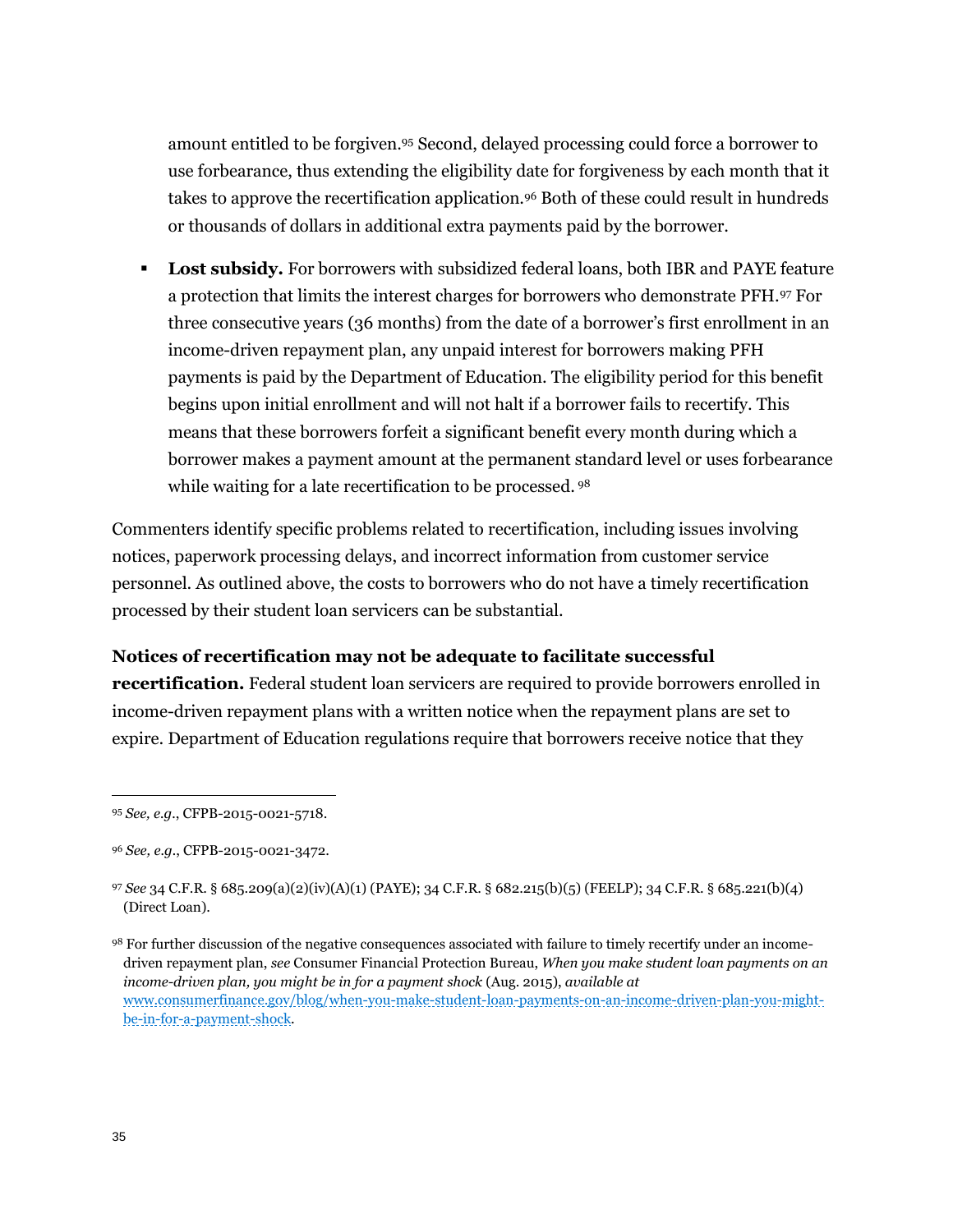must submit an application, income verification, and documentation no earlier than 90 days and no later than 60 days prior to the annual deadline.<sup>99</sup> The notice should also contain information on how to recertify in order to continue making partial financial hardship payments and a deadline by which this information must be received.<sup>100</sup> Industry commenters note that these regulations establish a floor for borrower communications related to this process and may provide additional information to supplement required notices.<sup>101</sup>

Some comments from borrowers note that they never receive these notices.<sup>102</sup> Comments from organizations representing individual borrowers also state that borrowers receive notices that may not clearly provide information about when an application is due or how to recertify, causing them to miss their deadlines to recertify and face the negative consequences outlined above. <sup>103</sup> One trade association representing student loan servicers states, when discussing limitations of required student loan disclosures:

*"Too many words and not enough pictures" may be overstating and trivializing the issue, but it does aptly describe the problem. The issue is really about providing borrowers with the right information at the right time, rather than inundating them with text-heavy disclosures that are ignored or discarded.*<sup>104</sup>

**Borrowers report that recertification paperwork processing delays result in missed deadlines.** When a servicer obtains a completed application with a borrower's tax return or other income verification, Department of Education regulations require that the servicer calculate a new payment amount.<sup>105</sup> Moreover, if a borrower submits income

<sup>100</sup> *Id*.

 $\overline{a}$ 

<sup>102</sup> *See, e.g.*, CFPB-2015-0021-1052.

<sup>104</sup> CFPB-2015-0021-0357.

<sup>105</sup> 34 C.F.R. § 682.215(e)(8)(i); 34 C.F.R. § 685.209(a); 34 C.F.R. § 685.221(b)(1).

<sup>99</sup> 34 C.F.R. § 682.215(e)(3); 34 C.F.R. § 685.209(a)(5).

<sup>101</sup> *See, e.g.*, CFPB-2015-0021-0355.

<sup>103</sup> *See, e.g.*, CFPB-2015-0021-0373.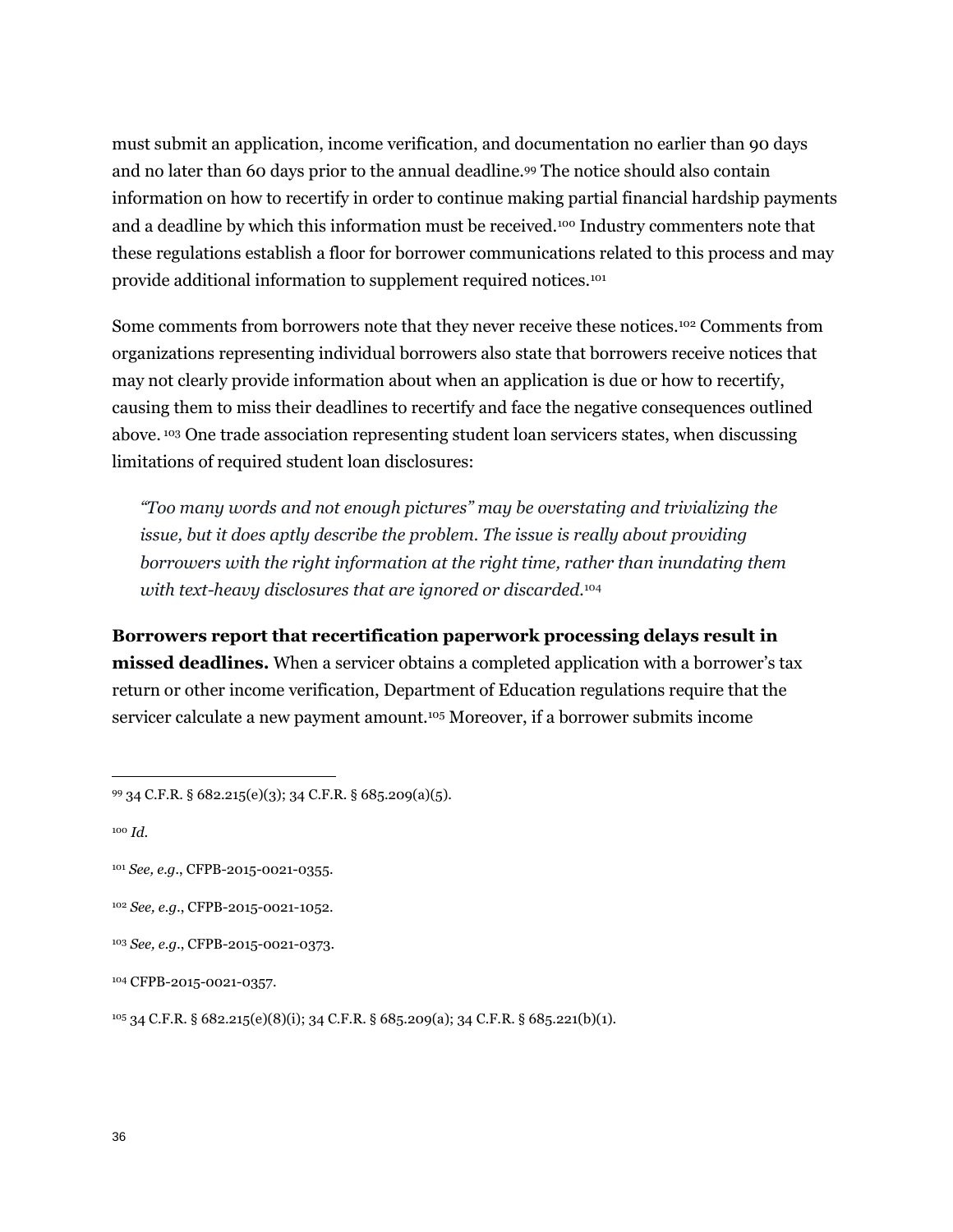documentation and a recertification application within 10 days of the annual recertification deadline, the servicer is required to maintain the current payment amount until the income documentation is processed and the new payment amount can be calculated.<sup>106</sup> Although this regulation protects these borrowers against the payment shock that results from a failure to recertify on time, some borrowers could face interest capitalization, forfeited interest subsidy, or delayed loan forgiveness, depending on servicers' policies.<sup>107</sup>

Comments from student loan borrowers suggest that servicers may not consistently apply the protection against payment shock, despite federal regulatory requirements.<sup>108</sup> Commenters note that borrowers may submit the required paperwork but servicers may take up to two months to process an application, during which the borrowers' annual recertification deadlines may pass.<sup>109</sup> Comments from borrowers also state that processing delays may cause borrowers' payments to revert to their standard 10-year monthly payments, even if paperwork is received by the deadline.<sup>110</sup>

One trade association states that federal student loan servicers have found that "of the borrowers that fall out of IDR plans during the renewal process, most are falling out due to their failure to respond to requests from their servicer to complete the necessary documentation to [retain a PFH payment]."<sup>111</sup> This commenter also states that the current recertification process has "fundamental" problems that cannot be fixed solely through "additional communication attempts or more disclosures."<sup>112</sup>

<sup>107</sup> *Id*.

 $\overline{a}$ 

<sup>109</sup> *See, e.g.*, CFPB-2015-0021-0218.

<sup>112</sup> *Id.*

<sup>106</sup> 34 C.F.R. § 682.215(e)(8)(ii).

<sup>108</sup> *See, e.g.*, CFPB-2015-0021-1053.

<sup>110</sup> *See, e.g.*, CFPB-2015-0021-1361.

<sup>111</sup> CFPB-2015-0021-0859.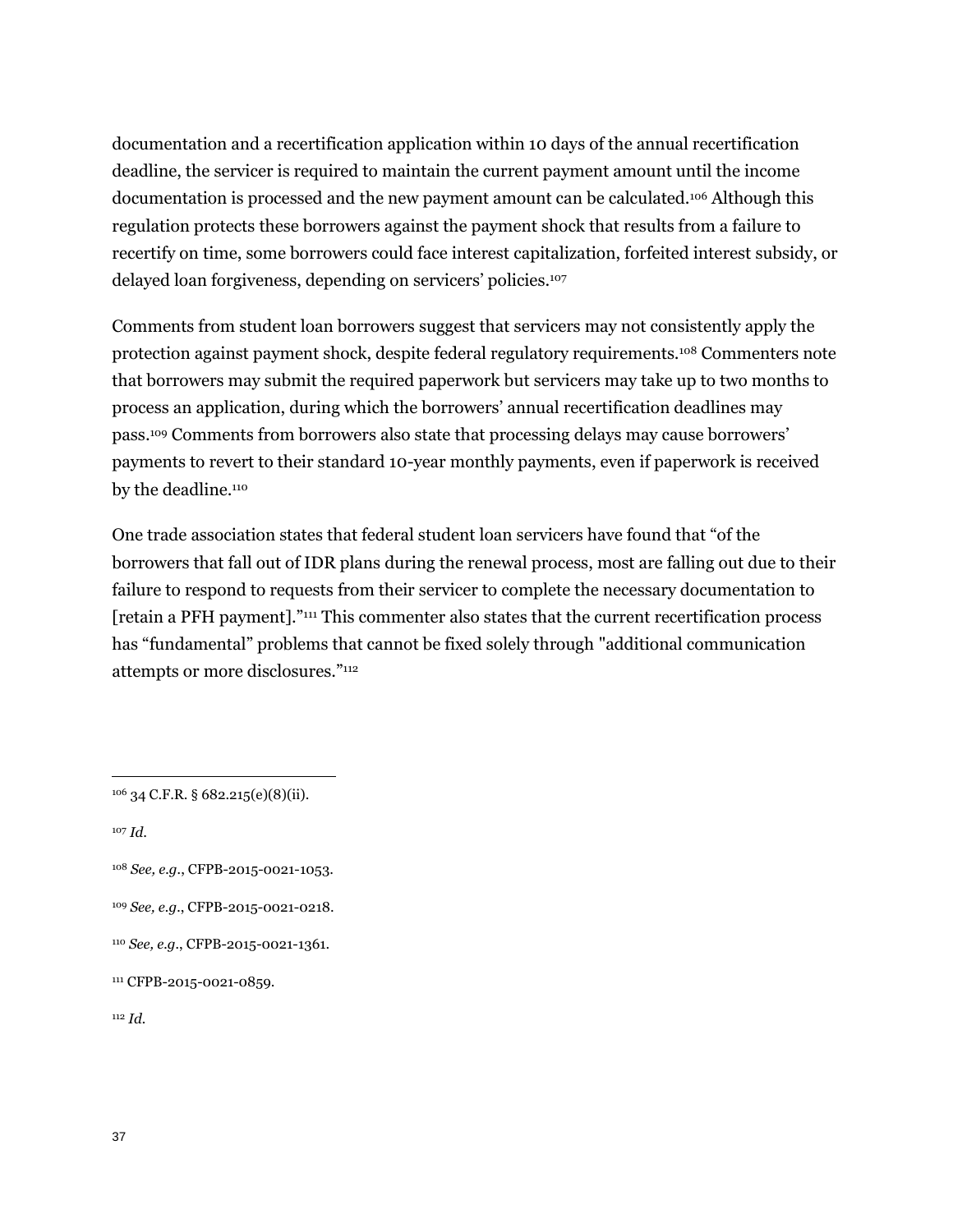Some borrowers comment that they are not financially prepared to make a student loan payment at the higher standard 10-year monthly payment since that payment amount does not reflect their current financial situation.<sup>113</sup> If borrowers are unable to afford the higher monthly payment, they may be forced to miss payments while the application is pending, possibly resulting in negative credit reporting.<sup>114</sup>

### **Borrowers enrolled in automatic payments may face additional costs when recertification is not processed on time.**<sup>115</sup> Borrowers enrolled in automatic payments

(auto-debit) with their servicers report unexpectedly higher payments being withdrawn from their bank account automatically when recertification under an IDR is not processed by their annual deadline.<sup>116</sup> Borrowers who do not maintain a high enough balance in their checking accounts to cover an unexpected higher payment may be charged overdraft fees by their financial institutions or fees for insufficient funds (NSF) by their servicers if their payments are rejected by their banks.

## 1.1.2 Forbearance

Forbearance is a common feature of both private and federal student loans through which a borrower may request a cessation of payment for a limited period of time. For borrowers experiencing short-term problems managing student loan payments, forbearance can be an important tool to provide flexibility.<sup>117</sup>

<sup>114</sup> *Id*.

<sup>113</sup> *See, e.g.*, CFPB-2015-0021-1052; CFPB-2015-0021-0252.

<sup>115</sup> In Fall 2013, one in five borrowers (more than two million) were making automatic electronic payments. The Institute for College Access & Success, *Should All Student Loan Payments be Income-Driven? Trade-offs and Challenges* (Apr. 2014), *available at* [http://ticas.org/sites/default/files/pub\\_files/TICAS\\_IDR\\_White\\_Paper.pdf.](http://ticas.org/sites/default/files/pub_files/TICAS_IDR_White_Paper.pdf)

<sup>116</sup> *See, e.g.*, CFPB-2015-0021-1798; CFPB-2015-0021-1101.

<sup>117</sup> For federal student loan borrowers, HEA provides a range of options to suspend monthly payments, including deferments and forbearances for borrowers experiencing financial distress. Deferment may feature other benefits in addition to cessation of payment, including subsidized interest during periods of non-payment. Forbearances do not feature these benefits. When evaluating servicing practices related to income-driven repayment plan utilization as they relate to the availability of other benefits, readers should note that there may be economic reasons why a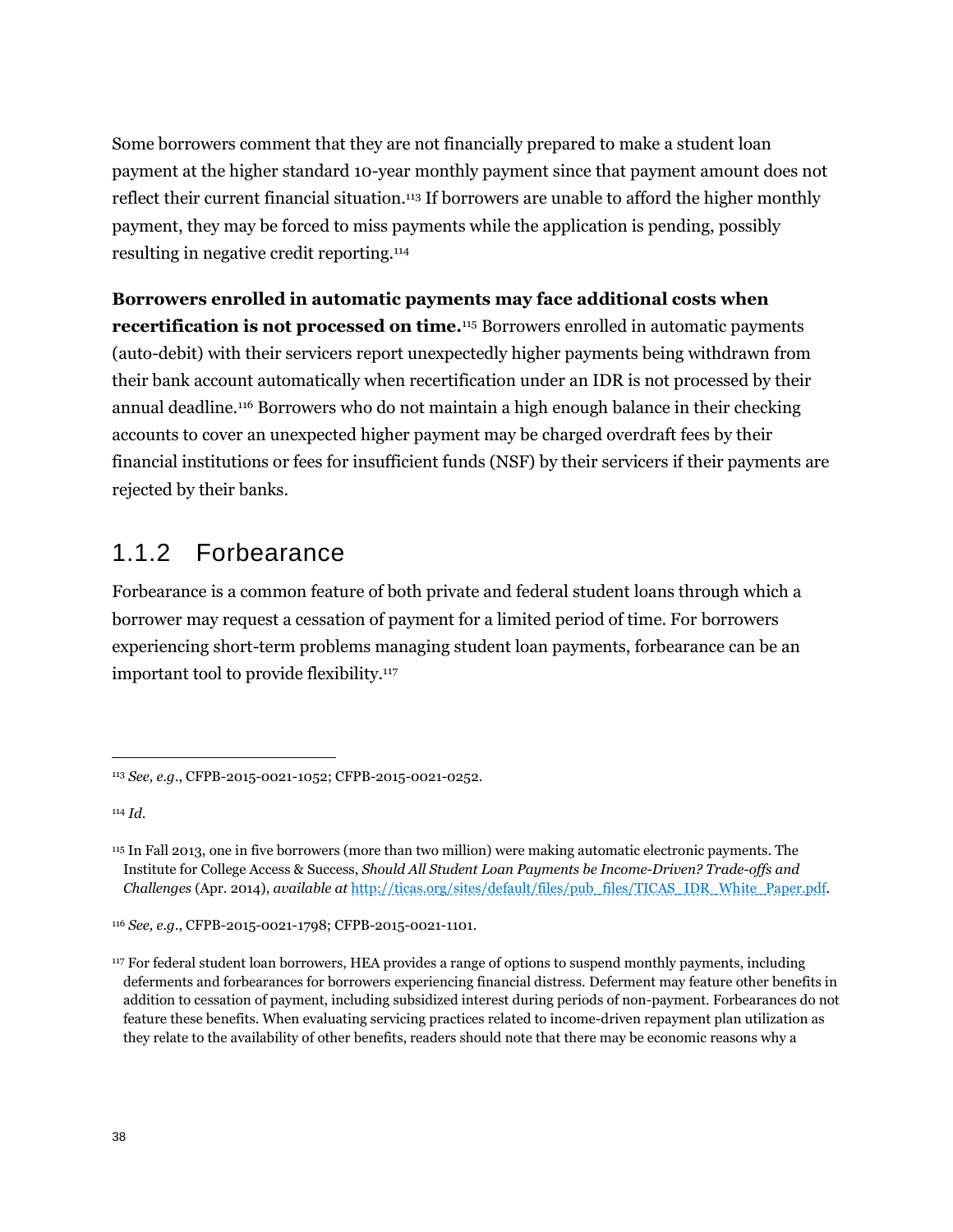For both private and federal student loans, interest continues to accrue and may be capitalized (added back to borrower's outstanding principal balance), causing a borrower's outstanding obligation to grow throughout periods of forbearance. Requests to enroll in forbearance may be processed either over the phone or through a written application. Policies and procedures related to forbearance applications may vary by servicer, by loan type, or based on a borrower's circumstances. Commenters identify a range of problems related to processing forbearance applications and servicing accounts during periods of nonpayment.

**Borrowers requesting forbearance may experience processing delays and unclear** 

**eligibility requirements.** In order to apply for forbearance, some servicers require that the borrower complete a written application to prove financial hardship, particularly for borrowers with private student loans. Federal regulations permit oral or written applications for forbearance, generally determined at the discretion of the student loan servicer.<sup>118</sup> Borrowers describe an array of processing problems, such as servicers placing certain loans into forbearance while leaving others in repayment, despite requesting all loans be put into forbearance.

Comments from individual borrowers also note that borrowers may complete a forbearance application and receive verbal confirmation that their loans are placed in forbearance, only to find out days or weeks later that the application was denied.<sup>119</sup> Such communication breakdowns may lead to missed payments or default. Indeed, in some cases, commenters report borrowers receiving approval to enter forbearance, and later discovering that the forbearance was not processed only once they are contacted by a debt collector.<sup>120</sup>

Industry commenters note that administering forbearances involves significant training and resources for customer service operations. One industry commenter notes that servicing

borrower would prefer a deferment for a subsidized federal student loan over an income-driven repayment plan with a \$0.00 monthly payment.

<sup>118</sup> 34 C.F.R. § 682.211 and 34 C.F.R. § 685.205.

<sup>119</sup> *See, e.g.*, CFPB-2015-0021-1066.

<sup>120</sup> *See, e.g.*, CFPB-2015-0021-5458.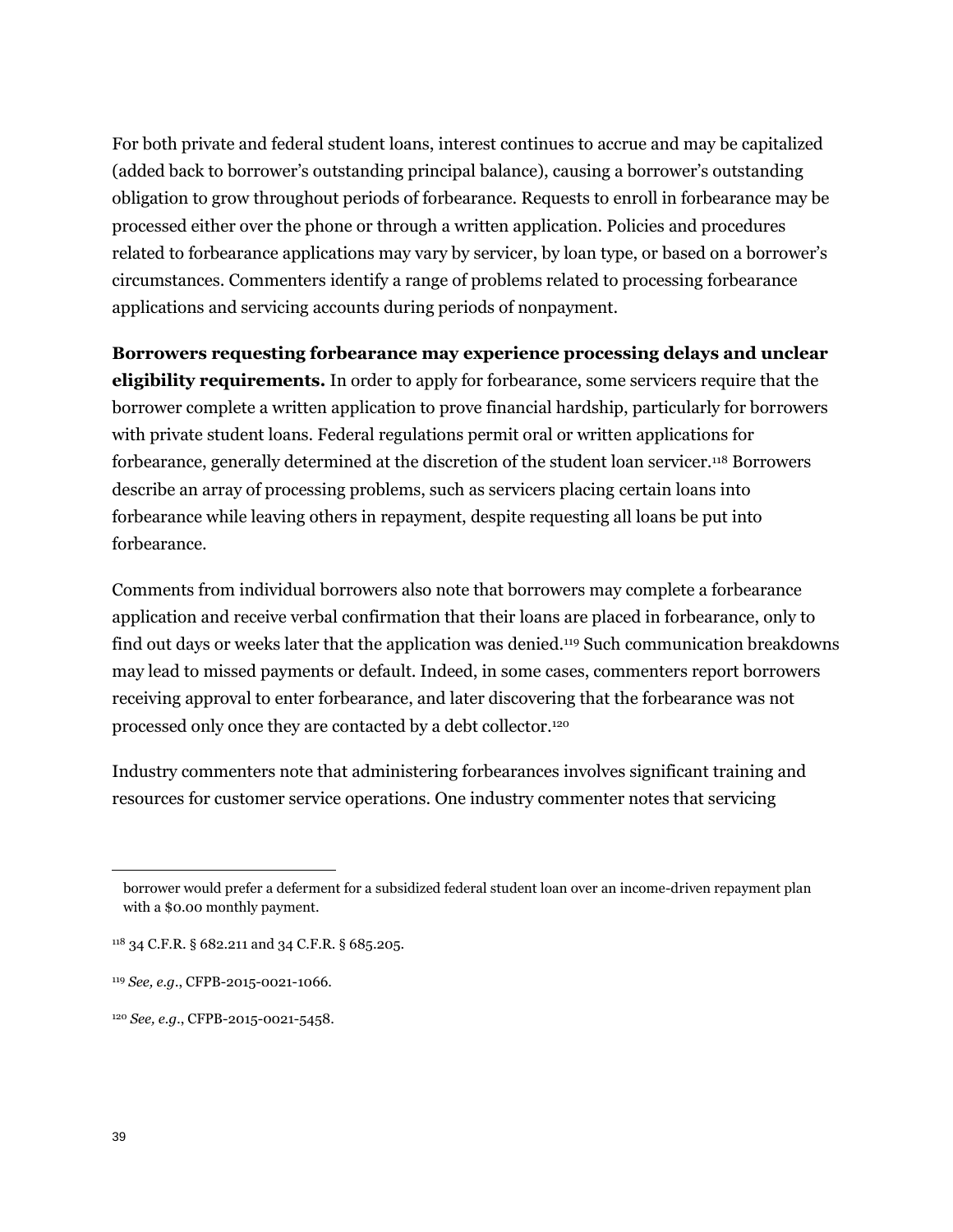personnel "must be fully versed on the complete range of repayment options associated with each student loan, including income dependent repayment plans, and be able to explain the positives and negatives associated with repayment alternatives, including deferments and forbearances. . . . These are specialized areas of knowledge that require a thorough understanding of the applicable rules and regulations."<sup>121</sup>

**Borrowers also report that, for some private student loans, servicers may require an unaffordable forbearance application fee.** Borrowers comment that some servicers require a forbearance fee or "good-faith" payment in order to apply for temporary forbearance programs for some private student loans.<sup>122</sup> These payments may be a precondition to place the loan in forbearance for a three-month period.<sup>123</sup> For some borrowers with multiple loans, the total cost of forbearance fees in aggregate may be greater than the original loan payment itself. Commenters report that these fees may contribute to fragile financial situations for some borrowers, driving them deeper into debt. Borrowers state that in some cases, they cannot afford either the forbearance fees or their required monthly payment and consequently default on their loans.

Industry comments note that no forbearance fees are charged for federal student loans.<sup>124</sup> One comment from a student loan servicer states that it requires a reduced monthly payment for private student loan borrowers during periods of forbearance "to emphasize the terms and implications of their decision to use forbearance," further noting that this reduced monthly payment is applied to a borrower's account consistent with the servicer's standard payment application policy.<sup>125</sup> No industry commenters provided information related to how the level of fees or reduced monthly payments is determined for borrowers seeking forbearance.

- <sup>122</sup> *See, e.g.*, CFPB-2015-0021-1032.
- <sup>123</sup> *See, e.g.*, CFPB-2015-0021-1137.
- <sup>124</sup> *See, e.g.*, CFPB 2015-0021-0355.

<sup>121</sup> CFPB-2015-0021-0974.

<sup>125</sup> *Id.*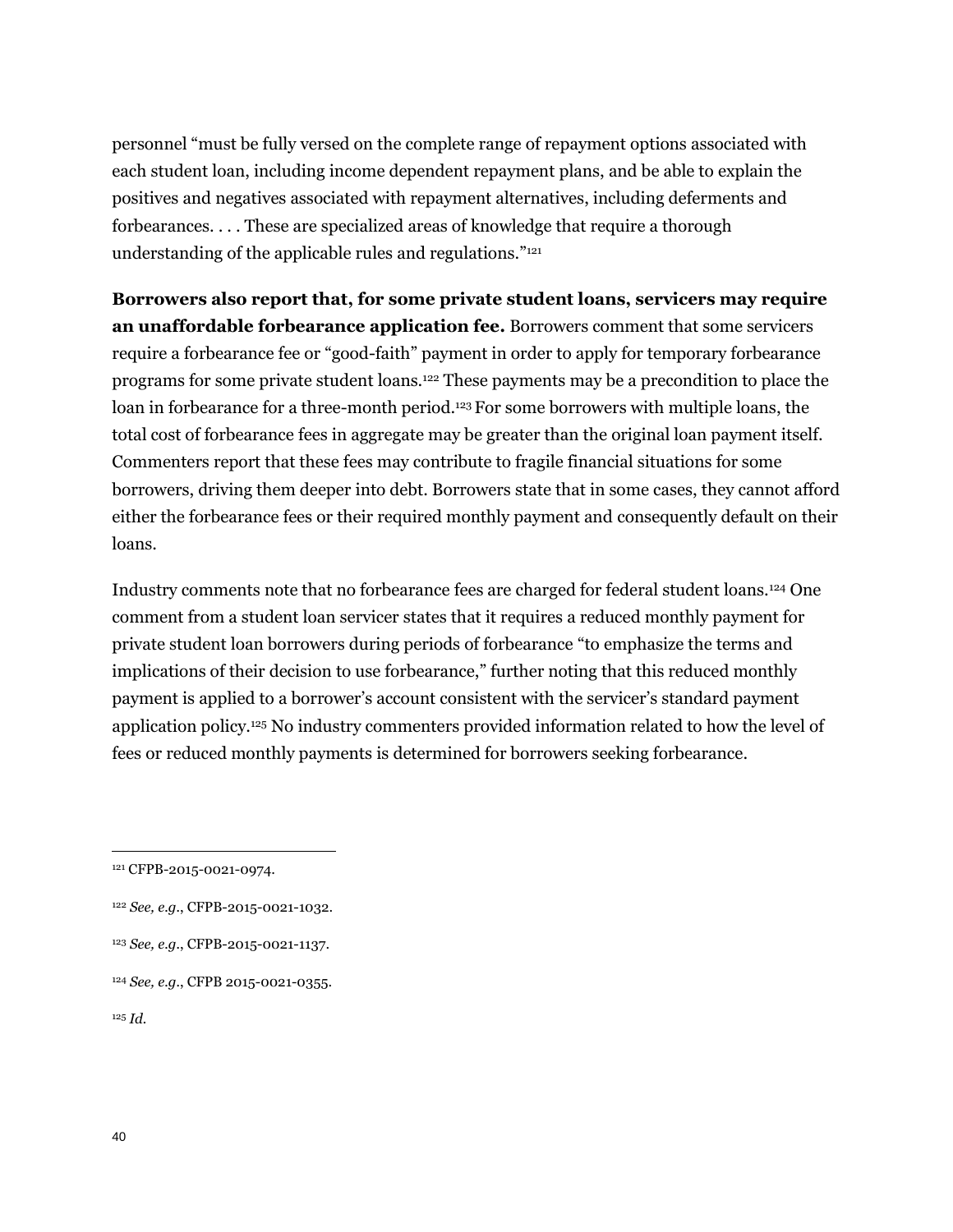# 1.1.3 Repayment incentives

As discussed above, private and federal loans feature a range of incentives to encourage successful repayment, including interest rate reductions for certain behavior associated with future borrower success. For example, Direct Loan borrowers are entitled to an interest rate reduction upon enrollment in automatic payments. Student loan servicers generally administer these benefits. Commenters report problems related to servicing practices associated with these features, including breakdowns in enrollment and processing.

**Borrowers note that interest rate reductions associated with certain borrower behavior may not be applied to borrowers' accounts without contacting servicing personnel to request an earned benefit.** Borrowers may be entitled to a reduced interest rate once borrowers complete their programs of study or following a series of on-time monthly payments.<sup>126</sup> In other cases, borrowers may be entitled to an interest rate reduction following enrollment in a servicer's automatic bill-pay function. Federal regulations permit a range of benefits for borrowers with FFELP loans.<sup>127</sup> Direct Loan borrowers also receive rate reductions, but this incentive is limited to a benefit following enrollment in automatic payments.<sup>128</sup> Commenters report borrowers may have to make multiple requests to student loan servicers in order to ensure these benefits are appropriately applied or, following the correction of a processing error, to ensure that benefits are applied retroactively to the date on which the borrower should have qualified.<sup>129</sup> One industry commenter notes that it immediately applies an interest rate incentive for automatic payment enrollment when automatic payments are initiated.<sup>130</sup> In addition, the servicer notes that the automatic payment may also be revoked following a series of rejected payments due to insufficient funds, in order to protect the

130 CFPB-2015-0021-0355.

<sup>126</sup> These are two examples of borrower benefits found in loans originated under the FFEL program, as authorized in 34 C.F.R. § 682.200.

<sup>127</sup> 34 C.F.R. § 682.200; 34 C.F.R. § 685.211.

<sup>128</sup> U.S. Department of Education, *Master Promissory Note: William D. Ford Direct Loan Program*, *available at* [http://www.direct.ed.gov/pubs/dlmpn.pdf.](http://www.direct.ed.gov/pubs/dlmpn.pdf)

<sup>129</sup> *See, e.g.*, CFPB-2015-0021-2014; CFPB-2015-0021-1092.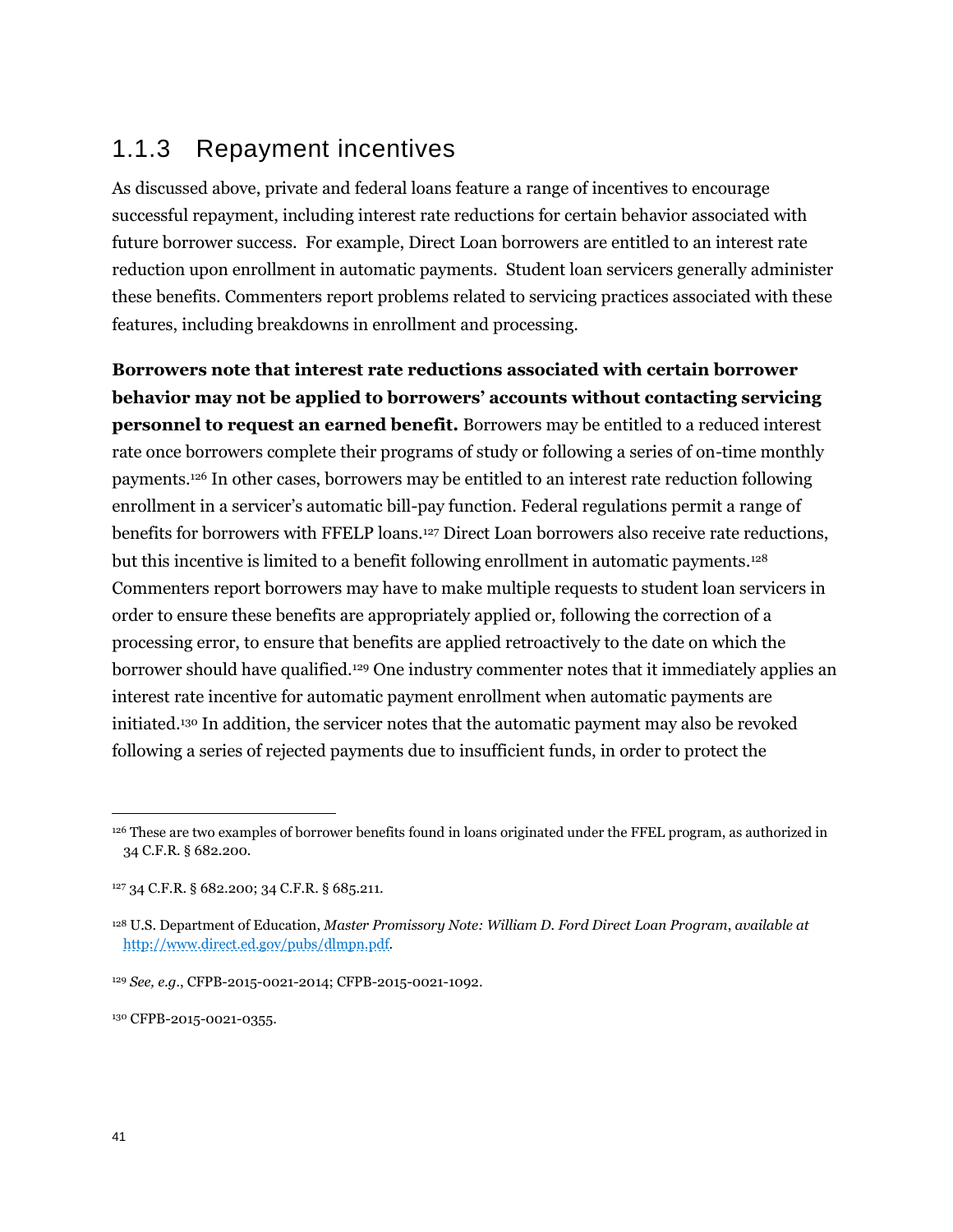borrower against additional NSF fees, and that the associated interest rate benefit is not awarded when borrowers automatic payments are suspended.<sup>131</sup>

## 1.1.4 Cancellation, discharge, and loan forgiveness

Both private and federal student loans feature a range of loan forgiveness, cancellation, and discharge options depending on borrowers' circumstances. Student loan servicers may provide information to borrowers about available options related to cancellation, evaluate eligibility, and apply benefits and protections to borrowers' accounts.

### **Borrowers with federal student loans, including borrowers who are disabled, may not be made aware of available options to cancel or discharge student debt.**

Commenters note that many borrowers who are disabled continue to repay student loans, even under precarious financial circumstances.<sup>132</sup> In some cases, commenters note that these borrowers provide information about their financial circumstances to servicing personnel, but are never informed about options to discharge student debt due to their Total and Permanent Disability (TPD).<sup>133</sup> In these cases, borrowers who are disabled with limited financial resources may make unnecessary extra payments toward their loans.<sup>134</sup> Federal regulations require servicers to take certain steps to facilitate the claim process once a borrower notifies the lender of his intent to pursue a claim, but these regulations do not require affirmative disclosure.<sup>135</sup>

One industry commenter notes that the federal process for disability discharge has improved significantly and is now "more consumer-friendly," and adding that it expects this process to continue to improve as the Department of Education takes steps to match borrowers who are

<sup>131</sup> *Id.*

<sup>132</sup> *See, e.g.*, CFPB-2015-0021-0253.

<sup>133</sup> *See, e.g.*, CFPB-2015-0021-4400.

<sup>134</sup> *See, e.g.*, CFPB-2015-0021-2647.

<sup>135</sup> *See, e.g.*, 34 C.F.R. § 682.402(c)(2); 34 C.F.R. § 685.213(b).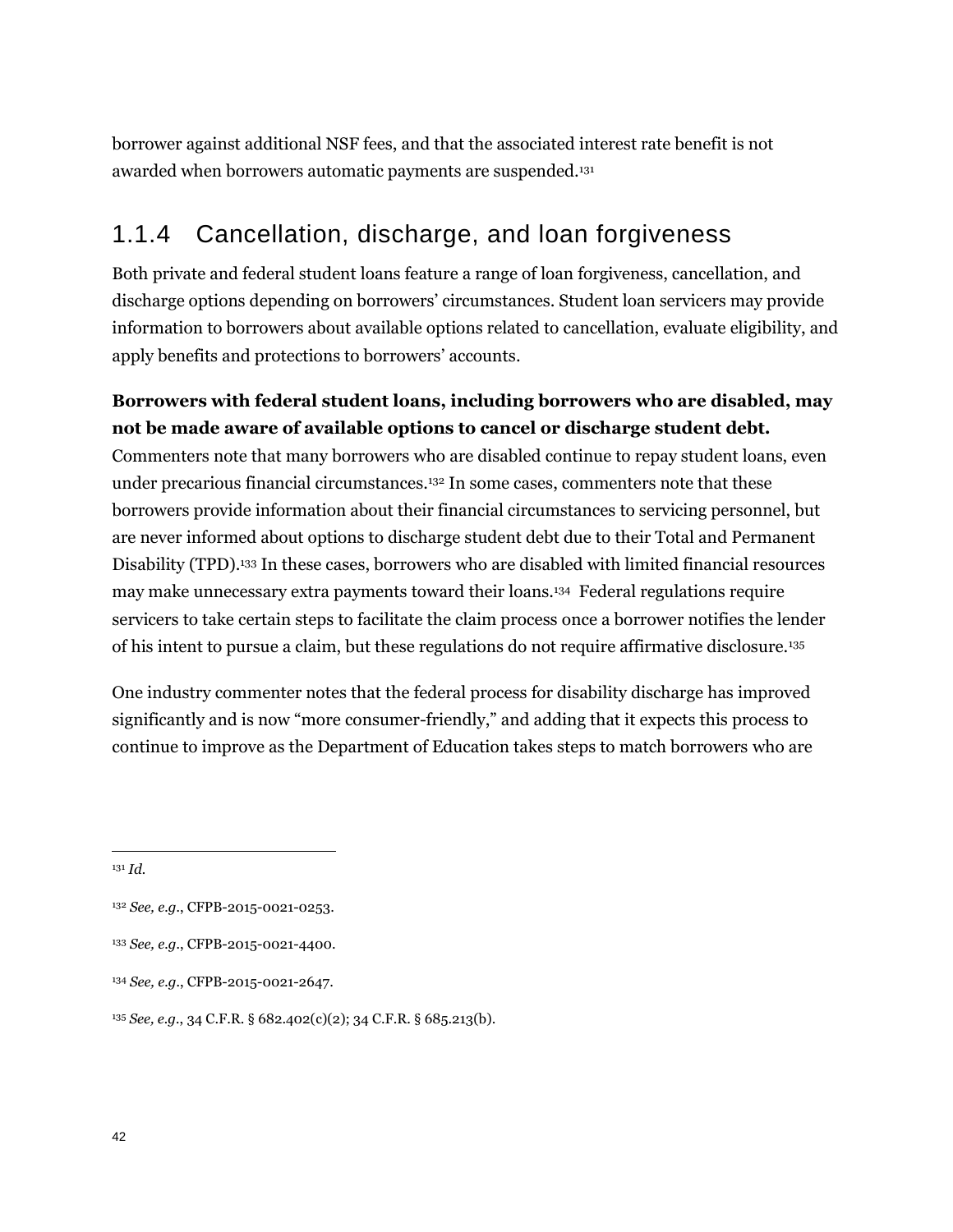disabled with data provided by the Social Security Administration related to recipients of Social Security Disability Income (SSDI).<sup>136</sup>

**Borrowers with private student loans may find no options available to discharge or cancel debt if they become disabled, or, for co-signed loans, if the primary borrower dies or becomes disabled.** Commenters note that there is no equivalent, streamlined process for discharging a private student loan upon the death or disability of a borrower or co-signer.<sup>137</sup> Industry commenters note that similar discharge requirements to those in place for federal student loans may be included in some loan contracts or promissory notes under certain circumstances, but are not universally available.<sup>138</sup> While a number of student loan companies do note that they voluntarily offer limited discharges for some borrowers under certain circumstances,<sup>139</sup> commenters note that, for some servicers, the process for applying for these discharges may be unclear and criteria for assessing eligibility may not be publicly available. Commenters further note that some borrowers find that attempts to navigate this process and obtain discharge are not successful.<sup>140</sup> In most cases, student loan servicers are responsible for administering discharge programs for private student loans, including determinations about eligibility and communications with borrowers.<sup>141</sup>

**Borrowers seeking loan forgiveness under the Public Service Loan Forgiveness (PSLF) program report encountering servicing breakdowns that limit available benefits and prolong repayment.** The PSLF program provides borrowers with Direct Loans working for a public service organization with loan forgiveness following 120 on-time monthly payments made while enrolled in a qualifying repayment plan. Federal regulations establish criteria to determine eligibility for this program, defining qualifying public service

- <sup>138</sup> *See, e.g.*, CFPB-2015-0021-0355.
- <sup>139</sup> *See, e.g.*, CFPB-2015-0021-0355.
- <sup>140</sup> *See, e.g.*, CFPB-2015-0021-0861.
- <sup>141</sup> *Id.*

<sup>136</sup> *See* CFPB-2015-0021-0357.

<sup>137</sup> *See, e.g.*, CFPB-2015-0021-0861.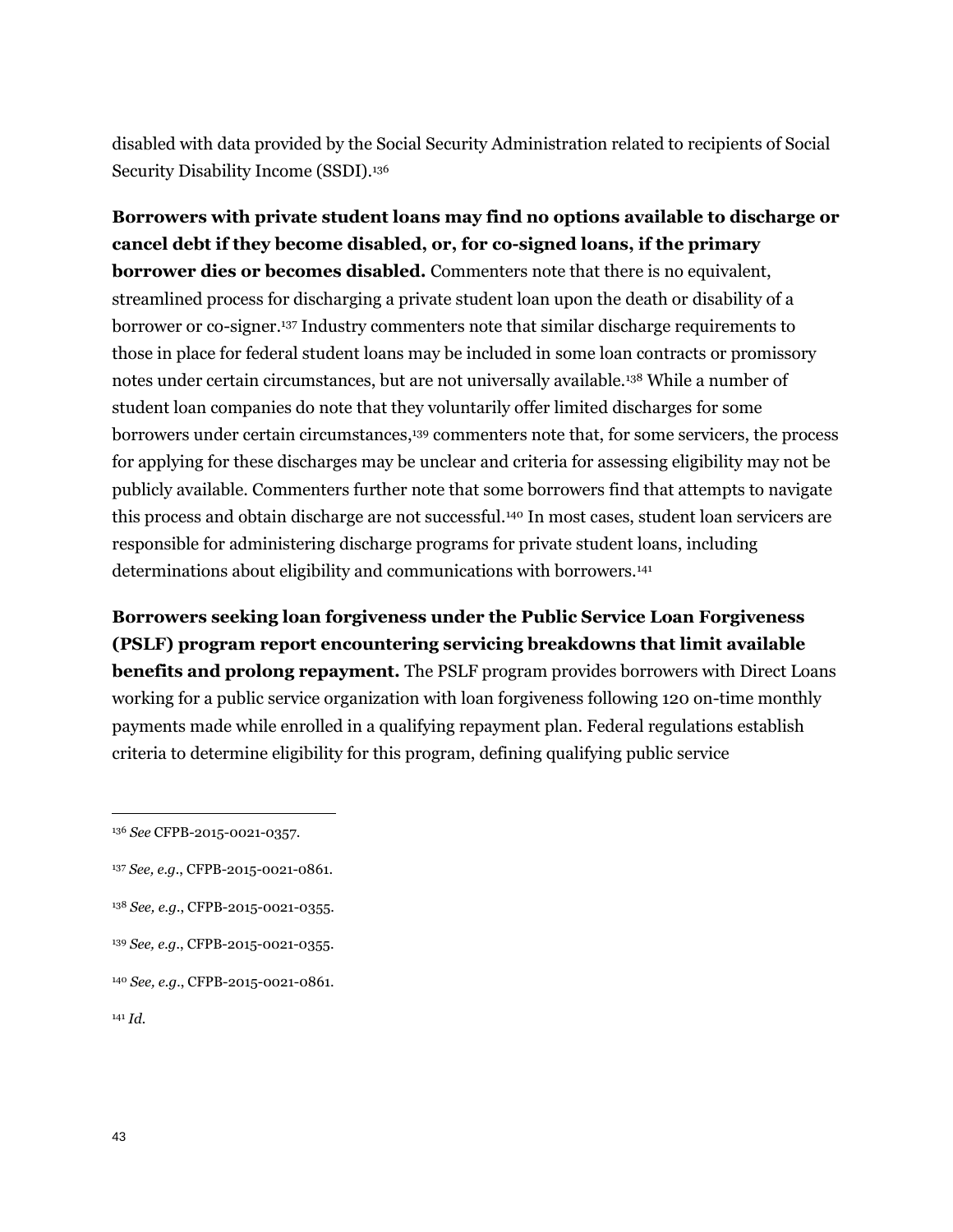organizations, qualifying repayment plans, and what constitutes a timely qualifying payment.<sup>142</sup> The repayment plans that generally provide borrowers with the largest benefit are incomedriven repayment plans.<sup>143</sup> Borrowers with FFELP loans may be eligible to pursue PSLF if they consolidate their FFELP loans into a new Direct Consolidation Loan, but will only be able to count payments made under the Direct Consolidation Loan toward loan forgiveness.<sup>144</sup>

Comments from individual student loan borrowers identify a range of problems related to information provided by student loan servicers about the PSLF program, including information about qualifying repayment plans<sup>145</sup> and qualifying employment.<sup>146</sup> Comments from other borrowers also discuss the negative financial impact of relying on incorrect information, since every monthly payment made under an arrangement that does not qualify for PSLF will result in delayed loan forgiveness and may require additional payments by the borrower.<sup>147</sup>

Borrowers who successfully complete a PSLF Employment Certification Form (ECF) are transferred to a new servicer for further assistance. The student loan servicer administering the PSLF program on behalf of the Department of Education comments that it invests in additional training and ensures that servicing personnel have "a full understanding of the rules for general program eligibility, the types of loans that may be eligible for forgiveness, the definitions associated with qualifying employment, and the complex rules that define qualifying payments."<sup>148</sup>

<sup>142</sup> 34 C.F.R. § 685.219.

<sup>143</sup> For further discussion of public service benefits, including PSLF, *see* Consumer Financial Protection Bureau, *Public Service and Student Debt* (Aug. 2013), *available at* [http://files.consumerfinance.gov/f/201308\\_cfpb\\_public-service-and-student-debt.pdf.](http://files.consumerfinance.gov/f/201308_cfpb_public-service-and-student-debt.pdf)

<sup>144</sup> 34 C.F.R. § 685.219.

<sup>145</sup> *See, e.g.*, CFPB-2015-0021-0937.

<sup>146</sup> *See, e.g.*, CFPB-2014-0021-0251.

<sup>147</sup> *See, e.g.*, CFPB-2015-0021-0499.

<sup>148</sup> CFPB-2015-0021-0974.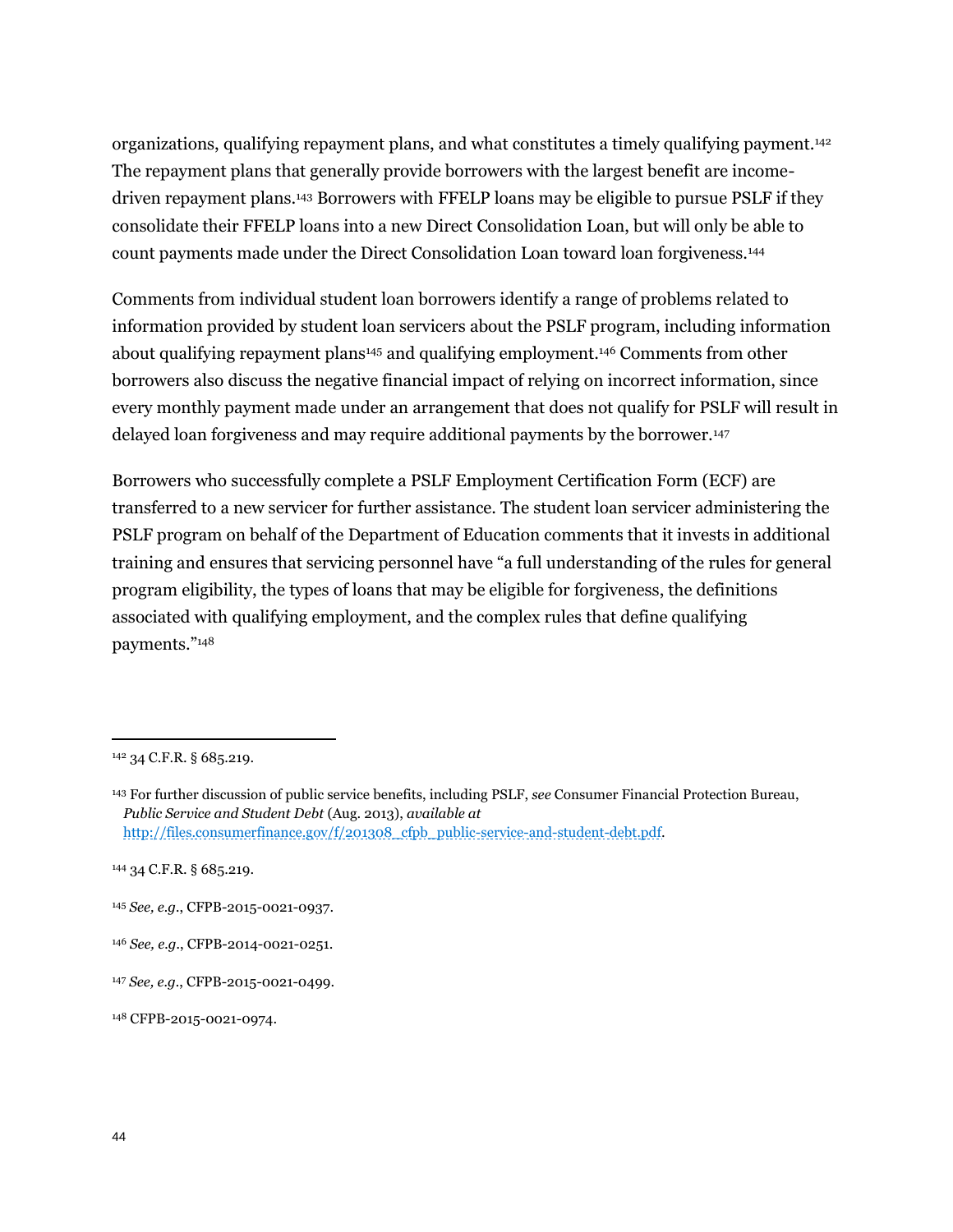One comment from an organization representing student loan borrowers suggests that economic incentives may not encourage some student loan servicers to provide information about this program, stating that "servicers may be reluctant to inform borrowers of PSLF and direct them to complete the annual employment certification form for PSLF because doing so currently leads to the loan being reassigned to a specialty server."<sup>149</sup>

# 1.2 Servicing transfers

Repaying a student loan can take a decade or more for the vast majority of borrowers. During the course of their repayment terms, borrowers may be assigned to different servicers at different points in time. As discussed above, borrowers generally do not have control over the company that services their loans. A servicing transfer is the process of moving a borrower's account from one student loan servicer to a new servicer. Borrowers generally do not have control over the timing of when loans are transferred, or the identity of their new servicer. Although the decision to transfer a loan is generally made by the holder of the loan, servicers are responsible for executing the transfer.

Servicers may have different policies and procedures related to payment posting, allocation, and processing, as well as the administration of certain borrower benefits. As a result, when servicers change, borrowers may need to navigate a range of new policies and procedures. In addition, when errors occur during servicing transfers, commenters note that this can affect every aspect of the student loan repayment process, leading to problems for both borrowers and market participants. One commenter suggested:

<sup>149</sup> CFPB-2015-0021-0356.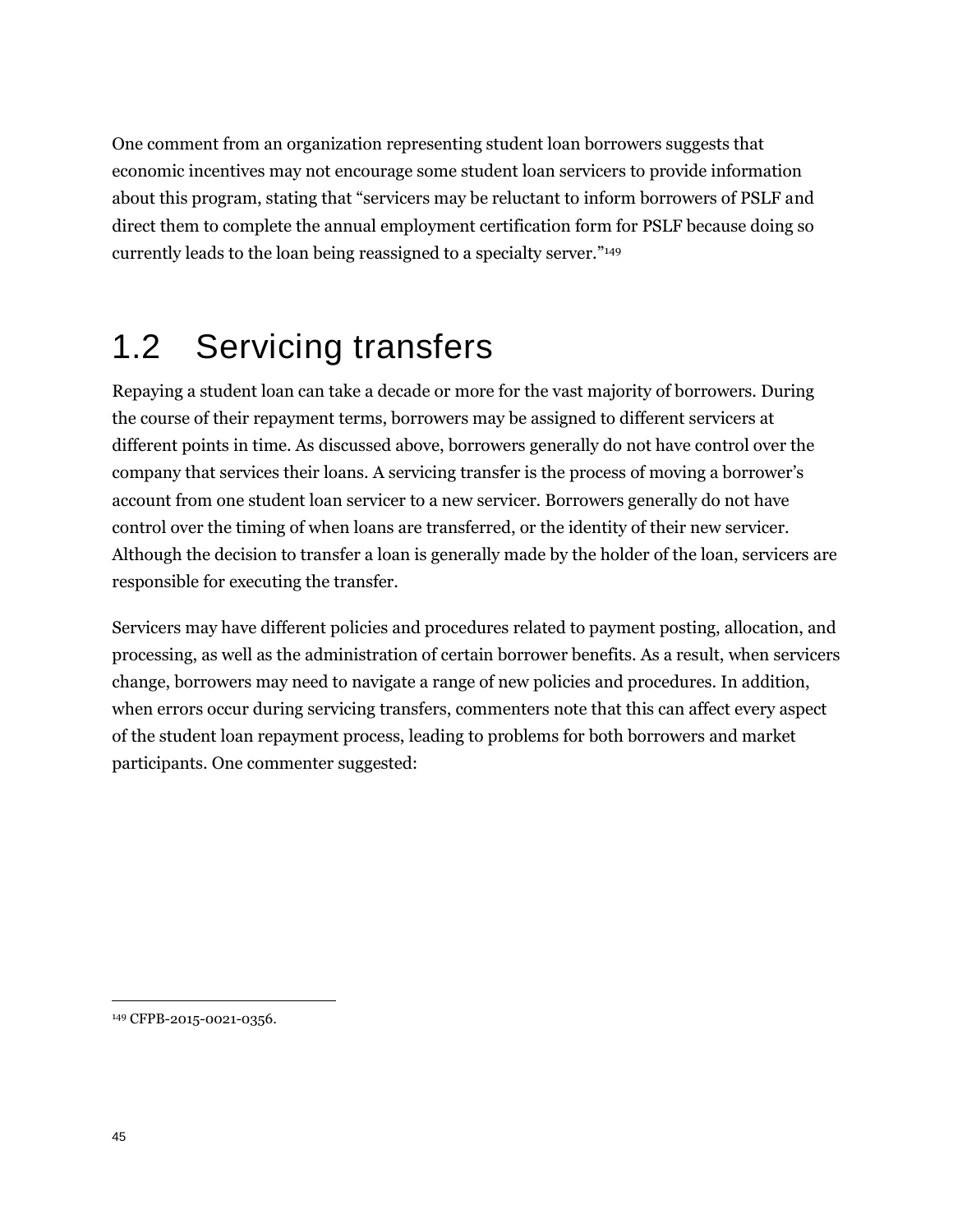*When a borrower's loan is transferred, the company transferring the loan and the company acquiring the loan must work together to ensure a smooth process for the borrower. The borrower and the servicer both lose when a communication lapse occurs.*<sup>150</sup>

Historically, servicing transfers have been a common feature of the student loan market. For borrowers with private student loans or federally-guaranteed loans held by private investors (commercial FFELP), a student loan servicer may change following the sale of a loan to a new loan holder. A transfer may also occur at the discretion of the new loan holder, which may elect to service a student loan on its own servicing platform (first-party servicing) or contract out to a specialty student loan servicer (third-party servicing). Holders may move loans between servicers at their discretion, resulting in multiple loan transfers without a loan sale or change in holder. For loans owned by the federal government, servicing transfers may occur at the direction of the Department of Education or may be triggered by borrowers seeking loan forgiveness through the Public Service Loan Forgiveness program.<sup>151</sup> In recent years, a number of significant market and policy changes have resulted in elevated levels of servicing transfer activity for borrowers with all types of student loans.

## Servicing transfers and the financial crisis

Leading up to and during the immediate aftermath of the financial crisis, there was significant disruption in the capital markets as investor demand for asset-backed securities, including student loan asset-backed securities (SLABS), declined sharply.<sup>152</sup> In the private student loan market, this disruption produced a sharp drop-off in new originations and a number of market

<sup>150</sup> CFPB-2015-0021-0354.

<sup>151</sup> *See also* CFPB-2015-0021-0861.

<sup>152</sup> For a further discussion of the relationship between securitization and education finance, *see* Consumer Financial Protection Bureau, *Student Loan Affordability* (May 2013), *available at* <http://www.consumerfinance.gov/reports/student-loan-affordability> and U.S. Department of Education and Consumer Financial Protection Bureau, *Private Student Loans* (July 2012), 24, *available at* [http://www.consumerfinance.gov/reports/private-student-loans-report.](http://www.consumerfinance.gov/reports/private-student-loans-report)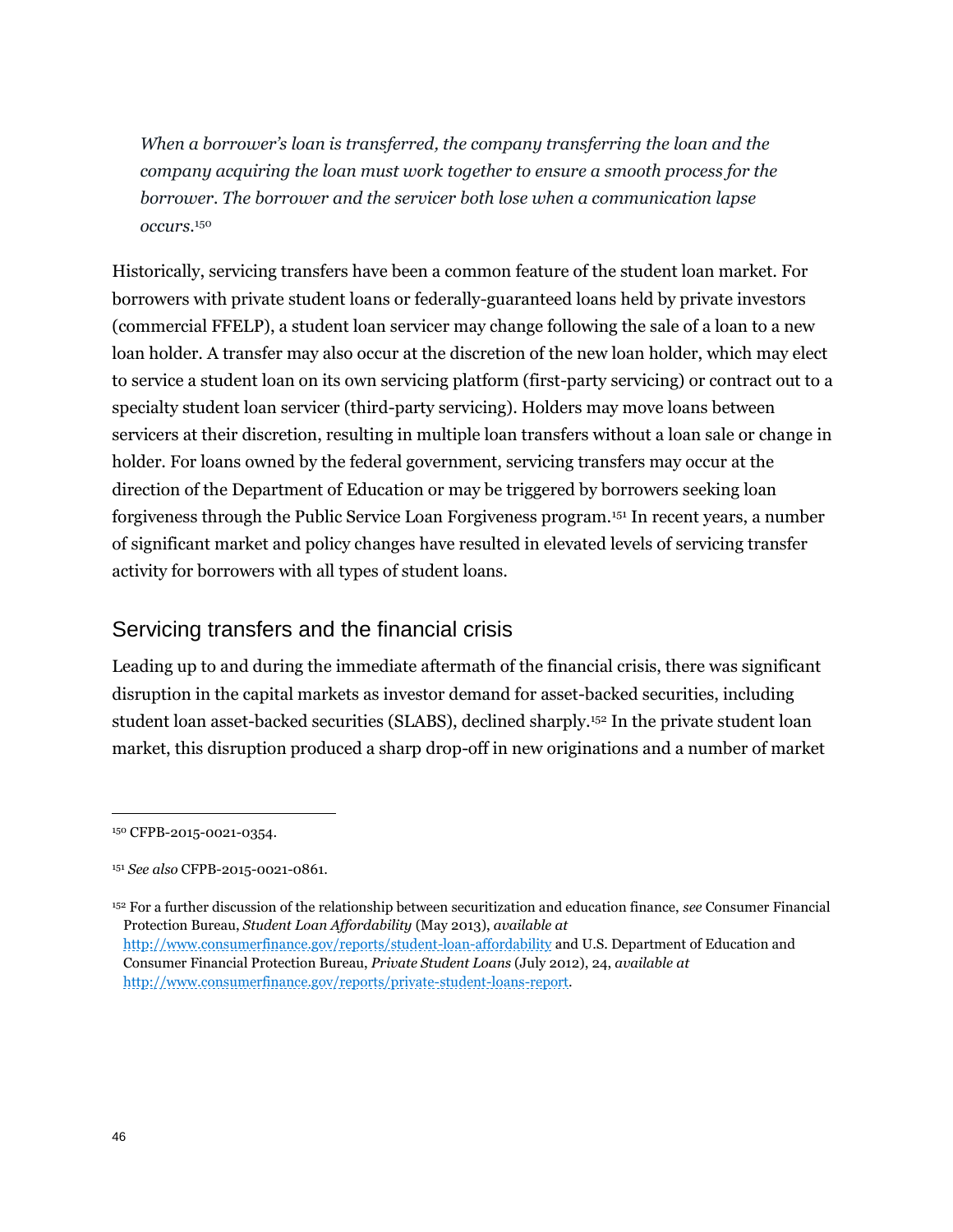participants exited the market entirely. Subsequently, private student lending activity became concentrated at a number of very large depository institutions.<sup>153</sup> As the number of lenders originating new private student loans declined, a few remaining market participants acquired existing portfolios of private student loans from companies exiting the origination market.<sup>154</sup> For hundreds of thousands of borrowers with private student loans, the sale of these existing loan portfolios triggered a servicing transfer.<sup>155</sup>

For participants in the market for federally-guaranteed student loans, extraordinary intervention by the federal government mitigated the impact of the contraction in the capital markets on new originations. In 2008, the Ensuring Continued Access to Student Loans Act (ECASLA) was enacted, providing the Secretary of Education, with the consent of the Secretary of the Treasury and the Director of the Office of Management and Budget, the authority to establish mechanisms to ensure that students and families had continued access to federal student loans regardless of conditions in the credit markets.<sup>156</sup> ECASLA permitted the Secretary of Education to purchase certain FFELP loans, provided that the owners of these governmentguaranteed loans use the proceeds to originate new federal student loans for borrowers.<sup>157</sup> By the end of 2010, under this authority, the Department of Education acquired \$110 billion in loans

<sup>153</sup> *See generally* U.S. Department of Education and Consumer Financial Protection Bureau, *Private Student Loans* (July 2012), 24, *available at* [http://www.consumerfinance.gov/reports/private-student-loans-report.](http://www.consumerfinance.gov/reports/private-student-loans-report)

<sup>154</sup> *See, e.g*., Discover Financial Services, Press Release: Discover Financial Services to Acquire \$4.2 Billion of Private Student Loans and the Ongoing Business of The Student Loan Corporation (Sept. 17, 2010), *available at* [http://investorrelations.discoverfinancial.com/phoenix.zhtml?c=204177&p=irol-newsArticle&ID=1472503.](http://investorrelations.discoverfinancial.com/phoenix.zhtml?c=204177&p=irol-newsArticle&ID=1472503) 

<sup>155</sup> *Id.* Readers should note that there is no public data on student loan servicing transfers for private, FFELP, or Direct Loans.

<sup>156</sup> Pub. L. No. 110-227, 122 Stat. 740 (2008).

<sup>157</sup> *Id*.; s*ee also* U.S. Department of Education, *Ensuring Continued Access to Student Loans Act (ECASLA) Annual Report to Congress* at 4 (July 2011), *available at* <https://studentaid.ed.gov/sa/sites/default/files/fsawg/datacenter/library/July2011ECASLAReport.pdf> [hereinafter *ECASLA Annual Report*].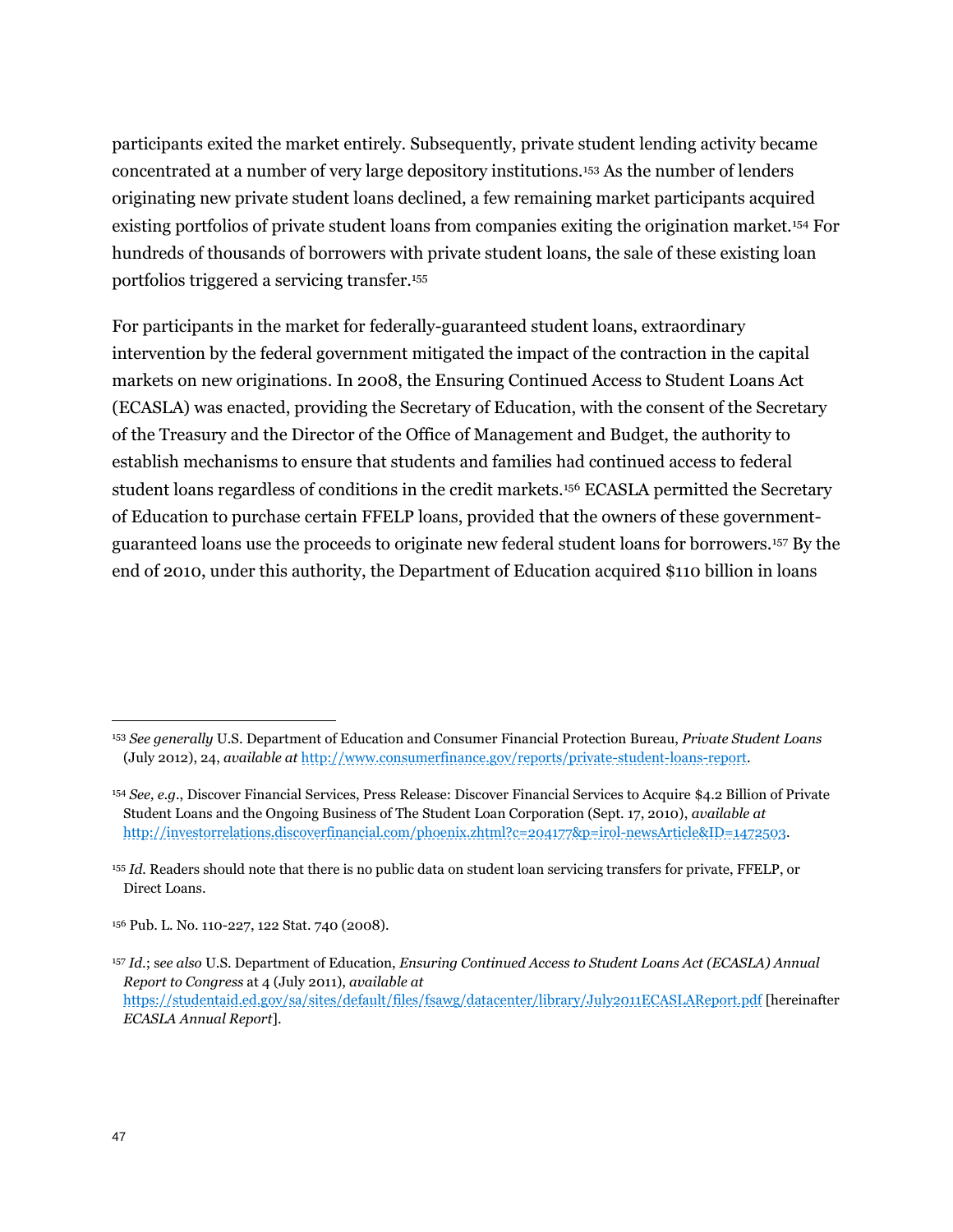made by private lenders through the FFELP program and transferred loan servicing to thirdparty servicers under contract with the Department of Education.<sup>158</sup>

## Continued consolidation of federally-guaranteed loans

In 2010, Congress enacted the SAFRA Act, which instructed the Department of Education to halt new originations under the FFELP program and shift primarily to direct lending, providing federal student loans directly to borrowers under the Direct Loan program.<sup>159</sup> The student loan servicing business model has high fixed costs and rewards participants able to service a large volume of loans. The wind-down of FFELP effectively eliminated the primary source of new servicing volume for many specialty student loan market participants, since the Department of Education became the only channel for new federal student loan servicing volume. Consequently, this statutory change has spurred significant changes in the market for student loan servicing, leading to the concentration of the servicing of legacy FFELP loans at a few very large specialty student loan servicers.

Recognizing that they could no longer originate FFELP loans, some large depository institutions have either reoriented their education finance businesses to focus exclusively on private student lending or sought to exit the education finance market entirely. In both cases, these financial institutions have sought to sell existing portfolios of commercial FFELP loans.<sup>160</sup> In addition, non-profit specialty student lenders that had previously used their own servicing platforms

[https://www.fitchratings.com/gws/en/fitchwire/fitchwirearticle/More-Institutions-Likely?pr\\_id=839398.](https://www.fitchratings.com/gws/en/fitchwire/fitchwirearticle/More-Institutions-Likely?pr_id=839398)

<sup>158</sup> *See ECASLA Annual Re*port at 17. For further discussion, *see* U.S. Department of Education, *Loan Servicing Update* (July 2012), *available at* [www.ifap.ed.gov/presentations/attachments/NASFAA2012LoanServicingUpdate.ppt.](file:///C:/Users/latreilleb/AppData/Local/Microsoft/Windows/Temporary%20Internet%20Files/AppData/Local/Microsoft/Windows/Temporary%20Internet%20Files/Content.Outlook/AppData/Local/Microsoft/Windows/Temporary%20Internet%20Files/AppData/Local/Microsoft/Windows/Temporary%20Internet%20Files/Content.Outlook/DBTWQR87/www.ifap.ed.gov/presentations/attachments/NASFAA2012LoanServicingUpdate.ppt.)

<sup>159</sup> *See* Pub. L. No. 111-152, §§ 2101-2213, 124 Stat. 1071 (2010). The Direct Loan Program actually began in 1992, *see* Pub. L. No. 102-325, 106 Stat. 569 (1992), but Federal Direct Loans constituted only a small portion of Federal student lending before the enactment of the SAFRA Act in 2010.

<sup>160</sup> For example, in April 2014, CIT Group sold a portfolio of \$3.6 billion in FFELP loans to Nelnet, exiting the education finance market. In July 2014, Wells Fargo sold a portfolio of \$9.7 billion in FFELP loans to Navient, reorienting their education finance unit to focus on private education loans. Fitch Ratings, *More Institutions Likely to Sell US Student Loans* (July 2014), *available at*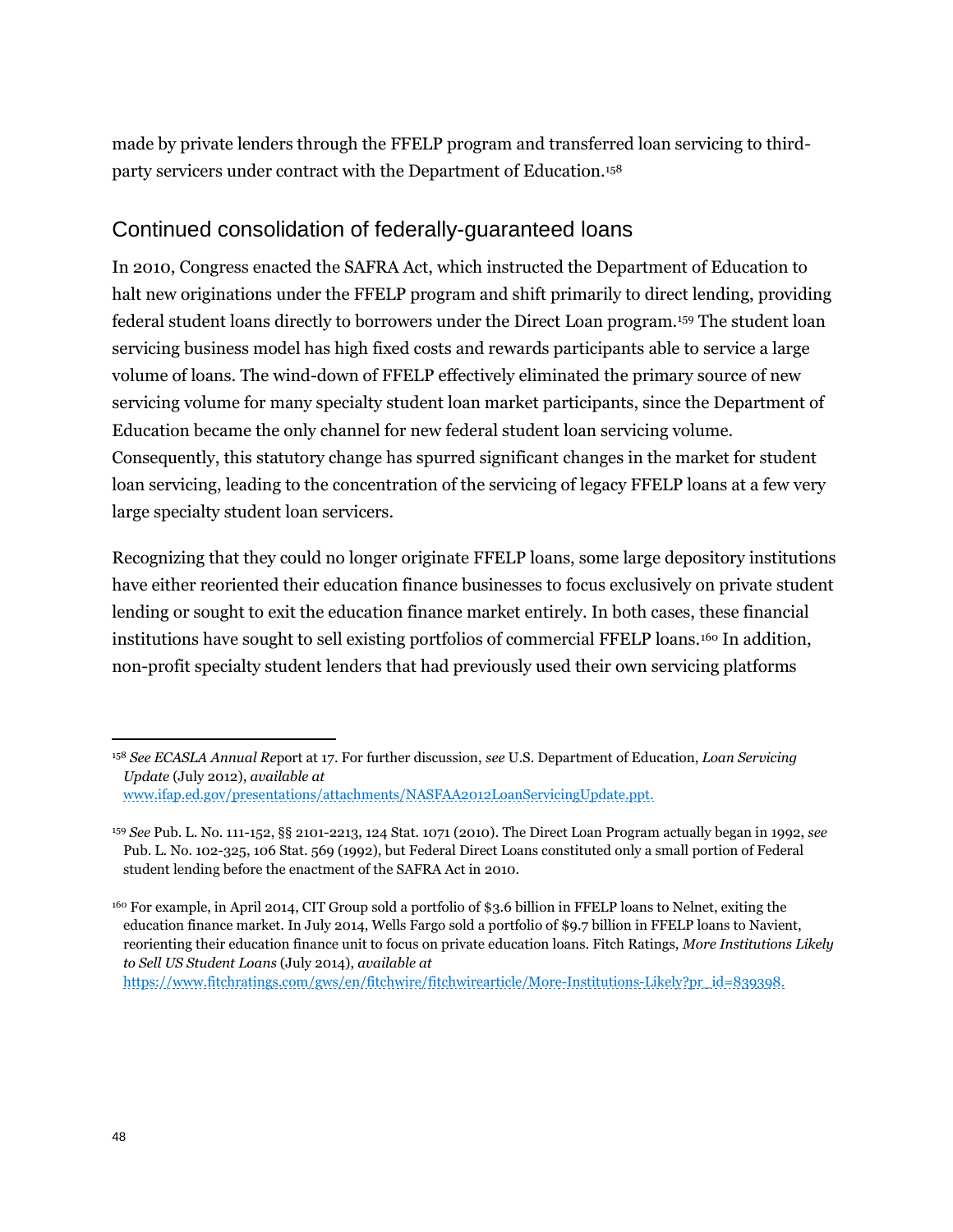continue to outsource student loan servicing to larger third-party servicers.<sup>161</sup> These changes have resulted in a noteworthy number of servicing transfers.<sup>162</sup>

Looking forward, observers expect a small number of specialty student loan market participants to continue to acquire outstanding portfolios of privately-held loans made under FFELP (commercial FFELP) and private student loans, triggering servicing transfers for more student loan borrowers.<sup>163</sup>

In addition, servicing transfers may be an enduring feature of servicing for the Direct Loan program. As discussed in Section 1.1.4, borrowers with federal Direct Loans seeking to obtain loan forgiveness under the Public Service Loan Forgiveness program or through the Teacher Loan Forgiveness program are automatically transferred to a specialty student loan servicer contracted by the Department of Education to administer these programs.<sup>164</sup>

**Problems related to servicing transfers can impact borrowers and increase costs for market participants.** One student loan servicer shared information with the Bureau related to common problems affecting borrowers in the aftermath of one very large servicing transfer. Readers should note that data provided by a single market participant may not be representative of the entire market and readers should not draw conclusions about prevalence

<sup>164</sup> *See also* CFPB-2015-0021-0974.

<sup>161</sup> *See, e.g.*, *Press Release: Access Group, Inc. Selects ACS, A Xerox Company for Loan Servicing* (Dec. 23, 2011), *available at* [http://www.prnewswire.com/news-releases/access-group-inc-selects-acs-a-xerox-company-for-loan](http://www.prnewswire.com/news-releases/access-group-inc-selects-acs-a-xerox-company-for-loan-servicing-136159313.html)[servicing-136159313.html.](http://www.prnewswire.com/news-releases/access-group-inc-selects-acs-a-xerox-company-for-loan-servicing-136159313.html)

<sup>162</sup> *See* Marian Wang, *Student Loan Borrowers Dazed and Confused by Servicer Shuffle*, ProPublica (Apr. 23, 2012), *available at* <http://www.propublica.org/article/student-loan-borrowers-dazed-and-confused-by-servicer-shuffle> ("The [servicing] switch . . . will ultimately include millions of loans."). In addition, in 2012, the Department of Education chose to terminate its contract with the third-party student loan servicer that, prior to 2009, had served as the sole student loan servicer for the Direct Loan program. All loans owned by the federal government and serviced by this company, Affiliated Computer Services or ACS, a division of Xerox, Inc., were transferred to other servicers under contract with the Department of Education. In December 2013, ACS ceased all servicing operations under the Direct Loan Servicing Center brand. These changes resulted in servicing transfers for millions of borrowers.

<sup>163</sup> *See, e.g.,* American Banker, *B of A Bids Adieu to Its Student Loans (Or Does It?)* (Feb. 2, 2015), *available at* [http://www.americanbanker.com/news/national-regional/b-of-a-bids-adieu-to-its-student-loans-or-does-it-](http://www.americanbanker.com/news/national-regional/b-of-a-bids-adieu-to-its-student-loans-or-does-it-1072491-1.html)[1072491-1.html.](http://www.americanbanker.com/news/national-regional/b-of-a-bids-adieu-to-its-student-loans-or-does-it-1072491-1.html)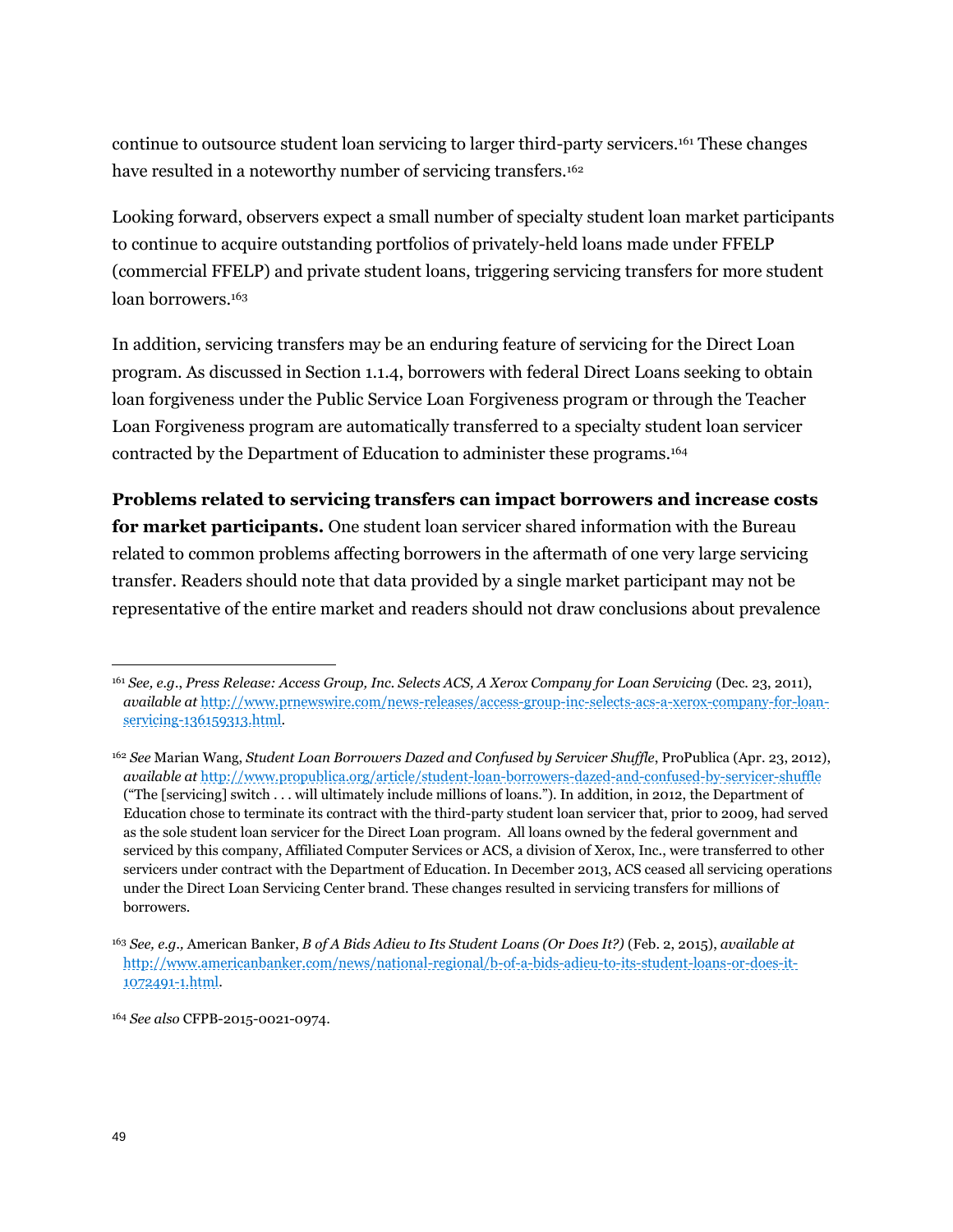based on this data. However, in the absence of public data related to loan performance and servicing transfers, this information may offer helpful context.

In this case, the servicer noted that out of the more than 2.5 million accounts transferred, the company encountered problems with more than one out of five borrower accounts. These problems largely related to the transfer of records and other basic account information. The problems substantially increased costs for the new servicer because of the additional manual processing required in order to correct improperly transferred accounts. The cause of many of these problems may have originated with servicing errors made by the transferor servicer. Issues identified by this company include:

- **Incorrect balance information leading to a change in monthly payment amount.** Resulting from incorrect information about borrowers' loan balances, more than 500,000 borrowers experienced an increase or decrease in monthly payment amount following transfer as necessary to ensure borrowers repaid their loans consistent with their scheduled loan term.
- **Incorrect balance information that would have produced balloon payments.**  Of the more than 500,000 borrowers identified above, more than 100,000 borrowers required significant revisions to amortization schedules, including changes that resulted in higher monthly payments. Had the new servicer failed to address this issue on its own, these borrowers would have been required to pay balloon payments at the end of their scheduled repayment period. The size of the balloon payments varied by borrower and thousands of borrowers would have owed balloon payments of \$500 or more.
- **Multiple consecutive forbearances prior to transfer.** More than 20,000 borrowers had received multiple consecutive forbearances prior to transfer and, in the most extreme cases, borrowers had not been required to make payments for 5 years or more.<sup>165</sup> These borrowers' balances had increased significantly due to accumulation of

<sup>165</sup> Public comments and input from other market participants also suggest that the widespread use of forbearance for certain borrowers may have conflicted with guidance provided by the Department of Education. *See* 34 C.F.R. § 685.205 (limiting oral forbearances to 120 days and prohibiting consecutive oral forbearances). For the purpose of this discussion, diversity among servicers' loan handling policies, including practices by a single servicer that may result in consumer harm, also illustrate how the process of transferring loans between servicers can identify servicing errors and potentially expose servicers or borrowers to additional costs.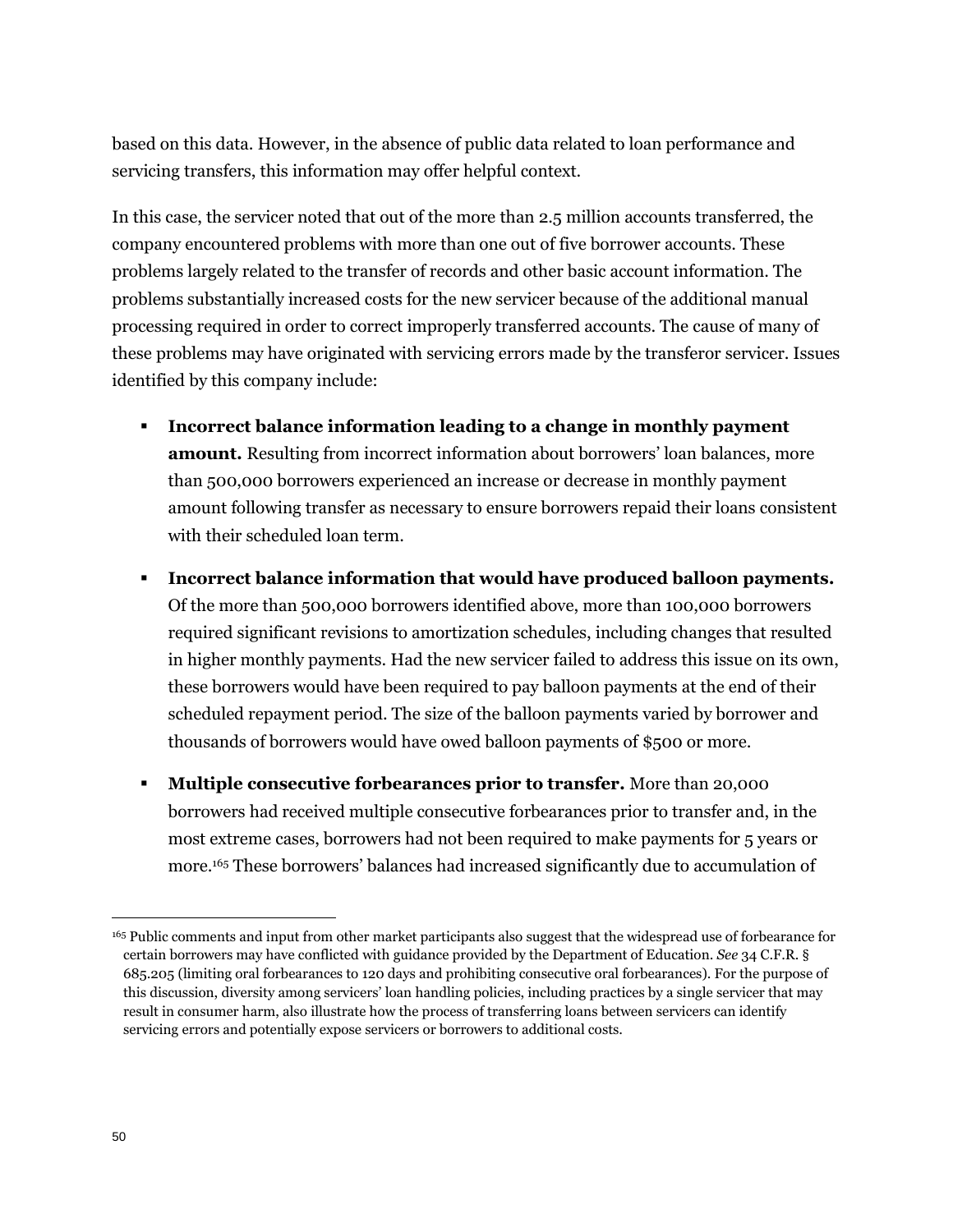unpaid interest during this period. The new servicer's attempts to notify borrowers transitioning from forbearance to repayment status reportedly caused borrower distress and confusion.

**Trailing and missing payments.** In some cases, the old servicer processed payments prior to transfer that it did not apply to borrowers' accounts. As a result, borrowers received bills from the new servicer for payments that were not owed. In some cases, the new servicer attempted to debit unnecessary extra payments from borrowers' checking accounts, which were rejected due to insufficient funds. Borrowers also experienced incorrect delinquencies and were required to provide additional documentation, including proof of payment, to the new servicer in order to correct account errors.

Commenters note that there remains diversity among market participants' policies and practices prior to, during, and following a servicing transfer. In some cases, errors similar to those described above may be identified and proactively remediated by a new servicer without the borrowers' knowledge. Commenters also suggest that servicers may not identify problems until borrowers contact customer service representatives to request assistance, such as in response to an unexpected jump in the monthly payment or a notice of a balloon payment at the end of a borrower's repayment term.

As described in more detail below, commenters identify a range of different problems related to servicing transfers. This section will discuss specific problems identified by commenters related to:

- Notice;
- Lost payments and surprise late fees;
- **Transfer of repayment benefits and repayment plans; and**
- Access to basic account information, record retention, and continuity of contact.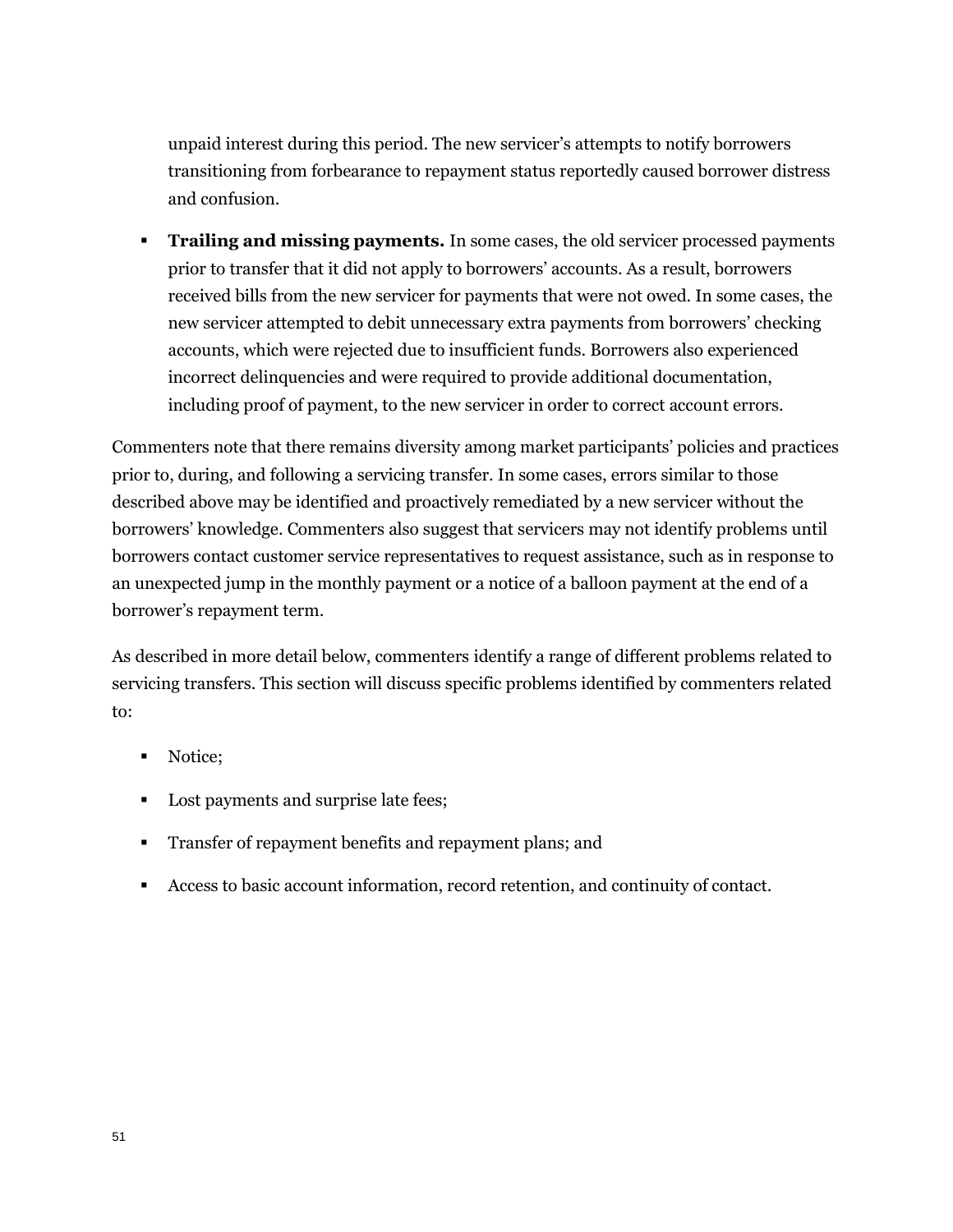# 1.2.1 Notice of servicing transfer

Commenters state that notice of servicing transfer is a critical protection for borrowers who will be required to use a new company as their primary point of contact for their student loans.<sup>166</sup> Following a servicing transfer, student loan borrowers are immediately expected to remit payment on-time each month following policies and procedures established by their new servicer and, in some cases, this may also include a requirement that the borrower re-enroll in automatic payments through their new servicer.<sup>167</sup> Timely and accurate notices may benefit borrowers entering into a relationship with a new company, serving as a mechanism to help inform borrowers about changes in payment processing policies, upward or downward adjustments to monthly payment amounts, or any delays or disruptions in automatic payments.

For borrowers with FFELP loans, federal regulations require notice to be sent by the new servicer within 45 days following the transfer, or the date on which the assignee receives a legally enforceable right to receive payment from the borrower, in the event of a sale.<sup>168</sup> These regulations do not require notice prior to transfer. No comparable regulatory requirements exist for borrowers with private student loans or Direct Loans. One comment from a student loan servicer states that it voluntarily implemented an additional notice regime for servicing transfers involving FFELP and private student loans, supplementing regulatory requirements for FFELP loans.<sup>169</sup>

#### **Borrowers report they did not receive notice that their loans were being**

**transferred to new servicers.** Some comments from individual student loan borrowers state that borrowers were unaware that their loans were being transferred to a new servicer.<sup>170</sup> Some commenters state that they believe communications from their new servicers may have been a

<sup>170</sup> *See, e.g.*, CFPB-2015-0021-1028.

<sup>166</sup> *See, e.g.*, CFPB-2015-0021-0861; CFPB-2015-0021-0377.

<sup>167</sup> *See, e.g.*, CFPB-2015-0021-0355.

<sup>168</sup> 34 C.F.R. §§ 682.208(e), (h).

<sup>169</sup> *See* CFPB 2015-0021-0355.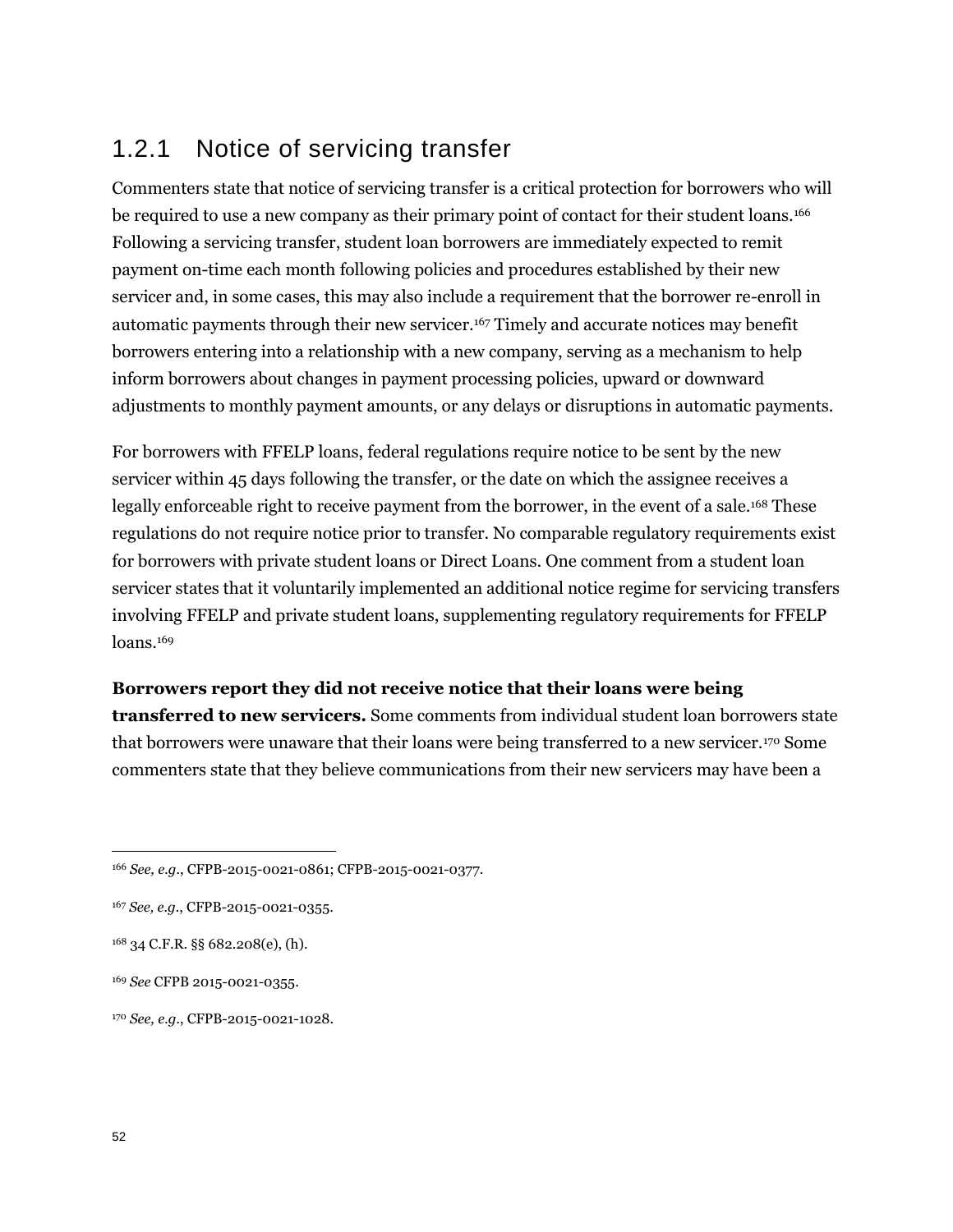mistake or scam.<sup>171</sup> Other comments from borrowers state that borrowers did not know where to send their payments<sup>172</sup> and, as described in further detail below, commenters note that the lack of notice contributed to significant payment processing breakdowns, including missing or misdirected payments and unexpected delinquencies.<sup>173</sup>

One student loan borrower told us:

*Recently, [my lender] sold off my loans to [another company]. It didn't seem like much of a deal. Of course, they didn't inform me it was happening until after [the new company] did. At first I was worried it was a scam and that, somehow, someone had gotten my loan account information. I ended up calling [my lender] about it, having it confirmed as legitimate, and then getting the email telling me it was happening.*<sup>174</sup>

## **Variation in payment policies across servicers may adversely affect borrowers when transferee servicers do not provide advance notice of different policies.**

Borrowers note that they may receive no notice when payment processing policies change, and that this may lead to payment processing problems when their preferred payment channels do not exist at their new servicer. In such instances, borrowers may make assumptions about payment options based on the previous servicers' practices.

For example, a borrower may be able to submit same-day payments using a debit or credit card under certain servicers' policies; however, after a servicing transfer, the borrower may be required to pay with a check or through an electronic transfer from a checking or savings account. Commenters note that changes to payment policies resulting from a change in servicer can interfere with the borrowers' ability to manage their loans, especially without sufficient advance notice to allow the borrower to adjust their payment routine.<sup>175</sup>

<sup>171</sup> *See, e.g.*, CFPB-2015-0021-0563.

<sup>172</sup> *See, e.g.*, CFPB-2015-0021-0712; CFPB-2015-0021-0091.

<sup>173</sup> *See, e.g.*, CFPB-2015-0021-0809.

<sup>174</sup> CFPB-2015-0021-0387.

<sup>175</sup> *See* CFPB-2015-0021-1026.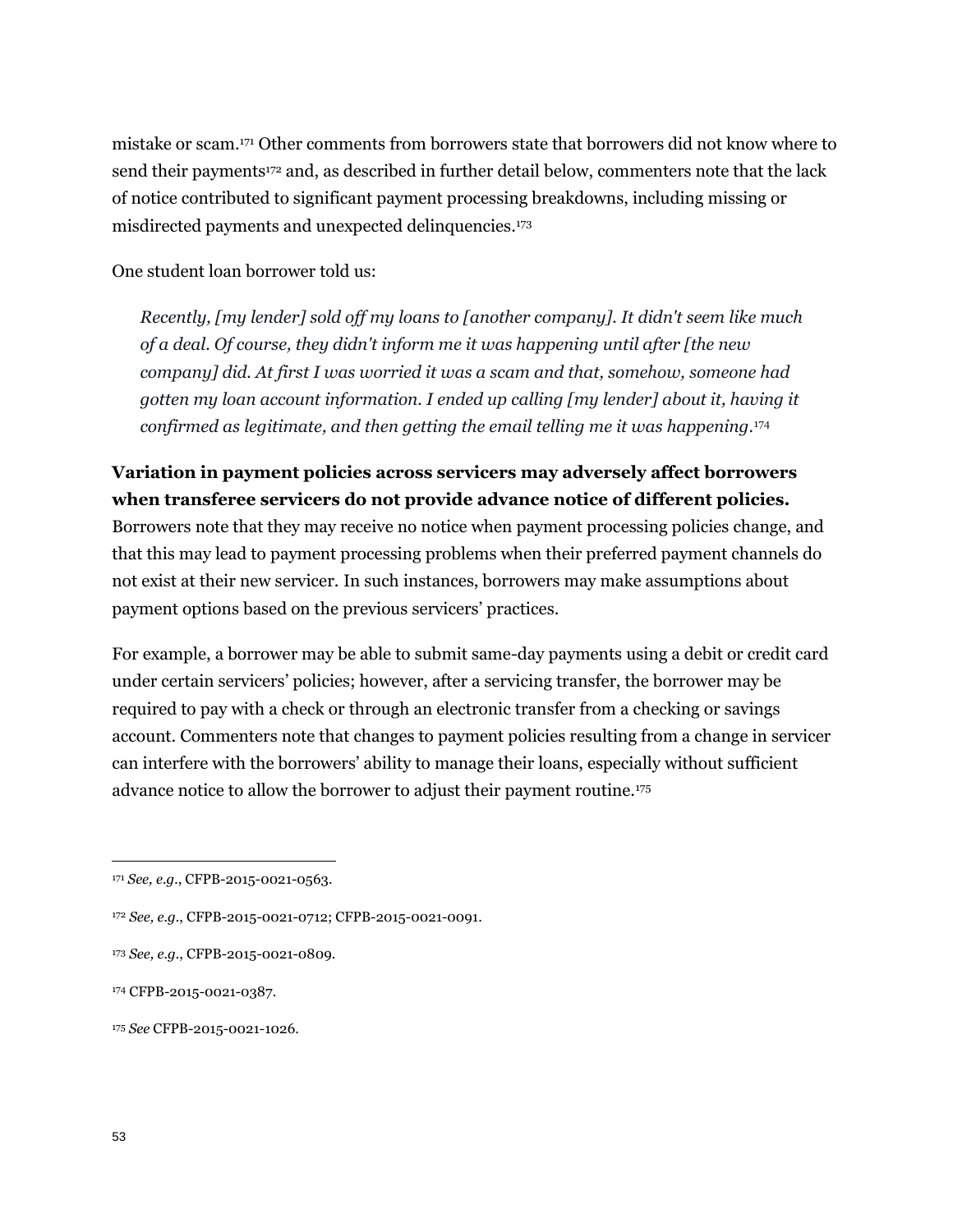One student loan servicer notes that it provides notices before and after transfer, as part of a broader initiative for its FFELP and private student loan customers to model its servicing transfer policies and procedures on "mortgage transfer rules."<sup>176</sup>

**Borrowers report that they receive no notice when new servicers' policies regarding alternative repayment arrangements differ from their previous servicers' policies.**<sup>177</sup> In some cases, servicers elect not to continue certain payment arrangements agreed to by the previous servicer.<sup>178</sup> While this can present difficulties for borrowers by itself, borrowers who do not receive timely and accurate notice of changes in repayment arrangements may lose an opportunity to contact their student loan servicers and make alternative arrangements, which may hinder their ability remain on track to successfully repay their obligations.<sup>179</sup> Federal regulations do not require such notices for borrowers with FFELP loans and no regulatory notice requirements exist related to servicing transfers for private student loans or Direct Loans.<sup>180</sup>

Commenters tell us that borrowers may experience difficulties when attempting to enroll or recertify an income-based repayment plan if a servicing transfer occurs while an application is under review. Following a transfer, the new servicer may not process the application or the paperwork may not be transferred to the new servicer, causing the borrower's payment to revert to the permanent standard amount.

One commenter told us that he submitted an application to recertify his income-based repayment plan with his prior student loan servicer.<sup>181</sup> Following a transfer, his new servicer did not process the paperwork and his payment reverted to his permanent standard repayment,

<sup>176</sup> CFPB-2015-0021-0355.

<sup>177</sup> *See* CFPB-2015-0021-0387; CFPB-2015-0021-0298; CFPB-2015-0021-1026.

<sup>178</sup> *See* CFPB-2015-0021-0229.

<sup>179</sup> *See* CFPB-2015-0021-0551; CFPB-2015-0021-0953.

<sup>180</sup> 34 C.F.R. § 682.208.

<sup>181</sup> CFPB-2015-0021-0995.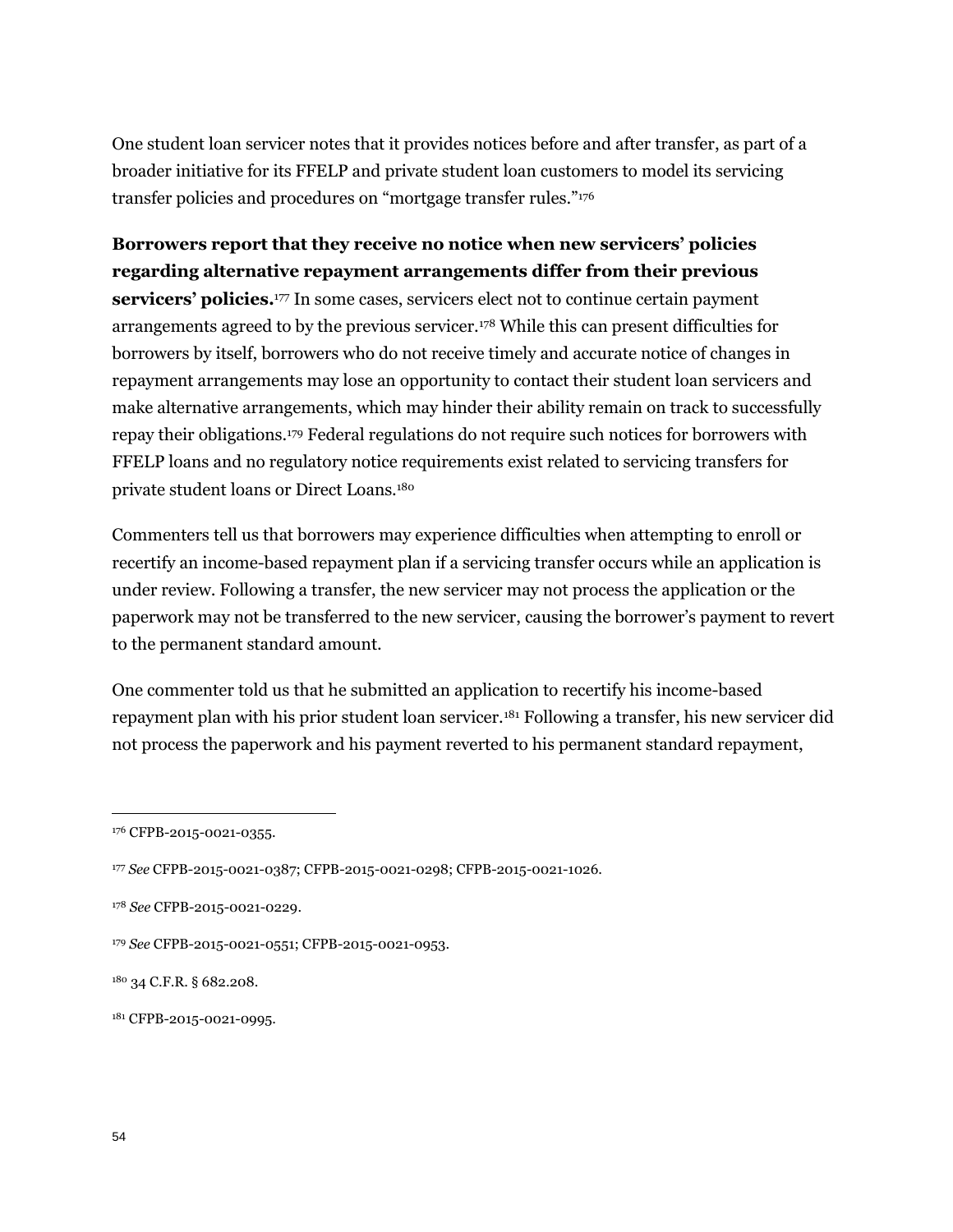causing his payments to increase dramatically.<sup>182</sup> The commenter told us that he did not know his payment increased and he continued to submit a payment equal to the income-based repayment amount.<sup>183</sup> The commenter was surprised to learn that he was delinquent on his loans and subsequently lost several qualifying payments toward Public Service Loan Forgiveness.<sup>184</sup>

# 1.2.2 Payments to previous servicer and disruptions to automatic payments

Following transfer, a number of commenters note significant problems when attempting to reconcile payments made toward their loans with current information available about their accounts. These problems include payments made to their previous servicer not being posted or transferred in a timely manner and disruptions to automatic payments (auto-debit), both of which can lead to unexpected late fees and delinquencies.

**Commenters note that following transfer, payments made to the previous servicer may be lost or may be processed but not posted to borrowers' accounts, even when borrowers follow servicers' instructions.** Commenters note that their old servicers may have accepted and processed payments after their accounts were transferred to a new servicer.<sup>185</sup> In these cases, both servicers may not have elected to establish a process to transfer misdirected payments in a timely manner. Borrowers may be notified that their accounts are delinquent and that they have been assessed unexpected late fees, despite making timely payments that were processed by their previous servicer. Commenters also note that borrowers may need to navigate customer service departments at both companies in order to reconcile their payment histories, reverse late fees, and resolve improper delinquencies.<sup>186</sup> Recognizing that there are no

 $\overline{a}$ 

<sup>183</sup> *Id.*

<sup>184</sup> *Id*.

<sup>182</sup> *Id.*

<sup>185</sup> *See, e.g.*, CFPB-2015-0021-1779.

<sup>186</sup> *See, e.g.*, CFPB-2015-0021-0648; CFPB-2015-0021-0245.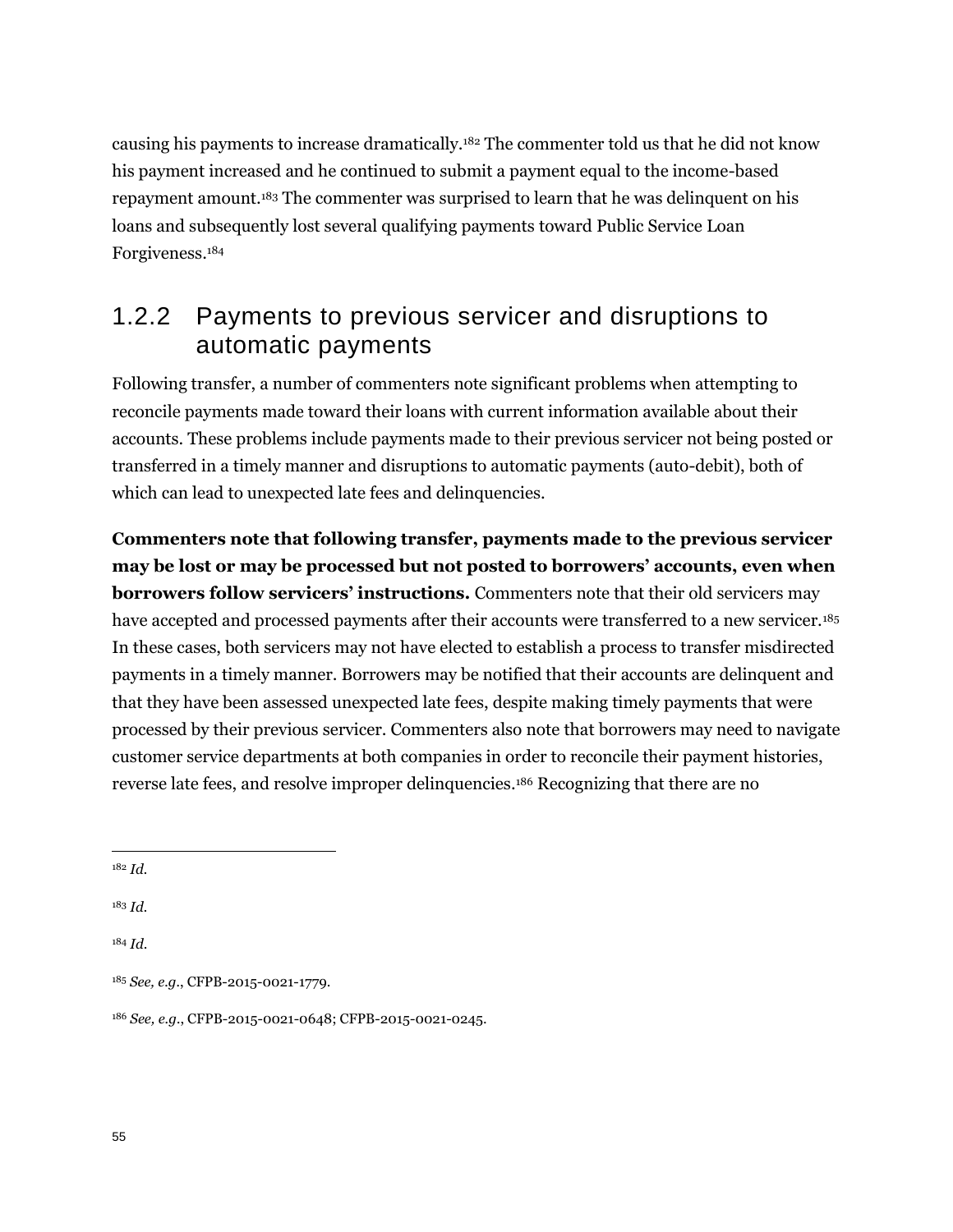regulatory requirements that govern the handling of payments during transfer, one student loan servicer states that it recently implemented a policy "ensuring that payments received by the prior servicer are forwarded to [the company] on a timely basis and applied effective on the prior servicer's receipt date."<sup>187</sup>

#### **Following transfer, borrowers may also encounter disruptions in automatic**

**payments.** As discussed further in Section 1.4, automatic payments (auto-debit) are a common arrangement for student loan borrowers in repayment. Servicing transfers may pose specific risks for borrowers enrolled in automatic payments because these borrowers may take for granted that their payment will be debited on-time each month. Commenters note that following a servicing transfer, borrowers' auto-debit enrollment and bank account information may not always be transferred to their new servicers.<sup>188</sup> This can cause disruptions for borrowers, especially when many may not have sufficient warning to modify their payment methods or enroll in automatic payments with the new servicers before the next payments are due. In addition, some commenters note that following a transfer, their former servicers failed to discontinue automatic withdrawal of the borrowers' monthly payments and the borrowers had to contact the old servicers to stop automatic debit and then re-enroll with the new servicers.<sup>189</sup> One comment from a borrower states:

- <sup>188</sup> *See, e.g.*, CFPB-2015-0021-0861.
- <sup>189</sup> *See, e.g.*, CFPB-2015-0021-5715.

<sup>187</sup> CFPB-2015-0021-0355.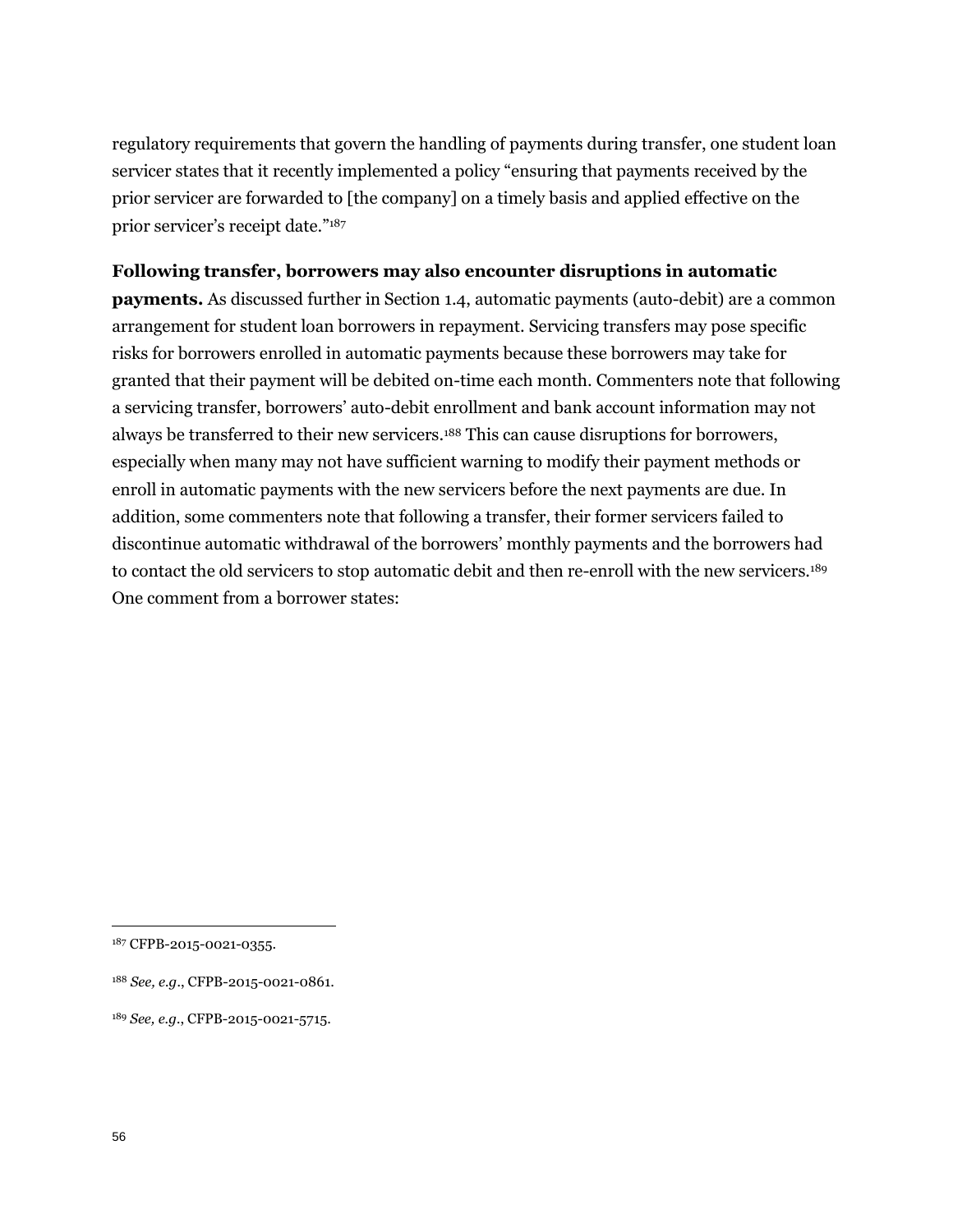*When my loan was switched to being serviced by [company], I had checked my loan information on the Dept. of Education website a few days before my payment was due to be automatically withdrawn. What I saw was no balance information, no payment information...everything was gone, and I'd received no notification of any kind . . . I work for a bank in consumer lending, and we would never make it so difficult for our customers who are trying to pay off their debts. Why are students being treated this way, when all we're doing is trying to better ourselves with educations and trying to pay off our loans?*<sup>190</sup>

One industry comment notes that "smooth transfer is in the servicers' best interest, as well as that of the affected consumers. The timing of the transfer is carefully coordinated to ensure that, as much as possible, it does not adversely affect time-sensitive issues such as payment due dates and ACH payments."<sup>191</sup>

# 1.2.3 Change in repayment incentives or repayment plans

Following transfer, student loan servicers calculate borrowers' monthly payments, administer any alternative payment arrangements established by the prior servicer, and apply any repayment incentives secured earlier in the repayment process (e.g., interest rate reductions awarded following a series of on-time monthly payments), to the extent that they are required under regulations or in the promissory note. Commenters note problems when incentives or repayment plans do not transfer with a student loan, which may present unique challenges for borrowers experiencing financial distress and relying on an alternative repayment plan agreed to by their prior servicers.<sup>192</sup> There are currently no federal regulations that address practices related to repayment incentives or repayment plans during a servicing transfer.

## **Individual student loan servicers may offer borrowers incentives to encourage certain types of repayment behavior. When these features are not included in**

<sup>190</sup> CFPB-2015-0021-0009.

<sup>191</sup> CFPB-2015-0021-0357.

<sup>192</sup> *See, e.g.*, CFPB-2015-0021-0671.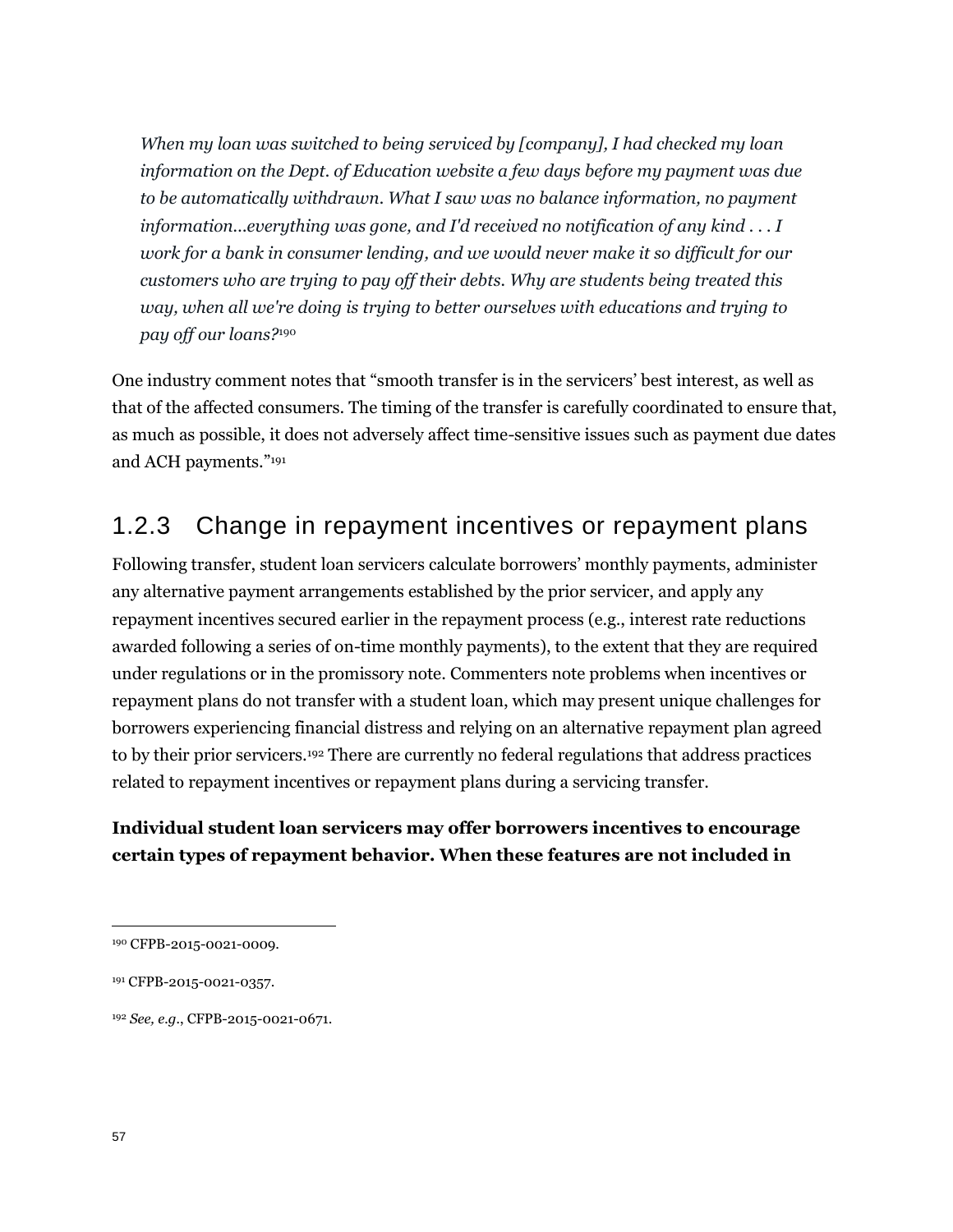**borrowers' promissory notes, benefits may vanish following transfer.** Some student loans feature interest rate reductions, generally after a series of on-time payments or in exchange for auto-debit enrollment, as an advertised benefit to encourage timely repayment.<sup>193</sup> These benefits may be found in federal regulations, as part of the contractual terms of the loan, or may be offered by servicers themselves.<sup>194</sup> As discussed in the previous section, when the benefits are part of the borrower's student loan contract, servicers may be responsible for evaluating eligibility for these benefits and applying them to borrowers' accounts. When servicing transfers occur, non-contractual incentives offered by the old servicer may not transfer with borrowers' accounts or the new servicer may not automatically apply contractual interest rate reductions, leading to increased interest rates.<sup>195</sup> One borrower states:

*I am majorly confused by my Federal student loans. When I consolidated, I was told a certain interest rate and incentives that would lower my interest rate. I really cared*  less about who the servicer is and will be in the future. Now, years later, I am told that *subsequent servicers have the right to revoke those incentives because new servicers did not agree to those terms. That is completely not fair to borrowers. That just seems illogical and even illegal to me.*<sup>196</sup>

For example, commenters note that when automatic payments are halted following a servicing transfer, any associated interest rate benefit is also suspended. <sup>197</sup> Servicers also may require borrowers to re-enroll in auto-debit in order to reapply this benefit, increasing costs in the interim.<sup>198</sup> Borrowers note that the increased interest rates lead to increased costs over the life of loan merely because the loan was transferred to a new servicer.

<sup>193</sup> For further discussion, *see* 1.1.3.

<sup>194</sup> *See, e.g.*, CFPB-2015-0021-0355.

<sup>195</sup> *See, e.g.*, CFPB-2015-0021-1049; CFPB-2015-0021-0551.

<sup>196</sup> CFPB-2015-0021-0671.

<sup>197</sup> *See, e.g.*, CFPB-2015-0021-1495.

<sup>198</sup> *See, e.g.*, CFPB-2015-0021-2830; CFPB-2015-0021-1576; CFPB-2015-0021-0937; CFPB-2015-0021-1049.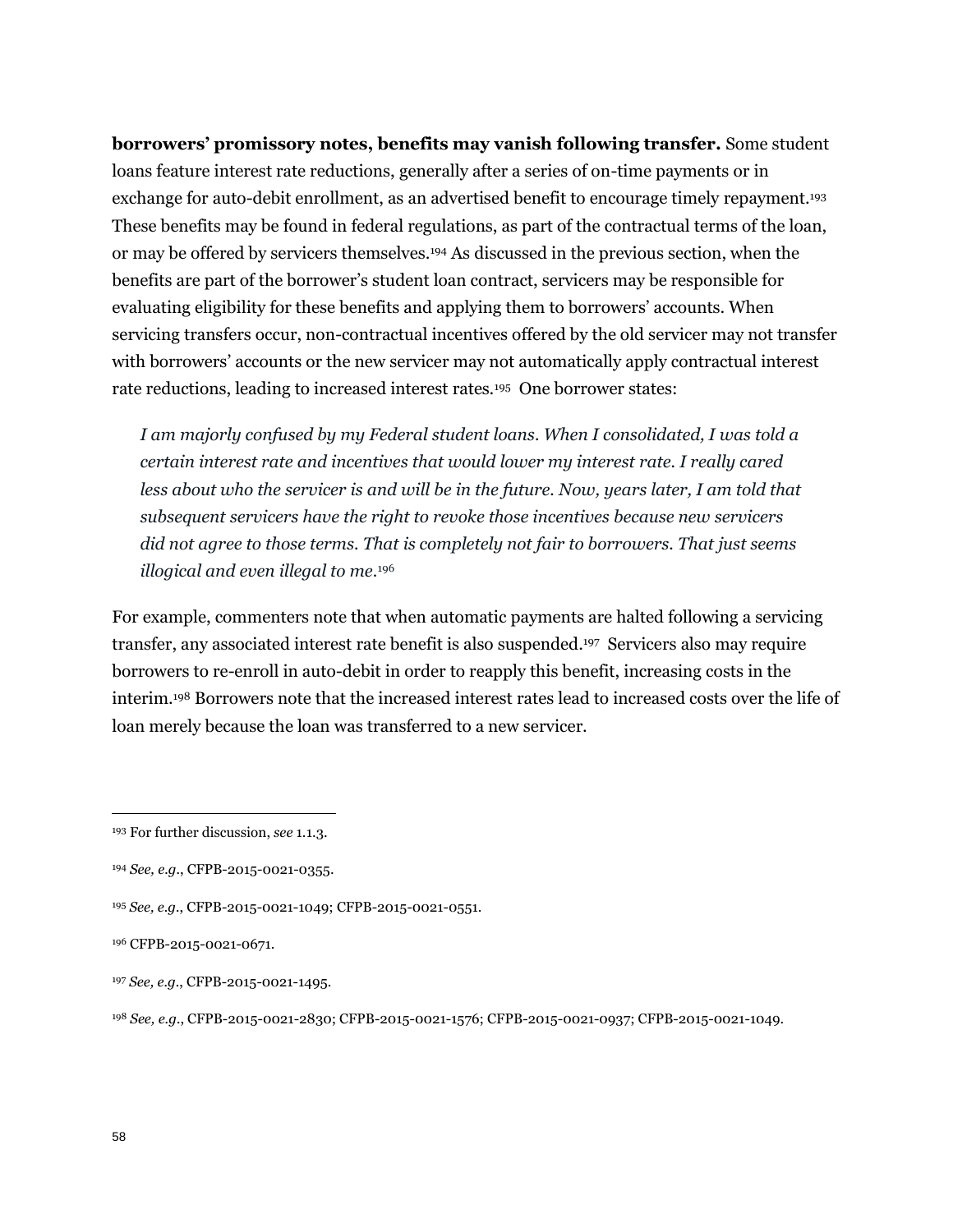### **Borrowers pursuing benefits that require servicers to monitor payment histories report breakdowns when attempting to reconcile conflicting information**

**subsequent to transfer.** Some benefits for private and federal student loan borrowers require servicers to evaluate borrowers' payment histories when assessing eligibility. For instance, borrowers seeking Public Service Loan Forgiveness are required to make 120 on-time payments to qualify for loan forgiveness.<sup>199</sup> Alternatively, private student loan borrowers seeking to release a co-signer may need to make a certain number of on-time payments to release the co-signer from his obligation to repay the loan.<sup>200</sup> Therefore, accurate payment histories are necessary for borrowers seeking to qualify for these benefits. As one industry commenter notes, when explaining how it has voluntarily implemented policies to improve the delivery of service during servicing transfers:

*[Servicer] has in place policies and procedures that facilitate the smooth and seamless transfer of borrower information and documentation in the case of loan transfers. [Servicer] provides the transferring lender with a set of procedures and a loan transfer checklist that it recommends be followed as part of the transfer process. This includes sending the borrower a "goodbye" letter and adhering to procedures that assure that all of a borrower's payments, including those made following the loan transfer, are credited to the borrower's account.*<sup>201</sup>

Other comments from individual borrowers identify delays and other processing problems when trying to ensure basic information about historical payments provided by previous servicers are consistent with account information presented by new servicers. One commenter told us:

<sup>199</sup> As discussed above, upon completion of an Employment Certification Form (ECF), Direct Loan borrowers pursuing the Public Service Loan Forgiveness program are automatically transferred to the specialty servicer that administers this program. Presently, this company is responsible for validating qualifying employment and assessing qualifying payment history, including payment histories documented by previous student loan servicers. When the first student loan borrowers are eligible for loan forgiveness under this program on October 1, 2017, this servicer will also be responsible for evaluating applications for loan forgiveness. For more discussion on Public Service Loan Forgiveness, *see* Section 1.1.4.

<sup>200</sup> For further discussion on co-signer release, *see* Section 1.5.2.

<sup>201</sup> CFPB-2015-0021-0974.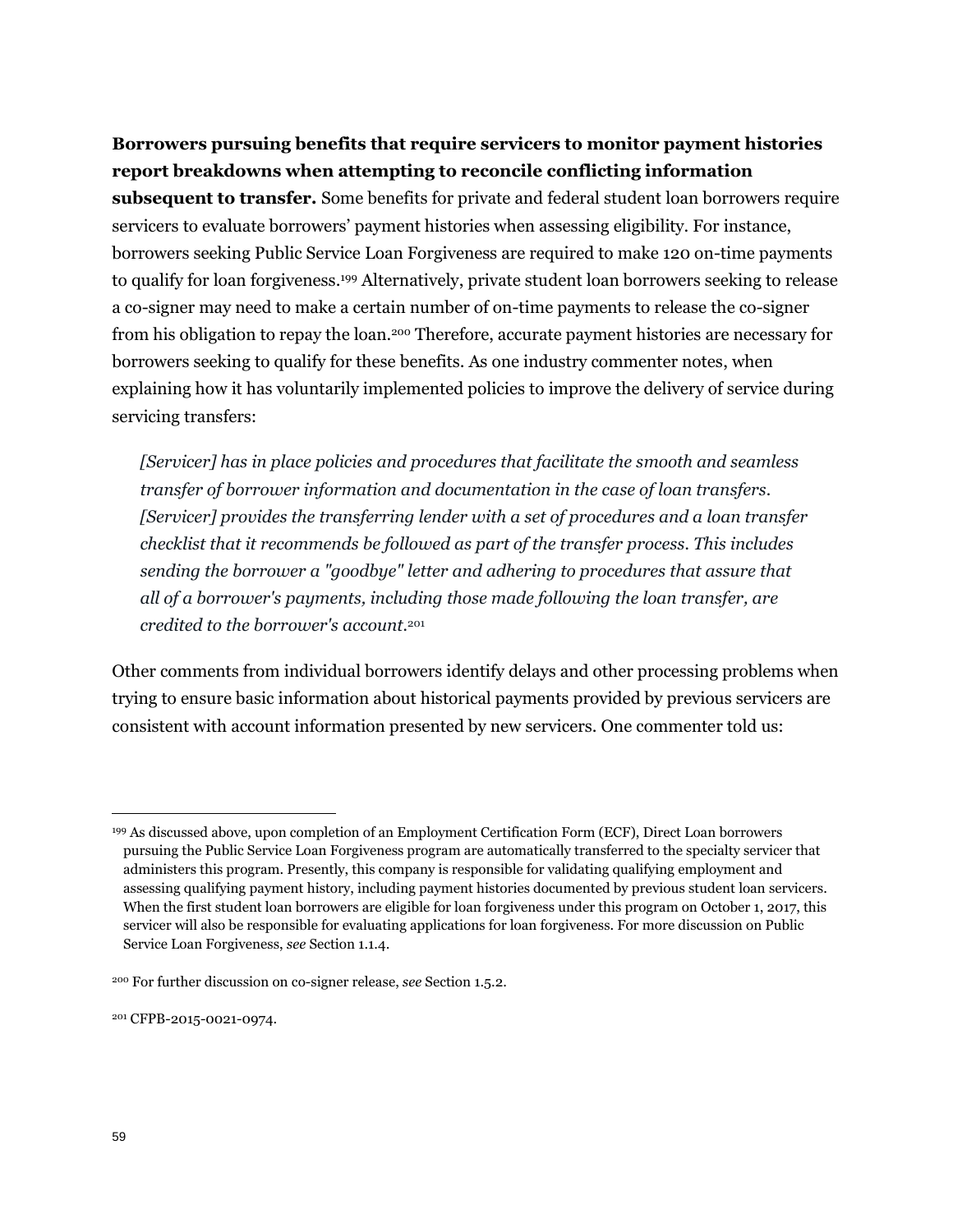*I was required to transfer servicers as a result of PSLF. When my loans transferred . . . I lost 3 payments that [my servicer] had tracked/approved, and should have applied toward my PSLF payments . . . It is very frustrating because the PSLF is hopefully going to be my saving grace someday from the mounting sea of debt that is my student loans! . . . Please do something to help students get out of debt faster.*<sup>202</sup>

**Borrowers who have negotiated alternative payment arrangements, including income-driven repayment plans, with their prior servicers may experience disruptions and some borrowers may experience changes in repayment terms.** The Bureau also heard from borrowers experiencing changes in repayment plans following a change in servicer. These borrowers note that documents may not be transferred to their new servicer, requiring borrowers to start over on loan modifications or forbearance applications. For borrowers experiencing financial hardship, additional processing time caused by lost paperwork can increase the likelihood of missed payments, damaged credit, or other negative consequences. As one borrower notes:

*My loan was bought by [a new company]. I had all my paperwork in place with a deferment in place with the previous servicer. However, all communication by [the new company] was sent to an old email address to the spam folder. Not checking the email often, I had no idea what was going on until it was done. I wished they would have used mail or called me about it. I also feel like I should have had a choice about my loans being moved.*<sup>203</sup>

## 1.2.4 Access to information after servicing transfers

Accurate and timely processing of student loan payments may require student loan servicers to have a complete understanding of borrowers' accounts, the terms included in borrowers' loan contracts, and specific instructions provided by borrowers related to payment handling or alternative repayment arrangements.<sup>204</sup> When servicing transfers occur, commenters note a

<sup>202</sup> CFPB-2015-0021-0204.

<sup>203</sup> CFPB-2015-0021-0524.

<sup>204</sup> For further discussion on payment processing issues, *see* Section 1.4.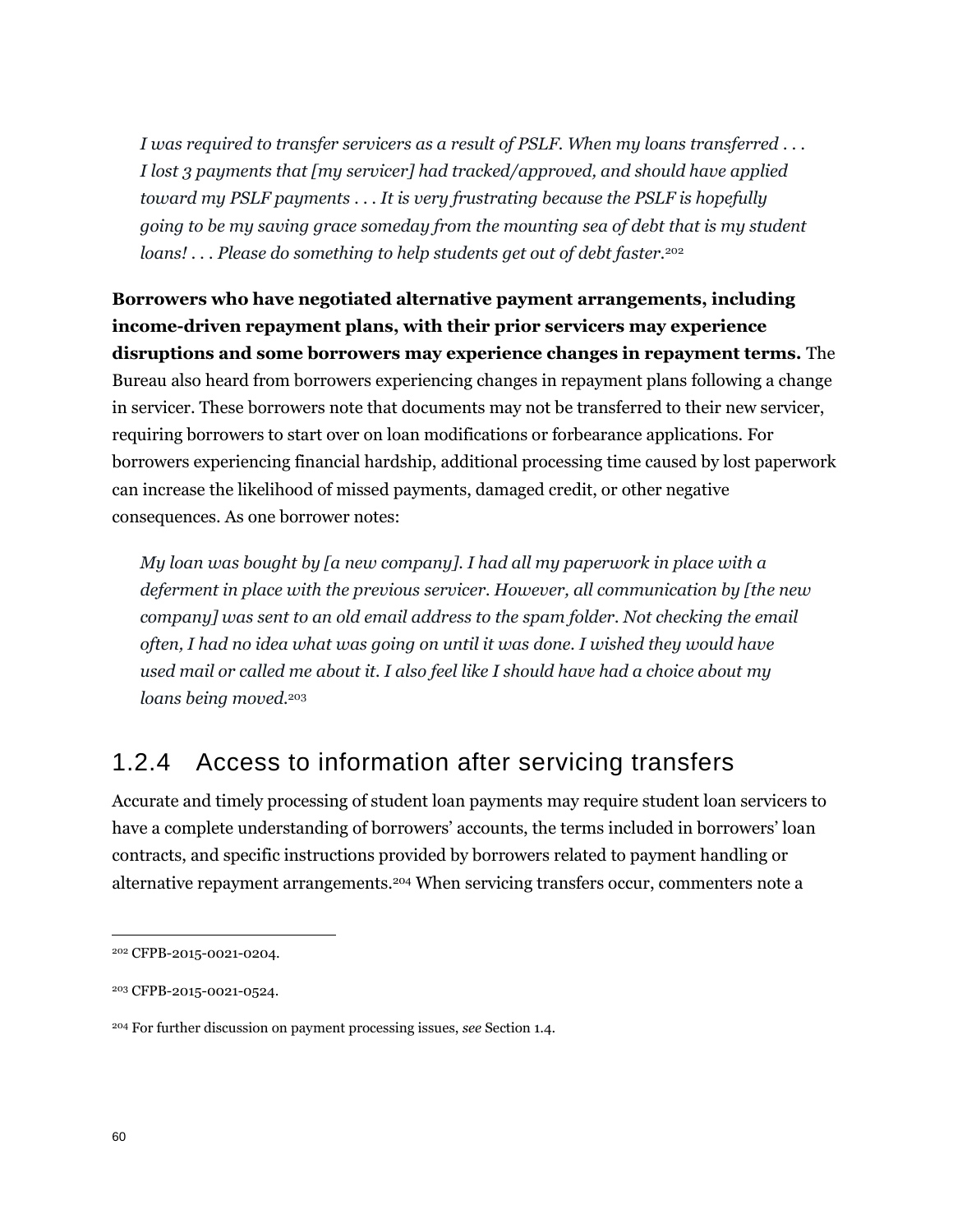range of problems related to record retention and customer service, and problems resolving errors once they are identified. There are no federal regulations that establish specific record retention requirements for student loan servicers following servicing transfers.

**Borrowers may experience problems obtaining documents or information from their new servicer following a transfer, particularly when all records associated**  with borrowers' accounts are not transferred to the new company.<sup>205</sup> Basic account information, including historical payment records, may not be retained following transfer or may not be accessible through the new servicer's borrower-facing electronic account platform. When borrowers are unable to access historical account documentation, they have difficulty tracking eligibility toward future benefits and protections that depend on payment history. Inaccessible information may also cause problems for borrowers to understand how historical payments have been applied and how prior payments affect outstanding principal and interest. Borrowers enrolled in payment arrangements without a fixed term, including income-driven repayment plans, note that this is particularly important:

*I have a student loan w/ [student loan servicer]. I am on an income based repayment program with them and have around \$50,000 in debt. When I go to their portal I can see my payment history but nowhere does it show how my overall loan balance and total loan interest history on a monthly basis. I make payments every month but have no idea how it is applied to my loan balance and what the new balance for both interest and principle looks like once the payment is applied.*<sup>206</sup>

Comments from two large student loan servicers both identify proactive steps taken to ensure documentation is properly transferred during a servicing transfer.<sup>207</sup> These practices include imposing obligations on transferor servicers in order to ensure that documentation is appropriately accounted for and transferred successfully.

<sup>205</sup> *See, e.g.*, CFPB-2015-0021-5068.

<sup>206</sup> CFPB-2015-0021-1018.

<sup>207</sup> *See* CFPB-2015-0021-0355; CFPB-2015-0021-0974.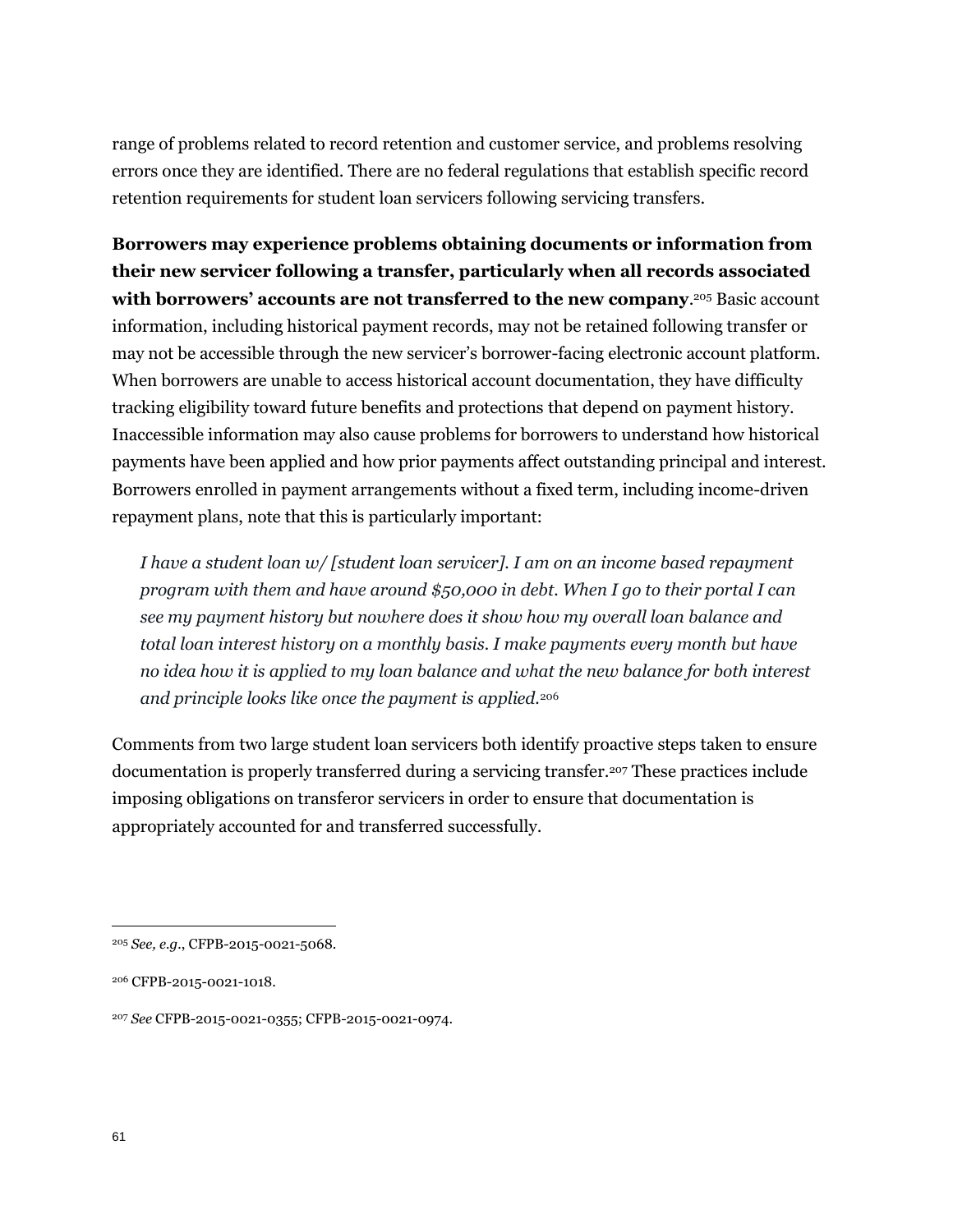**Commenters state that, following transfer, borrowers may be unable to contact customer service personnel empowered to resolve problems related to missing documents or lost information.** Comments from individual borrowers state that when basic information was unavailable through their new servicers' online systems, they were also unable to obtain contact information for their new servicers' personnel, who have access to those documents.<sup>208</sup> Student loan borrowers report that they may be told to contact their old servicers, only to be passed back to their new servicers, with no clear way to resolve problems.<sup>209</sup>

*When I started college in 1994 I took the financial advisors' advice and saved all paperwork related to every student loan I obtained. At some point, I could no longer follow my debt trail. My loans were transferred to various lenders and loan service companies and I didn't always understand how they were divided the loans and how payments were applied.*<sup>210</sup>

Other commenters report borrowers facing multiple changes in customer service personnel at each company, without reaching personnel empowered to handle their situation:

*There [were] delays from the time the lending organizations transferred my loans to an outside servicing agencies. On many occasions, I was kept in the dark for several months until I receive a "notification". Also, when I tried to follow up with my original lenders to get a status update, their answer was always "your loan was transferred to an outside servicing agency and therefore you have to wait until they send you a notification letter". I was given the runaround when I tried to figure out why . . .*  211

Many of the specific problems identified in this section are similar in substance to the problems identified by commenters elsewhere in this report. Commenters note that servicing transfers may leave some borrowers more vulnerable to processing problems and particularly dependent

<sup>208</sup> *See, e.g.*, CFPB-2015-0021-0513.

<sup>209</sup> *See, e.g.*, CFPB-2015-0021-0522.

<sup>210</sup> CFPB-2015-0021-0513.

<sup>211</sup> CFPB-2015-0021-0522.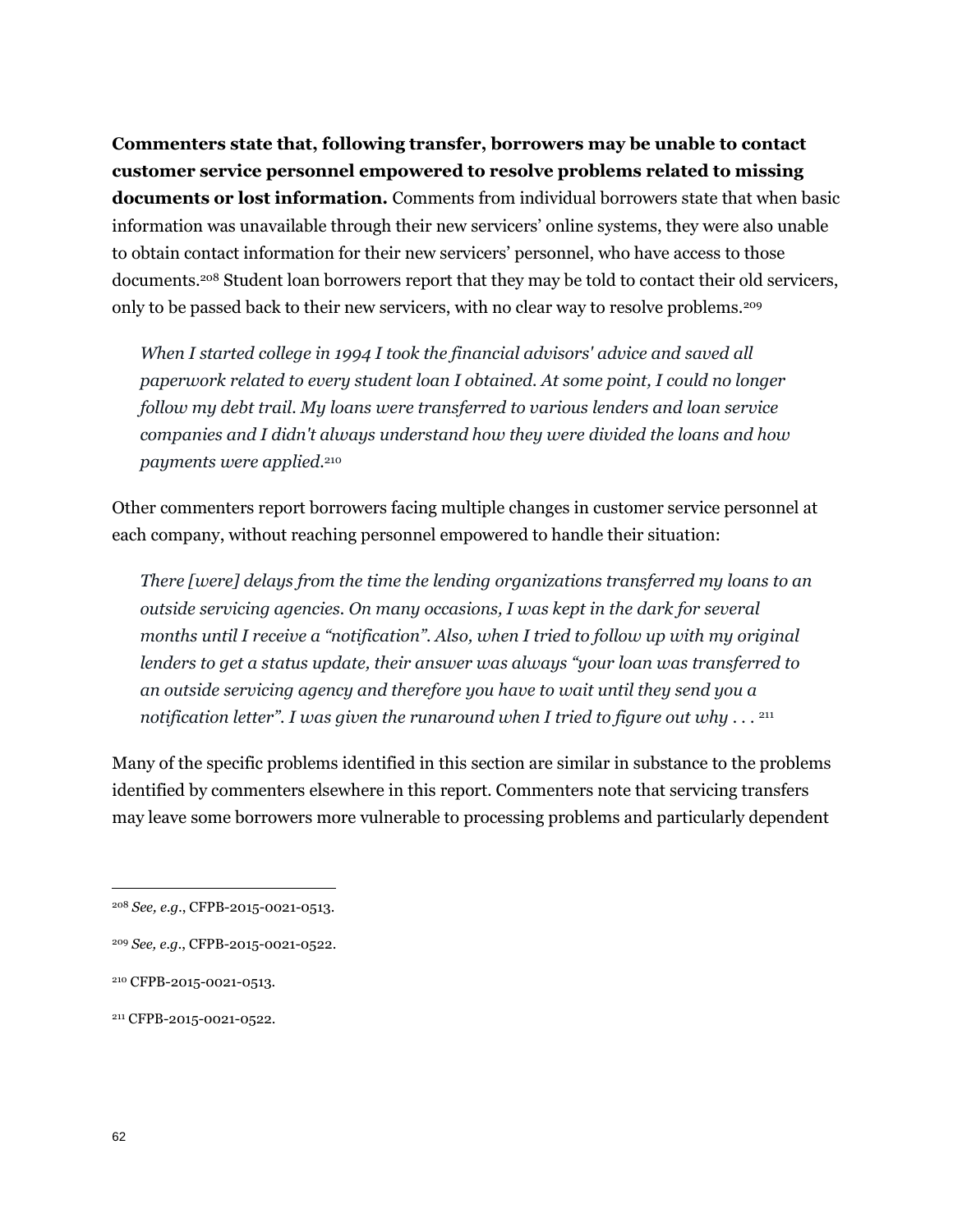on customer service personnel to resolve errors.<sup>212</sup> Taken together, the preceding discussion of the scale of errors following one large servicing transfer and the problems identified by individual commenters in this section, suggests that the current servicing environment may fail to serve some borrowers when servicing transfers occur.

# 1.3 Customer service and error resolution

Servicers' duties may include responding to borrower inquiries related to any aspect of the student loan repayment process, including inquiries related to basic account information, loan terms, payment histories, the processing of payments, the application of borrower benefits or alternative repayment arrangements, and the furnishing of information to credit reporting agencies.

When problems occur, commenters note that borrowers rely on student loan servicing personnel to quickly identify the underlying issues which resulted in the servicing error, resolve these issues in a timely manner, and communicate with the borrower once the error has been resolved.<sup>213</sup> Additionally, commenters note that borrowers rely on servicers to furnish accurate, updated information to credit reporting agencies reflecting this resolution. When servicers provide conflicting or inaccurate information or fail to resolve errors in a timely manner, commenters note that this may undermine borrowers' trust in servicing personnel and may prevent borrowers from accessing tools to avert default.<sup>214</sup>

Commenters express that many of servicing problems identified in Part One of this report are exacerbated by inadequate customer service.<sup>215</sup> Comments from individual student loan borrowers identify a range of difficulties related to customer service, including:

<sup>212</sup> *See, e.g.*, CFPB-2015-0021-0378.

<sup>213</sup> *See, e.g.*, CFPB-2015-0021-0354.

<sup>214</sup> *See, e.g.*, CFPB-2015-0021-0373.

<sup>215</sup> *See, e.g*., CFPB-2015-0021-0358.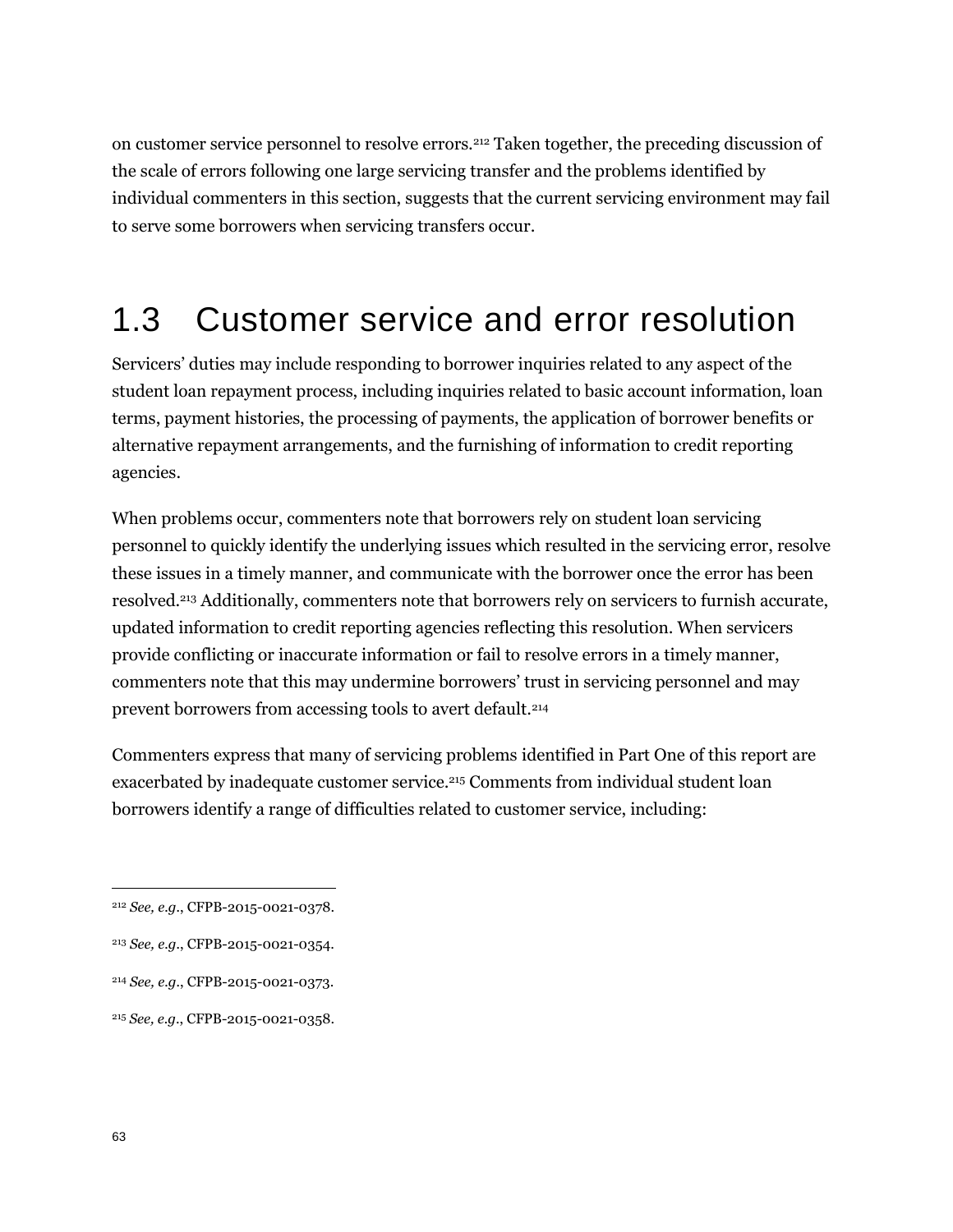- Access to timely and accurate account information;
- Handling of customer inquiries and complaints; and
- Requests to resolve errors, escalate complaints, and appeal decisions.

# 1.3.1 Access to timely and accurate account information

Commenters note that borrowers generally rely on servicing personnel to provide accurate, timely information related to account terms and conditions, payment history, and borrower benefits and protections, including alternative repayment options.<sup>216</sup> Commenters discuss a range of problems encountered when borrowers seek to obtain information about their loans and associated benefits. For servicers serving borrowers with FFELP loans, there are a series of "due diligence" requirements included in the Higher Education Act and implementing regulations that mandate certain written disclosures for borrowers in repayment and for delinquent borrowers.<sup>217</sup> No equivalent disclosure requirements exist in federal regulations for the servicing of private student loans or Direct Loans. There are no federal regulatory requirements related to accuracy of information provided by student loan servicers.

**Borrowers may not be able to access information about their payment history, including information about late payments or how individual payments have been allocated between interest and principal.** Many servicers provide payment histories electronically through the borrower's online account or upon request by the borrower.<sup>218</sup> Comments from individual borrowers and organizations representing consumers note that access to these records may be limited and that information contained in these records may not be sufficiently detailed for borrowers to gain a complete understanding of how their account has been serviced. The Bureau has also heard from borrowers who have been denied a complete

<sup>216</sup> *See, e.g.*, CFPB-2015-0021-0364.

<sup>217</sup> 34 C.F.R. § 682.208; 34 C.F.R. § 682.205.

<sup>218</sup> *See, e.g.*, CFPB-2015-0021-0974; CFPB-2015-0021-0355.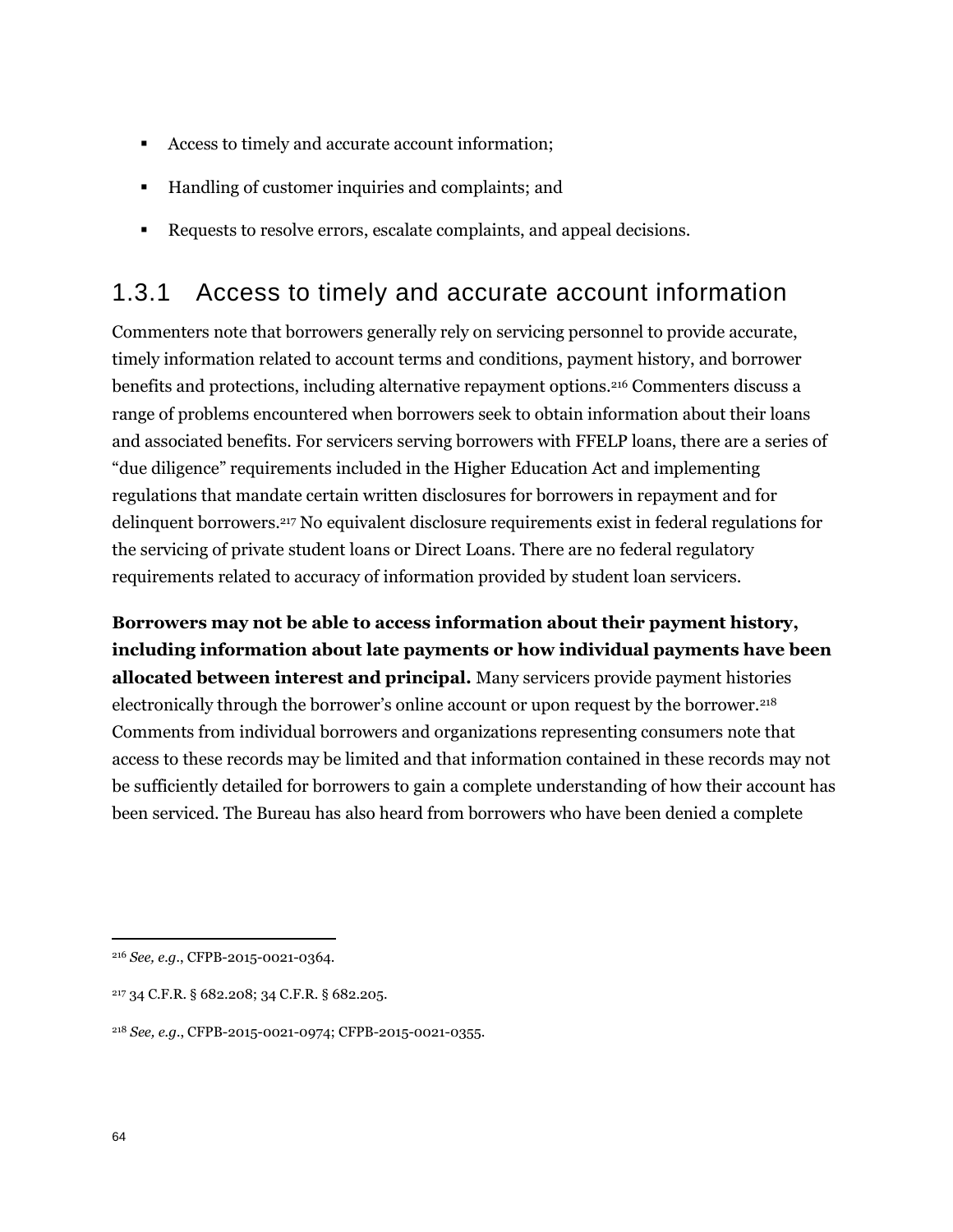payment history after requesting it from their servicer or who have been provided incomplete or partial histories of payments upon request.<sup>219</sup>

One comment from a student loan servicer notes that access to complete payment histories are available electronically through the company's servicing portal. This company notes that information is also available about how payments were applied to specific loans grouped together for billing purposes and includes historical information about application to principal and interest.<sup>220</sup> Other industry comments do not address, in detail, practices related to access to payment histories.

As discussed in greater detail elsewhere in Part One, borrowers may use payment histories to monitor and track that they have made the correct number of requisite payments to qualify for certain borrower benefits, including the Public Service Loan Forgiveness program<sup>221</sup> or co-signer release.<sup>222</sup> Other commenters note that access to timely and accurate account information is particularly important for borrowers seeking to refinance their student loans. 223

**Borrowers may not be able to access documentation about their loans, including original loan contracts.** Some borrowers express frustration that servicers fail to provide documents upon request, including original promissory notes or disclosures.<sup>224</sup> Commenters note that access to these documents enables borrowers to ensure that their loans are being properly serviced and all terms and conditions are met.<sup>225</sup> However, borrowers state that they struggle to obtain this documentation or are told that the servicer does not have the original

<sup>219</sup> *See, e.g.*, CFPB-2015-0021-5068.

<sup>220</sup> *See* CFPB-2015-0021-0355.

<sup>221</sup> *See* Section 1.1.4; s*ee also* 34 C.F.R. § 685.219.

<sup>&</sup>lt;sup>222</sup> As discussed in Section 1.5, lenders frequently advertise that a co-signer to a loan may be released from his obligation to repay the loan after a certain number of on-time payments of principal and interest. *See also* CFPB-2015-0021-0361; CFPB-2015-0021-0355.

<sup>223</sup> *See, e.g.*, CFPB-2015-0021-0985.

<sup>224</sup> *See, e.g.*, CFPB-2015-0021-1390; CFPB-2015-0021-3142.

<sup>225</sup> *See, e.g.*, CFPB-2015-0021-0861.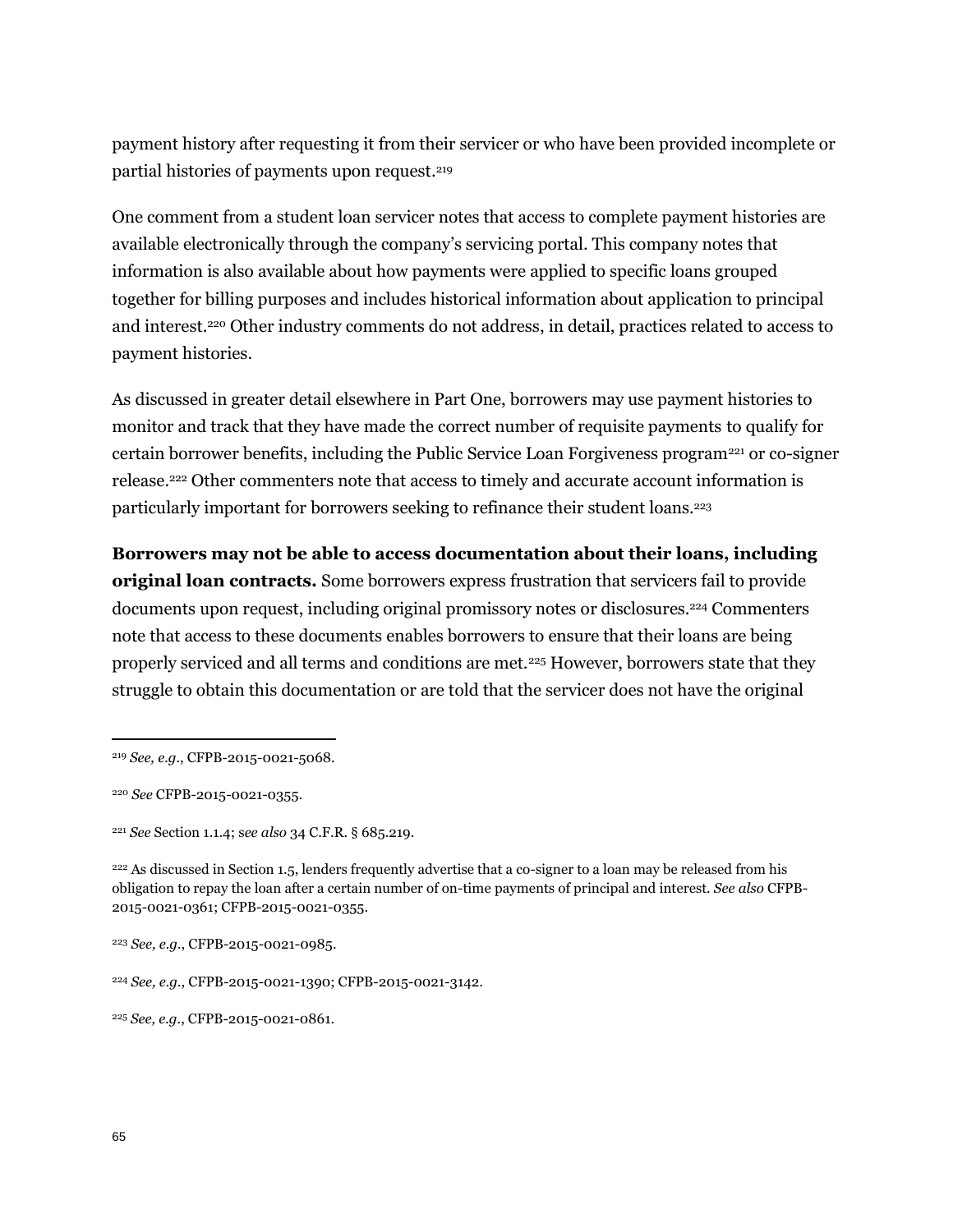documentation associated with a borrower's loans. Borrowers further explain that if a customer service representative fails to provide them with the requested information, they do not have a formal way to escalate their request for further review or a mechanism to hold their servicer accountable for lost documentation.<sup>226</sup>

**Servicing personnel may provide borrowers with conflicting, inconsistent, or inaccurate information.** Because borrowers may have to make decisions about payment plans, benefits, and protections at many points throughout the student loan repayment process, commenters note that access to accurate and actionable information from customer service personnel is a critical function for servicers. The Bureau has heard from borrowers that are unable to get basic information about loan terms and conditions when they contact their servicer.<sup>227</sup> Commenters note that in some circumstances, they may contact a customer service representative only to call back and receive a different answer from another customer service representative.<sup>228</sup> In other cases, the information provided by customer service personnel may not match information provided on consumer-facing websites. Borrowers express frustration and raise questions about how to resolve uncertainty when they get inaccurate, incomplete, or conflicting information.<sup>229</sup> One borrower comments:

*I participate in income-based repayment (IBR) and am making payments toward public service loan forgiveness (PSLF). Unfortunately, the process of consolidating my loans and providing the necessary information to qualify for IBR/PSLF was riddled*  with misinformation and poor communication. Although I am finally making *payments (and happy to do so), the process took about 6 months for [my current servicer] to sort out my paperwork and follow up with me about next steps. On several occasions, I received bad information from the phone representatives and at one point I* 

<sup>226</sup> *See, e.g.*, CFPB-2015-0021-0861.

<sup>227</sup> *See, e.g.*, CFPB-2015-0021-0229; CFPB-2015-0021-5714.

<sup>228</sup> *See, e.g.*, CFPB-2015-0021-0218.

<sup>229</sup> *See, e.g.*, CFPB-2015-0021-0934.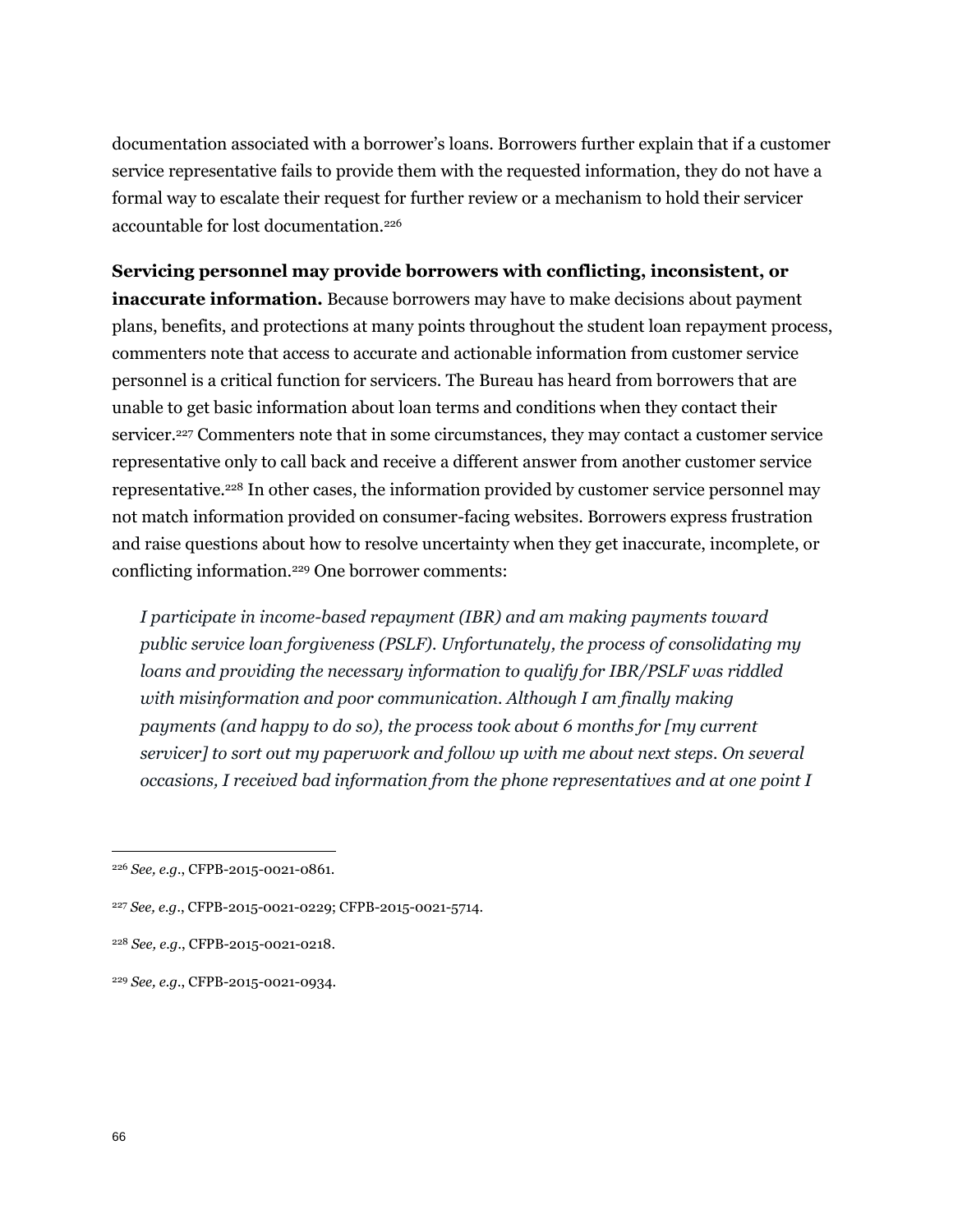*called three different representatives and was given very different explanations about what documentation was needed.*<sup>230</sup>

## 1.3.2 Requests to resolve errors, escalate complaints, and appeal decisions

When problems occur, borrowers may depend on customer service personnel to help them understand how issues are resolved, including whether resolution can be obtained during a single contact with their servicer or whether resolving an issue requires additional documentation or processing.<sup>231</sup>

Borrowers note that a range of problems can arise when contacting their servicer for assistance. Commenters note that even when borrowers attempt to escalate or appeal decisions, error resolution processes may not be sufficient to address borrowers' concerns. One industry commenter notes that federal regulations for FFELP loans require servicers to reply to inquiries within 30 days.<sup>232</sup> There are no equivalent regulatory requirements for Direct Loans or private student loans.

**Commenters report that servicing personnel may not address borrower concerns, either declining to provide requested assistance or failing to deliver on the assistance offered to the borrower.** Some borrowers report that they contact their servicer to ask a question or document an issue with their account, only to be ignored by their servicer.<sup>233</sup> When they request help, either through an online platform or via telephone, borrowers comment that servicing personnel may not have sufficient knowledge to provide guidance when borrowers seek to have an issue addressed.<sup>234</sup> After contacting their servicer, some borrowers

<sup>230</sup> CFPB-2015-0021-1151.

<sup>231</sup> *See, e.g.*, CFPB-2015-0021-1064.

<sup>232</sup> *See* CFPB 2015-0021-0357; s*ee also* 34 C.F.R. § 682.208(c).

<sup>233</sup> *See, e.g.*, CFPB-2015-0021-0358.

<sup>234</sup> *See, e.g.*, CFPB-2015-0021-0359.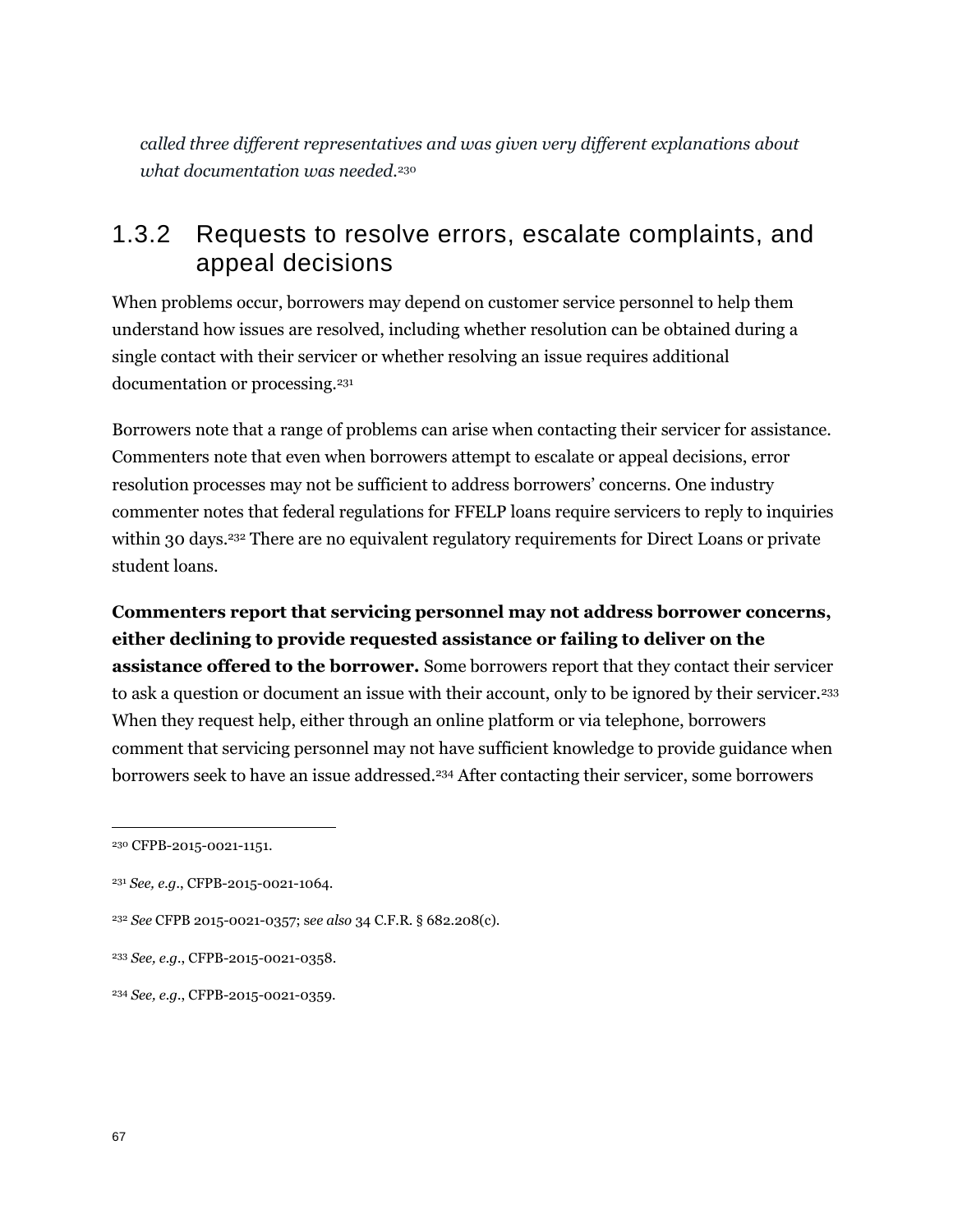tell us that, despite assurances from customer service personnel that their issue was being handled, there is no way to track next steps performed by the company or assess whether resolution was sufficient to resolve the underlying problem.<sup>235</sup> Some commenters raise concerns that servicing personnel focused on minimizing the length of customer contacts with little regard for resolving borrowers' issues.<sup>236</sup>

*I submitted a payment for \$75 and my service processor lost the payment. Somehow they were able to send me a letter stating they had received a check but did not know which account to apply it to. From there I was instructed to send a copy of the original check in reference to the letter. I received no confirmation and my account went into default. The people who handled my phone call transferred me from department to department and still after 4 years have not been able to remedy the situation because my loan has been transferred to 2 different loan services since my initial complaint.*<sup>237</sup>

One industry commenter states that it recently launched a new process for tracking and transferring customer requests in order to "provide customers with up-to-date information on the status of pending change requests, including account adjustments required due to customer request or [servicer] processing error."<sup>238</sup>

**Borrowers may not know how to initiate a formal review process when attempting to resolve an account error.** Commenters note that there may be significant variation in borrowers' experiences when attempting to request escalated review by servicing personnel.<sup>239</sup> Commenters also note that servicers may not offer an escalated review feature in a uniform or

<sup>235</sup> *See, e.g.*, CFPB-2015-0021-0431.

<sup>236</sup> *See, e.g.*, CFPB-2015-0021-0373.

<sup>237</sup> CFPB-2015-0021-0259.

<sup>&</sup>lt;sup>238</sup> CFPB-2015-0021-0355.

<sup>239</sup> *See, e.g.*, CFPB-2015-0021-0861.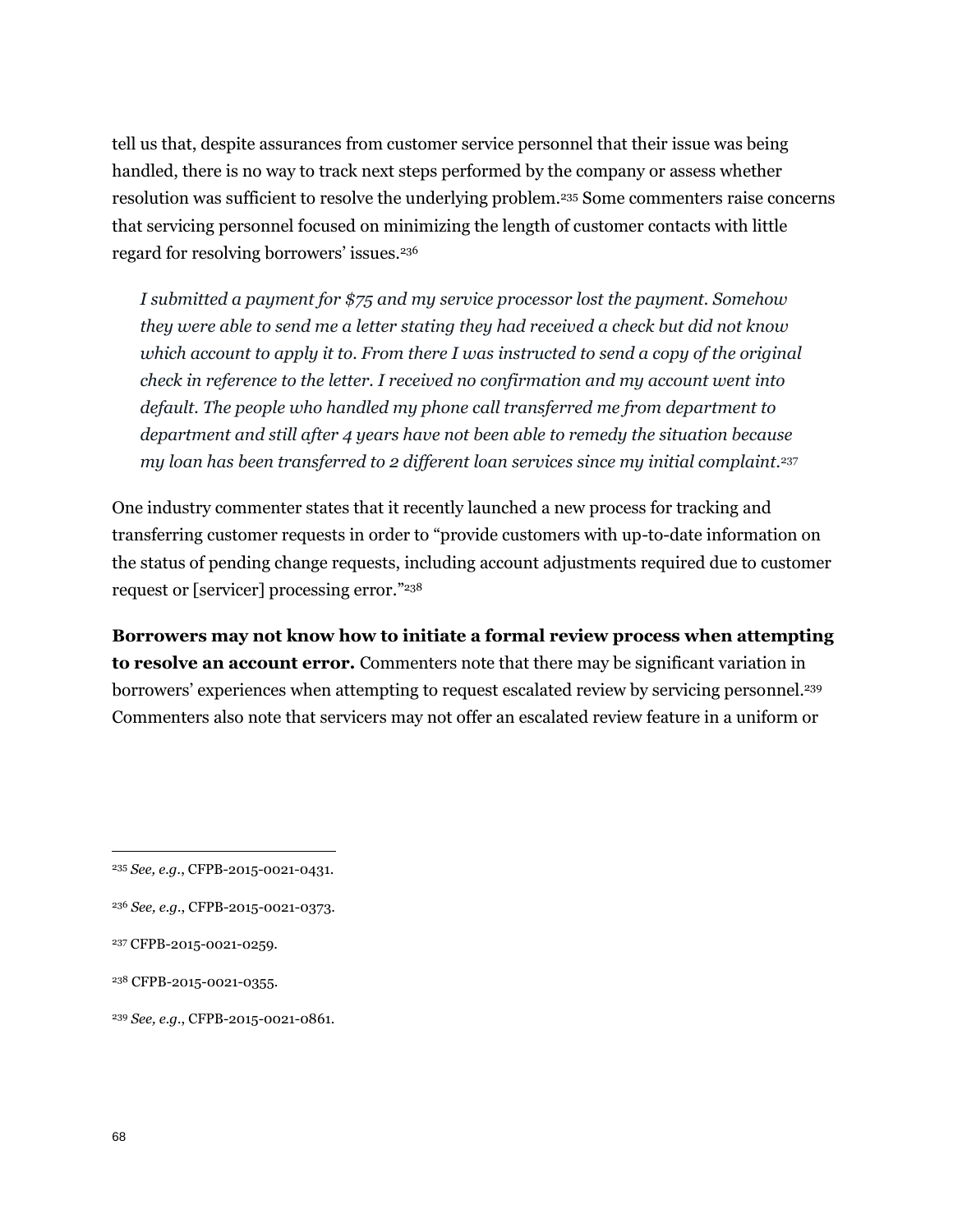accessible manner.<sup>240</sup> In some cases, borrowers are able to initiate a formal error resolution process with their student loan servicer.<sup>241</sup>

**Borrowers may encounter barriers when attempting to escalate inquiries or complaints to senior servicing personnel, if the initial error resolution process falls short.** Commenters tell us that they contact their servicer but are often transferred to multiple departments or multiple customer service representatives when seeking assistance.<sup>242</sup> When borrowers attempt to escalate their concerns to senior servicing personnel, borrowers complain that they experience long wait times in order to speak to a manager or specialized personnel with the ability to access certain information on their loans.<sup>243</sup> In some cases, borrowers may wait days or weeks in order to receive a response. One comment from an individual student loan borrower notes:

*Most of the time the representatives don't have answers to my questions and they just transfer me to different departments and no one can help. Not even the supervisors.*<sup>244</sup>

Industry comments did not generally address escalation or appeals processes for student loan borrowers; however, one student loan servicer notes that it "has policies in place ensuring that all contacts with and from borrowers are documented and available to customer service representatives and others with a need to access such information. [The servicer] has specialized teams to research and respond to escalated inquires and customer complaints."<sup>245</sup>

<sup>245</sup> *See* CFPB-2015-0021-0974.

<sup>240</sup> *See, e.g.*, CFPB-2015-0021-0861.

<sup>241</sup> *See, e.g.*, CFPB-2015-0021-0861.

<sup>242</sup> *See, e.g.*, CFPB-2015-0021-0755.

<sup>243</sup> Commenters from the National Consumer Law Center note that this "inferior" customer service may be caused by "information systems, staff incompetence, skewed monetary incentives and lack of training" for customer service representatives. CFPB-2015-0021-0861; s*ee also* CFPB-2015-0021-0755.

<sup>244</sup> CFPB-2015-0021-5720.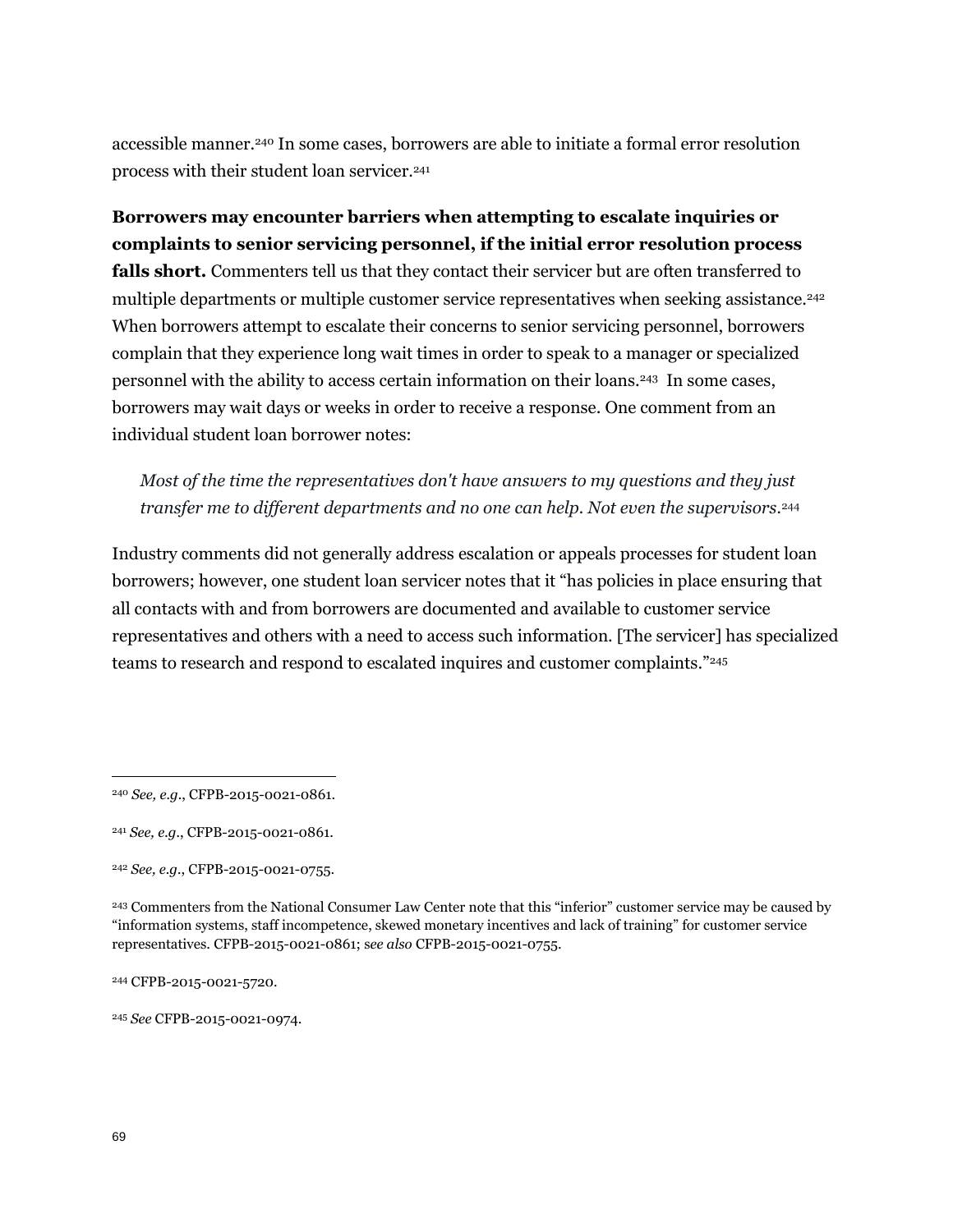**Some private student loan borrowers experiencing financial hardship may not be able to obtain a determination from their servicer about eligibility for an alternative repayment plan.**<sup>246</sup> Borrowers express frustration about the process for obtaining a decision. Some borrowers explain that customer service representatives are unable to identify appropriate personnel who can make a determination about repayment options.<sup>247</sup> Borrowers in these circumstances also express frustration when they are denied alternative payment arrangements,<sup>248</sup> particularly when servicing personnel decline to provide information about how a decision was reached.<sup>249</sup>

**Limited ability of some servicers to resolve complaints may drive borrowers to submit complaints with regulators and law enforcement agencies.**<sup>250</sup> Commenters also note that customer service personnel may not direct borrowers to appropriate servicing personnel, in effect limiting the volume of borrowers able to receive timely and responsive assistance.<sup>251</sup> When borrowers run into dead ends while trying to obtain assistance, they may submit complaints through alternative channels in order to ensure their concerns are addressed.<sup>252</sup> In some cases, borrowers note that they submit complaints with federal or state regulators in order to ensure that appropriate personnel review their account.<sup>253</sup> Commenters note that, particularly for borrowers experiencing financial distress, added time spent appealing to a regulator in order to get the attention of their servicer means further delay.

<sup>246</sup> *See* CFPB-2015-0021-1371.

<sup>247</sup> *See* CFPB-2015-0021-0975; CFPB-2015-0021-0499.

<sup>248</sup> *See* CFPB-2015-0021-0371; CFPB-2015-0021-0975.

<sup>249</sup> *See* CFPB-2015-0021-0975.

<sup>250</sup> *See* CFPB-2015-0021-3582.

<sup>251</sup> *See* CFPB-2015-0021-0854; CFPB-2015-0021-0885; CFPB-2015-0021-0364.

<sup>252</sup> *See, e.g.*, CFPB-2015-0021-6129.

<sup>253</sup> *See, e.g.*, CFPB-2015-0021-6126.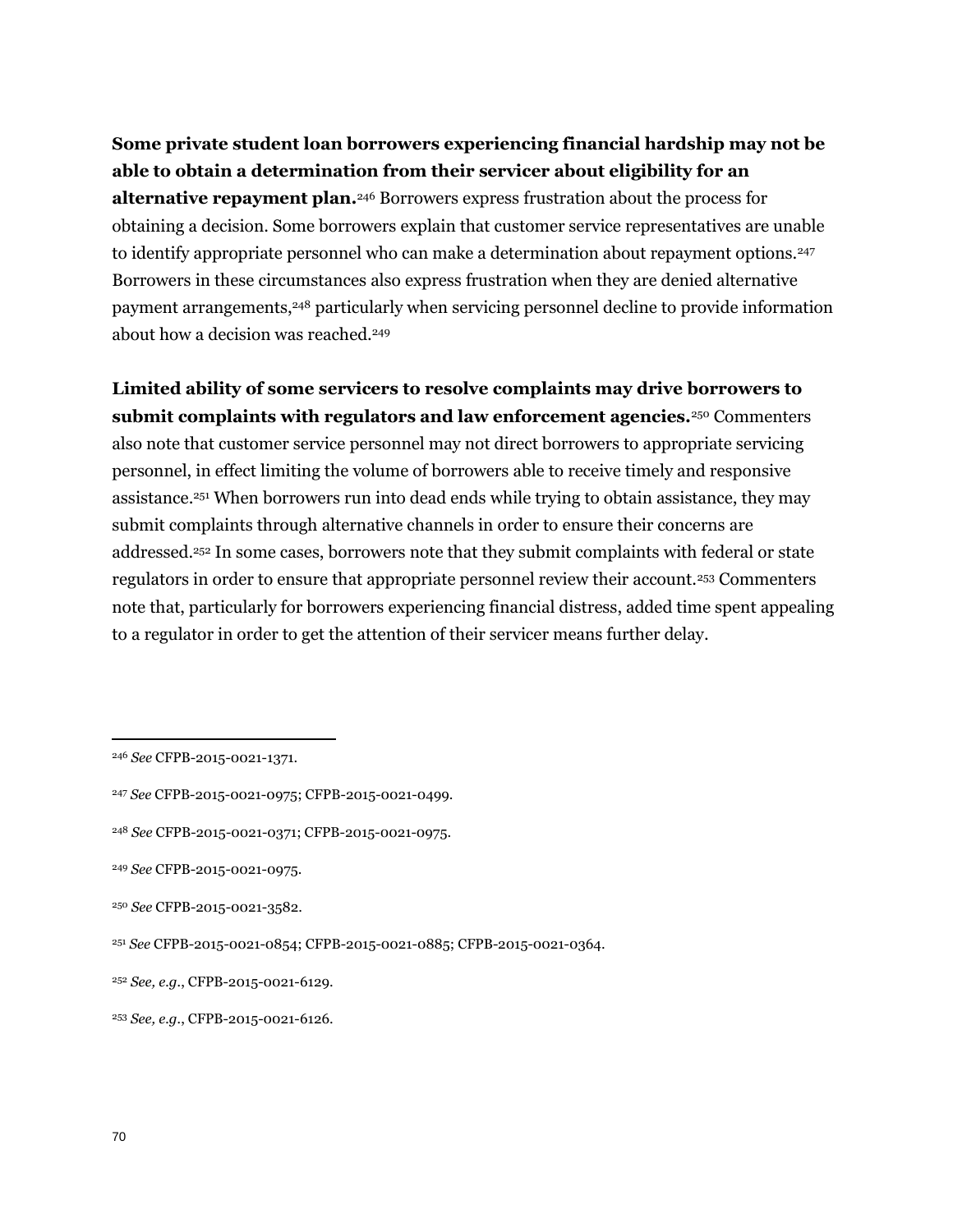# 1.4 Payment processing

As discussed in the preceding sections, student loan servicers' policies and procedures can affect the execution of many aspects of the student loan repayment process. The following section discusses payment processing functions common across the student loan servicing market and how, when errors related to these functions occur, it can cause substantial problems for borrowers seeking to repay student debt.

Payment processing is the term used in this analysis to capture all policies, procedures, and practices in place to facilitate the remittance, posting, and application of payments to borrowers' accounts. The following section will focus on three broad categories of practices identified in public comments and other input received by the Bureau:

- Payment posting, payment application, and late fees;
- **Payment allocation and non-standard payment handling; and**
- Billing and payoff statements.

## Features of student loan payment processing

Several market features make the processing of student loans payments distinct from processing payments for other financial products. These distinctions underpin the following discussion of payment processing in this section.

**Billing groups.** Typically, a borrower will take out several loans while attending college, usually with one or more disbursements each semester. These loans may have different principal balances, interest rates, amortization schedules, or other terms and conditions. If these loans are serviced by a single company, the servicer may have broad discretion to manage the multiple loans. Typically, servicers decide to bundle multiple loans into a single "billing group" and consolidate those loans that they service on one periodic statement.

Student loan contracts or promissory notes generally relate to a single loan with a single set of terms, conditions, and features. Although these contracts typically prescribe how a payment should be applied to an individual loan, student loan contracts do not usually include provisions related to the grouping of loans for billing purposes. Consequently, servicers' policies and procedures determine how payments are divided among loans in a billing group, particularly for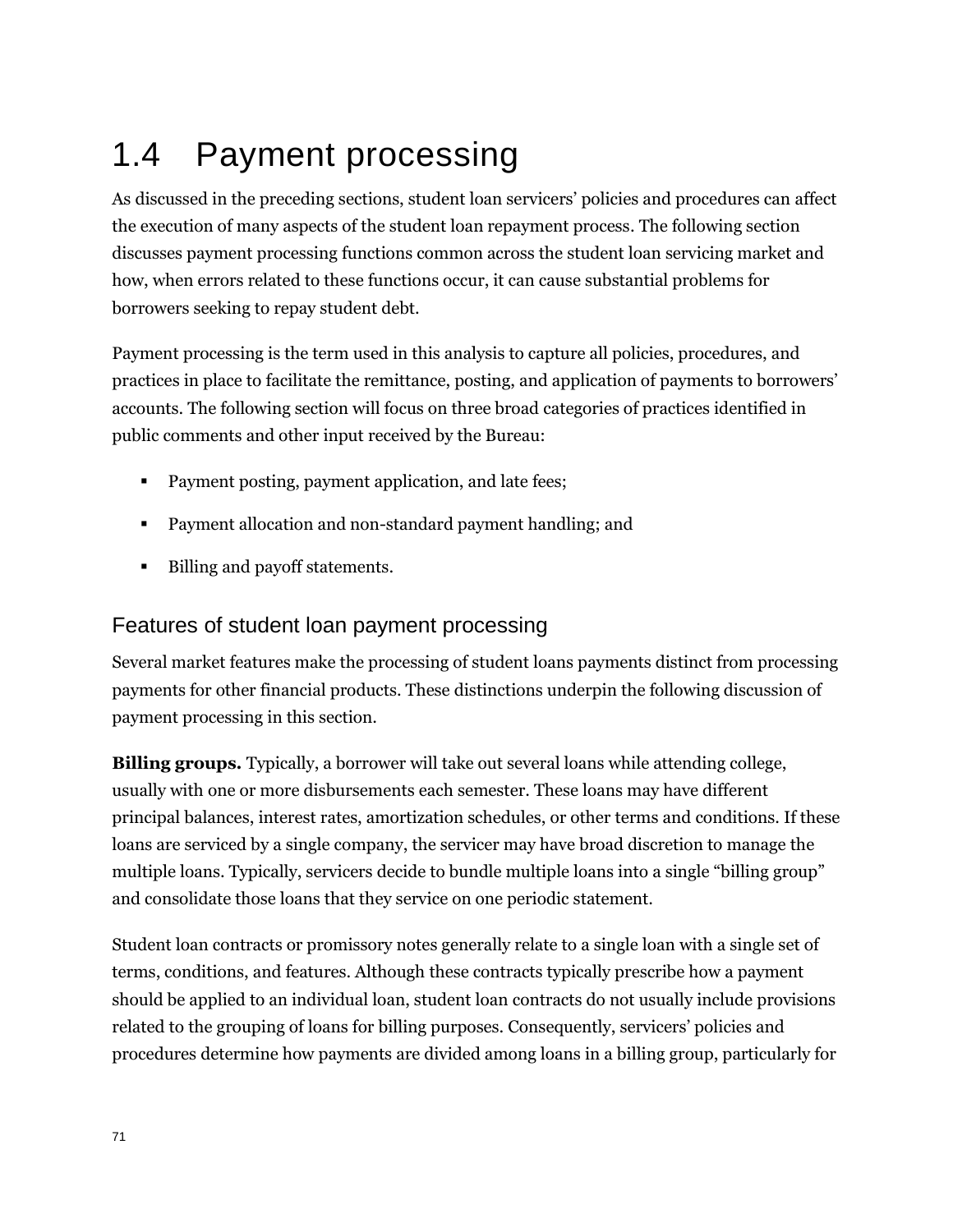non-standard payments and in circumstances where a borrower has not provided instructions related to payment handling.

Servicers do not generally group loans of different types together. When a servicer handles multiple FFELP and private student loans for a borrower, these loans may be serviced on the same platform and consolidated into a single billing statement, but FFELP and private student loans will remain in separate billing groups, with separate monthly payment amounts. In contrast, servicers are required by the Department of Education to separate Direct Loan servicing from other servicing activity, offering Direct Loan borrowers a different online portal, different billing statements and separate customer service operations, even if the borrower has FFELP or private student loan handled by the same company.

**Paid ahead status.** Many student loans include a billing provision that permits (or requires) a servicer to advance a borrower's due date upon receipt of a prepayment, should the prepayment be sufficient to satisfy an installment due in one or more subsequent billing cycles. In effect, if a borrower makes a payment sufficient to cover multiple scheduled payments, a servicer will accept the payment and a borrower's billing statement will reflect that no payment is due until a future date determined by the size of the prepayment. For this period, a student loan is considered to be in "paid ahead" status.<sup>254</sup> Federal regulations for the servicing of FFELP loans<sup>255</sup> and Direct Loans<sup>256</sup> require servicers to advance borrowers' due dates upon the receipt of prepayments. No similar regulatory requirements exist for the servicing of private student loans.

**Borrower instructions.** Many borrowers provide instructions to student loan servicers in order to direct the application of a payment to certain loans or to instruct the servicer to manage

<sup>256</sup> 34 C.F.R. § 685.211(a)(3).

<sup>254</sup> The "paid ahead" process may be an automated feature of a servicer's platform and may be applied to all loans a servicer handles. Alternatively, it may be required by contract or by certain regulations governing certain federal student loans and may only be applied to eligible segments of a servicer's loan portfolio.

 $255$  34 C.F.R. § 682.209(b)(2)(ii).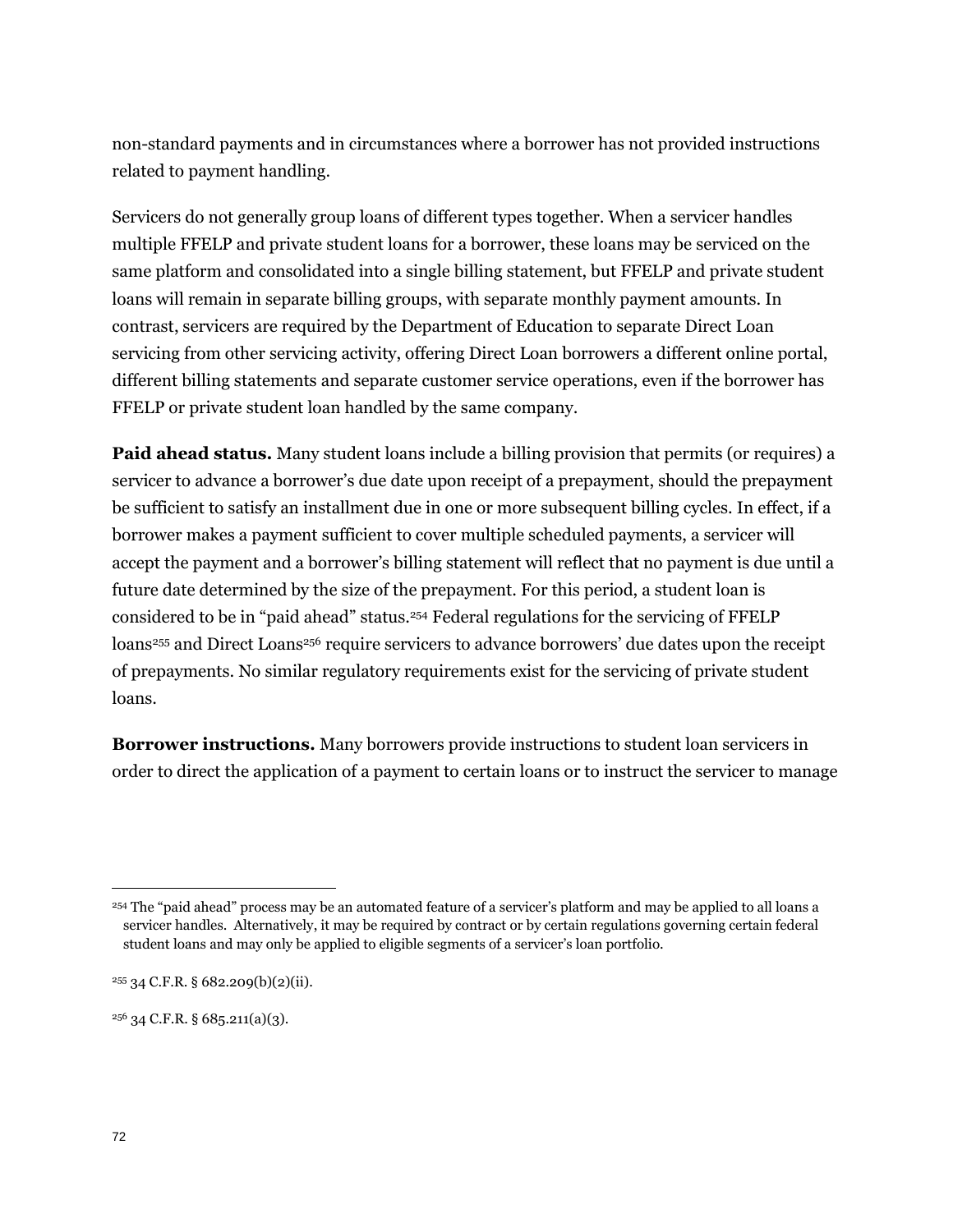an account in a specific manner.<sup>257</sup> Borrowers may provide these instructions concurrently with each monthly payment or as an individual request to direct handling of a single payment, in order to direct a specific handling process. Alternatively, some borrowers attempt to provide "standing instructions" to serve as a replacement for a student loan servicer's default payment handling policies and procedures and to direct the application of payments to a borrower's account under circumstances described by the borrower on a recurring basis.

Industry commenters generally note that servicers can process payments in accordance with specific payment processing instructions provided by borrowers.<sup>258</sup> However, some servicers previously told the Bureau that their information systems do not support standing instructions and that borrowers may be required to repeatedly provide instructions alongside each payment.<sup>259</sup>

**Payment channels.** Student loan servicers generally receive a payment from a student loan borrower through one of three channels: 1) as an electronic payment debited by the servicer from a borrower's bank account, either through a single payment made through a servicer's secure web platform or through the servicer's auto-debit function, 2) as an electronic payment sent to a student loan servicer through a third-party electronic bill pay feature (most commonly the bill pay feature of a borrower's bank account), or 3) as a paper check. Market participants have noted that a borrower's ability to provide special processing instructions along with a payment may be determined by the payment channel chosen.<sup>260</sup> Some servicers permit cosigners to make payments through any of these channels, while others do not permit co-signers access to online payment platforms, instead directing co-signers to remit payments through

<sup>257</sup> *See, e.g.*, Consumer Financial Protection Bureau, *Consumer Advisory: Stop Getting Sidetracked by your Student Loan Servicer* (Oct. 2013), *available at* [http://www.consumerfinance.gov/blog/consumer-advisory-stop-getting](http://www.consumerfinance.gov/blog/consumer-advisory-stop-getting-sidetracked-by-your-student-loan-servicer)[sidetracked-by-your-student-loan-servicer/](http://www.consumerfinance.gov/blog/consumer-advisory-stop-getting-sidetracked-by-your-student-loan-servicer).

<sup>258</sup> *See, e.g.*, CFPB-2015-0021-0355.

<sup>259</sup> *See, e.g*., Consumer Financial Protection Bureau*, Letter from Rohit Chopra on Payment Processing* (2014), *available at* [http://files.consumerfinance.gov/f/201402\\_cfpb\\_letter\\_payment-processing.pdf.](http://files.consumerfinance.gov/f/201402_cfpb_letter_payment-processing.pdf)

<sup>260</sup> For further discussion, *see* Consumer Financial Protection Bureau*, Letter from Rohit Chopra on Payment Processing* (Feb. 3, 2014), *available at* [http://files.consumerfinance.gov/f/201402\\_cfpb\\_letter\\_payment](http://files.consumerfinance.gov/f/201402_cfpb_letter_payment-processing.pdf)[processing.pdf.](http://files.consumerfinance.gov/f/201402_cfpb_letter_payment-processing.pdf)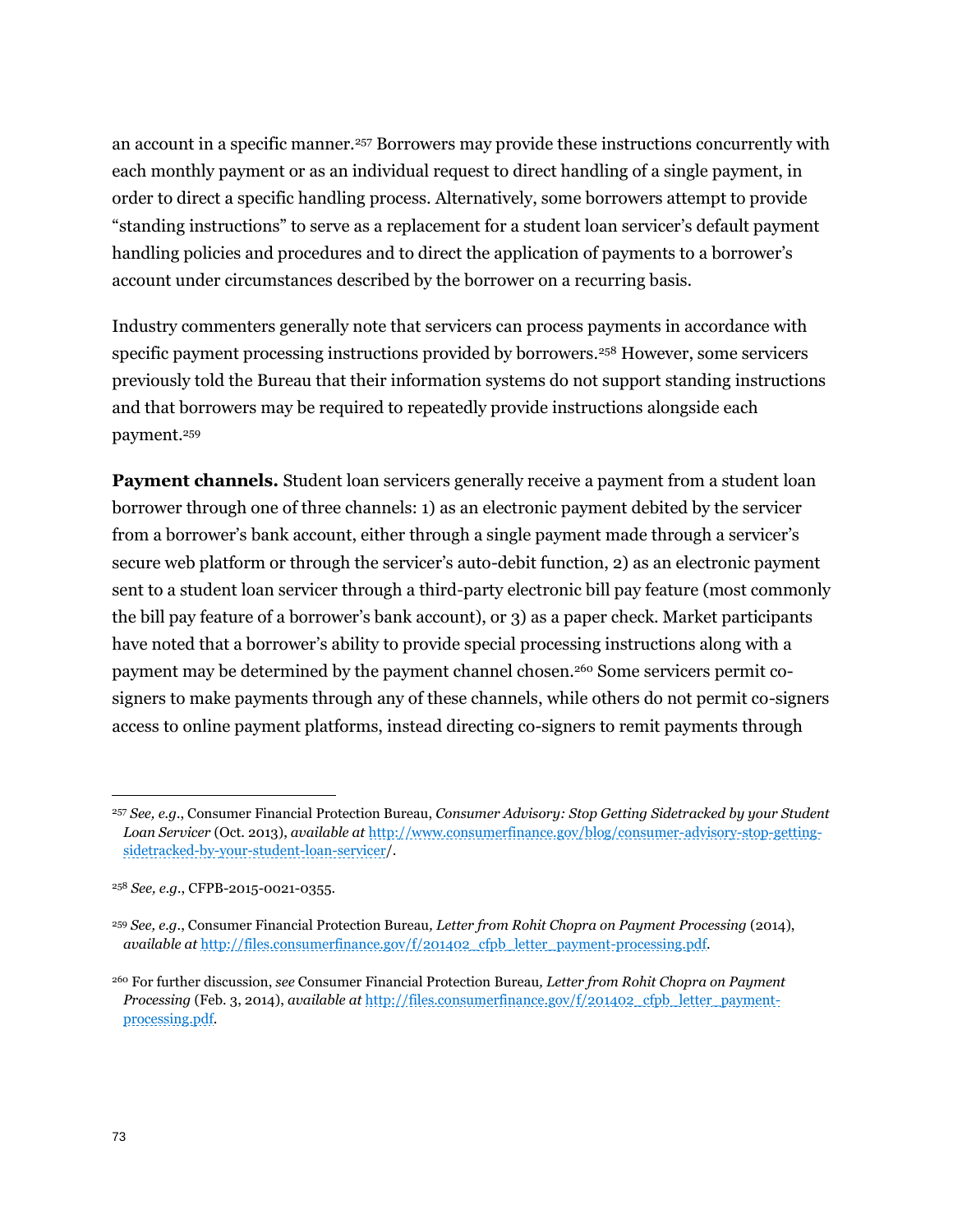third-party bill pay features or by paper check.<sup>261</sup> In addition, third-parties including employers, specialty student loan refinance providers and family members, may be directed to remit payments through third-party bill pay or paper check.

The following section discusses circumstances where commenters note that current student loan servicing practices can result in increased costs to consumers and other problems. Commenters note that the interplay between billing groups, payment channels and borrower instructions can lead to significant variation in outcomes for borrowers in seemingly similar circumstances.

# 1.4.1 Payment posting, application and instructions

Commenters state that the process of receiving and applying payments to borrowers' accounts is a consistent feature of all types of student loan servicing and is the most basic function for a student loan servicer.<sup>262</sup>

Commenters report a range of problems experienced by borrowers who remit monthly payments in the amount instructed by their student loan servicer, but continue to encounter errors that lead to the payments being treated as missed, unexpected late fees, and surprise interest charges. Commenters raised concerns related to practices in three general categories: 1) the timing of payments being posted to student loan accounts; 2) the allocation of payments to accounts with multiple loans; and 3) payments by third parties, such as co-signers.

## Timing of payment posting

**Commenters report delays in the posting of payments, resulting in additional accrued interest and late fees**. Comments from student loan servicing market participants state that, generally, servicers are able to post payments as of the date of receipt.<sup>263</sup> These commenters note that when a payment is sent by U.S. mail, the payment is posted as of the day

<sup>263</sup> *See, e.g*., CFPB-2015-0021-0355.

<sup>261</sup> For a detailed discussion of payment processing issues encountered by co-signers, *see* Consumer Financial Protection Bureau, *2015 Mid-year update on Student Loan Complaints* (June 2015), *available at*  [http://www.consumerfinance.gov/reports/2015-mid-year-update-on-student-loan-complaints.](http://www.consumerfinance.gov/reports/2015-mid-year-update-on-student-loan-complaints/)

<sup>262</sup> *See, e.g.*, CFPB-2015-0021-0355; CFPB-2015-0021-0974; CFPB-2015-0021-0364.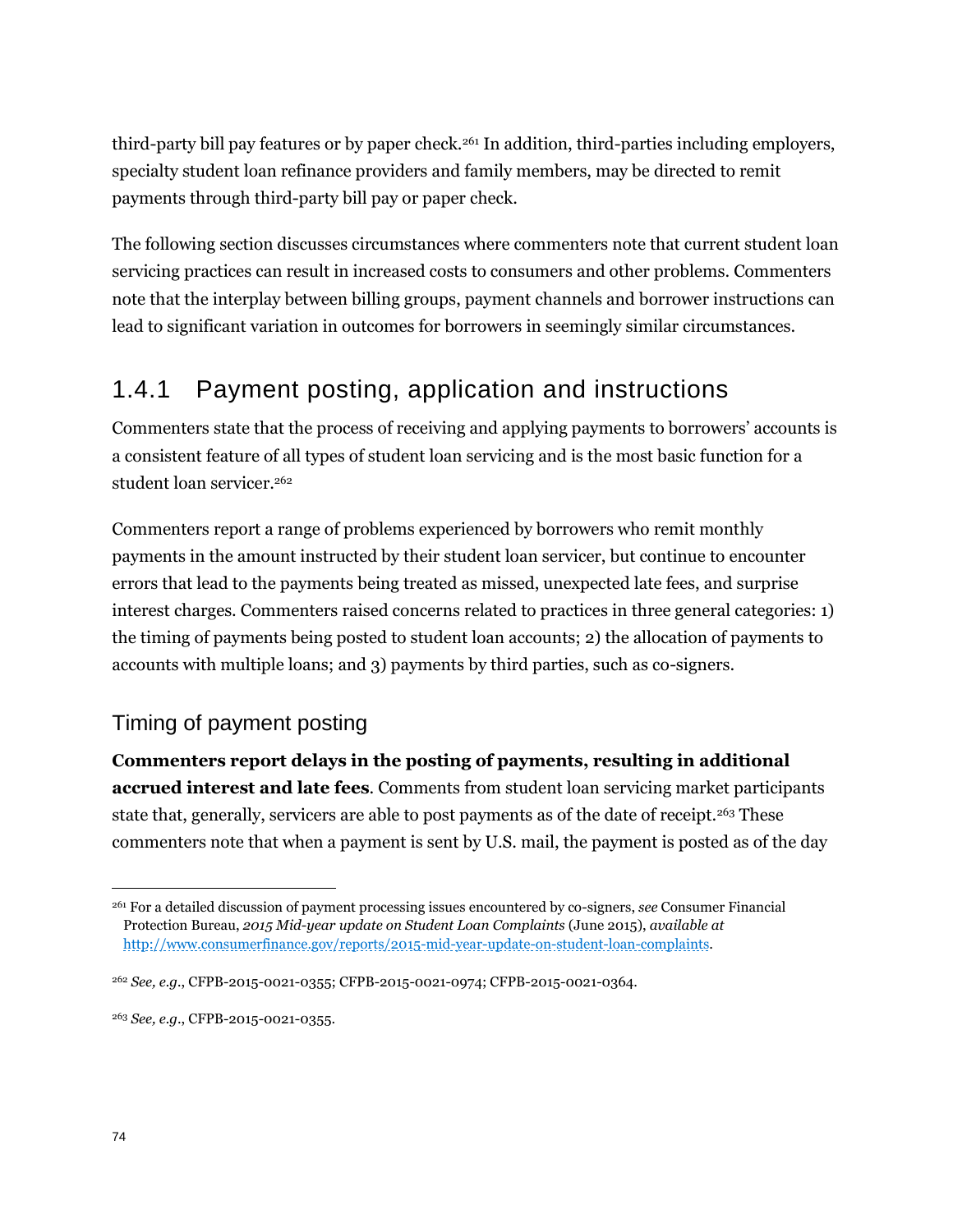it arrives to the servicer, and when a payment is made electronically, it is posted to the account almost immediately. However, the Bureau has heard from borrowers that some servicers may take a week or more to post a payment to a borrower's account.<sup>264</sup> Commenters report that the delay may result in additional accrued interest or result in a late fee if the payment is not posted promptly.<sup>265</sup>

For example, one commenter notes:

*[I experienced a] [d]elay of up to 21 days to apply payment received to loans, thus accruing a higher amount of interest. This was never adjusted. [And] [n]ot applying a payment received at all on one occasion, which, again, took intervention on my behalf to fix.* 266

Industry comments generally did not address payment posting policies;<sup>267</sup> however two industry commenters note that they post payments effective on the date received.<sup>268</sup>

**Commenters state that borrowers pursuing certain incentives or consumer protections may not be able to receive credit for timely payments due to payment posting delays.** For borrowers seeking certain student loan repayment incentives, timely posting of payments are critical to make progress under these programs.<sup>269</sup> For example, posting delays can cause payments to be disqualified for the purpose of computing eligibility for loan forgiveness, effectively extending borrowers' repayment terms by requiring borrowers to make

<sup>264</sup> *See, e.g.*, CFPB-2015-0021-1123.

<sup>265</sup> *See, e.g.*, CFPB-2015-0021-0226.

<sup>266</sup> CFPB-2015-0021-1123.

<sup>267</sup> *See, e.g.*, CFPB-2015-0021-0859; CFPB-2015-0021-0375; CFPB-2015-0021-0357.

<sup>268</sup> *See, e.g.*, CFPB-2015-0021-0974; CFPB-2015-0021-0355.

<sup>&</sup>lt;sup>269</sup> For a detailed discussion of the relationship between on-time payments and loan forgiveness under various student loan borrower benefits and consumer protections, see Section 1.1.4.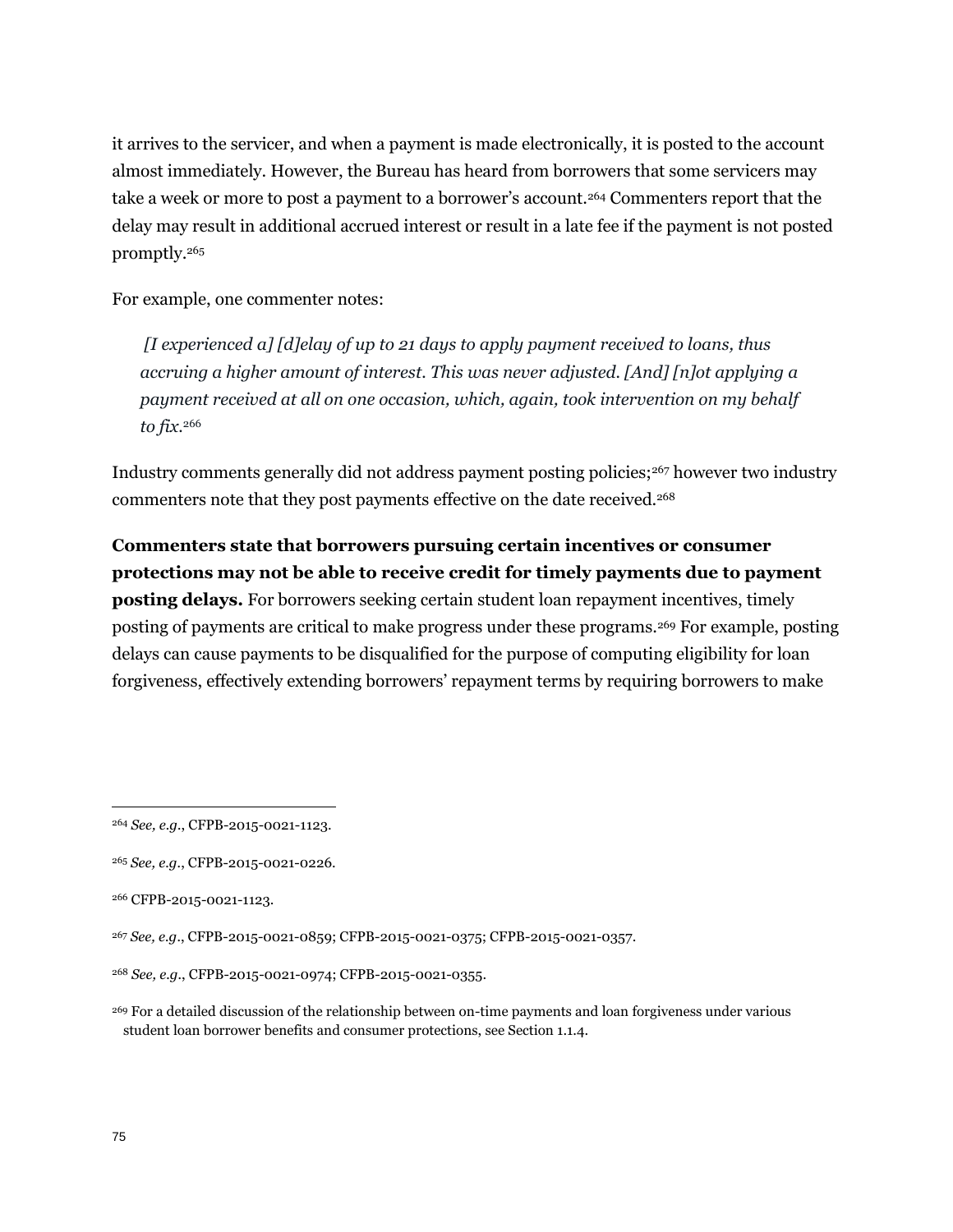unnecessary additional monthly payments toward a loan that would otherwise be eligible to be forgiven.<sup>270</sup>

Industry commenters did not specifically address the relationship between payment posting practices and loan repayment incentives or consumer protections.

#### Misallocation of payments

**Commenters note payment processing errors when a single payment is submitted to cover multiple loans.** As discussed above, most servicers combine a borrower's loans into billing groups, sending one periodic statement to cover all loans of a given type serviced by the servicer. Commenters explain that servicers may not correctly allocate a payment to loans grouped together for billing purposes, even when a borrower makes a payment for the exact amount on her billing statement, resulting in unexpected delinquencies or late fees.<sup>271</sup>

We have heard that some payments may only be allocated to a single loan in a borrower's account leaving a past due balance on the remaining loans. For example, one organization representing consumers told us about a borrower whose servicer misapplied her payment which resulted in over \$800 in late fees on one loan and an overpayment the other loan.<sup>272</sup>

We have also heard that in some cases when a borrower has private and federal student loans with the same servicer, a single payment may be allocated only toward one type of student loans, overpaying these loans, while failing to cover the other type of student loans. Borrowers complain that they are unaware of the payment allocation error until they receive notice that some of their loans are past due and in danger of default.

<sup>270</sup> For further discussion of PSLF, *see* Section 1.1.4. The Bureau has heard from borrowers who submit on-time payments only to find out that the servicer failed to accurately process the payment or have not been posted to the borrower's account, leaving borrowers to question whether those payments will still qualify for PSLF. *See, e.g.*, CFPB-2015-0021-0204.

<sup>271</sup> *See, e.g.*, CFPB-2015-0021-0581.

<sup>&</sup>lt;sup>272</sup> CFPB-2015-0021-0358.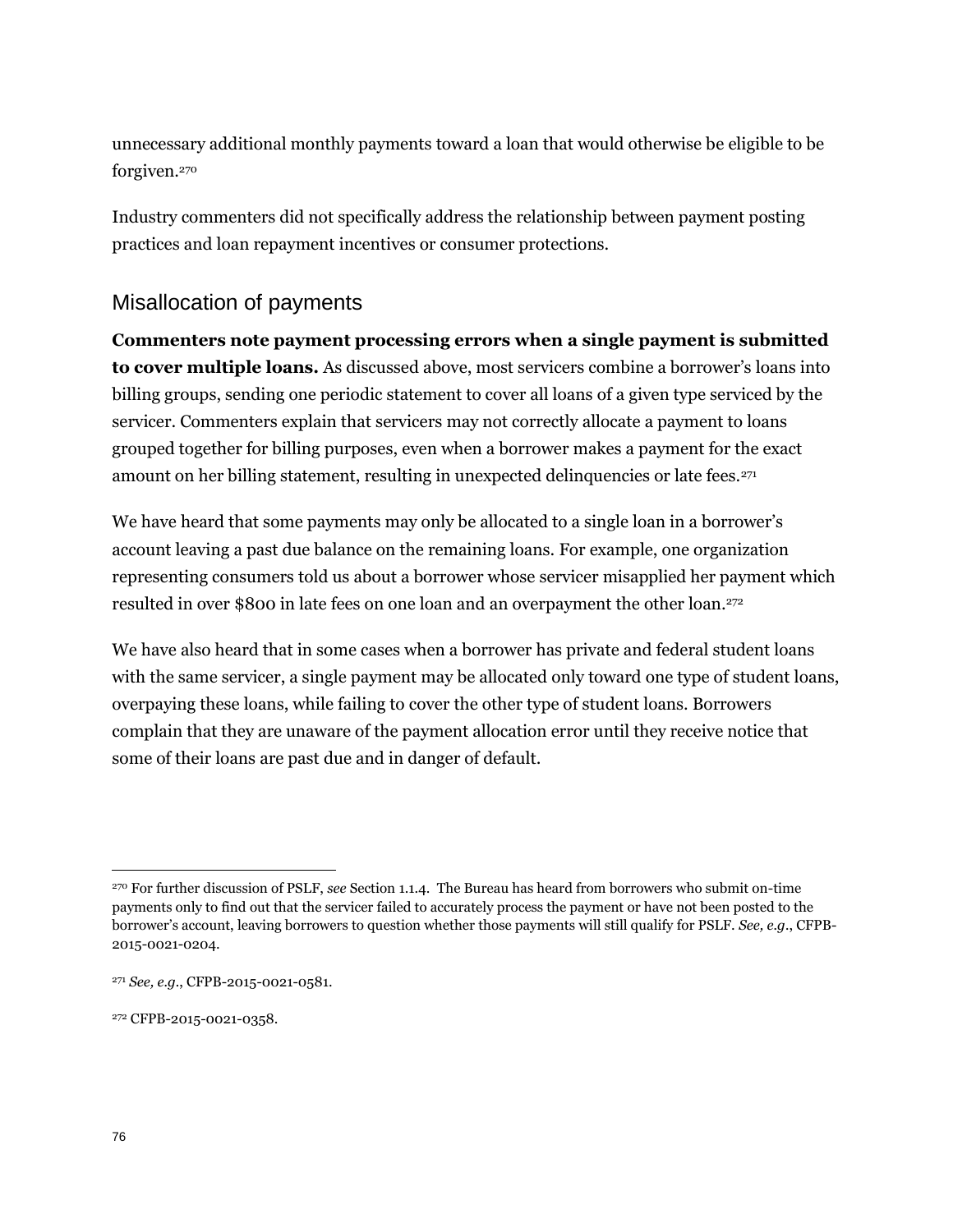#### Payment processing instructions

**Commenters note that they may be unable to direct their servicer to process payments in accordance with their instructions.** Commenters explain that there are a variety of circumstances where specific instructions are needed to ensure that servicers handle payments consistent with an individual borrower's preference.<sup>273</sup> As previously stated, student loans often have different interest rates and features. Therefore, some borrowers may attempt to pay off loans with a higher interest rate or balance by submitting payment instructions to their servicer along with their monthly payment.

One trade association representing depository institutions notes that lenders are not permitted to contravene borrower instructions.<sup>274</sup> Another industry commenter notes that student loan servicers generally follow payment handling instructions provided by borrowers.<sup>275</sup>

Borrowers in these circumstances report that some servicers did not honor their instructions to apply a prepayment toward the specific loan but, instead, proportionally allocated the excess funds across all loans.<sup>276</sup>

In other cases, borrowers report that servicers may ignore borrower instructions provided electronically through a financial institution's "bill pay" function or instructions hand-written in the memo field of a paper check.<sup>277</sup> Servicers have told us that their information systems may not be equipped to process these instructions.<sup>278</sup>

<sup>276</sup> *See, e.g.*, CFPB-2015-0021-6120.

<sup>273</sup> *See, e.g.*, CFPB-2015-0021-0861; CFPB-2015-0021-0975.

<sup>274</sup> *See* CFPB-2015-0021-0370.

<sup>275</sup> *See* CFPB-2015-0021-0357.

<sup>277</sup> *See, e.g.*, CFPB-2015-0021-0503.

<sup>278</sup> For a further discussion of student loan servicing payment processing policies and systems limitations, *see* Consumer Financial Protection Bureau, *Letter from Rohit Chopra on Payment Processing* (2014), *available at* [http://files.consumerfinance.gov/f/201402\\_cfpb\\_letter\\_payment-processing.pdf.](http://files.consumerfinance.gov/f/201402_cfpb_letter_payment-processing.pdf)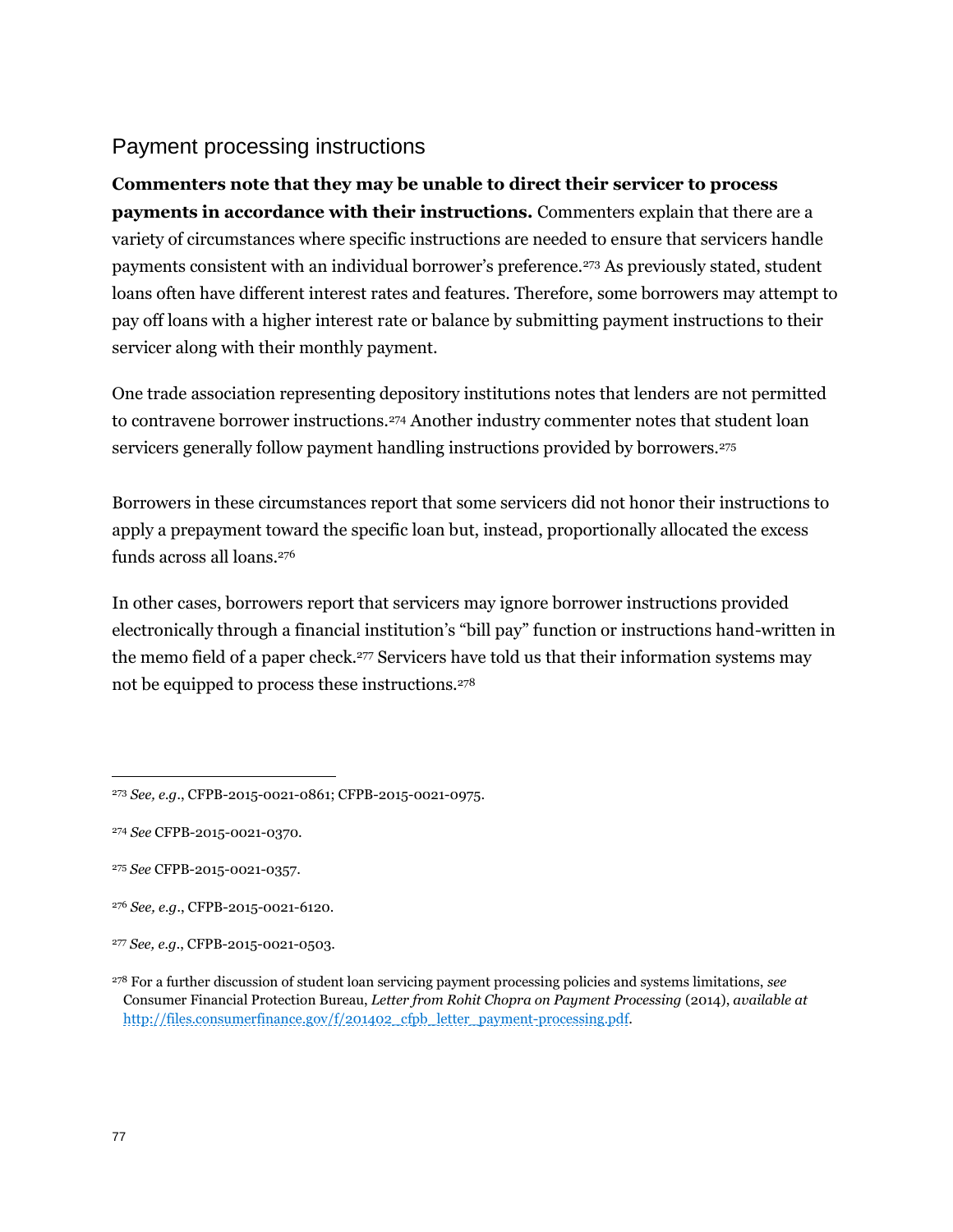One comment from a borrower said, "On several occasions I have stapled instructions to my check, sent multiple checks, each with instructions, and used electronic payments. Numerous times my instructions were ignored."<sup>279</sup>

Commenters also told us that when they provide customer service personnel with verbal instructions and request that these instructions direct payment handling on a standing basis, they often encounter inconsistent payment handling.

**Commenters report frustration when standing instructions are accepted, but only honored intermittently.** One borrower told us that in some months, his payment would be applied pursuant to his instructions while in other months his payment would be applied as if he had never contacted his servicer.<sup>280</sup> Despite repeated attempts to identify how to ensure his instructions would be applied to his account consistently, the commenter notes that he needed to contact his servicer following each payment and provide new instructions on how the payment should be processed.<sup>281</sup>

#### Third-party payments

**Commenters note that co-signers express frustration when submitting a payment for only co-signed loans to then have the payment applied across all of the primary borrower's loans**. As noted previously, servicers generally process payments based upon a default payment allocation policy, which typically allocates a payment proportionally across all loans. However, some co-signers state that they submit payments with specific instructions directing a payment to be allocated toward only loans owed by the co-signer, but also note that these instructions may be ignored. The Bureau hears from co-signers that they are frustrated that the servicer is not well-equipped to accept payment instructions in advance in order to process payments remitted by a co-signer only toward the co-signed loans. Co-signers report

<sup>281</sup> *Id.*

<sup>279</sup> CFPB-2015-0021-0358.

<sup>280</sup> *See* CFPB-2015-0021-0320.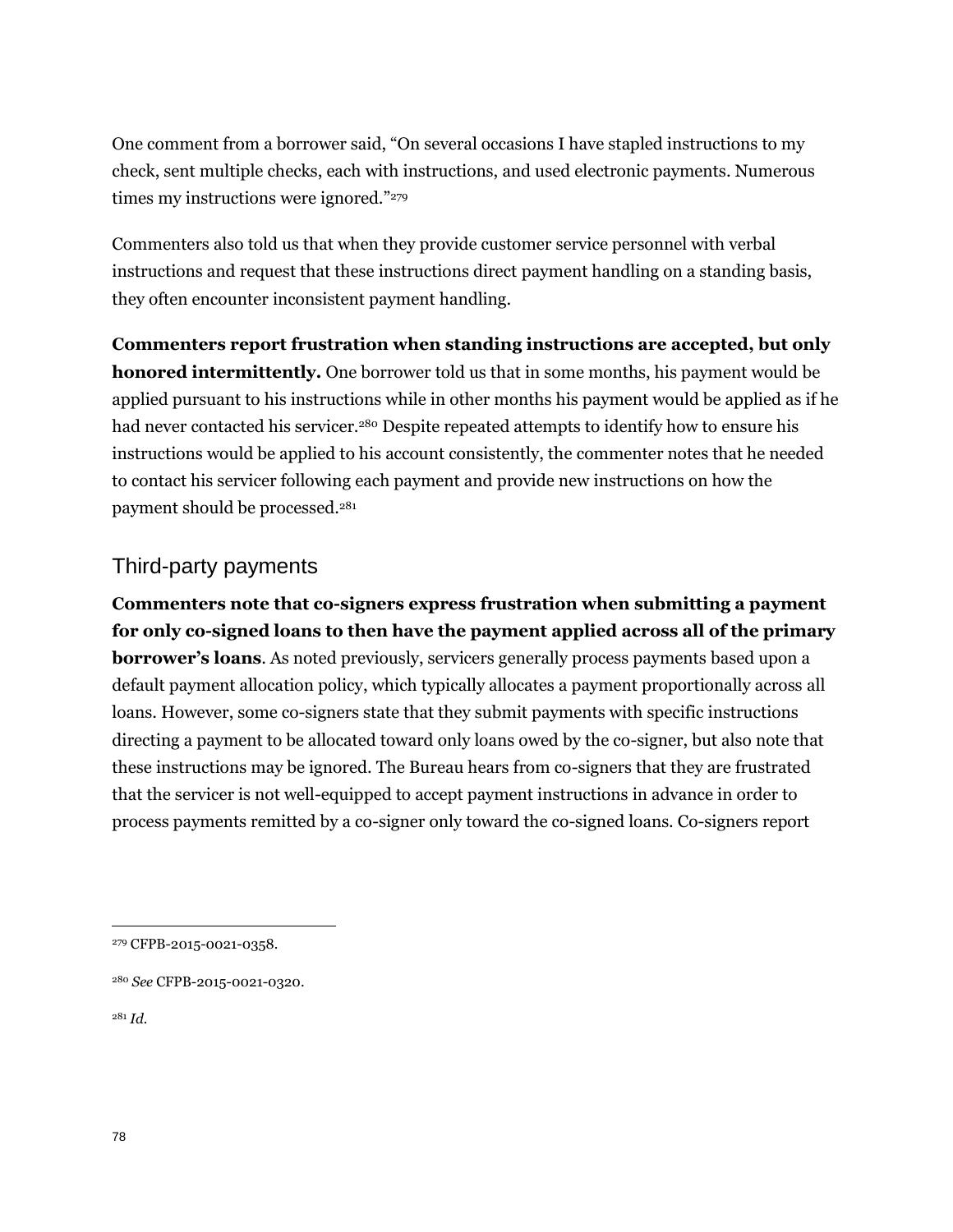that they must call each month and instruct the servicer to reallocate the payment in order to ensure it applies to the specific debt for which they co-signed.<sup>282</sup>

#### **Commenters encounter problems when seeking to refinance or pay off an**

**individual high-rate loan.** As discussed above, servicers are responsible for directing payments to specific individual loans associated with a borrower's account, even when loans are grouped together for billing purposes. This is particularly important when borrowers are seeking to refinance one or more high-rate loans in a billing group. Commenters note that servicers may automatically allocate a payment sent by a refinance provider to all loans on a borrower's account, despite instructions to apply a payment to a specific subset of loans.<sup>283</sup> Unwinding this type of error may increase costs for student loan servicers and specialty refinance providers. To the extent a borrower is required to pay additional interest or make additional payments on high-rate debt during this process, this type of error will increase costs for student loan borrowers.<sup>284</sup>

## 1.4.2 Payment allocation and non-standard payment handling

Borrowers report issues when attempting to make non-standard payments, including prepayments and partial payments.<sup>285</sup> When a consumer remits a non-standard payment (a payment for an amount greater or less than the amount due on a billing statement) and chooses not to provide specific instructions, a servicer will choose how this payment is applied to loans associated with a borrower's account. As noted above, student loan servicers have different

<sup>282</sup> For further discussion*, see* Consumer Financial Protection Bureau, *Mid-year update on student loan complaints* (June 2015), *available at* [http://files.consumerfinance.gov/f/201506\\_cfpb\\_mid-year-update-on-student-loan](http://files.consumerfinance.gov/f/201506_cfpb_mid-year-update-on-student-loan-complaints.pdf)[complaints.pdf.](http://files.consumerfinance.gov/f/201506_cfpb_mid-year-update-on-student-loan-complaints.pdf)

<sup>283</sup> *See* CFPB-2015-0021-0985.

<sup>284</sup> For further discussion, *see* Consumer Financial Protection Bureau, *Mid-year update on student loan complaints* (June 2015), *available at* [http://files.consumerfinance.gov/f/201506\\_cfpb\\_mid-year-update-on-student-loan](http://files.consumerfinance.gov/f/201506_cfpb_mid-year-update-on-student-loan-complaints.pdf)[complaints.pdf.](http://files.consumerfinance.gov/f/201506_cfpb_mid-year-update-on-student-loan-complaints.pdf)

<sup>285</sup> For a detailed discussion of common problems related to payment allocation, see Consumer Financial Protection Bureau, *Annual Report of the CFPB Student Loan Ombudsman* (Oct. 2013), *available at* [http://www.consumerfinance.gov/reports/annual-report-of-the-cfpb-student-loan-ombudsman-2013.](http://www.consumerfinance.gov/reports/annual-report-of-the-cfpb-student-loan-ombudsman-2013)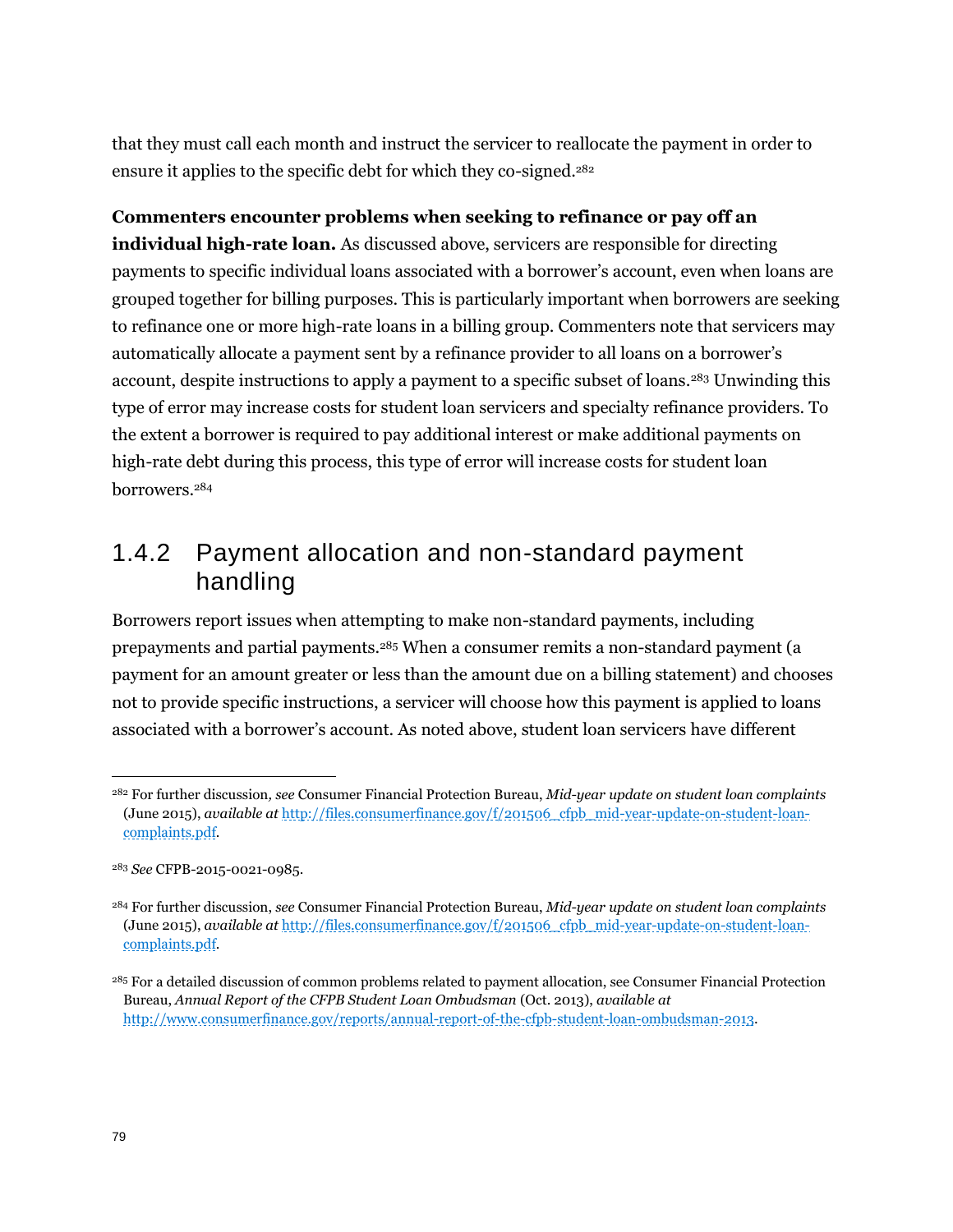default payment allocation methodologies incorporated into their student loan servicing platforms. These default methodologies govern how payments are directed to loans grouped together for billing purposes, among other functions.

For borrowers seeking to prepay a loan, servicers policies related to "paid ahead" status can also cause significant confusion and may result in consumers inadvertently forfeiting any interest rate savings associated with making a pre-payment.

#### **Prepayments**

**Commenters report that servicers' default payment application policies may increase costs for borrowers making payments in excess of the amount due on a billing statement.** As the Bureau has noted in prior publications, when loans are grouped together for billing purposes, generally, applying additional payments to the loan with the highest interest rate may lead to the most savings for borrowers over the long term.<sup>286</sup> Commenters note that if a borrower does not submit explicit instructions, the servicer will generally allocate the extra payment according to a default payment allocation methodology.<sup>287</sup> For example, if a borrower submits a payment in excess of the total amount due for that month, a servicer may choose to allocate the excess funds *pro rata* across all loans in a billing group instead of applying the prepayment toward the loan with the highest interest rate. This practice may result in less interest savings for borrower over the life of the loan.<sup>288</sup>

Industry commenters note that borrower preferences may vary and that servicers generally honor borrower instructions.<sup>289</sup> For example, one trade association representing student loan servicers states that a borrower may wish to direct prepayments in order to pay down the

<sup>289</sup> *See, e.g*., CFPB-2015-0021-0357.

<sup>286</sup> Consumer Financial Protection Bureau, *Stop Getting Sidetracked by your Student Loan Servicer* (Oct. 2013), *available at* [http://www.consumerfinance.gov/blog/consumer-advisory-stop-getting-sidetracked-by-your-student](http://www.consumerfinance.gov/blog/consumer-advisory-stop-getting-sidetracked-by-your-student-loan-servicer/)[loan-servicer/.](http://www.consumerfinance.gov/blog/consumer-advisory-stop-getting-sidetracked-by-your-student-loan-servicer/)

<sup>287</sup> *See* CFPB-2015-0021-0754.

<sup>288</sup> For further discussion of the costs associated with different payment allocation methodologies, *see* Consumer Financial Protection Bureau, *Annual Report of the CFPB Student Loan Ombudsman* (Oct. 2013).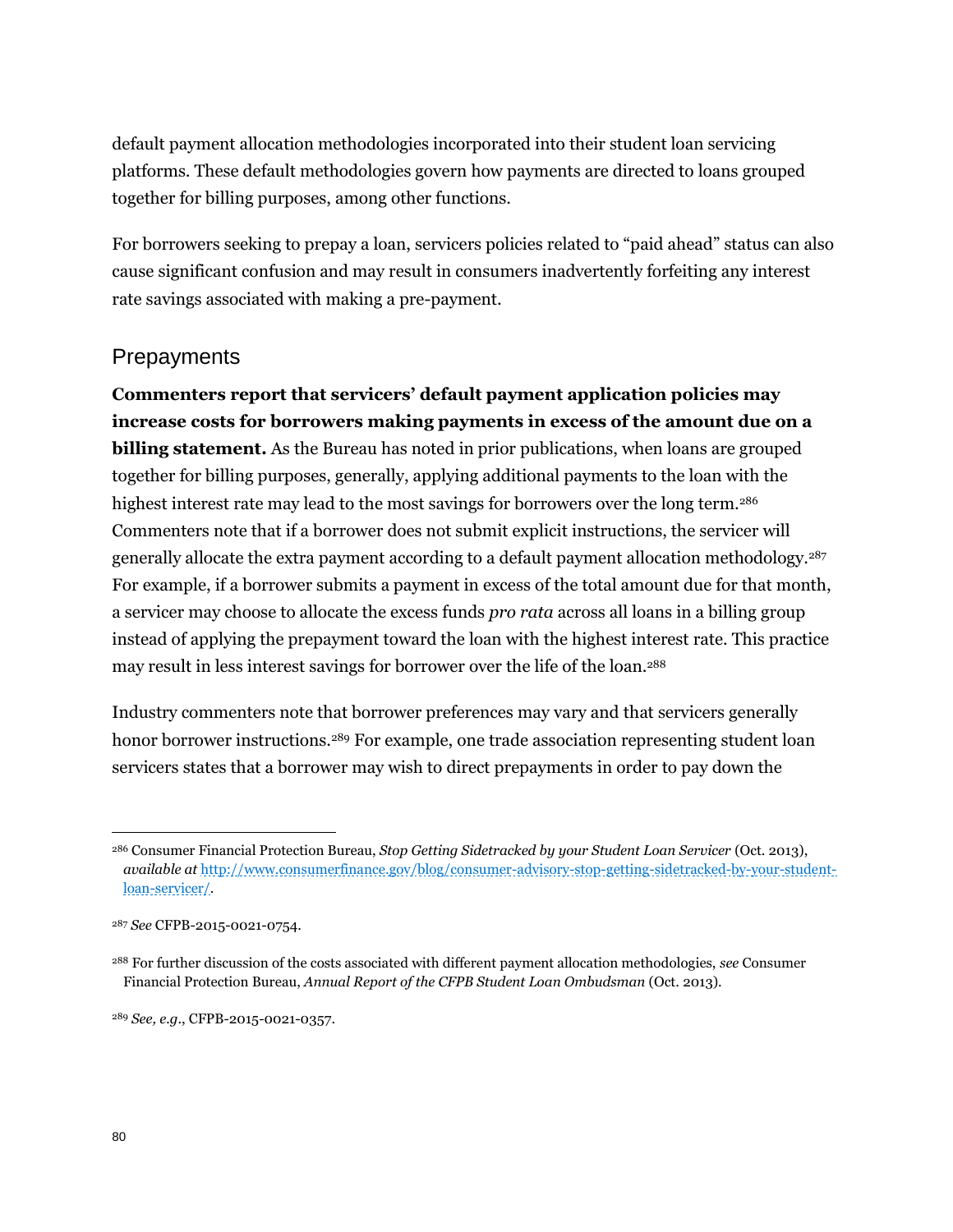smallest outstanding loan balances as quickly as possible, minimizing the number of open accounts, even if this approach will result in greater interest charges over time.<sup>290</sup>

Comments describe how borrowers run into difficulty when requesting that their servicer handle prepayments in accordance with their instructions. One commenter explains:

*I make automatic payments on my student loans from my bank. My loan servicer always applies a higher payment to the lower interest loan…I have to call every month to balance the payment so that…more is pai[d] on my higher interest loan.*<sup>291</sup>

In addition, borrowers have told us that servicers' processing policies may not be able to handle small additional payments that borrowers make to try to pay down their debt more quickly.<sup>292</sup>

#### "Paid ahead" status

As discussed above, many student loan servicers automatically advance a borrower's due date upon receipt of a prepayment greater than a borrower's monthly payment. In effect, for each multiple of a monthly payment included in a borrower's prepayment, a student loan servicer pushes forward the borrower's due date for the next payment by the corresponding number of billing cycles.

Federal regulations require student loan servicers handling FFELP loans and Direct Loans to advance borrowers' due dates under these circumstances.<sup>293</sup> A Presidential Memorandum signed in March 2015 instructs the Department of Education to require Direct Loan servicers to

<sup>290</sup> For further discussion, s*ee* CFPB-2015-0021-0357.

<sup>291</sup> CFPB-2015-0021-0410.

<sup>292</sup> *See, e.g.*, CFPB-2015-0021-0236.

<sup>293</sup> *See* 34 C.F.R. § 682.209(b)(2)(ii); 34 C.F.R. § 685.211(a)(3).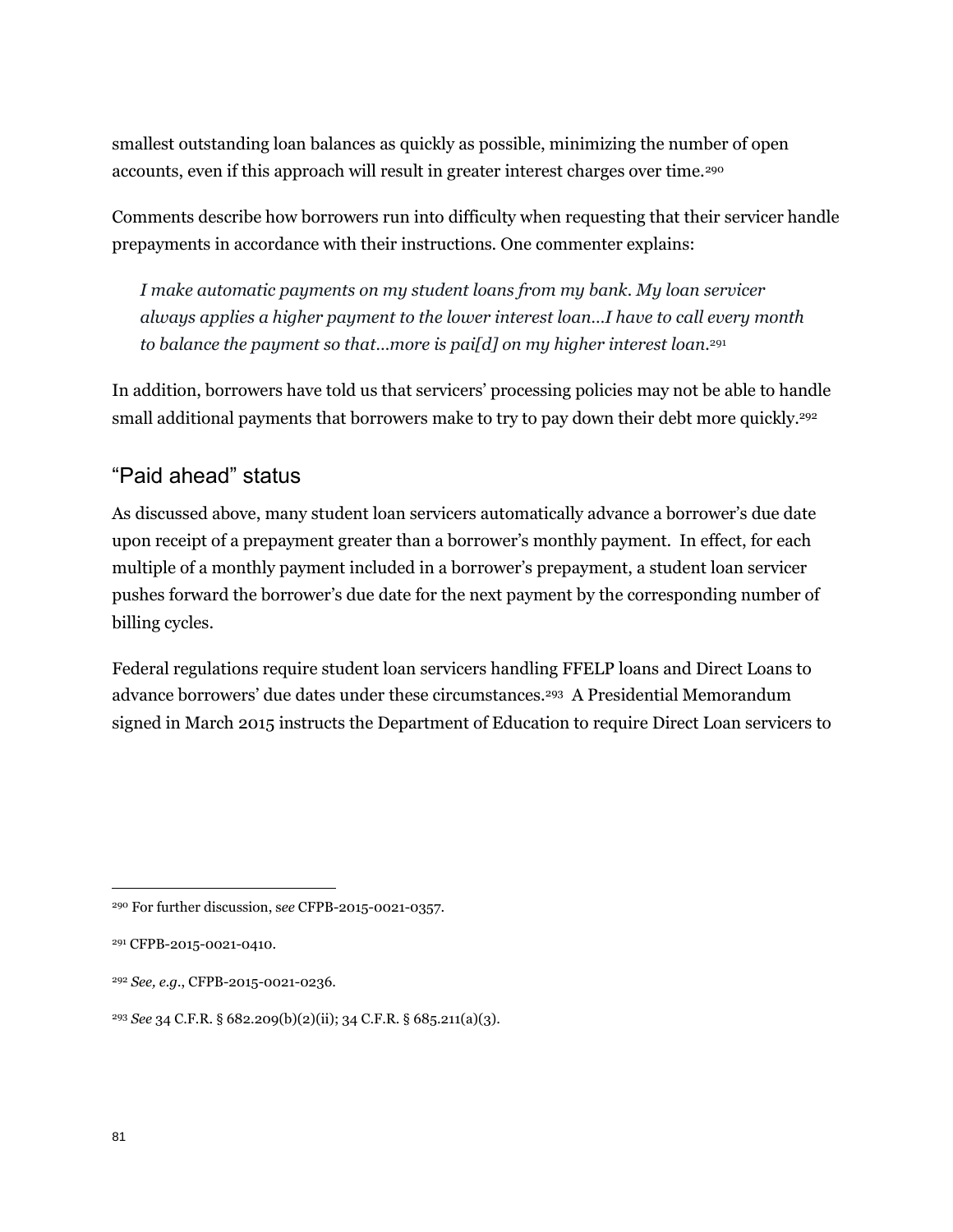apply prepayments to the highest interest rate loan balance.<sup>294</sup> As one industry commenter notes, there may be a conflict between these two requirements:

*Using the highest interest rate rule, those borrowers who believe that they have advanced the due date on their entire account would end up being delinquent on all of their loans except one, which would be paid far ahead.*<sup>295</sup>

Commenters note significant confusion related to how servicers explain paid ahead status and how prepayments are accounted when calculating principal and interest.<sup>296</sup> In addition, commenters explain that this policy can deter borrowers from paying down loans more quickly and potentially disrupt borrowers' seeking to access certain borrower benefits and protections.<sup>297</sup> Although no market-wide data is available related to the use of paid ahead status, one comment from a student loan servicer notes that "about half of the borrowers who are paid ahead consistently make payments thereafter; the other half do not make payments at all or make payments in some months and not others."<sup>298</sup>

#### **Commenters explain that borrowers in paid ahead status may miss qualifying monthly payments toward other borrower benefits and protections.** As noted

elsewhere in this report, loan forgiveness, co-signer release and other borrower benefits and protections require a series of on-time monthly payments in order for borrowers to qualify. Borrowers also suggest that servicers may not adequately inform borrowers of the effect of paid ahead status on how servicers count on-time payments. If a borrower receives a \$0 bill and

<sup>298</sup> CFPB-2015-0021-0355.

<sup>294</sup> *See* White House, *Press Release: Presidential Memorandum on a Student Aid Bill of Rights* (Mar. 2015), *available at* [https://www.whitehouse.gov/the-press-office/2015/03/10/presidential-memorandum-student-aid](https://www.whitehouse.gov/the-press-office/2015/03/10/presidential-memorandum-student-aid-bill-rights)[bill-rights.](https://www.whitehouse.gov/the-press-office/2015/03/10/presidential-memorandum-student-aid-bill-rights)

<sup>295</sup> CFPB-2015-0021-0357.

<sup>296</sup> *See* CFPB-2015-0021-6115.

<sup>297</sup> Borrowers who make a prepayment attempting to pay down principal and who do not remit subsequent monthly payments after receiving billing statements reflecting a zero dollar balance due will effectively undo the benefit of a prepayment because of additional interest accrual. This will also ensure that a borrower remains in repayment for an additional number of months.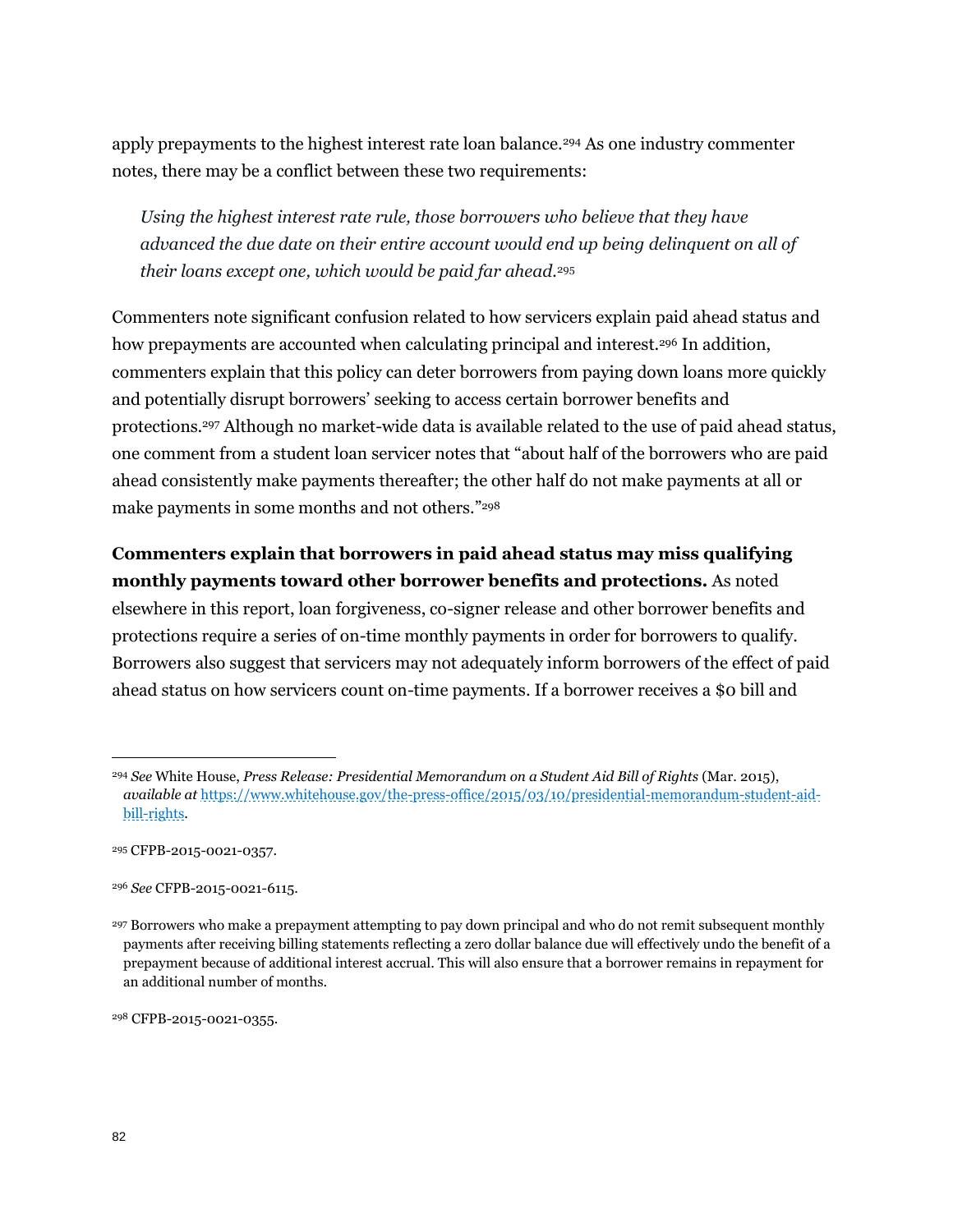subsequently does not submit a payment for that month, servicers may restart the calculation of consecutive payments for the purposes of computing certain borrower benefits, including cosigner release. In addition, borrowers seeking to maintain a record of on-time monthly payments under the Public Service Loan Forgiveness program do not get credit for months during which no payment is remitted, even if a prepayment has resulted in a loan being placed in paid ahead status and a billing statement reflects that no payment is due.<sup>299</sup>

Borrowers state that they may wish to opt-out of servicers policies related to paid ahead status, in order to ensure billing statements and account information reflect their desire to pay down the debt more quickly or earn credit toward these benefits, but they may encounter problems when seeking to do so. No industry commenters specifically address the relationship between paid ahead status and borrower benefits.

#### Partial payments

As noted above, servicers' use default payment processing methodologies to direct the allocation of payments, absent specific instructions from borrowers. Methodologies used to handle nonstandard student loan payments generally cover both prepayments and partial payments (payments made by a borrower for less than the total amount due on a periodic statement). Therefore, borrowers experiencing financial distress who submit partial payments encounter a similar set of obstacles associated with prepayments but with potentially higher stakes.

**Commenters report that borrowers struggling to afford their monthly payments may be forced to pay multiple late fees when submitting partial payments.** The Bureau has heard from borrowers who struggle to make their regularly scheduled monthly payment and submit a partial payment. Generally, if a borrower submits a payment for less than owed, the borrower will be charged a late fee, either a percentage of the total past due amount or a flat fee per loan with a past due balance.<sup>300</sup>

<sup>299</sup> 34 C.F.R. § 685.219.

<sup>300</sup> Commenters note that current policy prohibits servicers in the Direct Loan program from charging late fees to student loan borrowers with Direct Loans. *See, e.g.*, CFPB-2015-0021-0861.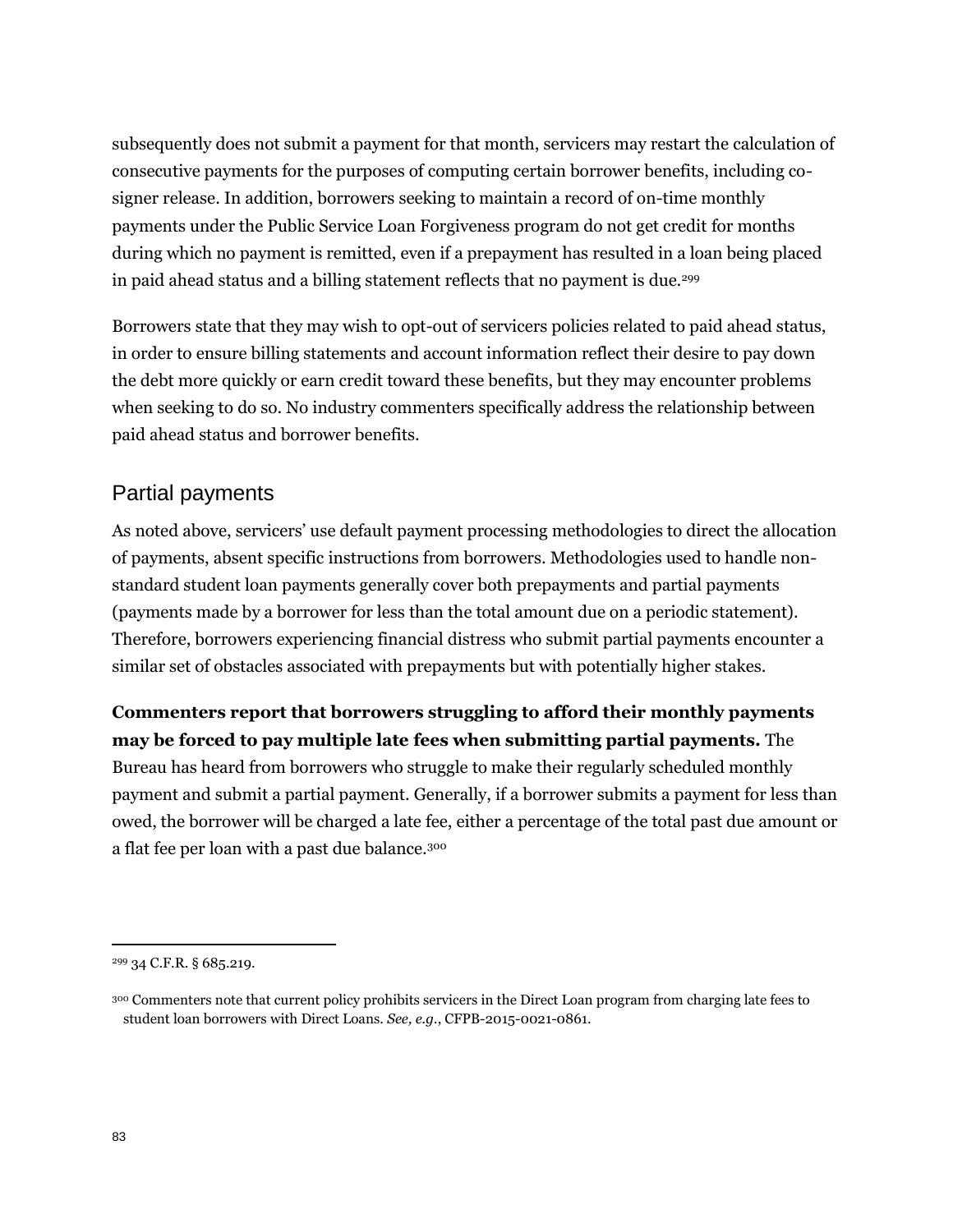We have heard from borrowers that when they submit one payment sufficient to cover the amount due on one of several loans with the same servicer, but not all loans, they are charged a late fee for each loan with a remaining balance.<sup>301</sup> Generally, this occurs because the lender or servicer allocated the partial payment across all loans, leaving every loan with a remaining past due balance and subject to a late fee. This practice has the effect of maximizing the number of past due loans and late fees charged to the borrower, if late fees are charged as a flat fee per loan.<sup>302</sup> The servicer also may furnish information about the borrower's delinquent loans to credit reporting agencies.

There are no federal regulations that require a specific late fee policy for any segment of the student loan market and there is no market-wide data available related to prevalence of different late fee policies. However, one trade association representing student loan servicers notes that servicers' policies vary, but that the most common approach is to apply late fees as proportionately based on the outstanding balance due, rather than a flat fee on a per-loan basis.<sup>303</sup> This commenter notes that the trade association opposes payment allocation methodologies that maximize late fees.<sup>304</sup> In addition, one industry commenter notes that the Department of Education directs contracted student loan servicers not to charge late fees for Direct Loans.<sup>305</sup>

Commenters from organizations representing student loan borrowers and other consumers note that a servicer could choose to allocate the payment to satisfy as many loan payments in full as

<sup>304</sup> *Id.*

<sup>301</sup> *See, e.g.*, CFPB-2015-0021-0358.

<sup>302</sup> Readers should also note that certain payment allocation methods were part of practices found to violate federal consumer financial laws under certain circumstances. *See, e.g.,* Consumer Financial Protection Bureau, *Press Release: CFPB Supervision Report Highlights Risky Practices in Student Loan Servicing* (Oct. 2014), *available at*  [http://www.consumerfinance.gov/newsroom/cfpb-supervision-report-highlights-risky-practices-in-student-loan](http://www.consumerfinance.gov/newsroom/cfpb-supervision-report-highlights-risky-practices-in-student-loan-servicing)[servicing;](http://www.consumerfinance.gov/newsroom/cfpb-supervision-report-highlights-risky-practices-in-student-loan-servicing) Federal Deposit Insurance Corporation, *FDIC Announces Settlement with Sallie Mae for Unfair and Deceptive Practices and Violations of the Servicemembers Civil Relief Act* (May 2014), *available at* [http://www.fdic.gov/news/news/press/2014/pr14033.html.](http://www.fdic.gov/news/news/press/2014/pr14033.html)

<sup>303</sup> *See* CFPB-2015-0021-0357.

<sup>305</sup> *See* CFPB-2015-0021-0355.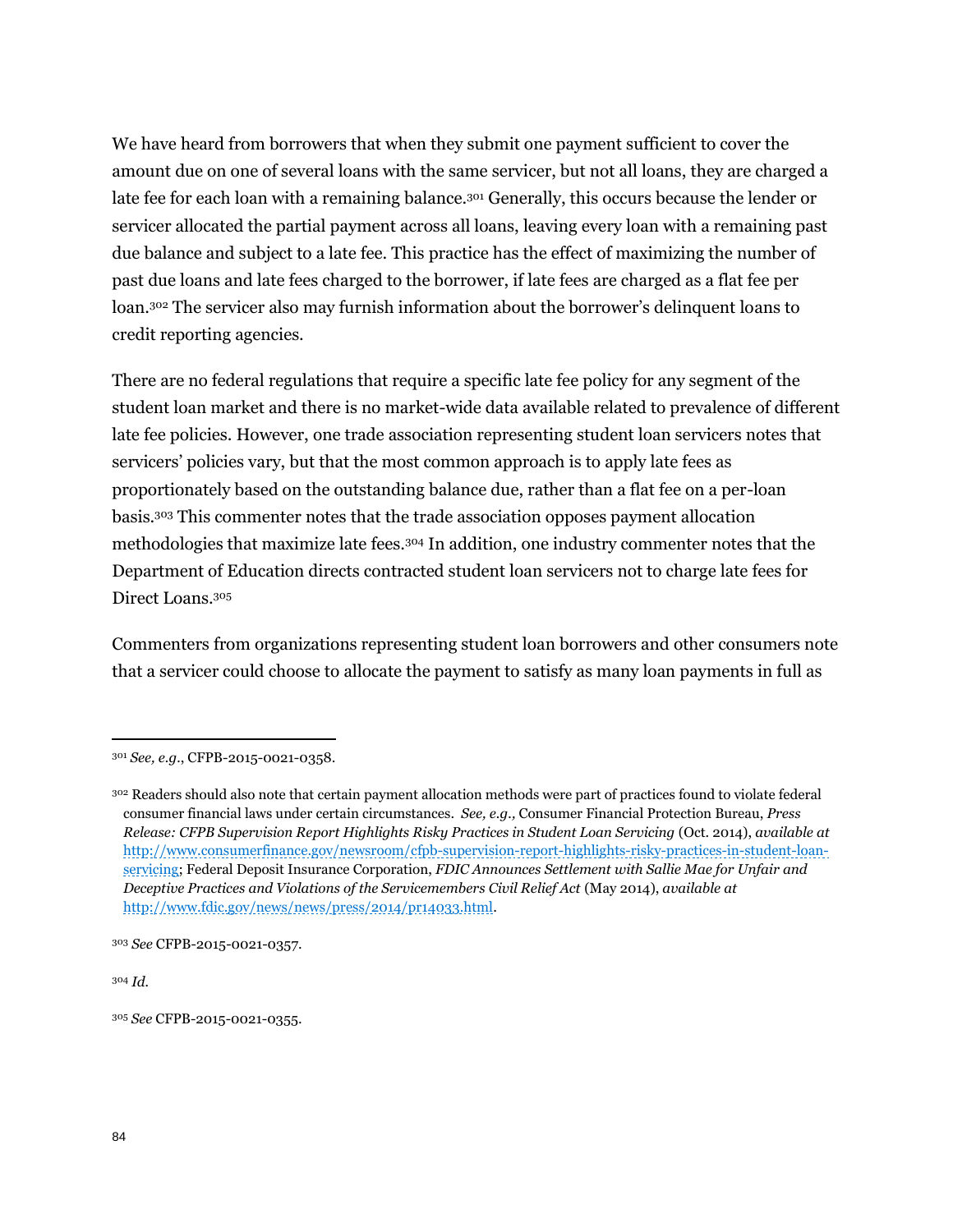possible until the partial payment is exhausted.<sup>306</sup> These commenters state that, if flat fees are assessed on a per-loan basis, this practice would reduce the number of late fees charged to the borrower and may reduce the number of delinquent loans reported to credit reporting agencies.<sup>307</sup>

**Commenters report that servicers' payment handling policies may also increase interest charges for borrowers who make partial payments when loans are grouped together for billing purposes.** As discussed in the preceding section related to prepayments, when servicers apply non-standard payments across all loans in a billing group, borrowers miss out on an opportunity to pay down higher-rate debt more quickly. When borrowers remit partial payments, particularly when servicers do not charge late fees, commenters note that it may be in a borrower's best interest to satisfy the highest-rate debt in full first, before applying a partial payment to any other loans in a billing group. One trade association representing student loan servicers notes that this is not the most common default payment allocation policy in the student loan servicing market and that student loan servicers do not generally take this approach, absent borrowers' instructions.<sup>308</sup>

# 1.4.3 Billing and payoff statements

Commenters report that student loan borrowers encounter problems related to statements produced by student loan servicers, including periodic billing statements and payoff statements.<sup>309</sup> Commenters note problems related to both the information provided in

<sup>306</sup> *See, e.g.*, CFPB-2015-0021-0975; CFPB-2015-0021-0364.

<sup>307</sup> *See, e.g.*, CFPB-2015-0021-0975; CFPB-2015-0021-0364.

<sup>308</sup> *See* CFPB-2015-0021-0357. For further discussion, *see* Consumer Financial Protection Bureau, *Letter from Rohit Chopra on Payment Processing* (Feb. 2014), *available at* [http://files.consumerfinance.gov/f/201402\\_cfpb\\_letter\\_payment-processing.pdf.](http://files.consumerfinance.gov/f/201402_cfpb_letter_payment-processing.pdf)

<sup>&</sup>lt;sup>309</sup> Billing and payoff statements are not the only routine written communications provided by student loan servicers. For example, servicers are required to provide information related to interest paid on any qualified education loan on an annual basis in order to document payments that may be deductible for tax purposes. 26 C.F.R. § 1.221-1.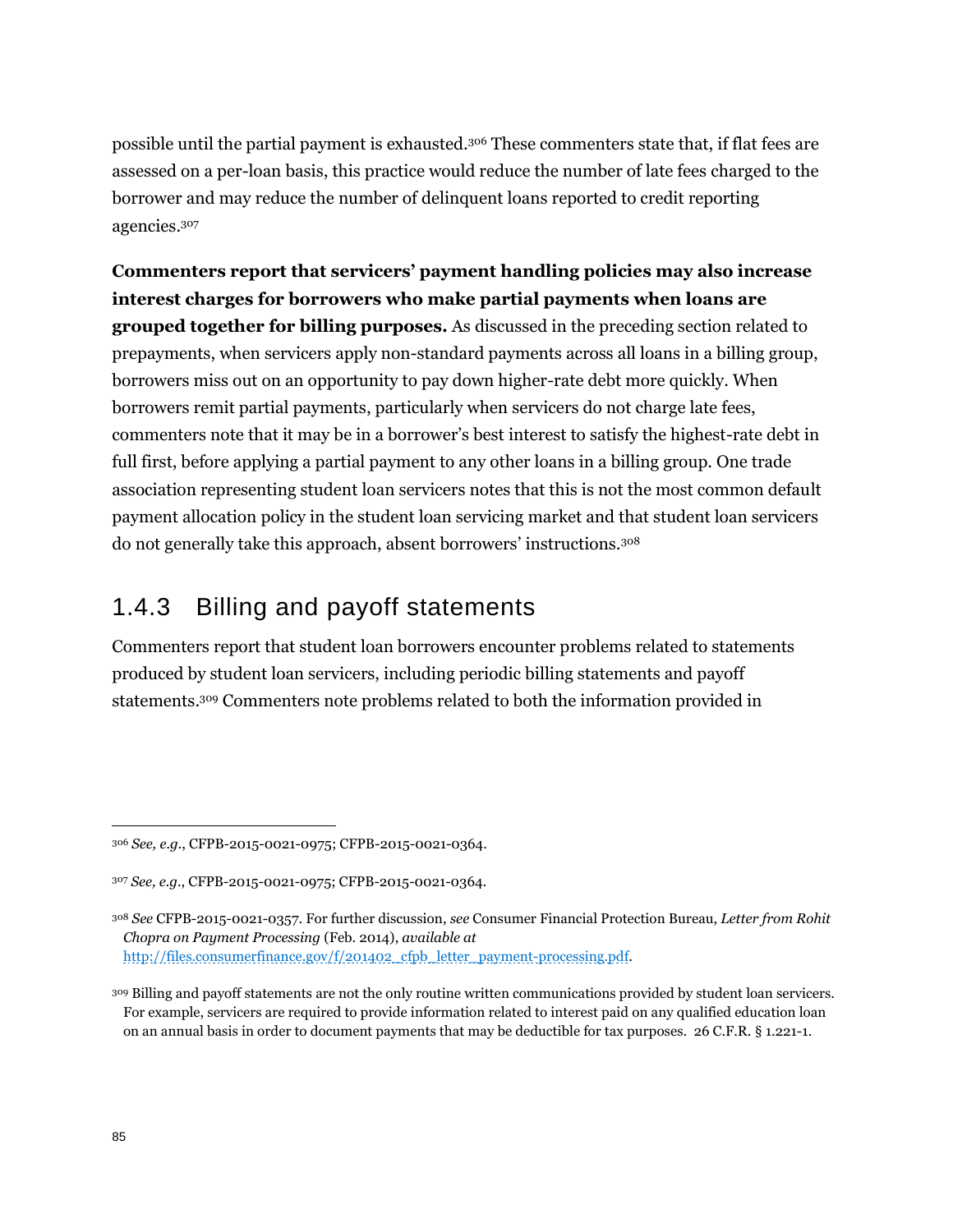statements and the timing of statements. The problems discussed below related to payoff requests may be particularly problematic for borrowers seeking to refinance a student loan.<sup>310</sup>

#### Periodic billing statements

**Commenters explain that billing statements may not provide accurate or complete information about borrowers' repayment options.** As discussed in Section 1.1, borrowers may be entitled to make payments under a range of different repayment plans and may also have a legal or contractual right to temporarily suspend payments or to request loan cancellation or discharge. Commenters note that billing statements present borrowers with instructions to remit an amount due under the borrower's current payment arrangement, but may not provide actionable information related to alternative repayment plans or other loan features.<sup>311</sup> For example, consider a borrower who is presented with several alternative repayment arrangements that all offer options to tie the monthly payment amount to a borrower's income. Borrowers could be presented with a range of options or, alternatively, could be permitted to select an option that instructs the servicer to enroll the borrower in the plan with the lowest monthly payment. The Department of Education currently uses this approach for borrowers completing ED's enrollment form for income-driven repayment plans, but this approach has not been widely-adopted with respect to other borrower communications.<sup>312</sup>

Commenters express concern that billing statements without actionable information about alternative repayment plans or other loan features may result in borrowers experiencing financial hardship choosing to forgo making payments entirely, rather than pursuing a repayment plan which is better suited to their financial circumstances.<sup>313</sup>

<sup>313</sup> *Id.*

<sup>310</sup> For further discussion of "Roadblocks to Refinancing," *see* Consumer Financial Protection Bureau, *2015 Midyear Update of the CFPB Student Loan Ombudsman* (June 2015), *available at*  [http://files.consumerfinance.gov/f/201506\\_cfpb\\_mid-year-update-on-student-loan-complaints.pdf.](http://files.consumerfinance.gov/f/201506_cfpb_mid-year-update-on-student-loan-complaints.pdf) 

<sup>311</sup> *See, e.g.*, CFPB-2015-0021-0861.

<sup>312</sup> *See, e.g.*, U.S. Department of Education, *Income-Based (IBR)/Pay As You Earn/Income-Contingent Repayment Plan Request*, *available at* [http://www.ifap.ed.gov/dpcletters/attachments/GEN1222AttachFINAL1845dash0102Expires20151131.pdf.](http://www.ifap.ed.gov/dpcletters/attachments/GEN1222AttachFINAL1845dash0102Expires20151131.pdf)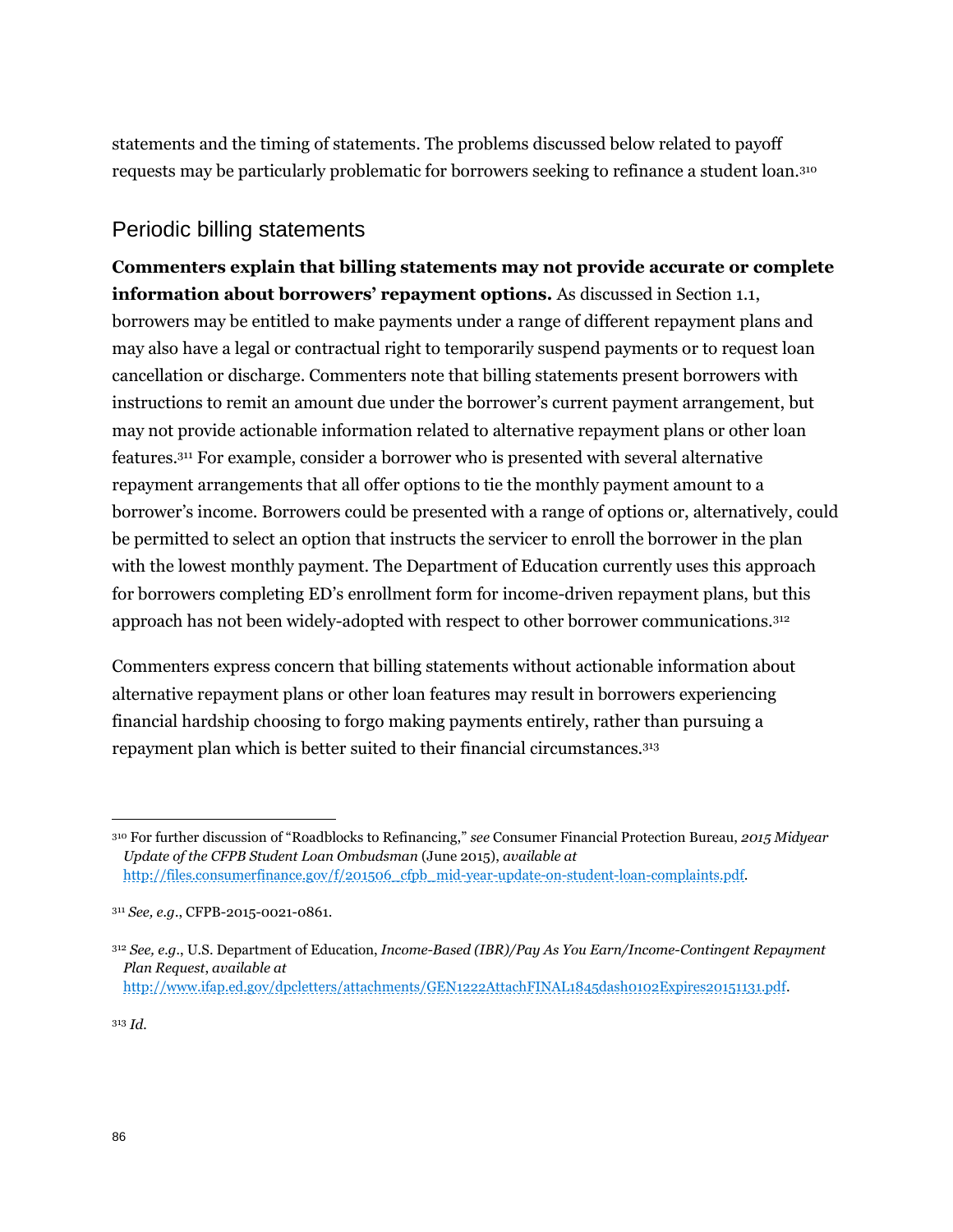One trade association representing student loan servicers notes that certain disclosures related to repayment options are required for FFELP borrowers,<sup>314</sup> but that "text-heavy" disclosures may be contributing to borrower frustration with certain servicer communications and that borrowers would be better served by providing the "right information at the right time," a principle which is shared by consumer group commenters and individual borrowers.<sup>315</sup>

#### **Commenters note that billing statements may not provide clear or complete information related to when payments are due, when late fees are assessed, and when payments do not qualify for specific borrower benefits and protections.**

Billing statements may clearly provide a due date to borrowers, but may not offer additional information related to the consequences should borrowers fail to pay by the indicated date. Commenters note that student loans may have several effective due dates in a given billing cycle depending on the terms and conditions of a loan.<sup>316</sup> For example, a loan may have one due date which a servicer may track for the purpose of assessing eligibility for co-signer release or loan forgiveness benefits and a second due date after which a borrower may be assessed a late fee.

**Commenters note that some borrowers may not receive regular periodic billing statements or receive billing statements too close to their due date, creating challenges for borrowers seeking to manage their loan payments.** Commenters explain that, in some cases, servicers may not provide billing statements at regular intervals and that, in other cases, billing statements may only be produced a few days before the due date. Federal regulations require billing statements at a certain time for borrowers with FFELP loans, but no equivalent federal regulatory requirement exists for Direct Loans or private student loan.<sup>317</sup> For example, one commenter told us:

<sup>317</sup> *See* 34 C.F.R. § 682.205(a).

<sup>314</sup> *See, e.g.*, 20 U.S.C. § 1083(e)(1)(I).

<sup>315</sup> CFPB-2015-0021-0357; s*ee also* CFPB-2015-0021-0975.

<sup>316</sup> *See generally* Consumer Financial Protection Bureau, *Supervisory Highlights* (Fall 2014), 15-16, *available at*  [http://files.consumerfinance.gov/f/201410\\_cfpb\\_supervisory-highlights\\_fall-2014.pdf.](http://files.consumerfinance.gov/f/201410_cfpb_supervisory-highlights_fall-2014.pdf.)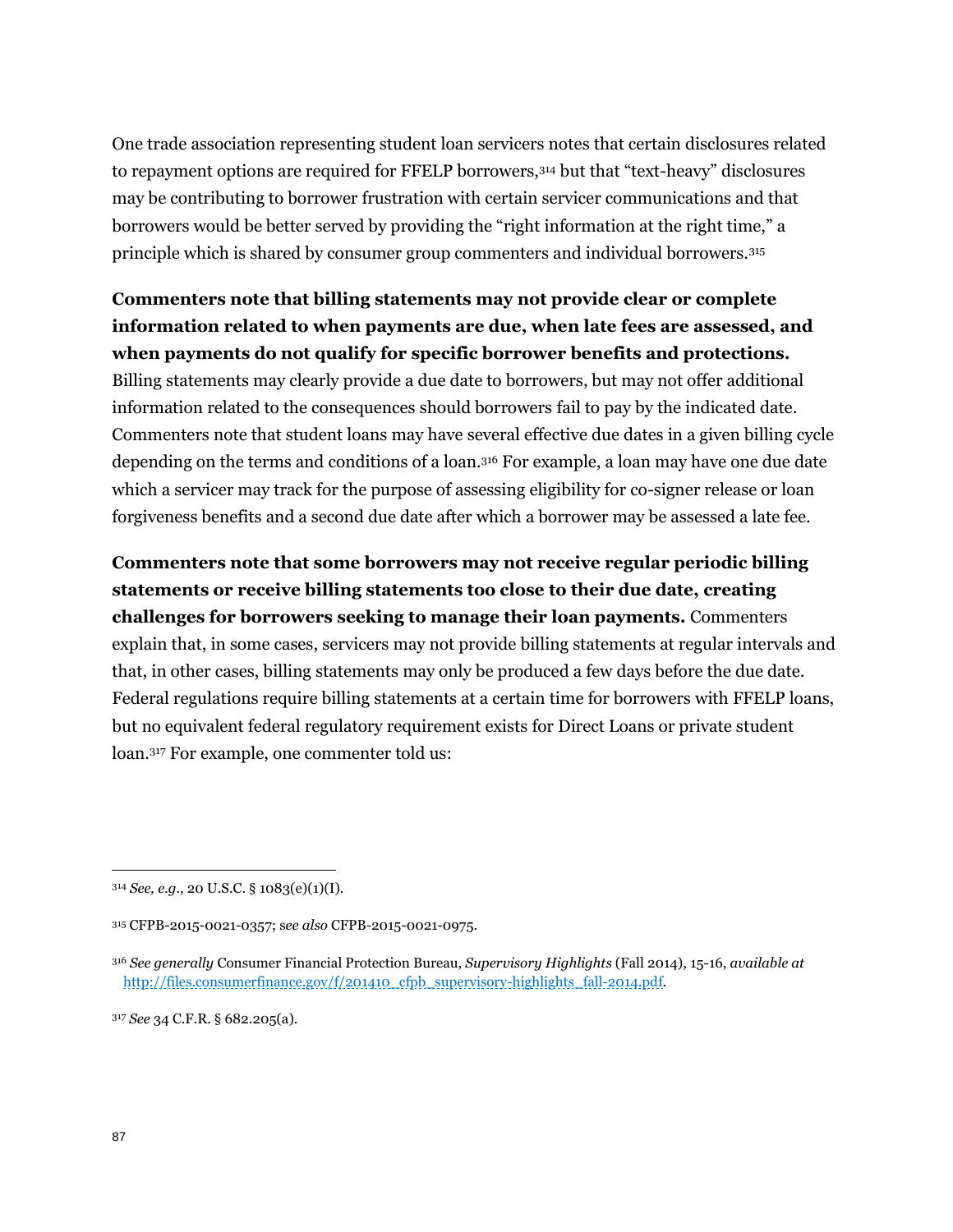*At the time . . . I was told [by my first servicer] I didn't have to make a payment until Fall 2014. [Company] bought out my loans and made me start paying immediately. In fact, they let me know 7 days before it was due when I was told I didn't have to make a payment for over another year. I had to take a one month deferment.*<sup>318</sup>

Some private student loans and older loans made under FFELP carry variable interest rates. In addition, many federal and private student loans offer payment plans with payment levels that may adjust periodically, based on changes on borrowers' income or payment schedule. This may result in changes to payment amounts from month-to-month, as benchmark interest rates or payment terms change. Commenters explain that borrowers depend on timely and accurate periodic statements in advance of their due date in order to financially prepare or account for increased student loan payments.<sup>319</sup>

#### Payoff requests

**When borrowers seek to refinance or pay off a loan, commenters note that borrowers may receive inaccurate payoff notices.** Borrowers may seek to refinance a loan to take advantage of lower interest rates, lowering the borrower's monthly payments. Borrowers may also seek a payoff statement in order to consolidate loans into one monthly payment for financial simplicity. However, borrowers report receiving payoff statements with incorrect payoff balances. In some cases, borrowers do not discover that their payoff balance was incorrect until after they have remitted an incorrect amount, only to find that their account remained open with a small remaining balance, accruing interest. Some consumers note that unpaid remaining balances may be transferred to a debt collector and result in significant damage to their credit.

**Commenters also note that the process for requesting and generating payoff statements may involve delays that increase repayment costs.** Despite submitting written requests for payoff statements in accordance with servicers' policies, requests may be

<sup>318</sup> CFPB-2015-0021-0953.

<sup>319</sup> Commenters note that timely and accurate notifications are particularly important for borrowers with incomedriven payment plans. For further discussion of the impact of changing payment levels under these plans. *See* Part One; s*ee also* CFPB-2015-0021-0356.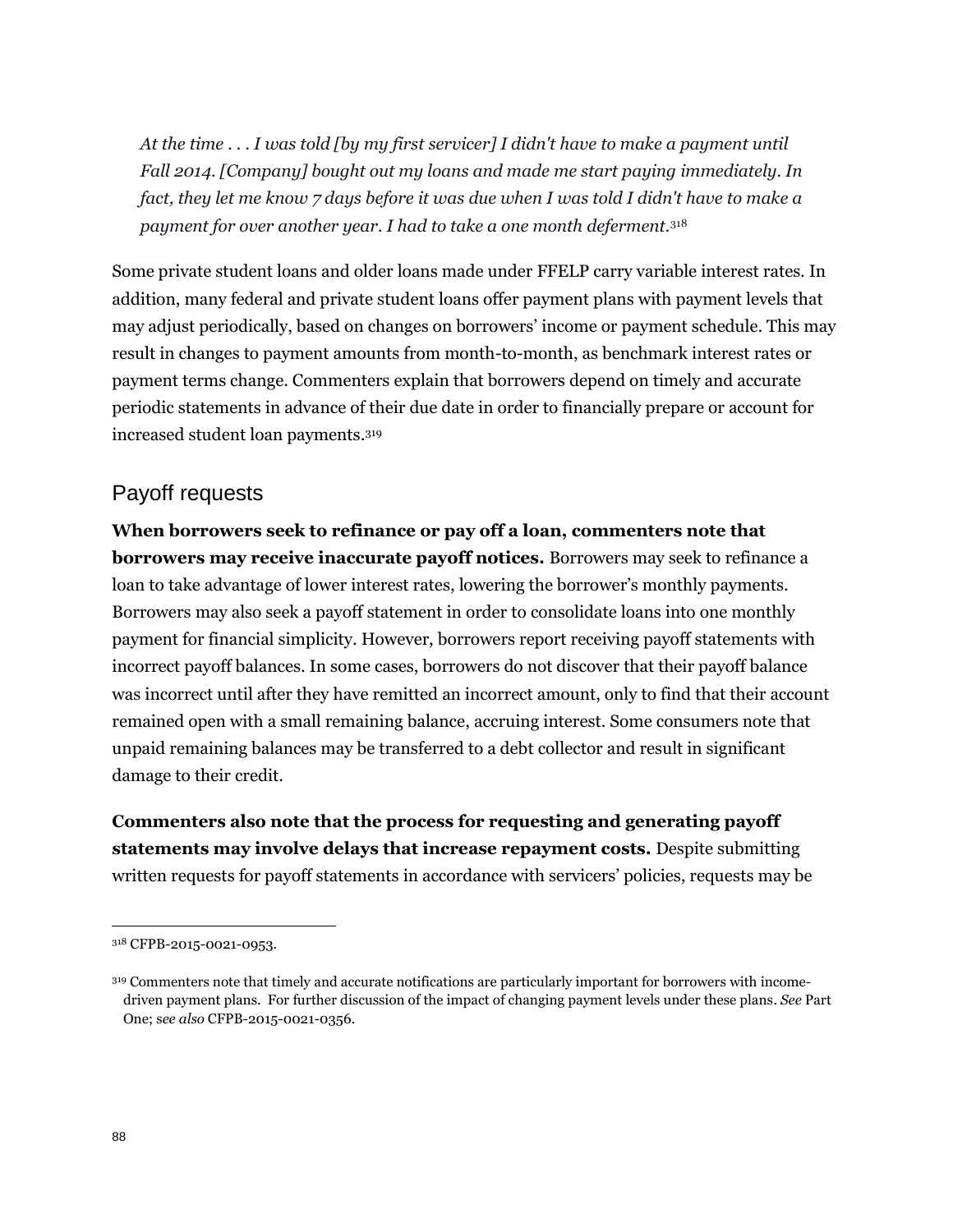lost, inaccurate or delayed.<sup>320</sup> Commenters note that borrowers expect that this process will be timely and transparent, however, some note that borrowers discover that significant delays can prolong the process of completing a refinancing, resulting in borrowers paying additional interest charges on high-rate student loan debt.<sup>321</sup>

One new entrant to the student loan refinance market identifies a number of these issues in its response to the *Request for Information*. This company explains:

*It's been so problematic for borrowers that we had to develop a program called Pay-Off Assist, where we will walk a borrower through the process of getting their payoff information, regardless of servicer. As part of Pay-Off Assist, we created a guide for our customer service team that enables them to walk a borrower through the process of getting pay-off information from any servicer. This should not be necessary. Servicers should be held accountable for making payoff information readily available; it increases transparency, provides for a seamless experience and improves customer service. This should be table stakes, yet it's not today.*<sup>322</sup>

# 1.5 Practices impacting specific borrower segments

As discussed in previous sections, policies and procedures on student loan servicing may significantly impact a borrower's ability to successfully repay their loans. However, student loan servicing may affect certain special populations, such as servicemembers, veterans, and older Americans, at an increased level due to unique circumstances associated with these individuals.

<sup>320</sup> *See, e.g.*, CFPB-2015-0021-4657.

<sup>321</sup> *See* CFPB-2015-0021-1141.

<sup>322</sup> CFPB-2015-0021-0985.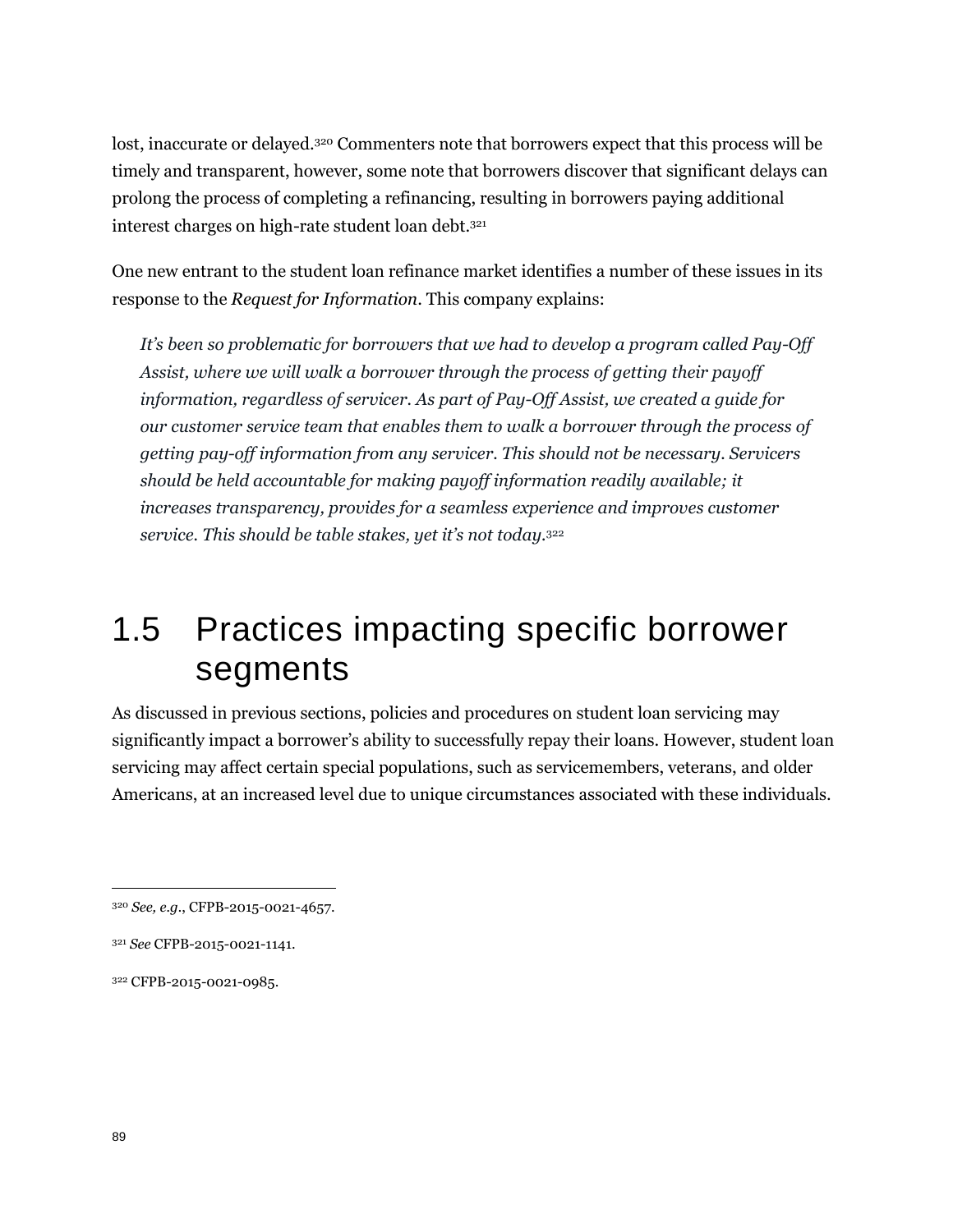#### Servicemembers, veterans, and families with student loans

Over the past four years, the Bureau has released several reports documenting student loan complaints from military borrowers, veterans and their families. <sup>323</sup> Servicemembers continue to tell us how they are struggling to exercise the rights, protections, and programs afforded by their military service. They also describe how general servicing issues become even more difficult as a result of the nature of military life. Many of the characteristics of military life make servicemembers and their families especially vulnerable to problematic practices and create increased risks to manage their student loan debt.

#### Older consumers and co-signers to student loans

Similarly, older consumers have submitted complaints to the Bureau about managing their own student loan debt or student loan debt for a child or grandchild.<sup>324</sup> Older consumers continue to tell us that they are unable to manage their student loan debt or get assistance to manage the debt while staying on track to save for retirement or pay for other necessary expenses on a reduced retirement income. Older consumers with student loan debt pose distinctive obstacles to stay on track to successful repayment of student loans.

#### Student loan "debt relief" companies and economically-vulnerable consumers

As discussed in Section 1.1, borrowers may encounter obstacles when seeking to obtain a lower monthly payment for a federal student loan, despite widely-accessible alternative repayment arrangements, including income-driven repayment plans. A number of third-party "debt relief" companies have marketed services that charge up-front or recurring monthly fees in order to

<sup>323</sup> S*ee, e.g.*, Consumer Financial Protection Bureau, *The Next Front?: Student loan servicing and the cost to our men and women in uniform* (Oct. 2012), *available at* [http://files.consumerfinance.gov/f/201210\\_cfpb\\_servicemember](http://files.consumerfinance.gov/f/201210_cfpb_servicemember-student-loan-servicing.pdf)[student-loan-servicing.pdf;](http://files.consumerfinance.gov/f/201210_cfpb_servicemember-student-loan-servicing.pdf) s*ee also* Consumer Financial Protection Bureau, *Overseas and Underserved: Student loan servicing and the cost to our men and women in uniform* (July 2015), *available at*  [http://files.consumerfinance.gov/f/201507\\_cfpb\\_overseas-underserved-student-loan-servicing-and-the-cost-to](http://files.consumerfinance.gov/f/201507_cfpb_overseas-underserved-student-loan-servicing-and-the-cost-to-our-men-and-women-in-uniform.pdf)[our-men-and-women-in-uniform.pdf.](http://files.consumerfinance.gov/f/201507_cfpb_overseas-underserved-student-loan-servicing-and-the-cost-to-our-men-and-women-in-uniform.pdf) 

<sup>324</sup> S*ee* Consumer Financial Protection Bureau, *Sound off on student loan servicing* (June 2015)*, available at*  <http://www.consumerfinance.gov/blog/sound-off-on-student-loan-servicing/>.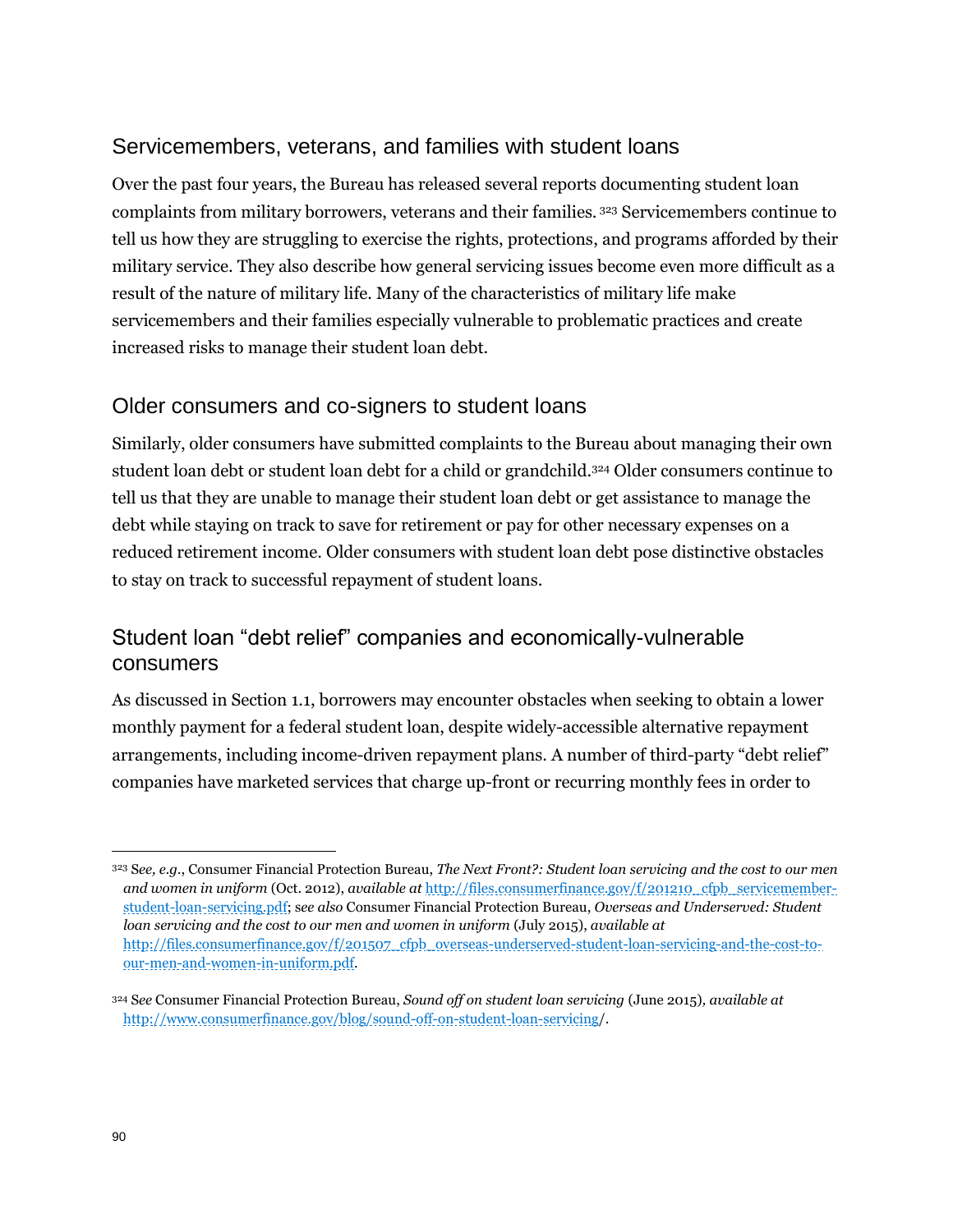enroll borrowers in IDR plans and other free federal consumer protections. In recent months, a number of federal and state law enforcement agencies have taken action against these companies for illegal practices.

The following section discusses circumstances where commenters note that current student loan servicing practices can result in increased consumer harm to certain special populations.

## 1.5.1 Military borrowers

Like their fellow Americans, many servicemembers have student loan debt.<sup>325</sup> Congress has enacted a number of protections and benefits for servicemembers to help manage their student loan debt.<sup>326</sup> Unfortunately, the complexities of these provisions, together with problems in loan servicing, have created difficulties for many military families when attempting to manage their debt.<sup>327</sup> The following section discusses some of the common issues military borrowers continue to face when dealing with their student loan servicers— specifically, when attempting to use benefits afforded to them by virtue of their military service.

**Military borrowers encounter roadblocks when attempting to invoke their rights under the Servicemembers Civil Relief Act (SCRA).** Servicemembers consistently report difficulties obtaining the SCRA interest rate cap of six percent.<sup>328</sup> Military borrowers complain

<sup>325</sup> According to the Department of Defense, more than 40 percent of servicemembers are paying off a student loan. *See* Department of Defense, *News Briefing on Efforts to Enhance the Financial Health of the Force with Secretary Panetta* (Oct. 2012)*, available at* [http://www.defense.gov/transcripts/transcript.aspx?transcriptid=5139/.](http://www.defense.gov/transcripts/transcript.aspx?transcriptid=5139/) 

<sup>326</sup> *See, e.g.*, 20 U.S.C. § 1087dd(c)(2)(A); 34 C.F.R. § 674.34(h) (detailing the requirements for a military deferment) *See also* 50 U.S.C. App. § 527 (detailing that servicemembers are entitled to reduced interest rate to six percent during active-duty service on pre-service obligations); 20 U.S.C. § 1087ee(a)(2)(D); 34 C.F.R. § 674.59 (providing for principal reduction for Perkins Loans for each year of military service).

<sup>327</sup> For further discussion, *see* Consumer Financial Protection Bureau, *The Next Front* (Oct. 2012), *available at*  [http://files.consumerfinance.gov/f/201210\\_cfpb\\_servicemember-student-loan-servicing.pdf;](http://files.consumerfinance.gov/f/201210_cfpb_servicemember-student-loan-servicing.pdf) s*ee also* Consumer Financial Protection Bureau, *Overseas and Underserved: Student loan servicing and the cost to our men and women in uniform* (July 2015), *available at* [http://files.consumerfinance.gov/f/201507\\_cfpb\\_overseas](http://files.consumerfinance.gov/f/201507_cfpb_overseas-underserved-student-loan-servicing-and-the-cost-to-our-men-and-women-in-uniform.pdf)[underserved-student-loan-servicing-and-the-cost-to-our-men-and-women-in-uniform.pdf.](http://files.consumerfinance.gov/f/201507_cfpb_overseas-underserved-student-loan-servicing-and-the-cost-to-our-men-and-women-in-uniform.pdf)

<sup>328</sup> 50 U.S.C. App. § 527. In May 2014, the DOJ joined with the FDIC and entered an order providing \$60 million in compensation for more than 77,000 servicemembers in an action against student loan servicers Sallie Mae and Navient (formerly one company) related to their application of benefits under the SCRA to active duty members of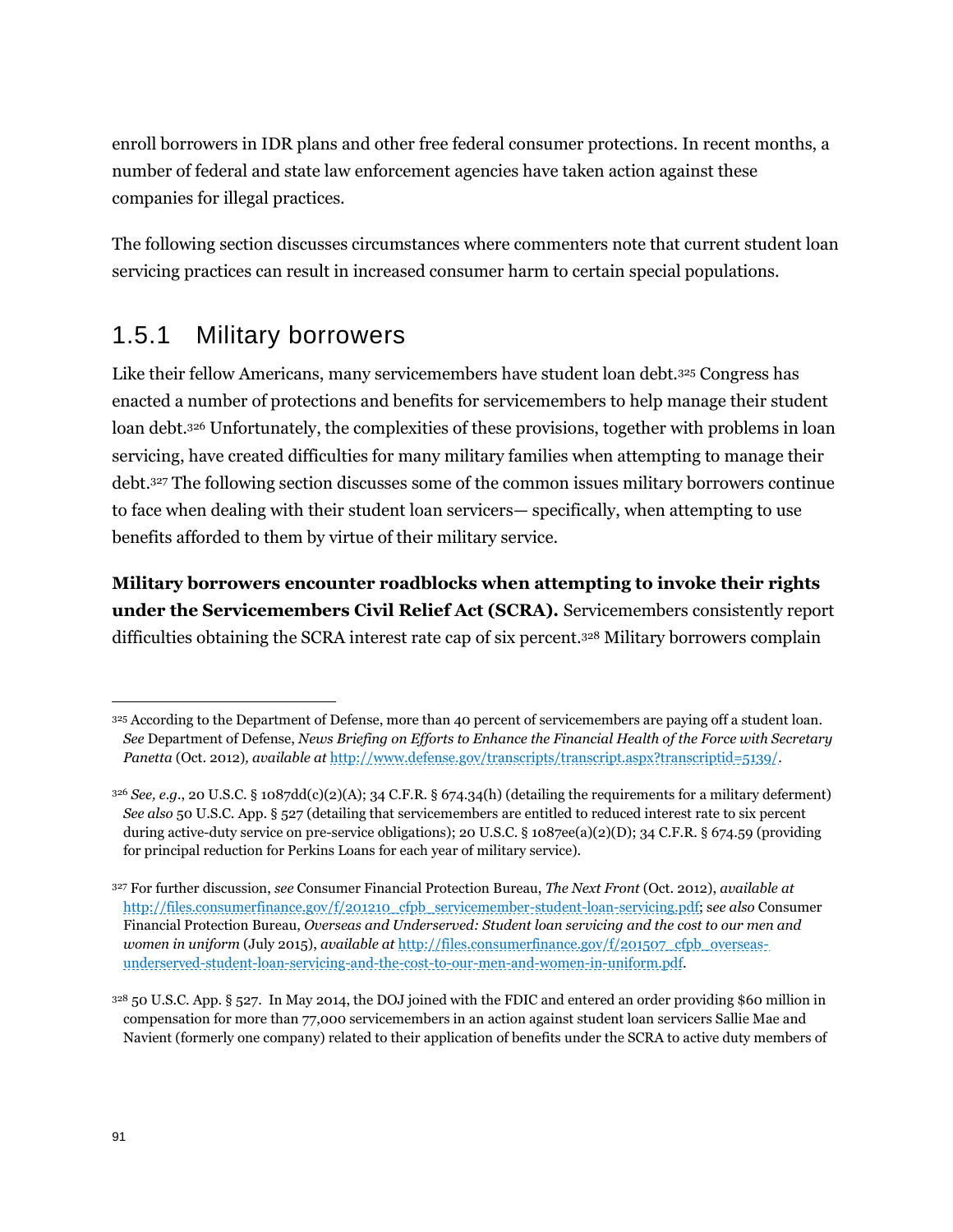that servicers continue to improperly process these requests and do not clearly convey information about the application process and other requirements.

Servicemembers and their families note the frustration they experience when invoking their SCRA protections. Many times it takes a military borrower multiple calls for the servicer to properly grant his or her rights, and then additional attempts to keep the SCRA protections in place, a doubly challenging process while the servicemember is tending to other pressing concerns associated with military life. These military borrowers emphasize their need to be mission-focused and free of distractions when faced with impending deployments.

This frustration extends to family members as well. Military borrowers' spouses report that some servicers would not directly communicate with them regarding an account's interest rate, despite authorization or power of attorney permitting them to access this information while their partner is overseas. Many times, it appears that filing a complaint with the Bureau finally provided military borrowers or their families with the relief they have been unsuccessfully seeking for years.

**Borrowers rely on their servicer to provide information on repayment options, and servicers may be guiding servicemembers into less favorable options.** Military borrowers complain that while they may have some sense of the benefits available to them by virtue of their military service, they rely on their servicer to fully explain the array of benefits and assist them in selecting the most appropriate and favorable option.<sup>329</sup> Servicemembers state that they were guided into military deferments or forbearance and were not told that their total loan debt would balloon at the end of their military service due to accrued interest. While deferments or forbearance may provide a short-term solution by postponing monthly payments, interest continues to accrue for unsubsidized federal loans, and for private loans.

the military. *See* U.S. Department of Justice, *Justice Department Reaches \$60 million settlement with Sallie Mae* (May 2014), *available at* [http://www.justice.gov/opa/pr/justice-department-reaches-60-million-settlement-sallie](http://www.justice.gov/opa/pr/justice-department-reaches-60-million-settlement-sallie-mae-resolve-allegations-charging)[mae-resolve-allegations-charging;](http://www.justice.gov/opa/pr/justice-department-reaches-60-million-settlement-sallie-mae-resolve-allegations-charging) s*ee also* Federal Deposit Insurance Corporation, *FDIC Announces Settlement with Sallie Mae for Unfair and Deceptive Practices and Violations of the Servicemembers Civil Relief Act* (May 2014), *available at* [https://www.fdic.gov/news/news/press/2014/pr14033.html.](https://www.fdic.gov/news/news/press/2014/pr14033.html)

<sup>329</sup> For a further discussion of the trade-offs between various military-specific student loan benefits, s*ee* Consumer Financial Protection Bureau, *The Next Front* (Oct. 2012), *available at* [http://files.consumerfinance.gov/f/201210\\_cfpb\\_servicemember-student-loan-servicing.pdf.](http://files.consumerfinance.gov/f/201210_cfpb_servicemember-student-loan-servicing.pdf)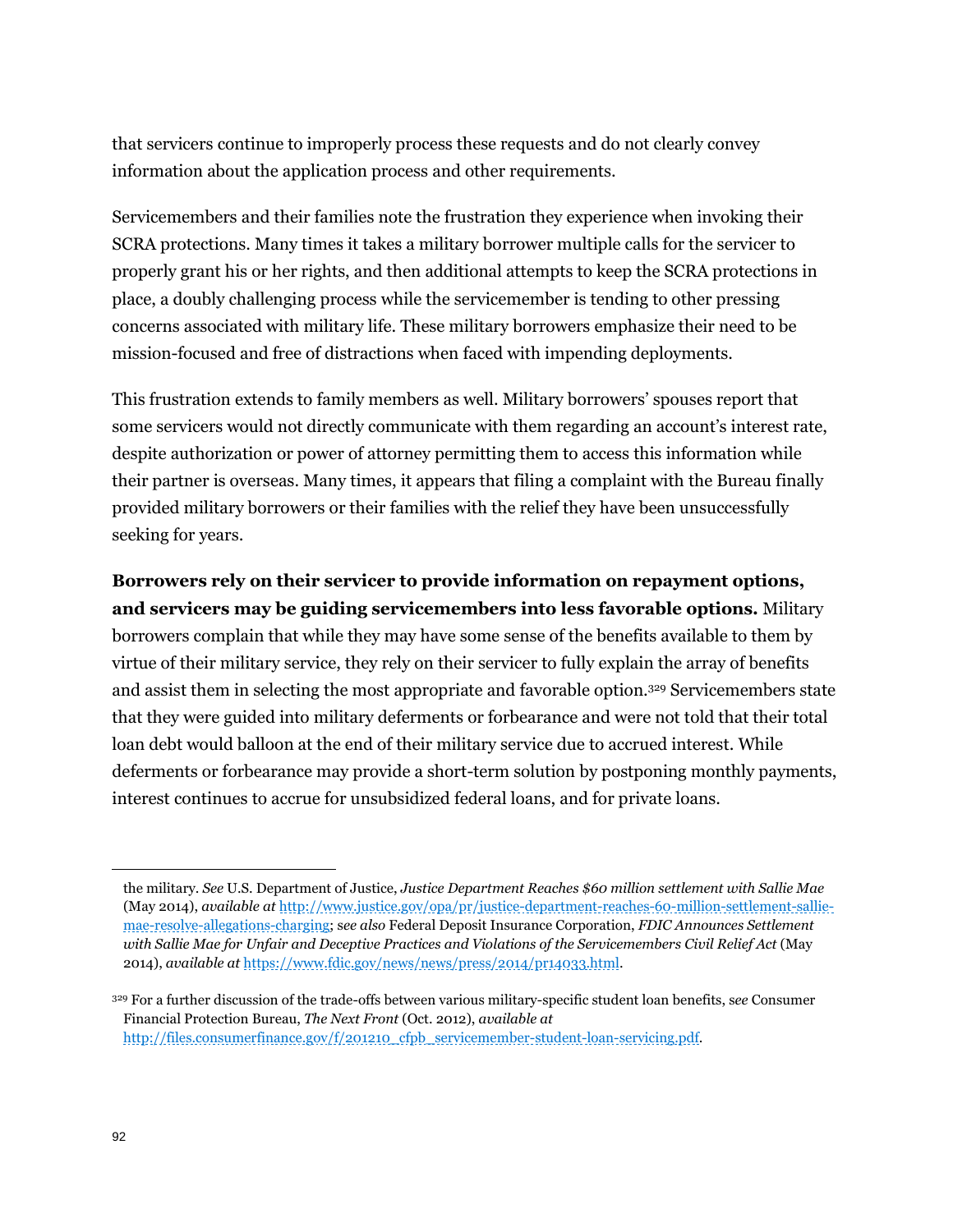Servicemembers also note that the servicers guide them into forbearance or deferment, even when the borrower is actively seeking information and assistance concerning other forms of repayment. One commenter explains how difficult some servicers make it to avoid forbearance, even when a savvy consumer knows it's not in his best interest and tries to avoid it.<sup>330</sup>

*[W]hen I send in my military paperwork, I get a notice about putting my loans in forbearance and all I need to do is sign the provided document and return it. I disagree with this practice because you think forbearance is great but in actuality it isn't. The loans still need to be repaid and interest still accrues during the forbearance period. So once repayment time comes, the accrued interest gets capitalized and I'm paying interest on top of interest.*<sup>331</sup>

This commenter further reports that even though he never sent back this paperwork to complete the request for deferment, he still found his loans placed in the forbearance he never wanted. He had to call his servicer to be removed from forbearance, and his servicer confirmed that they did not have the required paperwork to have placed him in the forbearance in the first place.

Another servicemember reports calling her servicer to notify them of her orders, only to have the servicer place the loan in forbearance while interest accrued at the higher, non-SCRA protected rate.

**In cases where a servicemember does seek out a deferment, servicer communication may unduly burden the military borrower.** Military deferments are an option afforded to some active duty servicemembers that allows for postponement of monthly student loan payments under certain circumstances.<sup>332</sup> Certain borrowers may seek short-term

<sup>331</sup> *Id*.

<sup>330</sup> CFPB-2015-0021-1143.

<sup>332</sup> In our 2012 report, *The Next Front*, the Bureau detailed the potential costs associated with military deferments. For both unsubsidized federal and private loans, interest will continue to accrue on the outstanding debt while monthly payments are postponed. Generally, unpaid interest is capitalized (added to the outstanding principal balance) once a borrower begins to repay his or her loan. *See* Consumer Financial Protection Bureau, *The Next Front* (Oct. 2012), *available at* [http://files.consumerfinance.gov/f/201210\\_cfpb\\_servicemember-student-loan](http://files.consumerfinance.gov/f/201210_cfpb_servicemember-student-loan-servicing.pdf)[servicing.pdf.](http://files.consumerfinance.gov/f/201210_cfpb_servicemember-student-loan-servicing.pdf)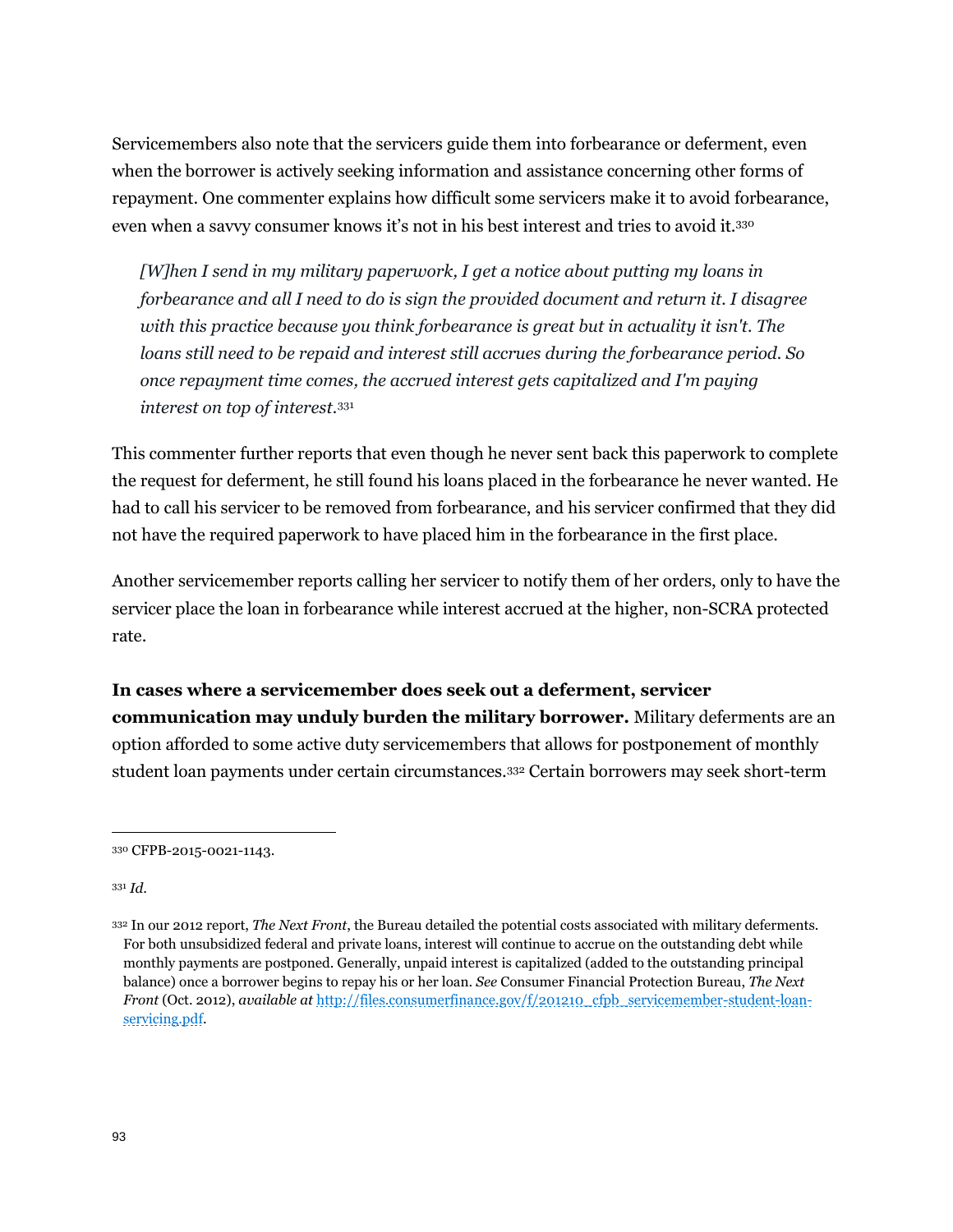flexibility from a military deferment, and if their federal student loans are subsidized (subsidized loans are effectively interest-free during periods of military deferment), there may be a less impactful financial downside to a deferment. If a deferment or forbearance option is available, servicers generally communicate the requirements of that option, and process the request itself, should a borrower seek one out. Yet we continually hear from military borrowers describing a range of breakdowns and roadblocks related to this repayment option.

Insufficient communication around military deferment often undermines attempts to successfully repay loans. Borrowers report that servicers fail to provide essential information regarding application criteria and engage in unnecessary delays in processing the paperwork prior to deployment. Borrowers also state that their servicers' denial of the requested military deferment lacks clear explanation and may be inaccurate. These issues may lead to surprise delinquencies, defaults, and collection efforts upon the completion of military service or upon return from a deployment. Because policies and procedures for military deferment differ between student loan servicers and between loan types, clear communication is necessary in order for military borrowers to successfully navigate these programs and is critical to ensure that these borrowers can continue to manage their student loan debt while serving their country.

**Veterans who are disabled may be unnecessarily harmed by servicers' credit reporting practices for total and permanent disability discharge (TPD).** Some borrowers are entitled to discharge federal student loans due to a total and permanent disability (TPD).<sup>333</sup> Under federal law, veterans that are considered 100-percent disabled by the Department of Veteran Affairs stemming from a service-connected disability are entitled to seek federal student loan forgiveness.<sup>334</sup>

If the loan account is current at the time of discharge, the borrower should not experience a significant impact or change in the borrower's credit score. However, we have heard from veterans who are disabled that following a discharge due to a service-connected disability, they experienced damage to their credit score even though they had never missed a payment. For example, one service-disabled veteran described how his credit score fell by 150 points after

<sup>334</sup> 34 C.F.R. § 685.213(c)(1).

<sup>333</sup> 34 C.F.R. § 685.213(c).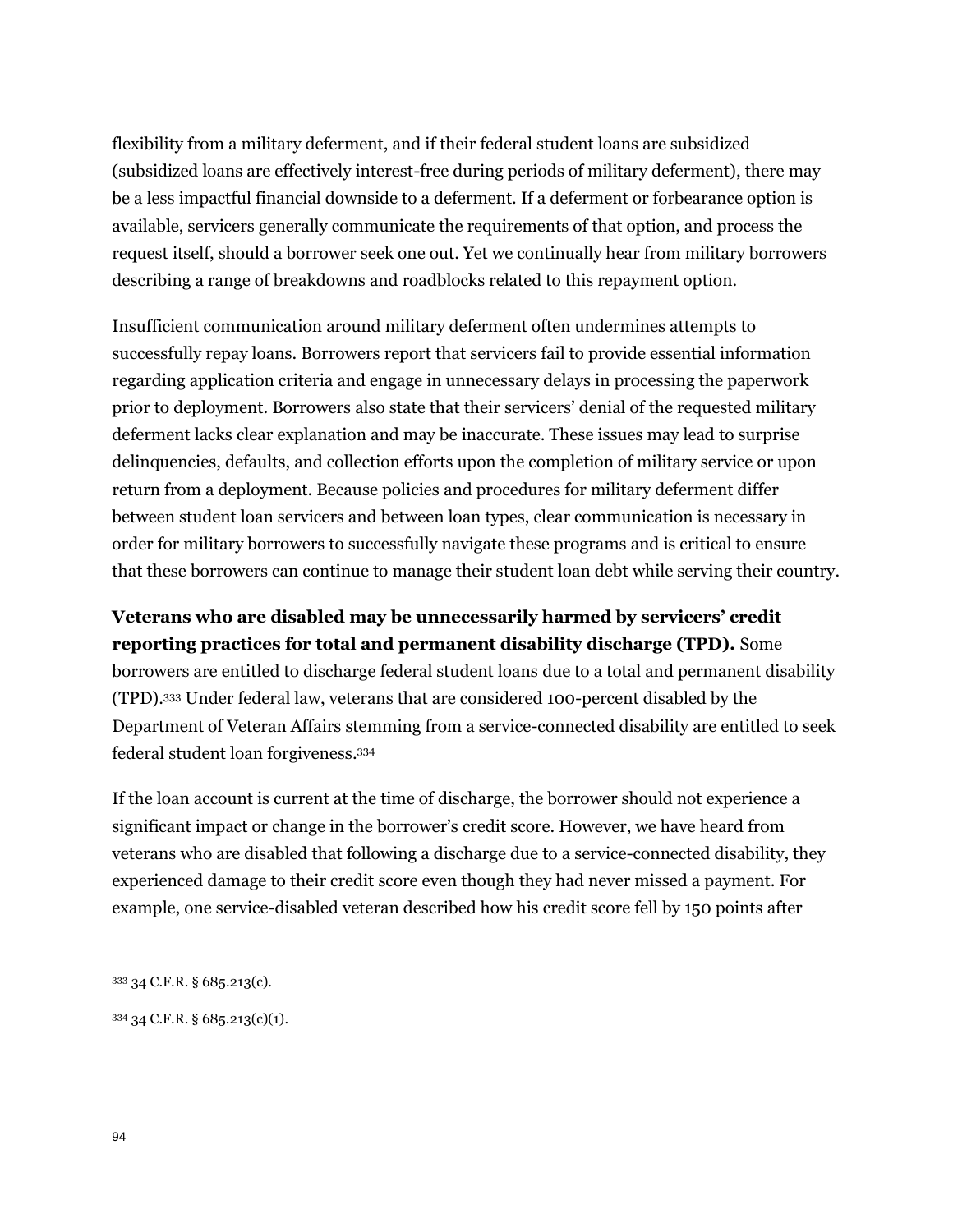TPD discharge. His score went from a nearly perfect "super prime" credit score to a much lower score simply because he received loan forgiveness.

*I am a 100 percent disabled Veteran who has had his credit score ruined by a broken credit scoring system. I had my student loans…discharged…in August 2013…I went from 800 to 650 in less than 2 months. I am fighting to survive because a company from my own country is killing me.*<sup>335</sup>

Depending on how the servicer furnishes information to the credit bureaus, a borrower could experience a significant impact to their credit score and their ability to obtain future credit such as a mortgage or auto loan. This is because some servicers choose to furnish certain optional information, known as special comment codes, to the national credit bureaus. However, some of these special comment codes are interpreted by scoring models to reflect a high level of risk and therefore negatively impact a borrower's credit score. Therefore, some veterans who are disabled and who apply for loan discharge and to take advantage of a federal benefit may be unnecessarily harmed by information furnished from their servicer.

# 1.5.2 Older consumers

Although student loans are usually thought of as a younger American issue, in reality, an increasing number of older consumers are paying back student loan debt. Many older consumers struggle with student loan debt, sometimes forcing them to delay retirement or threatening financial security when in retirement.<sup>336</sup> Older consumers may hold student loan debt because they are still paying off loans that were: accrued when they were much younger,

<sup>335</sup> For further discussion, *see* Consumer Financial Protection Bureau, *Veterans: Take advantage of student loan forgiveness, but don't let it damage your credit* (Nov. 2014), *available at* [http://www.consumerfinance.gov/blog/veterans-dont-let-student-loan-forgiveness-damage-your-credit/.](http://www.consumerfinance.gov/blog/veterans-dont-let-student-loan-forgiveness-damage-your-credit/)

<sup>336</sup> *See, e.g.*, CFPB-2015-0021-0930; *see also* U.S. Gov't Accountability Office, GAO-14-866T, Older Americans: Inability to Repay Students Loans May Affect Financial Security of a Small Percentage of Retirees (Sep. 10, 2014), *available at* <http://www.gao.gov/assets/670/665709.pdf>*.*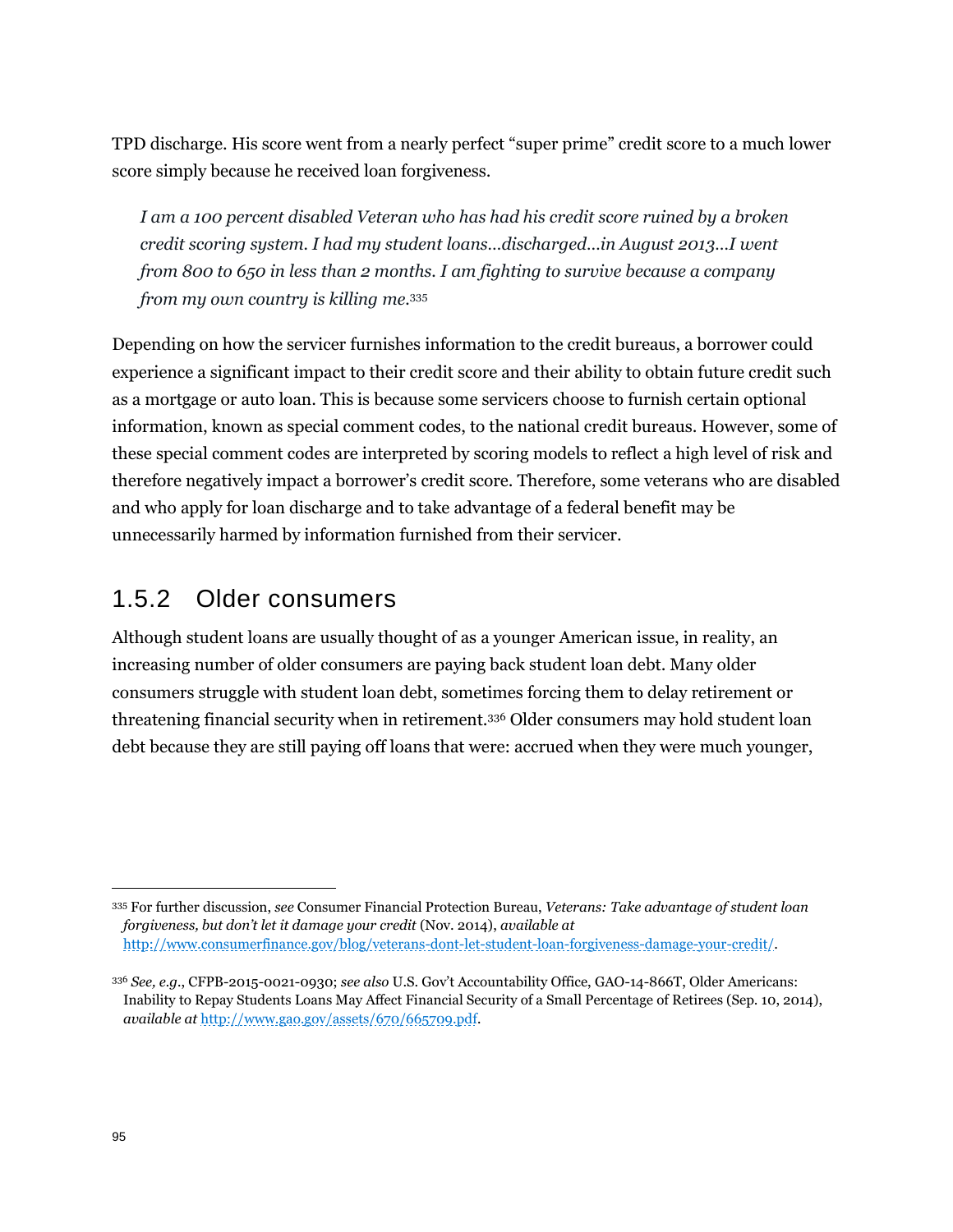acquired during the course of a mid- or late-career switch, or taken out for the education of their children, grandchildren, or other family members.<sup>337</sup>

**Older consumers often struggle to pay looming student loan debt; and in instances where their federal student loan goes into default, they risk garnishment of their social security check.**<sup>338</sup> Older borrowers in retirement discuss the need to access flexible repayment options that consider their reduced retirement income and current financial situation.

*I will be 66 years old this year and I owe \$55,104 in student loans. I am retired and living on social security and a pension. My income will not increase and yet I have not been able to change my chosen payment plan. I made that request again today for another year and pray that it will be approved. I might add that I made each monthly payment in the Income Sensitive program but if I'm required to pay the payment that I would have to pay on the graduate payment plan, I will not be able to do so and regrettably go into default.*<sup>339</sup>

Moreover, older borrowers who default on their own federal student loans face having their Social Security income garnished.<sup>340</sup> Since over one-third of adults 65 and older rely on Social

<sup>337</sup> For further discussion, *see* Consumer Financial Protection Bureau, *Sound off on student loan servicing* (June 2015)*, available at* <http://www.consumerfinance.gov/blog/sound-off-on-student-loan-servicing/>.

<sup>338</sup> Forty-one percent of older consumers with a student debt are concerned about being able to pay their loans. *See,*  Caroline Ratcliffe & Signe-Mary McKernan, *Forever in Your Debt: Who has Student Loan Debt, and Who's Worried?* (June 2013), *available at* [http://www.urban.org/sites/default/files/alfresco/publication-pdfs/412849-](http://www.urban.org/sites/default/files/alfresco/publication-pdfs/412849-Forever-in-Your-Debt-Who-Has-Student-Loan-Debt-and-Who-s-Worried-.PDF) [Forever-in-Your-Debt-Who-Has-Student-Loan-Debt-and-Who-s-Worried-.PDF.](http://www.urban.org/sites/default/files/alfresco/publication-pdfs/412849-Forever-in-Your-Debt-Who-Has-Student-Loan-Debt-and-Who-s-Worried-.PDF)

<sup>339</sup> CFPB-2015-0021-0311.

<sup>340</sup> *See* 31 U.S.C. § 3716(c)(3)(A)(i); *see also* Consumer Financial Protection Bureau, *Consumer advisory: Your benefits are protected from garnishment* (May 2015), *available at* [http://www.consumerfinance.gov/blog/consumer-advisory-your-benefits-are-protected-from-garnishment/.](http://www.consumerfinance.gov/blog/consumer-advisory-your-benefits-are-protected-from-garnishment/)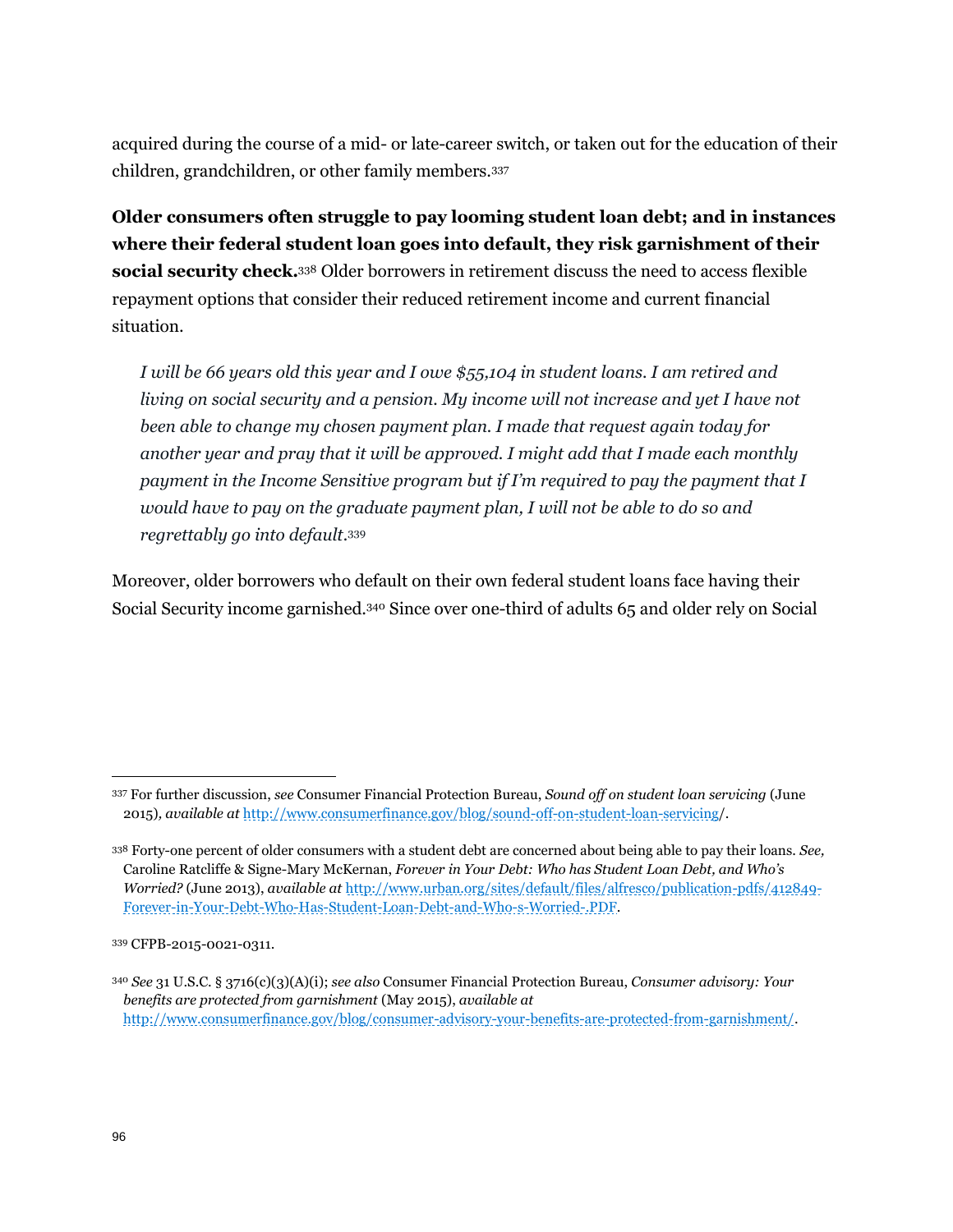Security for 90 percent or more of their income, garnishment will likely result in extreme financial hardship for these consumers.<sup>341</sup>

**Many older consumers who co-sign on private student loans state that their payments are misapplied to all loans held by the primary borrower, instead of only to the loans they co-signed.**<sup>342</sup> Servicers generally process payments based upon a default payment allocation policy, which typically apportions payments across all loans. However, these practices may cause particular problems for co-signers. Co-signers have complained that their payments are applied across all of the primary borrower's loans, resulting in improper late fees and interest accrual, as well as the misreporting of information to credit reporting agencies.

In some instances co-signers submit their payments with specific instructions that the payment only be applied to the loans they co-signed. Despite these instructions, co-signers state that loan servicers continue to misapply their payments.

**Older consumers who co-sign for private student loans state they are often unable to access important loan documents and notices.** Some co-signers state that loan servicers do not provide them with periodic billing statements and notices of missed payments until the primary borrower is delinquent. It is only when the primary borrower falls behind that the co-signer is notified of the arrears and is required to repay. Often by then, the amount due is significant and the co-signer's credit has been damaged.

**Student loan borrowers and co-signers report that servicers provide them incorrect information regarding co-signer release and repayment options.**<sup>343</sup> Many market participants advertise and offer a co-signer release from the loan obligation upon the

<sup>341</sup> Social Security Administration, *Income of the Population 55 and Older, 2012*: *Relative Importance of Social Security for Beneficiary Aged Units 65 or Older*, Table 9.A1 (Sept. 2015), *available at*  [http://www.ssa.gov/policy/docs/statcomps/income\\_pop55/2012/sect09.html#table9.a2.](http://www.ssa.gov/policy/docs/statcomps/income_pop55/2012/sect09.html%23table9.a2)

<sup>342</sup> For further discussion on complaints from co-signers, *see* Consumer Financial Protection Bureau, *Mid-year update on student loan complaints* (Apr. 2014), *available at* [http://files.consumerfinance.gov/f/201404\\_cfpb\\_midyear-report\\_private-student-loans-2014.pdf;](http://files.consumerfinance.gov/f/201404_cfpb_midyear-report_private-student-loans-2014.pdf) s*ee also*  Consumer Financial Protection Bureau, *Mid-year update on student loan complaints* (June 2015), *available at* [http://files.consumerfinance.gov/f/201506\\_cfpb\\_mid-year-update-on-student-loan-complaints.pdf.](http://files.consumerfinance.gov/f/201506_cfpb_mid-year-update-on-student-loan-complaints.pdf) 

<sup>343</sup> *See, e.g.*, CFPB-2015-0021-0325.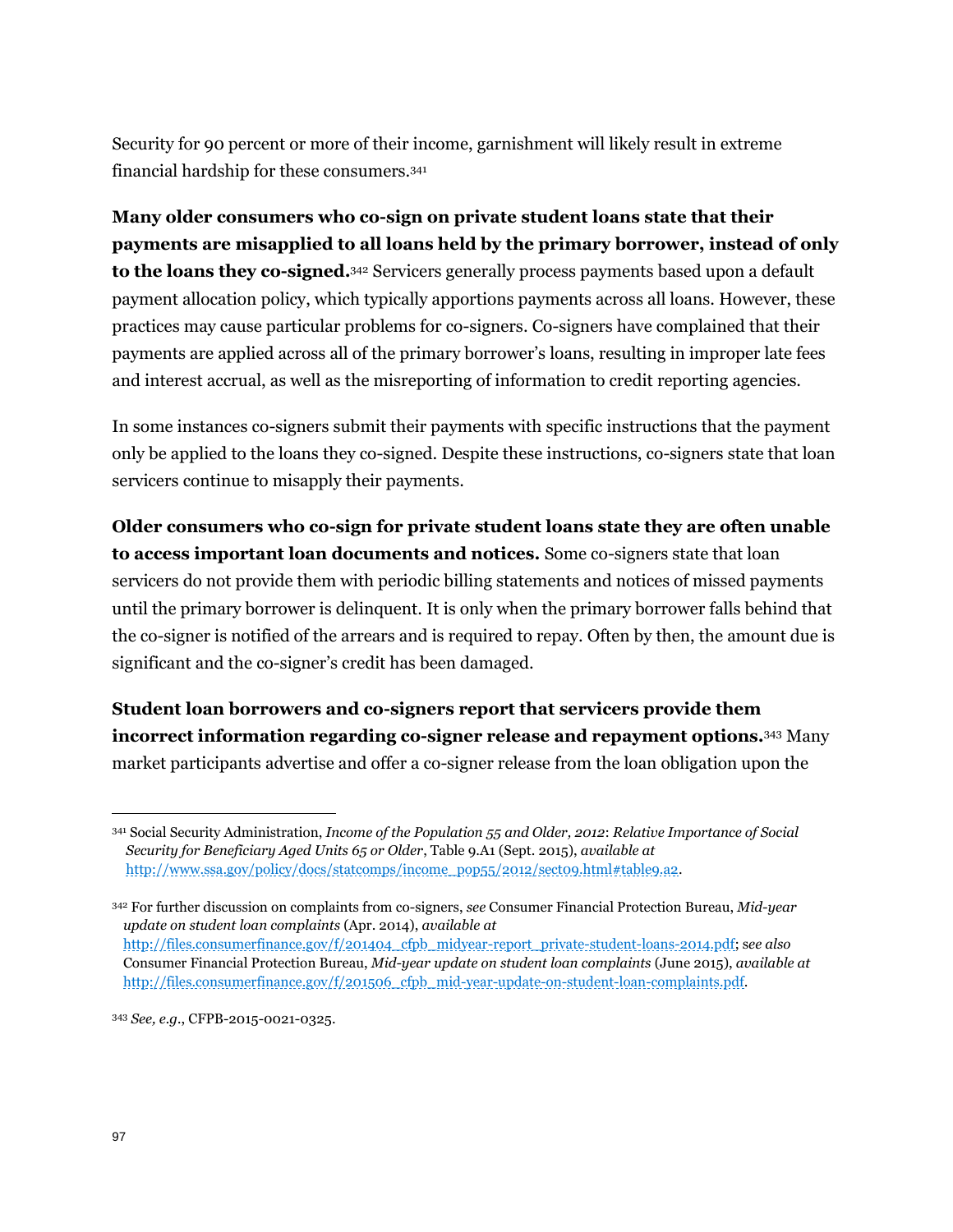primary borrower making a certain number of on-time payments and undergoing a credit check. Despite being told about this option prior to originating the loan, borrowers state that they cannot obtain enough information from the servicer to utilize the release.<sup>344</sup> For example, borrowers note that their servicer's website does not provide information on how to qualify or apply for co-signer release and/or provide the necessary forms.

In addition, servicers often require the primary borrower to undergo a credit check before releasing the co-signer. However, borrowers state that servicers generally do not reveal the minimum qualification standards, such as a credit score threshold.<sup>345</sup> Borrowers also state that they were denied for co-signer release for reasons that were not previously explained. For instance, some primary borrowers complain that when electing to enter forbearance, they were never told that it would reset the clock for qualifying for the co-signer release.

**Private student loans borrowers tell us that servicers may automatically place loans in default upon the death or bankruptcy of a co-signer, even when a borrower is paying as agreed.** Many private student loan contracts contain provisions that provide the lender or servicer the option to place a borrower in default under certain circumstances. For instance, contracts have been interpreted to allow a lender or servicer to place a loan in default and accelerate the full balance of the loan upon the death or bankruptcy filing of a co-signer, regardless of whether the loan was in good standing.<sup>346</sup>

We have heard from borrowers discovering they are in default when their co-signer, often a parent or grandparent passes away.<sup>347</sup> Some borrowers assume that death of a co-signer will result in a release of the co-signer's obligation to repay. Borrowers report confusion when they receive notices to pay in full since they believed their loan to be in good standing and current.

<sup>344</sup> *See, e.g.*, CFPB-2015-0021-0295.

<sup>345</sup> *See, e.g.*, CFPB-2015-0021-0993.

<sup>346</sup> For further discussion, *see* Consumer Financial Protection Bureau, *Mid-year update on student loan* complaints (Apr. 2014), *available at* [http://files.consumerfinance.gov/f/201404\\_cfpb\\_midyear-report\\_private-student-loans-](http://files.consumerfinance.gov/f/201404_cfpb_midyear-report_private-student-loans-2014.pdf)[2014.pdf.](http://files.consumerfinance.gov/f/201404_cfpb_midyear-report_private-student-loans-2014.pdf)

<sup>347</sup> *See, e.g.*, CFPB-2015-0021-1774; CFPB-2015-0021-1402.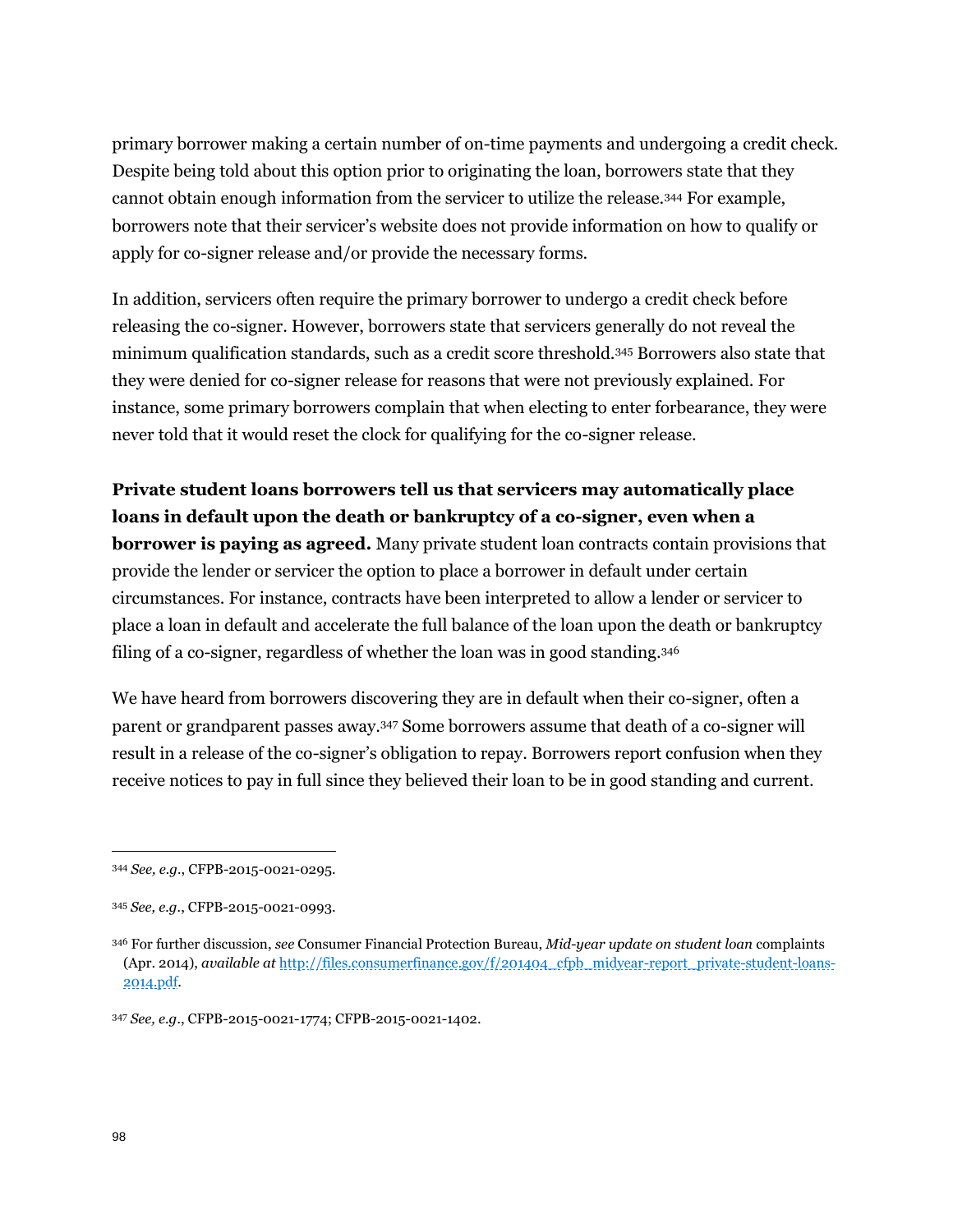Borrowers also describe how debt collectors threaten to place liens on property or other assets if the decedent's family members or estate administrators do not immediately pay the loan in full. Borrowers note debt collectors' attempts to collect from a co-signer's estate, even after the estate has been closed and settled.<sup>348</sup>

Borrowers also report becoming startled when they receive phone calls from a debt collector claiming their loans are in default because their co-signer filed for bankruptcy protection.<sup>349</sup> In most of these cases, the borrower was unaware that the co-signer pursued bankruptcy. Furthermore, co-signers were surprised to find that the primary borrower's loans were negatively affected due to the co-signer's decision to pursue bankruptcy.

Borrowers state that after their co-signer filed for bankruptcy, they stopped receiving communications from their servicer and did not receive billing statements, notice of default, or were locked out of their online account.<sup>350</sup>

# 1.5.3 Student loan debt relief companies

As student loan delinquencies and defaults continue to rise, many borrowers struggling to make ends meet will seek assistance. These borrowers are often solicited by third-party "debt relief" companies advertising services that claim to provide borrowers with lower monthly student loan payments and loan forgiveness. These companies generally enroll borrowers in free federal consumer protections, such as income-driven repayment plans, in exchange for up-front or recurring fees. In some cases, this assistance may prove illusory, as these companies charge upfront fees to their customers but fail to secure reduced monthly payments.<sup>351</sup>

<sup>350</sup> *Id*.

<sup>348</sup> *See, e.g.*, CFPB-2015-0021-5490.

<sup>349</sup> *See, e.g.*, CFPB-2015-0021-0883.

<sup>351</sup> *See, e.g*., Complaint for Permanent Injunction, Civil Money Penalties, and Other Relief, Consumer Financial Protection Bureau v. College Education Services LLC et al., No. 8:14-cv3078 (M.D. Fla. Dec. 11, 2014), *available at* [http://files.consumerfinance.gov/f/201412\\_cfpb\\_complaint\\_the-college-education-services.pdf.](http://files.consumerfinance.gov/f/201412_cfpb_complaint_the-college-education-services.pdf)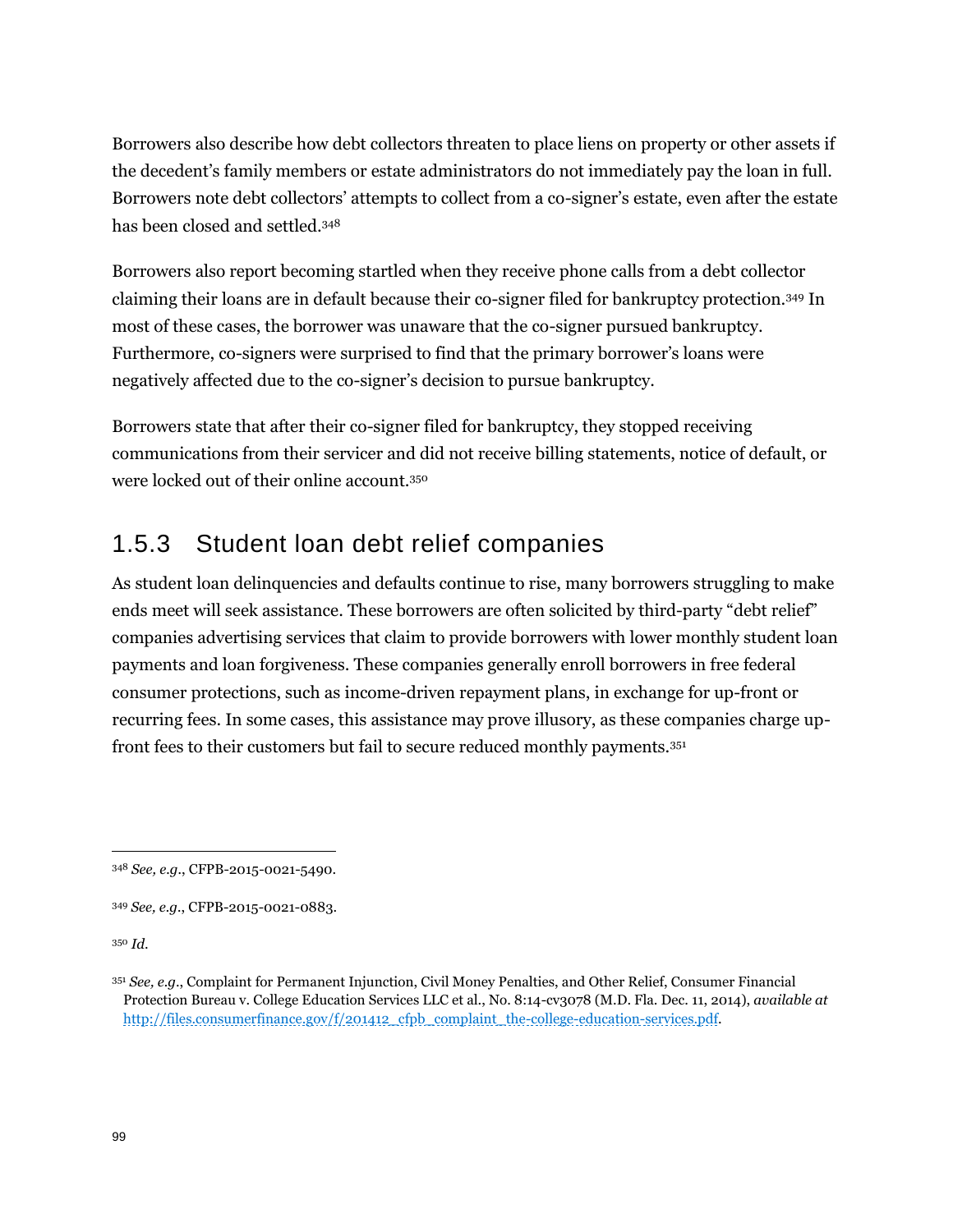In the past 12 months, the Bureau and several state attorneys general and banking regulators have taken action against a number of these companies for defrauding student loan borrowers.<sup>352</sup> In addition, last year, the Bureau published a consumer advisory that warns student loan borrowers about common signs of student loan debt relief scams, including highpressure tactics, up-front fees, and solicitations to sign third-party authorizations or powers of attorney.<sup>353</sup> Earlier this year, the Bureau also alerted search and social media companies and shared concerns related to how some of these companies use search and social media to target distressed student loan borrowers.

As discussed previously, federal student loans are unique relative to other consumer financial products in that borrowers have a legal right to a monthly payment driven by their income. As discussed in Section 1.1, commenters suggest that awareness of these protections among borrowers who could potentially benefit is limited, making borrowers in distress particularly susceptible to marketing by these debt relief companies.<sup>354</sup> Limited awareness also raises questions about whether outreach and information provided by student loan servicers is sufficient to ensure borrowers are readily able to access these consumer protections. For

<sup>352</sup> Last year, the Bureau took action to shut down two companies offering student loan debt relief services, alleging that these companies illegally charged borrowers up-front fees to enroll borrowers with federal student loans in income-driven repayment plans. *See* Consumer Financial Protection Bureau, *Press Release: CFPB Takes Action to End Student "Debt Relief" Scams* (Dec. 11, 2014), *available at* [http://www.consumerfinance.gov/newsroom/cfpb](http://www.consumerfinance.gov/newsroom/cfpb-takes-action-to-end-student-debt-relief-scams)[takes-action-to-end-student-debt-relief-scams;](http://www.consumerfinance.gov/newsroom/cfpb-takes-action-to-end-student-debt-relief-scams) *see also* Illinois Attorney General, *Press Release: Madigan Files Lawsuits Against Student Loan Debt Relief Scammers* (May 2015), *available at*

[http://www.illinoisattorneygeneral.gov/pressroom/2015\\_05/20150504.html;](http://www.illinoisattorneygeneral.gov/pressroom/2015_05/20150504.html) New York Department of Financial Services, *Press Release: Investigation by Student Protection Unit finds Direct Student Aid Engaged in Misleading and Deceptive Advertising, Other Improper Practices* (July 2015), *available at*

<sup>354</sup> *See* CFPB-2015-0021-0373; CFPB-2015-0021-0356.

[http://www.governor.ny.gov/news/governor-cuomo-announces-student-loan-debt-relief-provider-will-cease](http://www.governor.ny.gov/news/governor-cuomo-announces-student-loan-debt-relief-provider-will-cease-operations-after)[operations-after;](http://www.governor.ny.gov/news/governor-cuomo-announces-student-loan-debt-relief-provider-will-cease-operations-after) Washington State Office of the Attorney General, *Press Release: AG Sues Firm Over Illegal Student Loan Practices* (Apr. 7, 2015)*, available at* [http://www.atg.wa.gov/news/news-releases/ag-sues-firm-over](http://www.atg.wa.gov/news/news-releases/ag-sues-firm-over-illegal-student-loan-practices)[illegal-student-loan-practices;](http://www.atg.wa.gov/news/news-releases/ag-sues-firm-over-illegal-student-loan-practices) Office of the Minnesota Attorney General, *Press Release: Attorney General Lori Swanson Files Lawsuit Against Company Promising Student Loan Debt "Forgiveness"* (July 1, 2015), *available at* [http://www.ag.state.mn.us/Office/PressRelease/20150701StudentAidCenter.asp.](http://www.ag.state.mn.us/Office/PressRelease/20150701StudentAidCenter.asp) 

<sup>353</sup> *See* Consumer Financial Protection Bureau, Consumer Advisory: Student loan debt relief companies may cost you thousands of dollars and drive you further into debt (Dec. 2014), *available at*  [http://www.consumerfinance.gov/blog/consumer-advisory-student-loan-debt-relief-companies-may-cost-you](http://www.consumerfinance.gov/blog/consumer-advisory-student-loan-debt-relief-companies-may-cost-you-thousands-of-dollars-and-drive-you-further-into-debt)[thousands-of-dollars-and-drive-you-further-into-debt.](http://www.consumerfinance.gov/blog/consumer-advisory-student-loan-debt-relief-companies-may-cost-you-thousands-of-dollars-and-drive-you-further-into-debt)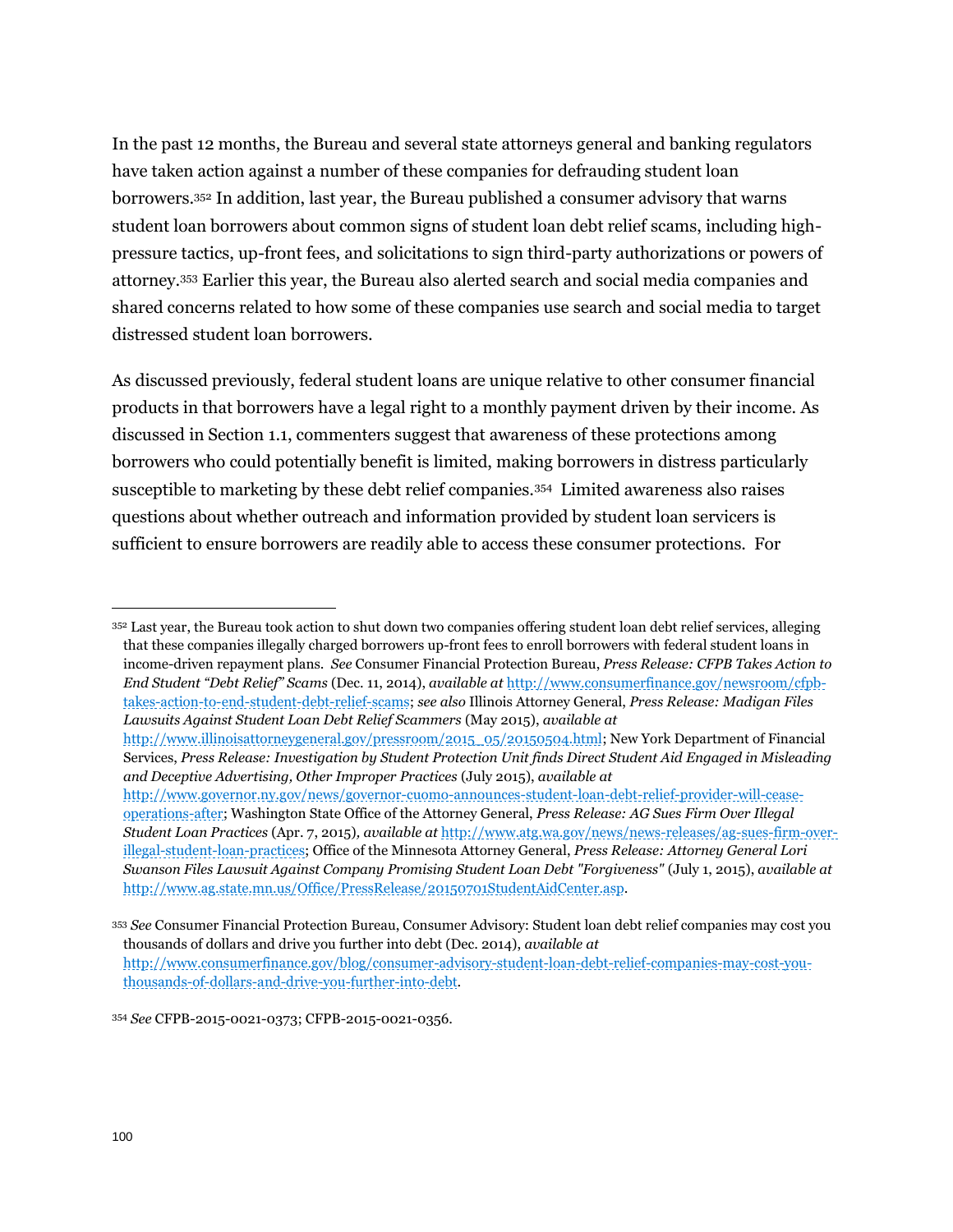borrowers who do reach out to student loan servicers for advice on alternative repayment options, the servicing problems described in this report may also drive borrowers to seek assistance from these companies. As one commenter notes:

*Servicers' poor practices have also created an unfortunate side effect: the recent growth of "student debt relief" companies. These companies take unfair advantage of people overwhelmed by the system, promising to enroll them in income-driven repayment plans, consolidate their loans, or even get their debts discharged – all for a hefty fee.*<sup>355</sup>

As one state attorney general noted last year:

*[T]he companies that engage in these scams are mere symptoms of a larger problem. Too many former students are having a hard time paying down their student debt. In many cases, they are not aware of the options available to them. Student loan debtors can have a hard time getting the right person on the phone. And they are not receiving information on the options available to them for repaying their loans. This massive confusion provides an easy opening for scammers.*<sup>356</sup>

Commenters note that the relationship between loan servicing problems and the proliferation of "debt relief" scams played out similarly in the mortgage market. As the number of American families struggling to manage high mortgage payments and avoid foreclosure climbed in the wake of the financial crisis, homeowners in distress also sought assistance to find a way to stay in their homes. Companies purporting to offer "mortgage rescue" services solicited up-front fees from homeowners by promising to secure modified mortgage payments and halt foreclosures.

In many cases, mortgage rescue companies defrauded their customers by accepting fees and failing to provide advertised services. As these scams proliferated, federal and state law

<sup>355</sup> *See* CFPB-2015-0021-0975.

<sup>356</sup> *The Role of States in Higher Education: Hearing before the S. Comm. on Health, Education, Labor and Pensions*, 113th Cong. 4 (July 24, 2014) (testimony from Illinois Att'y Gen. Lisa Madigan) *available at* [http://www.help.senate.gov/imo/media/doc/Madigan1.pdf.](http://www.help.senate.gov/imo/media/doc/Madigan1.pdf)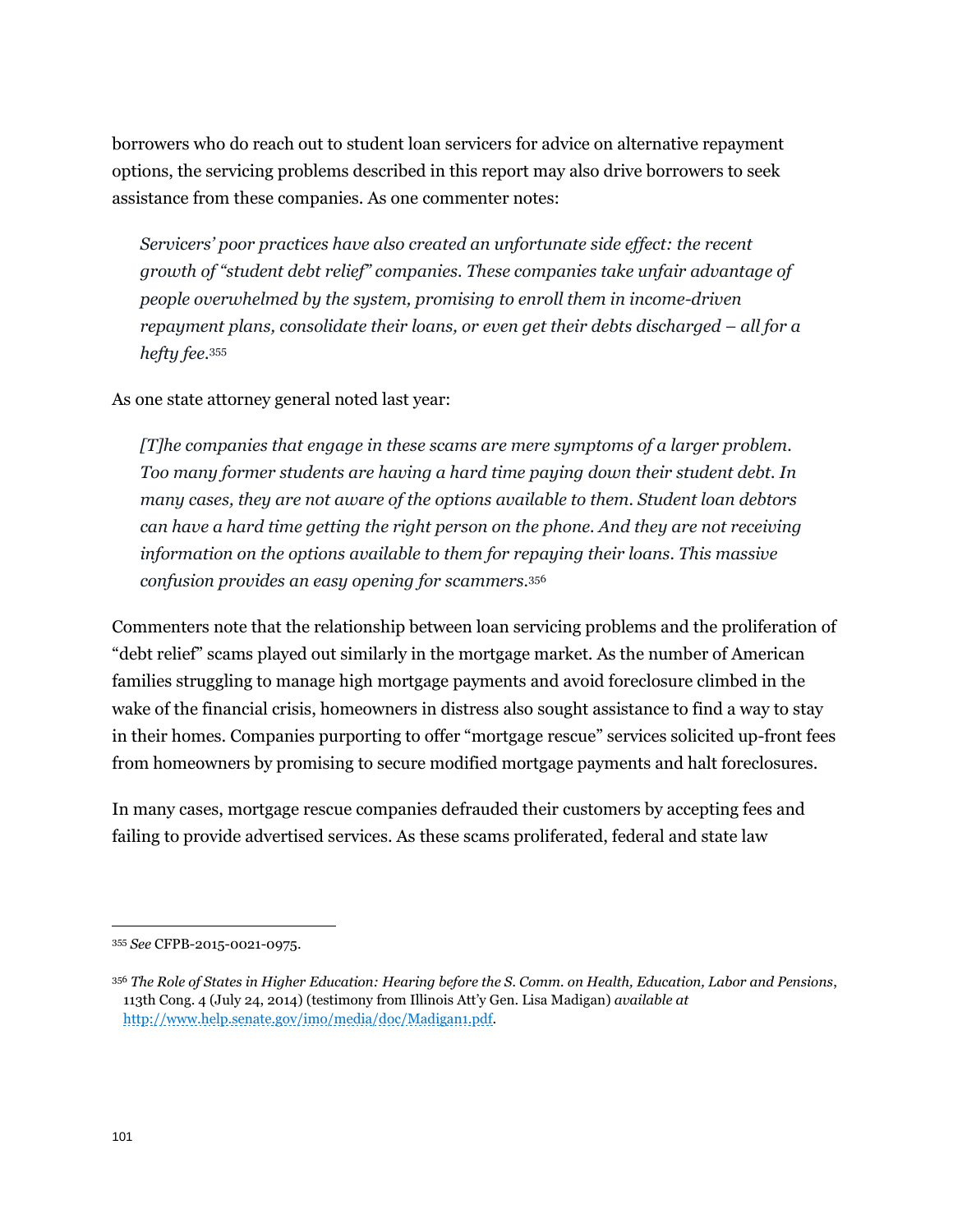enforcement agencies sued and shut-down individual foreclosure relief scams<sup>357</sup> and the Federal Trade Commission finalized a new federal regulation prohibiting companies from charging fees to homeowners until after the company delivers, and the consumer agrees to a written offer of mortgage relief from the customer's lender or servicer.<sup>358</sup>

Despite action by state and federal regulators and law enforcement agencies, the recent wave of mortgage rescue scams did not abate until the economic recovery took hold and the share of homeowners in distress began to subside. As discussed above, elevated levels of distress among student loan borrowers do not appear to be linked to the business cycle—student loan delinquencies remain elevated, despite declining levels of delinquency in other markets. Policymakers and market participants contemplating additional action to address illegal practices by certain student loan debt relief companies may wish to also focus on the underlying market conditions that permit these scams to proliferate. In particular, they should consider the extent to which improved conduct by student loan servicers related to income-driven payment plans can better assist distressed borrowers searching for a way to stay afloat.

<sup>357</sup> *See, e.g*., Illinois Attorney General, *Press Release: Attorney General Madigan Sues Chicago Area Mortgage Rescue Schemes* (July 27, 2011), *available at* [http://www.illinoisattorneygeneral.gov/pressroom/2011\\_07/20110727.html.](http://www.illinoisattorneygeneral.gov/pressroom/2011_07/20110727.html)

<sup>358</sup> 12 C.F.R. § 1015.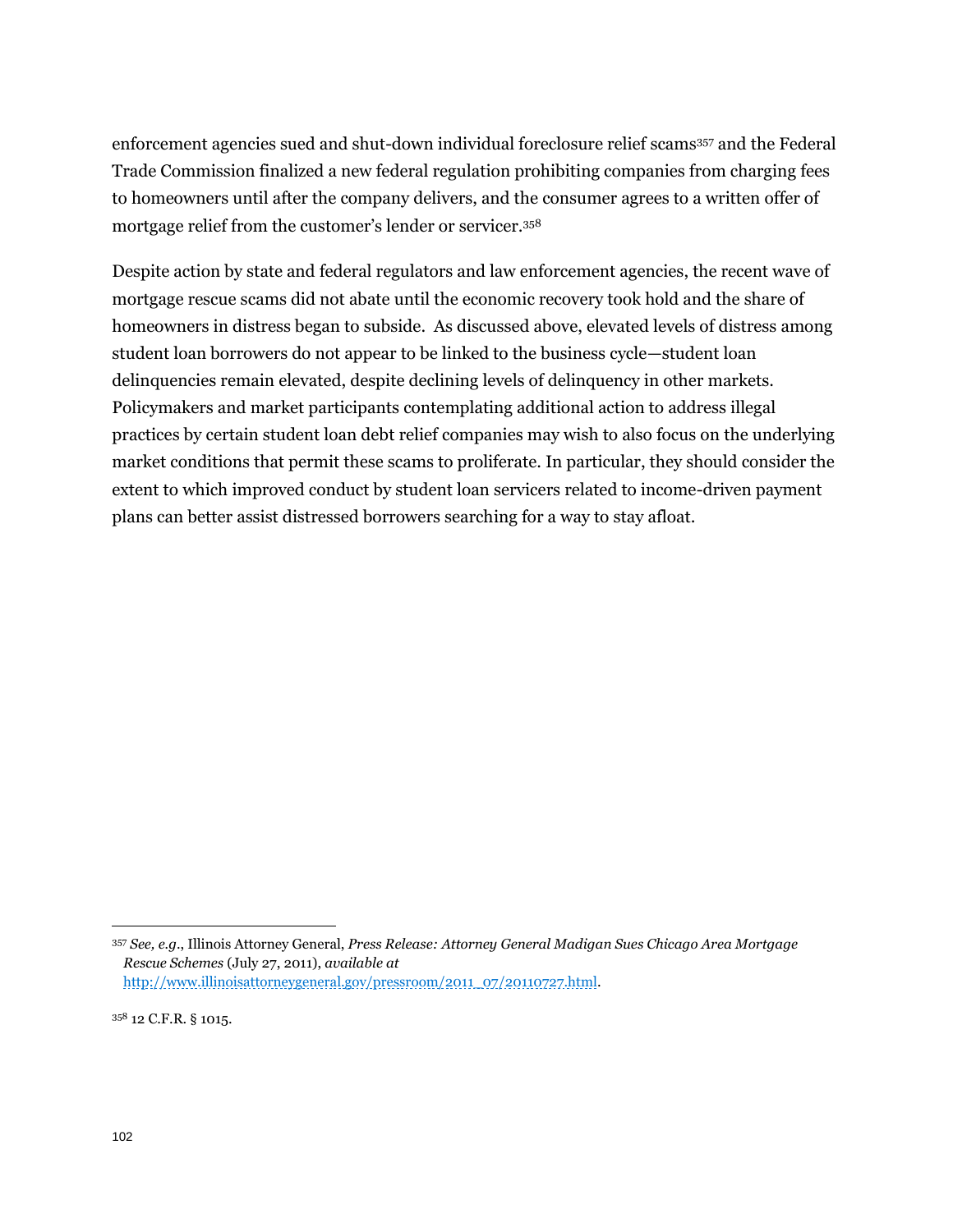# 2. Public input on analogies to servicing approaches in other markets

In recent years, policymakers have undertaken broad-based legislative and regulatory efforts to strengthen applicable federal consumer financial laws protecting consumers in the servicing of mortgages and credit cards. However, for student loan borrowers, there is no existing, comprehensive federal statutory or regulatory framework providing consistent standards for the servicing of all student loans.<sup>359</sup> Still, there are limited protections for certain federal student loan borrowers<sup>360</sup> related to specific aspects of the repayment process.<sup>361</sup>

Many commenters to the *Request for Information on Student Loan Servicing* note that the issues encountered by student loan borrowers today, as detailed in the preceding section, mirror

<sup>359</sup> In 2014, the Bureau expanded its examination program for student loan servicing to supervise both large depository institutions and larger nonbank student loan servicers for compliance with federal consumer law, including the prohibition against unfair, deceptive and abusive practices under the Dodd-Frank Act. This is the first examination program at the federal level focused on both bank and nonbank actors in the student loan servicing market. *See* Consumer Financial Protection Bureau, Education Loan Examination Procedures (Dec. 2013), *available at* [http://files.consumerfinance.gov/f/201312\\_cfpb\\_exam-procedures\\_education-loans.pdf.](http://files.consumerfinance.gov/f/201312_cfpb_exam-procedures_education-loans.pdf)

<sup>360</sup> *See, e.g.*, 34 C.F.R. Part 682 for certain disclosures and other requirements for companies servicing FFELP loans.

<sup>361</sup> CFPB-2015-0021-0354 ("Although federal loans are a much more consumer-friendly product than private loans, there is still room for improvement, especially with respect to the Federal Family Education Loan program (FFEL), the now defunct bank-based loan system and Federal Perkins Loans issued and serviced by institutions of higher education.").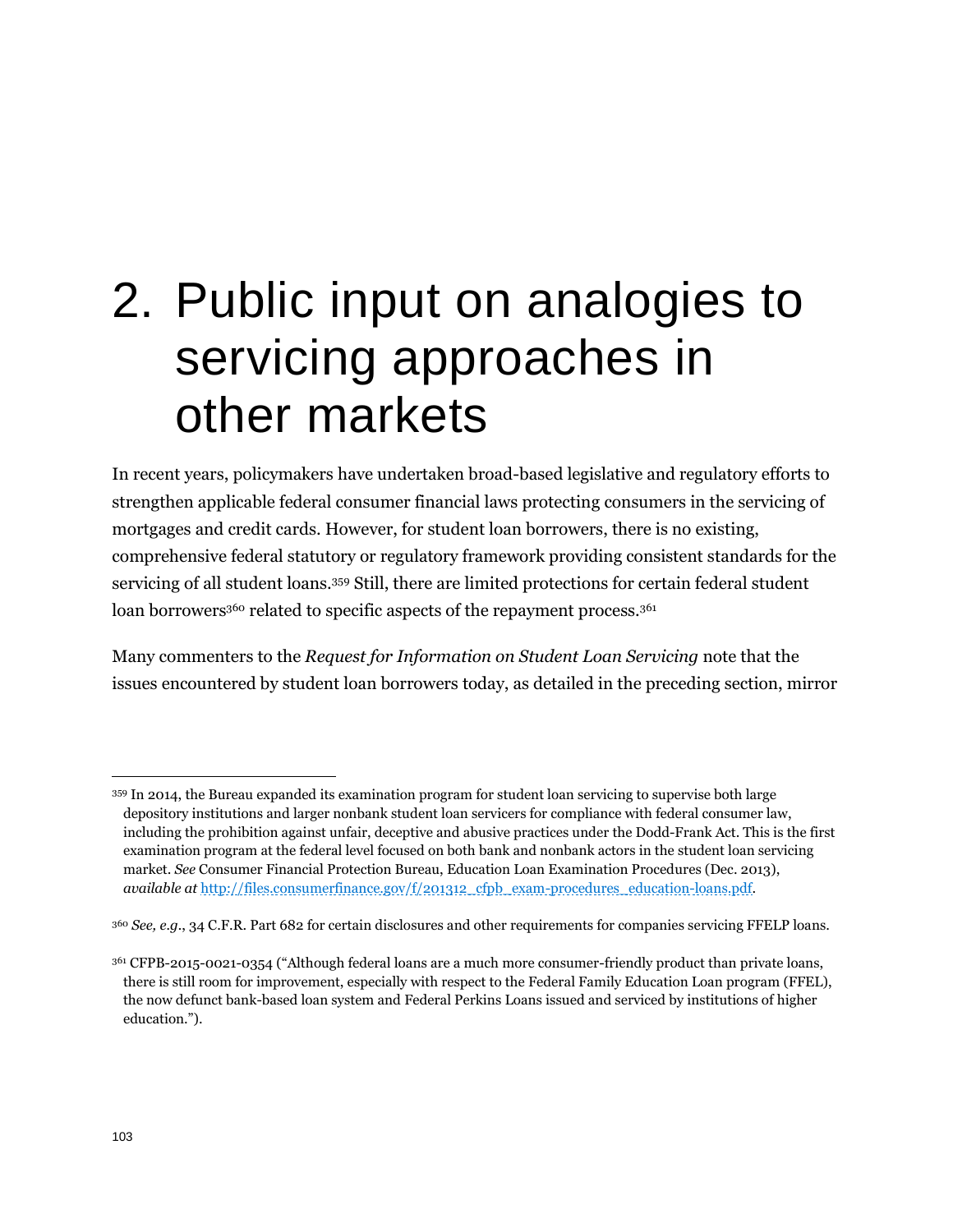many of the servicing problems faced by consumers in the mortgage market following the financial crisis.<sup>362</sup>

Comments from individual student loan borrowers, organizations representing borrowers and other consumers,<sup>363</sup> colleges and universities,<sup>364</sup> state law enforcement officials,<sup>365</sup> banking regulators,<sup>366</sup> a Member of Congress,<sup>367</sup> and some student loan market participants<sup>368</sup> suggest that recent changes to mortgage and credit card servicing practices may offer insight on possible approaches to remedy student loan servicing concerns. In contrast, some comments from trade associations representing industry participants and from individual student loan market participants reject this analogy, stating that the differences in underlying terms and features of mortgages and credit cards are sufficiently different from student loans so as to make the comparison unhelpful to policymakers.<sup>369</sup>

The following discussion attempts to synthesize this public input, while identifying specific mortgage, credit card, and other servicing reforms commenters note as potentially applicable to the student loan servicing industry. Reforms discussed in public comments fall into four broad categories:

- Practices and protections for struggling or delinquent borrowers;
- **Practices and protections related to servicing transfers;**

<sup>362</sup> *See, e.g*., CFPB-2015-0021-0856; CFPB-2015-0021-0806; CFPB-2015-0021-0808; CFPB-2015-0021-0861; CFPB-2015-0021-0860; CFPB-2015-0021-0354.

<sup>363</sup> *See, e.g.*, CFPB-2015-0021-0861; CFPB-2015-0021-0360; CFPB-2015-0021-0373.

<sup>364</sup> *See, e.g.*, CFPB-2015-0021-0806.

<sup>365</sup> *See, e.g.*, CFPB-2015-0021-0376.

<sup>366</sup> *See, e.g.*, CFPB-2015-0021-0381.

<sup>367</sup> *See* CFPB-2015-0021-0379.

<sup>368</sup> *See, e.g*., CFPB-2015-0021-0355; CFPB-2015-0021-0974; CFPB-2015-0021-0070.

<sup>369</sup> *See, e.g.*, CFPB-2015-0021-0357; CFPB-2015-0021-0370; CFPB-2015-0021-0859; CFPB-2015-0021-0361.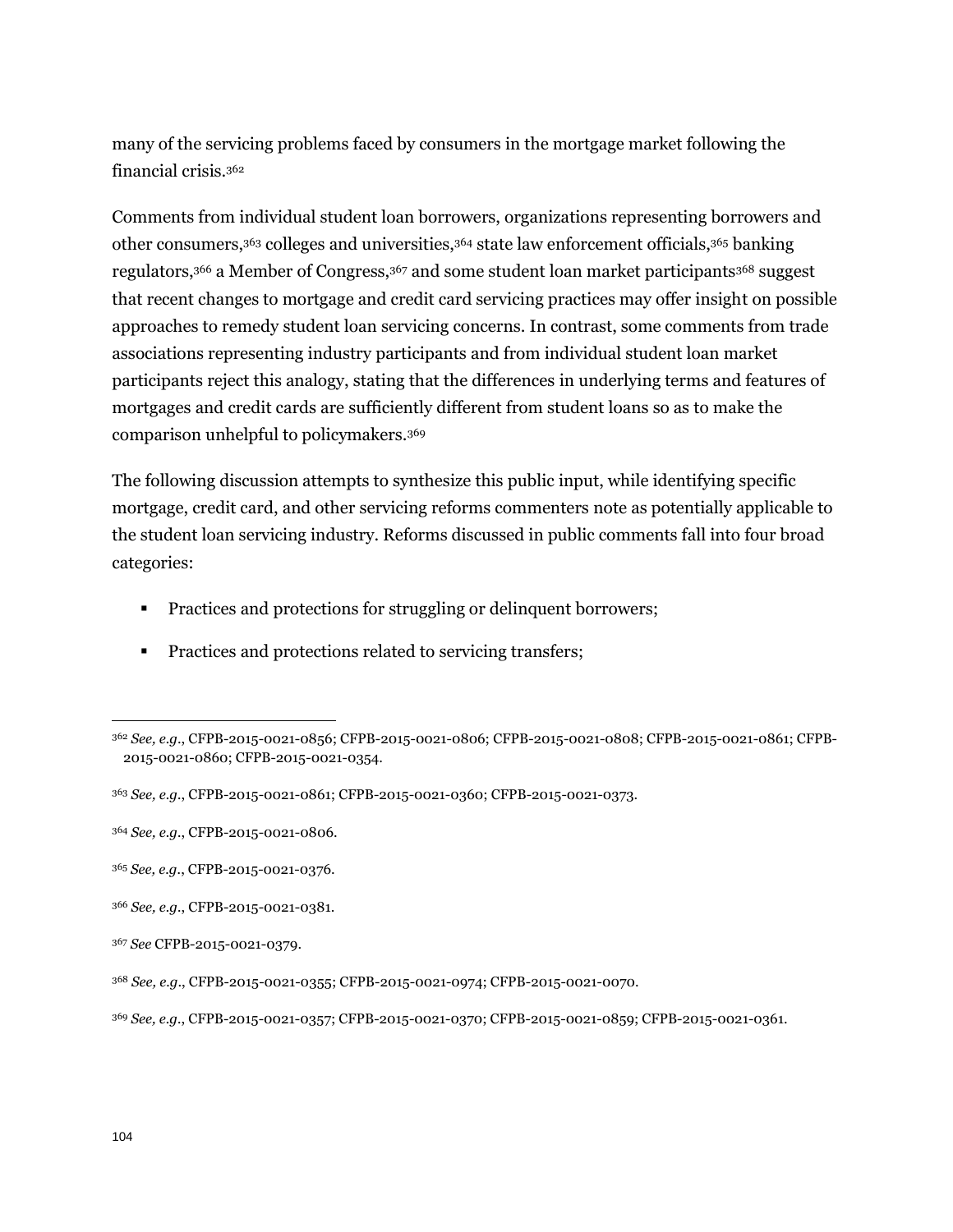- **Practices and protections related to requests for information and error resolution; and**
- Practices and protections related to the processing of payments.

# 2.1 Practices and protections for struggling or delinquent borrowers

As discussed in Section 1.1, student loan borrowers may experience problems when seeking to access or maintain enrollment in alternative payment plans. Comments from organizations representing consumers state that loan modifications and other alternative repayment options may be beneficial to both borrowers and loan holders because a performing loan, even one that is modified, may offer a greater return than recovery of a defaulted loan through collections.<sup>370</sup> One commenter cites, for example, a study indicating that home loan modifications may return greater value to investors than foreclosures.<sup>371</sup> Commenters suggest that student loan borrowers, lenders, and investors—similar to the mortgage context—may be better served by modifications of certain loans.<sup>372</sup> Commenters also suggest that mortgage servicers did not offer modifications to borrowers in the past because servicers have had financial incentives to foreclose.<sup>373</sup> For mortgage servicers, the cost of offering individualized modifications could be more expensive than sending borrowers to foreclosure.<sup>374</sup> Commenters suggest that, similar to mortgage servicers, student loan servicers may have a financial disincentive to offer loan modifications or alternative repayment plans.<sup>375</sup> Specifically, student loan servicers may not have adequate

<sup>370</sup> *See, e.g.*, CFPB-2015-0021-0856.

<sup>371</sup> *See* CFPB-2015-0021-0364.

<sup>372</sup> *See, e.g.*, CFPB-2015-0021-0858; CFPB-2015-0021-0364.

<sup>373</sup> *See, e.g.*, CFPB-2015-0021-0364.

<sup>374</sup> *Id.*

<sup>375</sup> *See, e.g.*, CFPB-2015-0021-0861; CFPB-2015-0021-0364.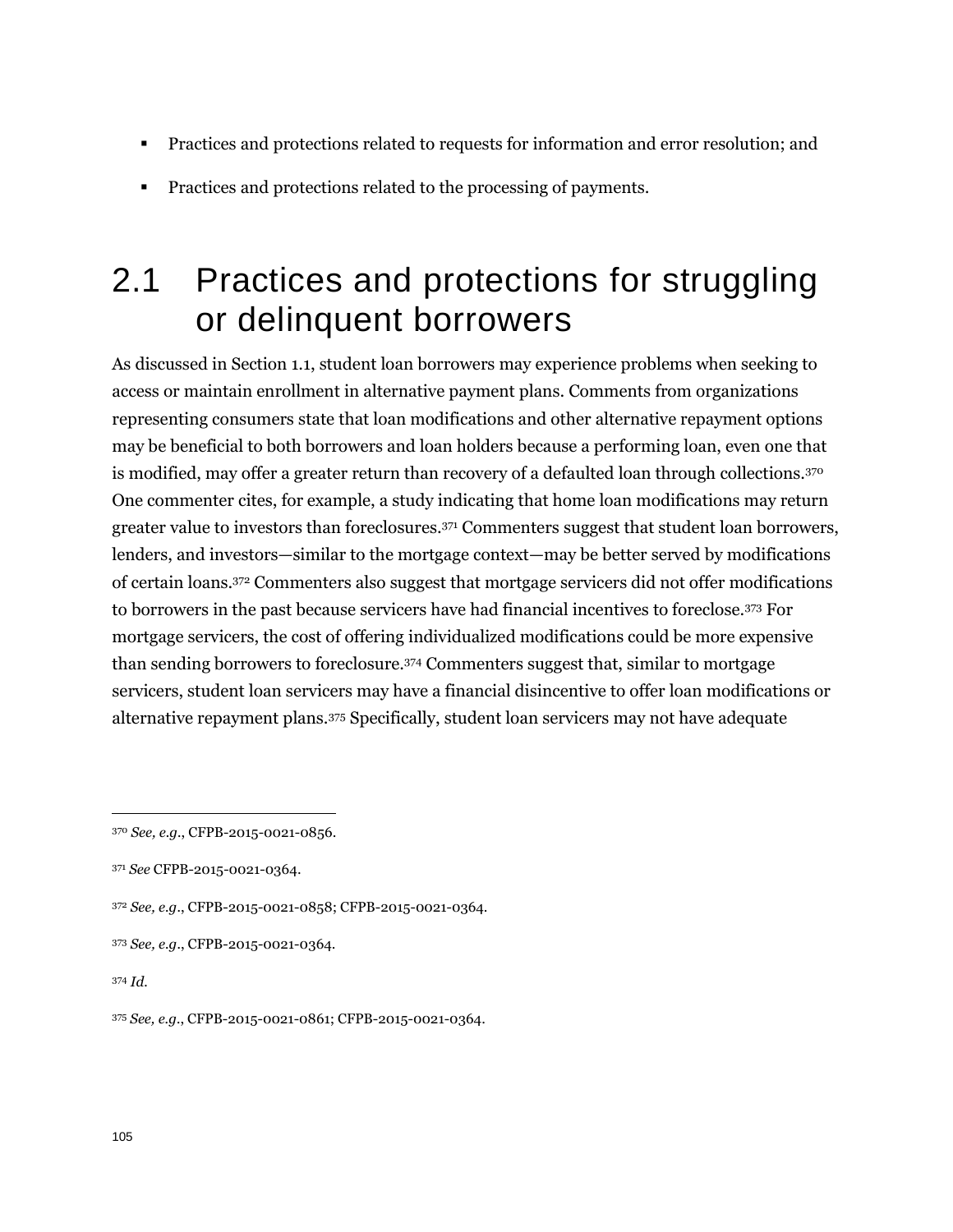economic incentive to provide more expensive loss mitigation outreach and relief to borrowers, as opposed to placing them in deferment or forbearance.<sup>376</sup>

Commenters urge policymakers to consider recent history in the mortgage market—specifically the servicing problems surrounding loss mitigation programs that may have been caused, in part, by a disconnect between borrowers, servicers, and investors.<sup>377</sup>

Commenters, including individual borrowers and organizations representing student loan borrowers, recommend policymakers evaluate whether certain loss mitigation-related and other mortgage servicing requirements in Regulation X under the Real Estate Settlement Procedures Act (RESPA) offer a useful analogy when considering protections for student loan borrowers.<sup>378</sup>

One comment from nearly two-dozen law professors urges policymakers to consider the protections of the mortgage servicing rules when developing standards to assist distressed student loan borrowers, noting that:

*There is every reason to believe that student loan servicing, which represents a dramatically increasing share of overall consumer debt, would benefit from similar consumer protections. In crafting any regulations governing servicing of student loans, we urge [policymakers] to examine the effectiveness of federal agency guidelines and contract terms in inducing meaningful mortgage loan servicing. We also urge [policymakers] to adopt standards that apply equally to borrowers of both private and public student loans.*<sup>379</sup>

In contrast, several comments from student loan market participants and industry trade associations state that the differences between mortgages and student loans are significant and therefore this analogy is inappropriate.<sup>380</sup> For example, one trade association representing the

<sup>376</sup> *See, e.g.*, CFPB-2015-0021-0861; CFPB-2015-0021-0364.

<sup>377</sup> *See, e.g*., CFPB-2015-0021-0364.

<sup>378</sup> *See, e.g.*, CFPB-2015-0021-1137; CFPB-2015-0021-0861; *see also* CFPB-2015-0021-0354.

<sup>379</sup> CFPB-2015-0021-0858.

<sup>380</sup> *See, e.g.*, CFPB-2015-0021-0357; CFPB-2015-0021-0370; CFPB-2015-0021-0859; CFPB-2015-0021-0361.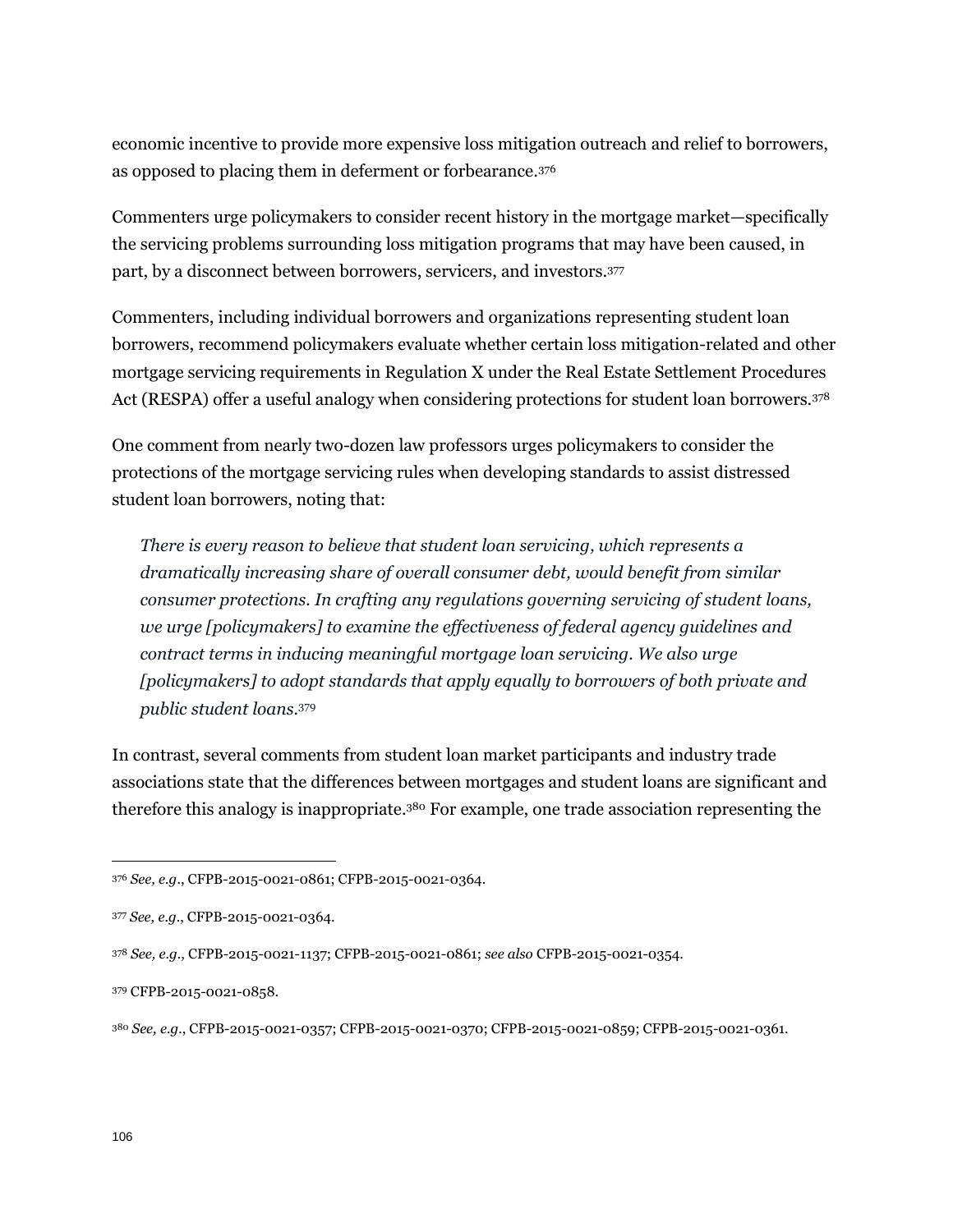student loan servicing industry rejects this analogy, noting that "the concept of loss mitigation is not appropriate to student loans. There is no asset to save."<sup>381</sup>

When drawing comparisons between mortgage servicing and student loan servicing, several commenters specifically highlight the following mortgage provisions:

- **Early intervention for struggling borrowers.** Mortgage servicers must make a good faith effort to establish live contact with a borrower no later than the 36th day of a borrower's delinquency.<sup>382</sup> No later than the 45th day of delinquency, a servicer must provide a written notice that includes, among other things, a statement encouraging the borrower to contact the servicer and, if applicable, a brief description of examples of loss mitigation options that may be available.<sup>383</sup>
- **Continuity of contact.** Mortgage servicers must maintain policies and procedures designed to assign designated personnel to respond to a delinquent consumer's inquiries and, as applicable, assist the consumer with available loss mitigation options.<sup>384</sup> This provides the consumer the ability to access information about his or her mortgage.<sup>385</sup>
- **Properly disclosing loss mitigation options and reviewing loss mitigation applications.** Mortgage servicers must adopt policies and procedures reasonably designed to ensure that the servicer can (1) identify all loss mitigation options for which a borrower may be eligible; (2) provide prompt access to all documents and information submitted by a borrower in connection with a loss mitigation option to servicer personnel assigned to assist borrowers; (3) identify documents and information that a borrower is required to submit to complete a loss mitigation application; and (4)

- <sup>383</sup> 12 C.F.R. § 1024.39(b).
- <sup>384</sup> 12 C.F.R. § 1024.40(a).

<sup>385</sup> 12 C.F.R. § 1024.40(a)(3).

<sup>381</sup> CFPB-2015-0021-0357.

<sup>382</sup> 12 C.F.R. § 1024.39(a).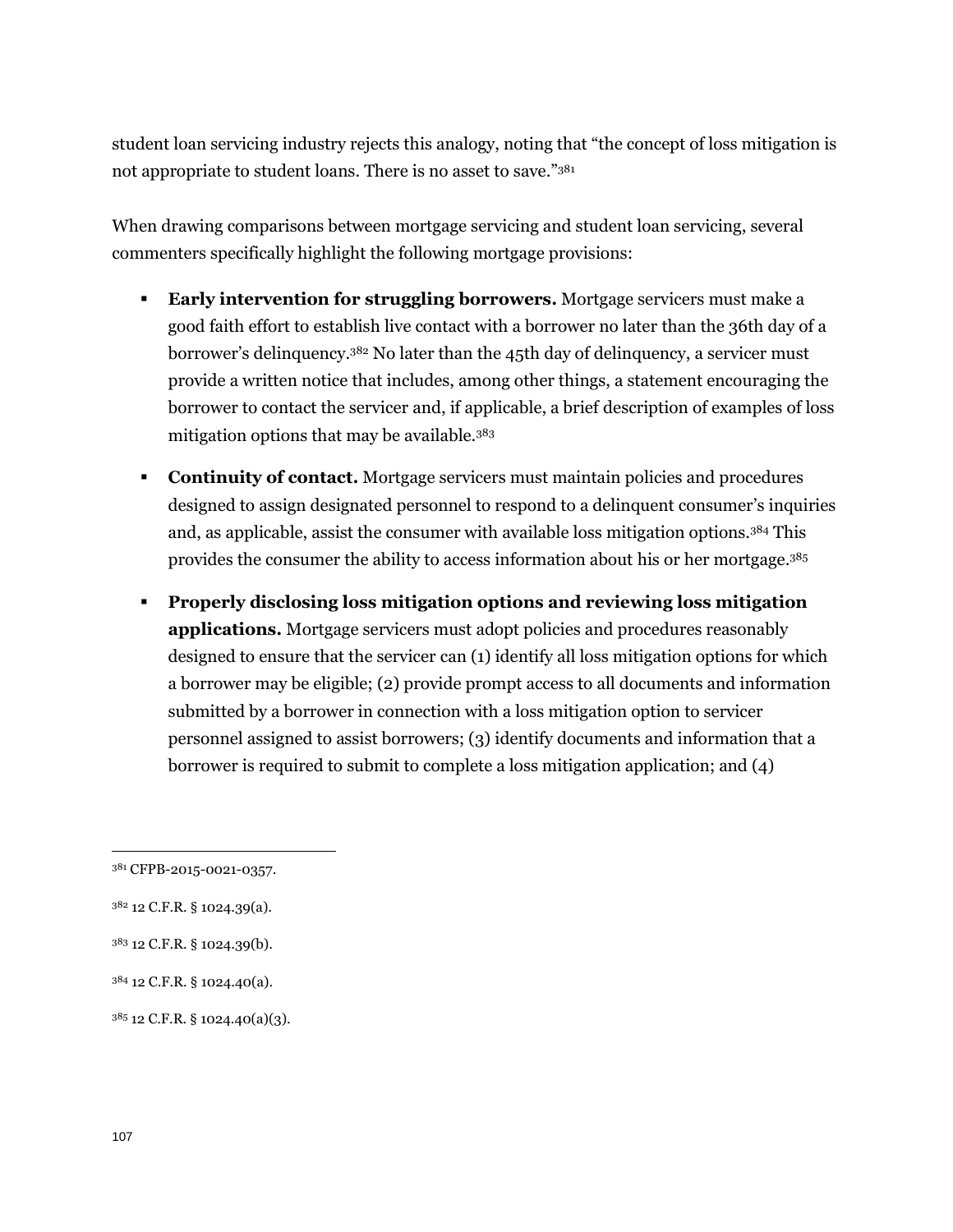properly evaluate a borrower who submits an application for all loss mitigation options for which the borrower may be eligible.<sup>386</sup>

### 2.1.1 Early intervention for struggling borrowers

Commenters suggest that early intervention and prompt contact from student loan servicers to discuss repayment options could allow a greater number of student loan borrowers to avoid default.<sup>387</sup>

As discussed above, federal student loan borrowers are entitled to enroll in alternative repayment plans that cap monthly payments as a percentage of the borrower's discretionary income, called income-driven repayment plans. However, according to commenters, some borrowers are unaware of these repayment options and ultimately fall into default.<sup>388</sup>

In contrast, there are no repayment programs widely available for struggling private student loan borrowers that are analogous to the options in place for borrowers with federal loans.<sup>389</sup> Some private student loan lenders and servicers offer deferment or forbearance, but commenters note that servicers "rarely change the terms of the loan permanently to make the monthly payment more affordable for the borrower."<sup>390</sup> Participants in the private student lending industry do note broader availability of expanded programs to provide relief for borrowers experiencing serious financial hardship, particularly over the past 24 months.<sup>391</sup> However, as one policy organization notes, "unlike federal student loan borrowers or many

<sup>386</sup> 12 C.F.R. § 1024.40(b)(2); *see also* 12 C.F.R. § 1024.41.

<sup>387</sup> *See, e.g.*, CFPB-2015-0021-0354.

<sup>388</sup> *See, e.g.*, CFPB-2015-0021-0378; CFPB-2015-0021-6009.

<sup>389</sup> *See* CFPB-2015-0021-0809; CFPB-2015-0021-0354.

<sup>390</sup> CFPB-2015-0021-0354.

<sup>391</sup> *See*, *e.g.*, CFPB-2015-0021-0361.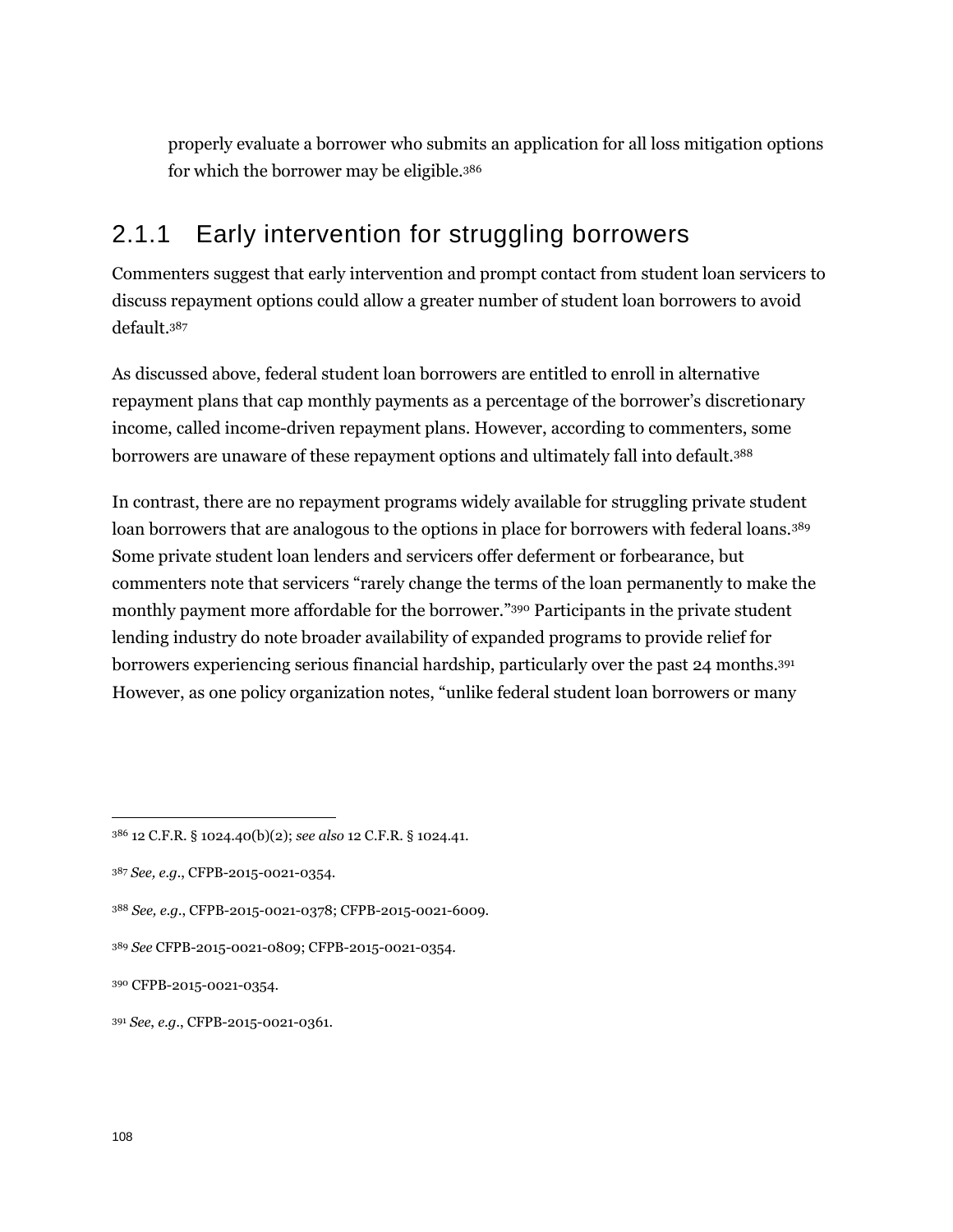mortgage borrowers, distressed private student loan borrowers have few affordable, sustainable repayment options to help them stay current on their loan."<sup>392</sup>

Commenters suggest that student loan borrowers need enhanced assistance from servicers in order to prevent delinquency and default.<sup>393</sup> One industry commenter does note that pursuant to federal regulations, delinquent borrowers with FFELP loans must receive additional written disclosures related to alternative repayment plans and other options to cure delinquencies.<sup>394</sup> No comparable regulatory requirements exist for servicers handling private student loans or Direct Loans.

Consumer group commenters suggest a potential protection for borrowers based on similar standards to those that require mortgage servicers to attempt to contact a delinquent borrower and make efforts to contact the borrower again at certain intervals following missed payments.<sup>395</sup>

Commenters further note that mortgage servicing guidelines usually require servicers to contact the borrower by phone or other "live" contact instead of other means, such as pre-recorded messages.<sup>396</sup> Commenters indicate that requiring servicers to connect with borrowers may allow servicers to discover the reasons for missed payments and offer appropriate loss mitigation options to borrowers.<sup>397</sup> According to some commenters, establishing early contact after a missed payment would be particularly relevant to student loan borrowers because many student loan borrowers are unaware of specific repayment options that could help prevent a long-term default.<sup>398</sup>

<sup>392</sup> CFPB-2015-0021-0354.

<sup>393</sup> *See, e.g.*, CFPB-2015-0021-0354.

<sup>394</sup> *See* CFPB-2015-0021-0357.

<sup>395</sup> *See, e.g.*, CFPB-2015-0021-0861; *see also* CFPB-2015-0021-0354.

<sup>396</sup> *See, e.g.*, CFPB-2015-0021-0861.

<sup>397</sup> *Id.*

<sup>398</sup> *See, e.g.*, CFPB-2015-0021-0861; CFPB-2015-0021-0354.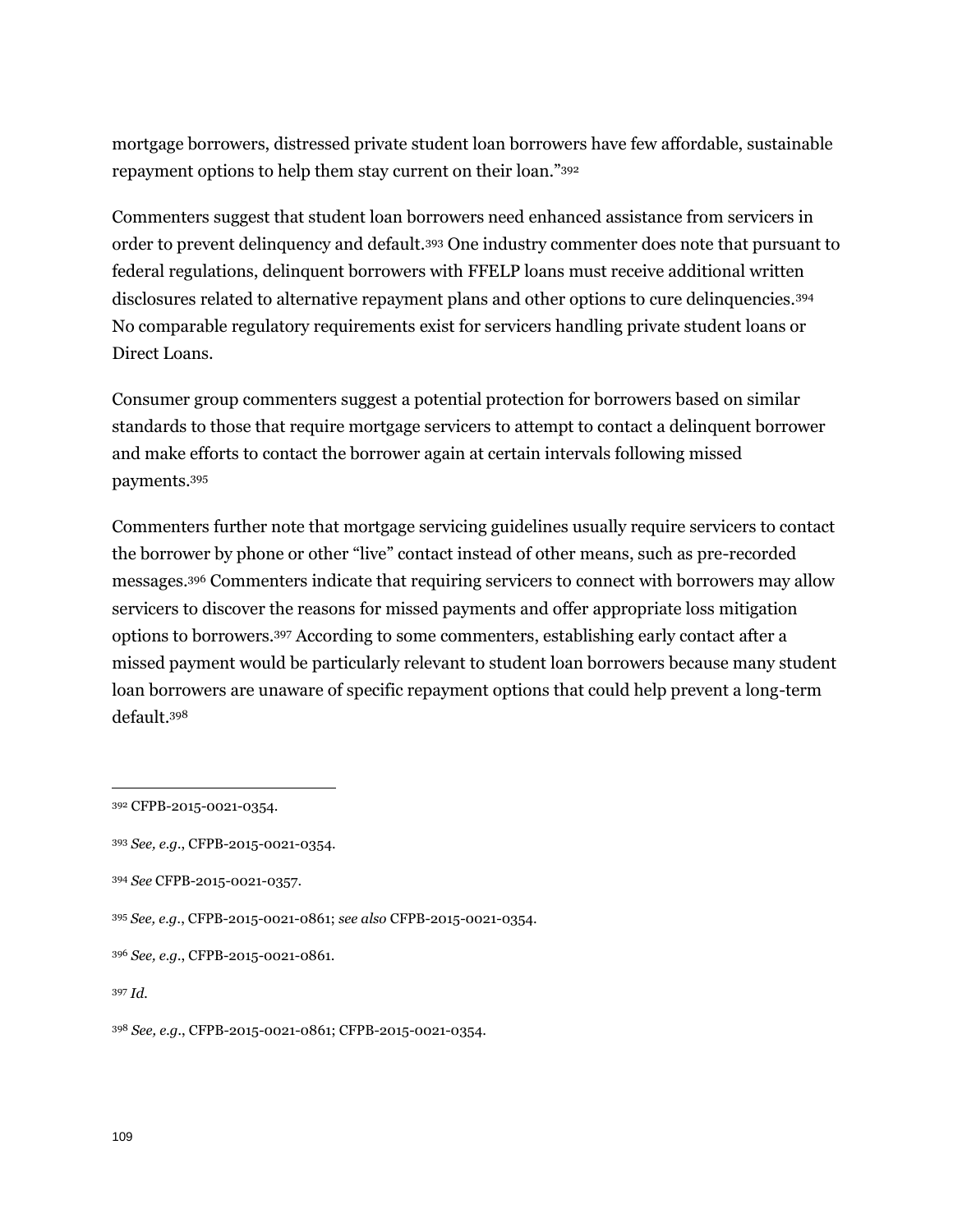## 2.1.2 Continuity of contact

Comments from organizations representing student loan borrowers suggest adopting standards that provide a continuity of contact for delinquent borrowers.<sup>399</sup> A trade association representing the student loan servicing industry notes that these standards would raise operating costs for student loan servicers.<sup>400</sup>

One consumer group commenter notes that a limited version of similar protections are already required for certain federal student loan borrowers, stating that the "Department of Education regulations applicable to [FFELP] loans set out minimal 'due diligence' requirements for servicers to provide information about payment options to borrowers during periods of delinquency prior to default*.*" <sup>401</sup> However, this commenter further explains that no comparable federal regulatory requirements exist for private student loans or Direct Loans. This commenter states that it is unclear whether the Department of Education has incorporated these standards for Direct Loans through contracts and states that the "Department must make clear that these guidelines apply to Direct Loans as well."<sup>402</sup>

### 2.1.3 Properly disclosing loss mitigation options and evaluating loss mitigation applications

As discussed above, many federal and private student loan borrowers struggle to make their scheduled monthly payments, but may not have a complete understanding of available repayment arrangements. Commenters suggest that policymakers consider the parallel between mortgages and student loans and implement similar loss mitigation-related requirements as those in place to assist struggling mortgage loan borrowers.<sup>403</sup>

<sup>399</sup> *See, e.g.*, CFPB-2015-0021-0975; CFPB-2015-0021-0861*.*

<sup>400</sup> *See* CFPB-2015-0021-0357.

<sup>401</sup> CFPB-2015-0021-0861; *see also* CFPB-2015-0021-0354.

<sup>402</sup> CFPB-2015-0021-0861.

<sup>403</sup> *See, e.g.*, CFPB-2015-0021-0381; *see also* CFPB-2015-0021-0808; CFPB-2015-0021-0364; CFPB-2015-0021-0354.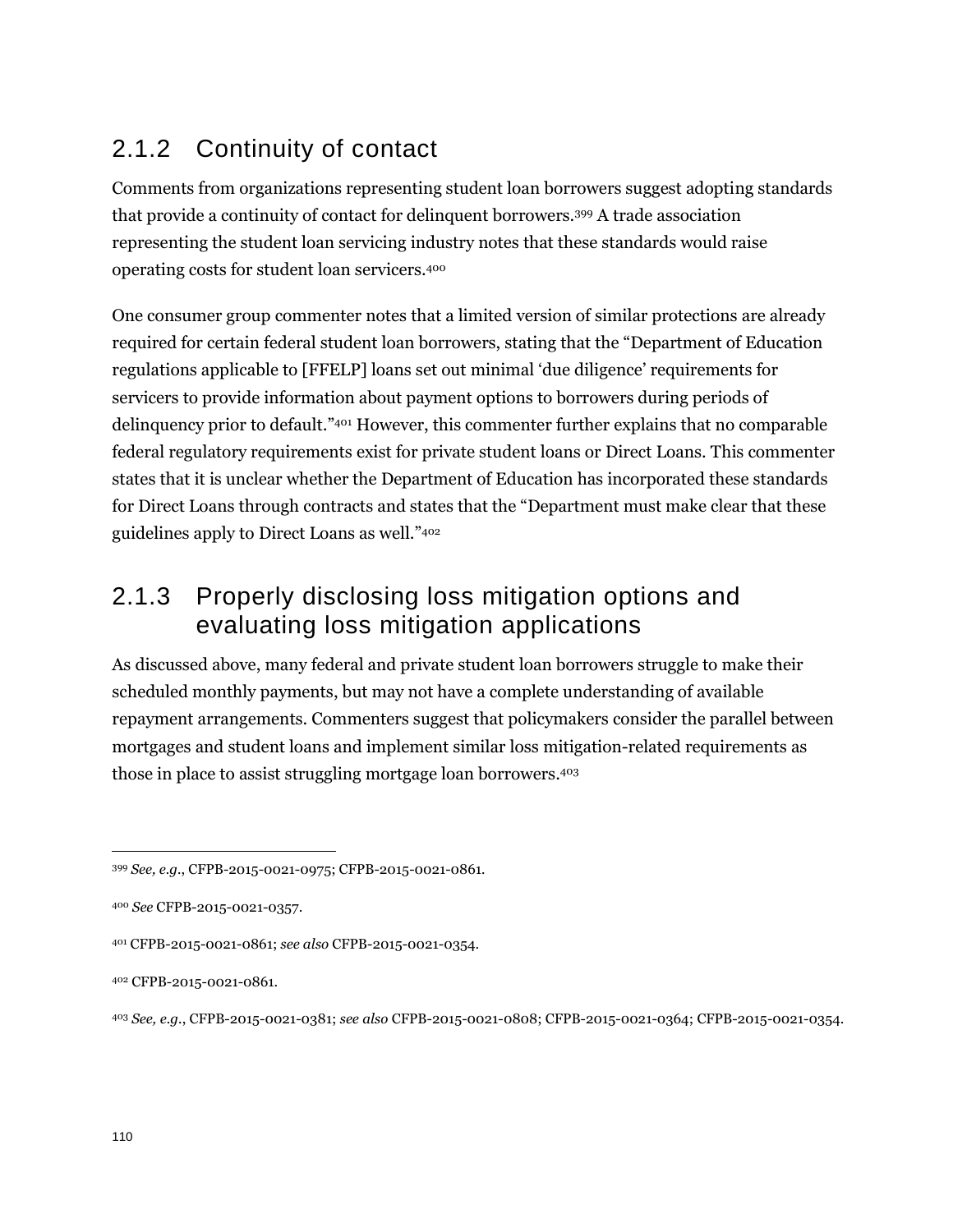#### Servicers must disclose to borrowers all available loss mitigation options

Commenters highlight that mortgage servicers generally are required to inform borrowers of all loss mitigation options that may be available to them.<sup>404</sup> However, according to commenters, student loan servicers may not provide sufficient information to distressed borrowers because servicers may have a financial disincentive to assist borrowers in the process.<sup>405</sup>

Commenters note that disclosure aspects of rules related to mortgage loss mitigation applications could serve as a model for similar student loan servicing standards. For example, one private student lender notes that it currently publicly discloses available modification options on its website and provides borrowers who identify as experiencing financial hardship with this information in inbound and outbound telephone contacts.<sup>406</sup> Commenters also suggest additional requirements, such as requiring servicers to provide delinquent student loan borrowers at certain intervals with applications for all available repayment options, including income-driven repayment plans.<sup>407</sup>

#### Servicers must review for all available loss mitigation options

One commenter notes that the mortgage servicing rules generally require servicers to evaluate a borrower's loss mitigation application for all available loss mitigation options.<sup>408</sup> Another commenter representing consumers states that in many instances the loan holder will benefit if the terms of the loan are modified to allow the borrower to continue successfully repaying the loan on an affordable repayment schedule.<sup>409</sup> An organization representing low-income student loan borrowers comments that the mortgage servicing rules recognize "that consumers often do not know what options they may be eligible for when they ask a servicer for assistance.

<sup>404</sup> *See* CFPB-2015-0021-0354.

<sup>405</sup> *See, e.g.*, CFPB-2015-0021-0364.

<sup>406</sup> *See* CFPB-2015-0021-0361.

<sup>407</sup> *See, e.g.*, CFPB-2015-0021-0861.

<sup>408</sup> *See* CFPB-2015-0021-0851.

<sup>409</sup> *See* CFPB-2015-0021-0364.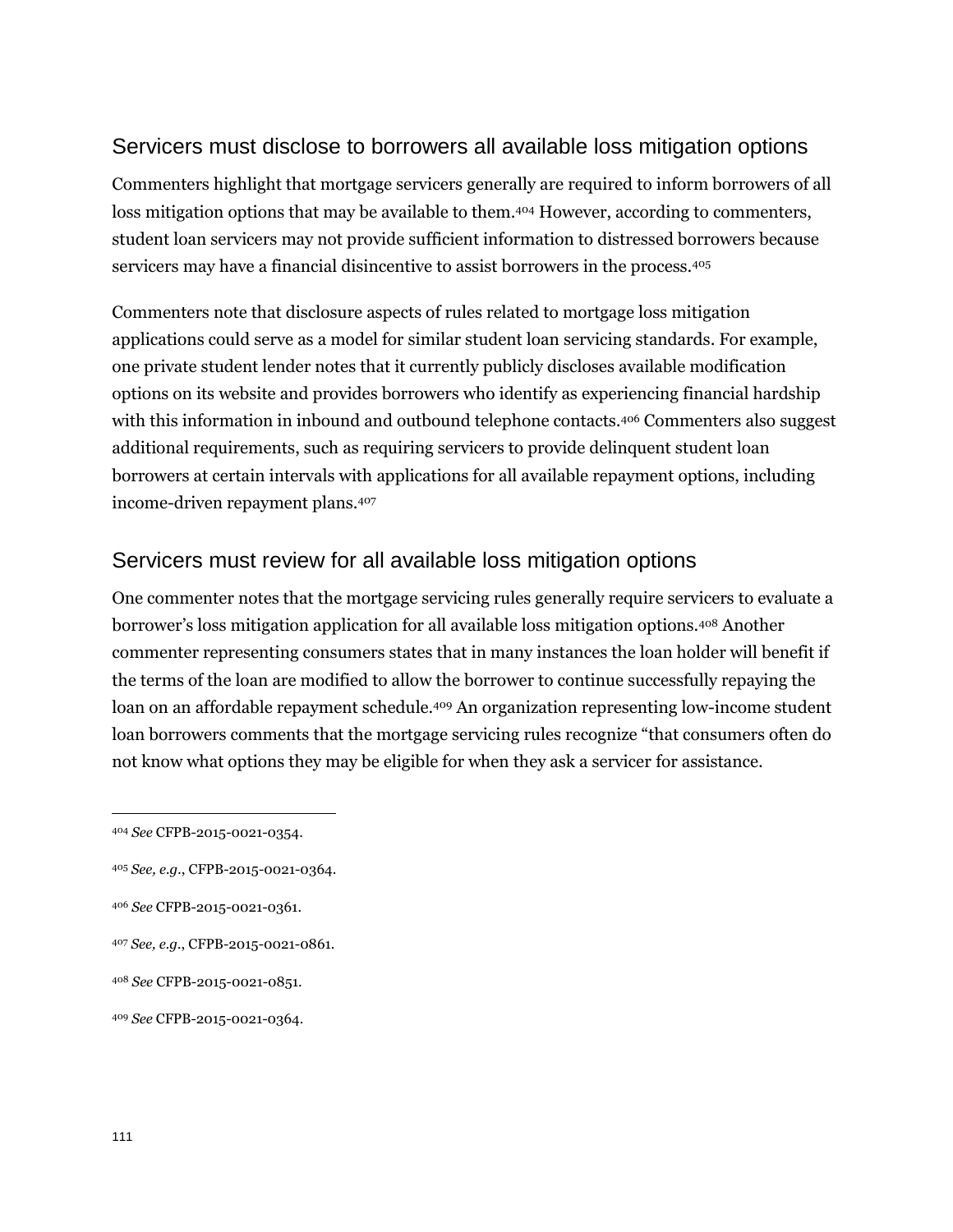Therefore, it is reasonable to place the burden on the servicer to ensure that it reviews borrowers for all available options."<sup>410</sup>

One private student lender states that it has developed a standardized set of options available for private student loan borrowers seeking modifications, publishing eligibility criteria on its website and training customer service personnel on how to administer these programs when contacted by a private student loan borrower experiencing financial distress.<sup>411</sup>

An organization representing consumers comments that servicers "should be required to prioritize options that keep people in repayment, instead of offering forbearances as the first option."<sup>412</sup> Another commenter also suggests going beyond the mortgage servicing rules by stating that borrowers should be given the right to "submit a new application upon a change in circumstances," even if the borrower has previously submitted a loss mitigation application and been reviewed.<sup>413</sup>

### Prohibition on declaring default prior to determination on loss mitigation application

Commenters stress that although the default of a student loan is not directly analogous to the foreclosure process, the result of a defaulted loan could have significant long-term effects on the student loan borrower.<sup>414</sup> Commenters note that a defaulted student loan can be significantly detrimental to a borrower since a defaulted student loan often occurs early in a borrower's credit history and could ruin the borrower's ability to obtain subsequent credit.<sup>415</sup>

- <sup>412</sup> CFPB-2015-0021-0975.
- <sup>413</sup> CFPB-2015-0021-0861.
- <sup>414</sup> *See, e.g.*, CFPB-2015-0021-0364.
- <sup>415</sup> *See, e.g.*, CFPB-2015-0021-0364.

<sup>410</sup> CFPB-2015-0021-0861.

<sup>411</sup> *See* CFPB-2015-0021-0361.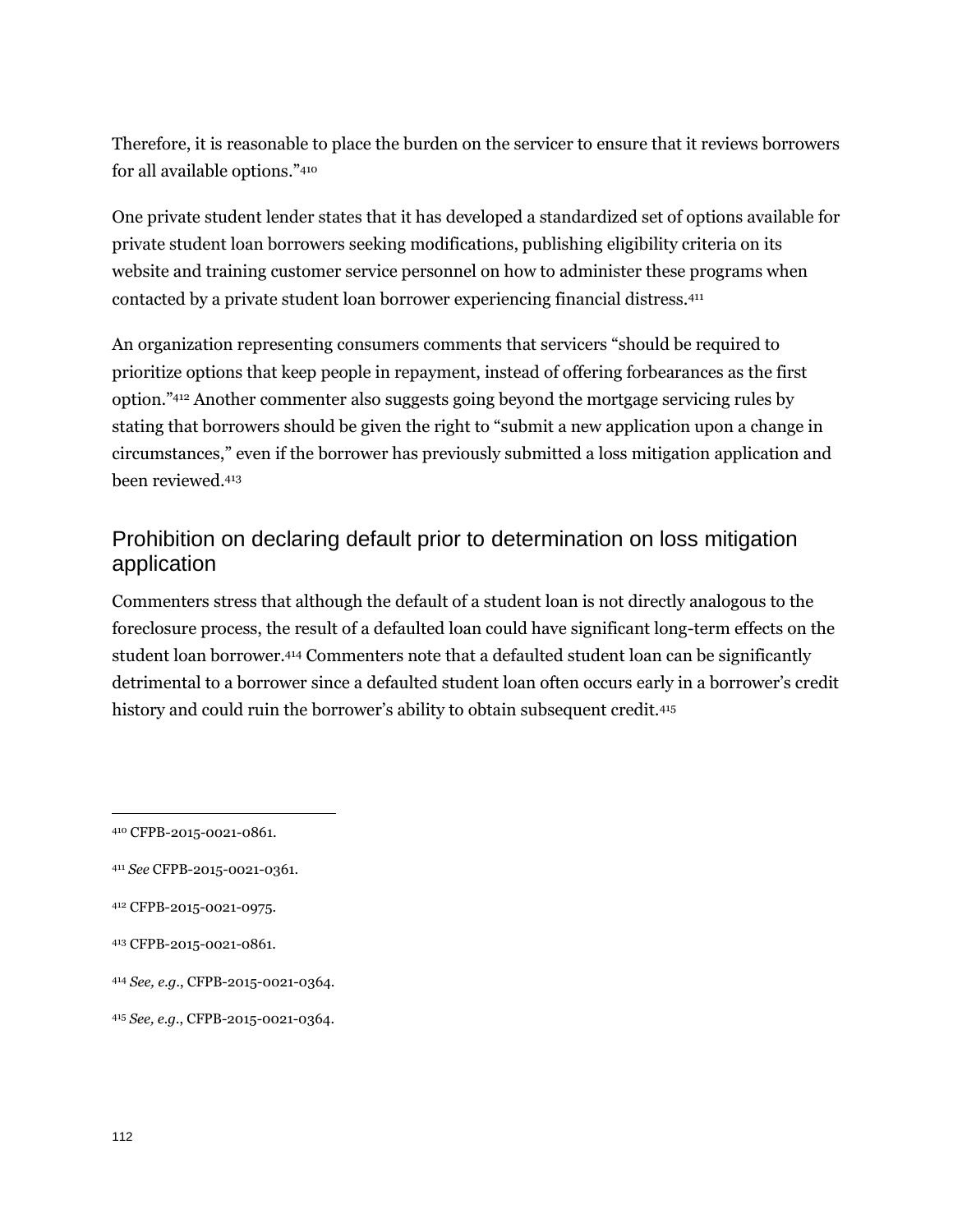To prevent the negative consequences of placing a loan into default, comments from organizations representing consumers urge policymakers to consider applying protections similar to those in place for mortgage borrowers that generally prohibit a mortgage servicer from completing a foreclosure process without first reviewing a borrower's loss mitigation application.<sup>416</sup>

Commenters suggest that policymakers consider the "declaration of default as an equivalent of a foreclosure sale."<sup>417</sup> Some commenters advocate for standards requiring student loan servicers to consider the borrower's eligibility for all available loan modifications and alternative repayment plans before transferring an account to collections.<sup>418</sup>

#### Right to appeal loss mitigation review

Comments from organizations representing consumers suggest that after a servicer has reviewed the borrower's eligibility for all available loan modifications or alternative repayment programs, the borrower should receive written notice of the servicer's decisions for all options.<sup>419</sup> Commenters further suggest that if a student loan servicer denies a request for loss mitigation, the borrower should be entitled to a "clear explanation for its decision and provide a way for a borrower to appeal the decision," <sup>420</sup> "at any time while a loan is outstanding" and "be able to appeal servicer decisions after default and throughout the post-default collection process."<sup>421</sup>

<sup>416</sup> *See, e.g.*, CFPB-2015-0021-0861.

<sup>417</sup> CFPB-2015-0021-0861. In contrast to the process in the mortgage market, upon default, federal student loans are generally transferred to a debt collector for recovery. Student loan servicers are generally not part of the postdefault collections process for student loan borrowers. For loans held by the Department of Education and loans made under FFELP, default ends the business relationship between the borrower and a student loan servicer.

<sup>418</sup> *See, e.g.*, CFPB-2015-0021-0975.

<sup>419</sup> *See, e.g.*, CFPB-2015-0021-0861.

<sup>420</sup> CFPB-2015-0021-0354.

<sup>421</sup> CFPB-2015-0021-0861; *see also* CFPB-2015-0021-0354.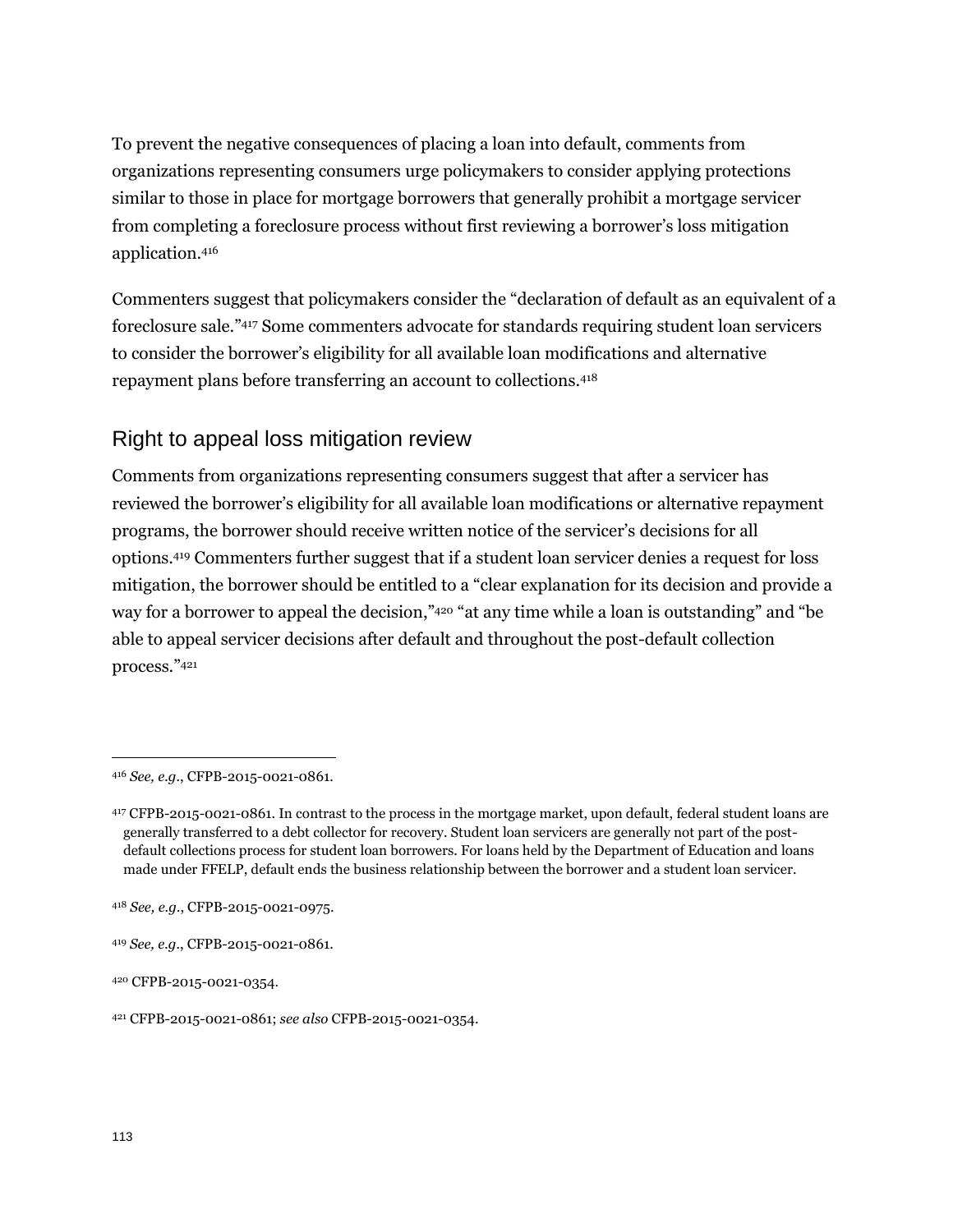Commenters suggest that if a borrower is successful in an appeal of a servicer's decision that leads to an "improper declaration of a default," then the loan should be taken "out of default, even if the loan is subject to a collection action."<sup>422</sup>

#### Additional loss mitigation-related comments

Some industry commenters highlight the unique aspects of student loans in comparison to mortgages, especially the fact that student loan servicing does not involve the recovery of property, such as a home.<sup>423</sup> One industry commenter notes that, as an unsecured loan, the analogy to mortgage loss mitigation rules does not apply and these rules should not inform any policy approach or practices designed to better facilitate utilization of alternative repayment plans for student loans.<sup>424</sup>

Some commenters note that by adapting loss mitigation-related protections for mortgage borrowers to the student loan servicing market, policymakers and market participants may establish practices that improve the administration of the consumer protections provided by law for borrowers with federal student loans and may better ensure that private student loan borrowers in distress are able to access options to the extent they are offered.<sup>425</sup>

# 2.2 Practices and protections related to servicing transfers

As discussed in Section 1.2, following a servicing transfer, some student loan borrowers may experience problems related to lack of notice, lost benefits and protections, misapplied payments, and unexpected or inappropriate late fees. Some commenters suggest that the

<sup>422</sup> CFPB-2015-0021-0861.

<sup>423</sup> *See, e.g.*, CFPB-2015-0021-0357; CFPB-2015-0021-0370; *but see* CFPB-2015-0021-0861; CFPB-2015-0021-0364.

<sup>424</sup> *See* CFPB-2015-0021-0357.

<sup>425</sup> *See, e.g.*, CFPB-2015-0021-0858.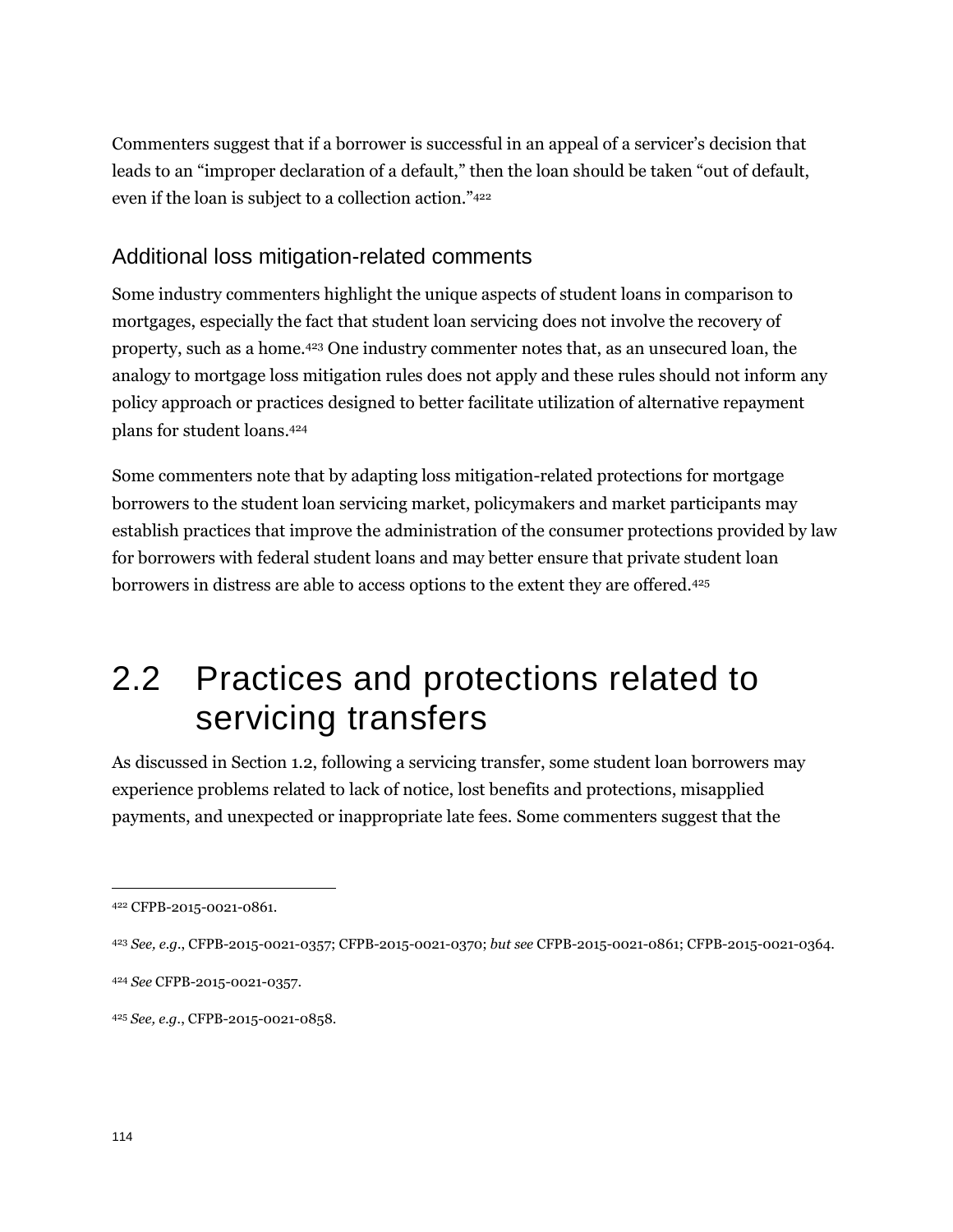current mortgage servicing rules under RESPA that are relevant to servicing transfer notices and transfer of documents and data can be "applied easily in the student loan servicing context."<sup>426</sup> Commenters identify provisions, including:

- **Notice of transfer of loan servicing.** If a lender or servicer transfers a loan's servicing to a new servicer, the prior servicer must provide a notice to the borrower no less than 15 days before the effective date of transfer, and the transferee servicer must provide a notice not more than 15 days after the effective date of transfer, with limited exceptions.<sup>427</sup>
- **Prohibition on treating the consumer as late.** During the 60-day period beginning on the effective date of transfer, the servicer cannot treat a consumer's payment as late for any purpose (and cannot charge a late fee) if the consumer has made a timely payment to the prior servicer.<sup>428</sup>
- **Timely transfer of documents and information to new servicer.** Mortgage servicers are required to maintain policies and procedures reasonably designed to facilitate the transfer of information during servicing transfers.<sup>429</sup> These policies should be tailored to ensure timely transfer of all documents and information in the possession or control of the prior servicer relating to the transferred loan to the new servicer.<sup>430</sup>

### 2.2.1 Notice of transfer of loan servicing

As described in Section 1.2, some student loan borrowers may be unaware that their loans have been transferred to a new servicer, which commenters note can lead to disruptions in payments, unexpected late fees, and other challenges for borrowers and servicers. According to

<sup>426</sup> CFPB-2015-0021-0861.

<sup>427</sup> 12 C.F.R. § 1024.33(b)(3).

<sup>428</sup> 12 C.F.R. § 1024.33(c)(1).

<sup>429</sup> 12 C.F.R. § 1024.38(b)(4).

<sup>430</sup> 12 C.F.R. § 1024.38(a).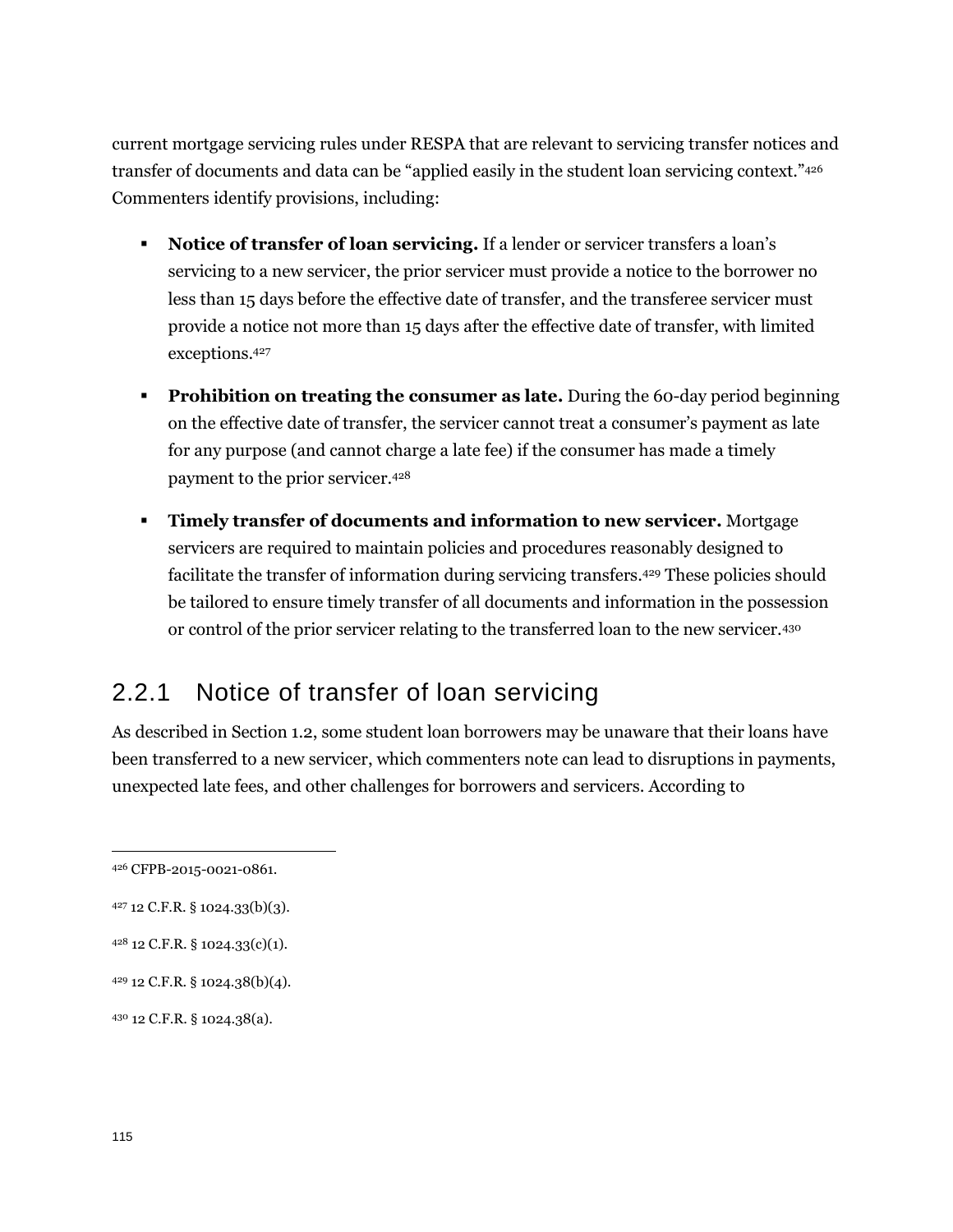commenters, there are no uniform notice requirements for student loan servicing transfers, which contribute to borrower confusion and frustration.<sup>431</sup>

Comments from organizations representing consumers and from market participants suggest that one approach to mitigate student loan transfer or servicing problems could be modeled on requirements similar to those in mortgage rules related to disclosure and notice of servicing transfers.<sup>432</sup> Some commenters suggest that one approach may be to require notice be provided to the borrower before a servicing transfer.<sup>433</sup>

While there are no market-wide requirements for conduct related to student loan servicing transfers, commenters do note that there are some protections offered to certain federal student loan borrowers with FFELP loans, including a joint notice from the transferee and transferor servicer not later than 45 days after a transfer has occurred.<sup>434</sup> However, no comparable regulatory notice requirements related to servicing transfers exist for borrowers with private or Direct Loans. In addition, no federal regulatory requirements for student loans require any specific notice or disclosure prior to a servicing transfer.<sup>435</sup>

One large student loan servicer endorses providing additional notices during servicing transfers, commenting that it voluntarily provides notices to its FFELP and private student loan customers before and after the transfer.<sup>436</sup> In addition, this commenter states that it already adopted the

<sup>431</sup> *See, e.g.*, CFPB-2015-0021-0354; CFPB-2015-0021-0378.

<sup>432</sup> *See, e.g.*, CFPB-2015-0021-0975; *see also* CFPB-2015-0021-0355.

<sup>433</sup> *See, e.g.*, CFPB-2015-0021-0975.

<sup>434</sup> *See, e.g.*, CFPB-2015-0021-0357; CFPB-2015-0021-0370.

<sup>435</sup> Readers should note that federal student loan borrowers with Direct Loans and FFELP loans have a contractual right to notice in the event of loan transfer, but this notice clause does not specify whether notice must occur prior to or following transfer. For Direct Loan borrowers, this notice requirement is only triggered if there is a change in the address to which the borrower must send payments or direct communications. *See, e.g.*, U.S. Department of Education, *Federal Family Education Loan Program (FFELP) Stafford Loan Master Promissory Note*, *available at* [http://www.ifap.ed.gov/dpcletters/attachments/FP0608StaffApp2008.pdf;](http://www.ifap.ed.gov/dpcletters/attachments/FP0608StaffApp2008.pdf) U.S. Department of Education, *Master Promissory Note: William D. Ford Direct Loan Program*, *available at* [http://www.direct.ed.gov/pubs/dlmpn.pdf.](http://www.direct.ed.gov/pubs/dlmpn.pdf)

<sup>436</sup> *See* CFPB-2015-0021-0355.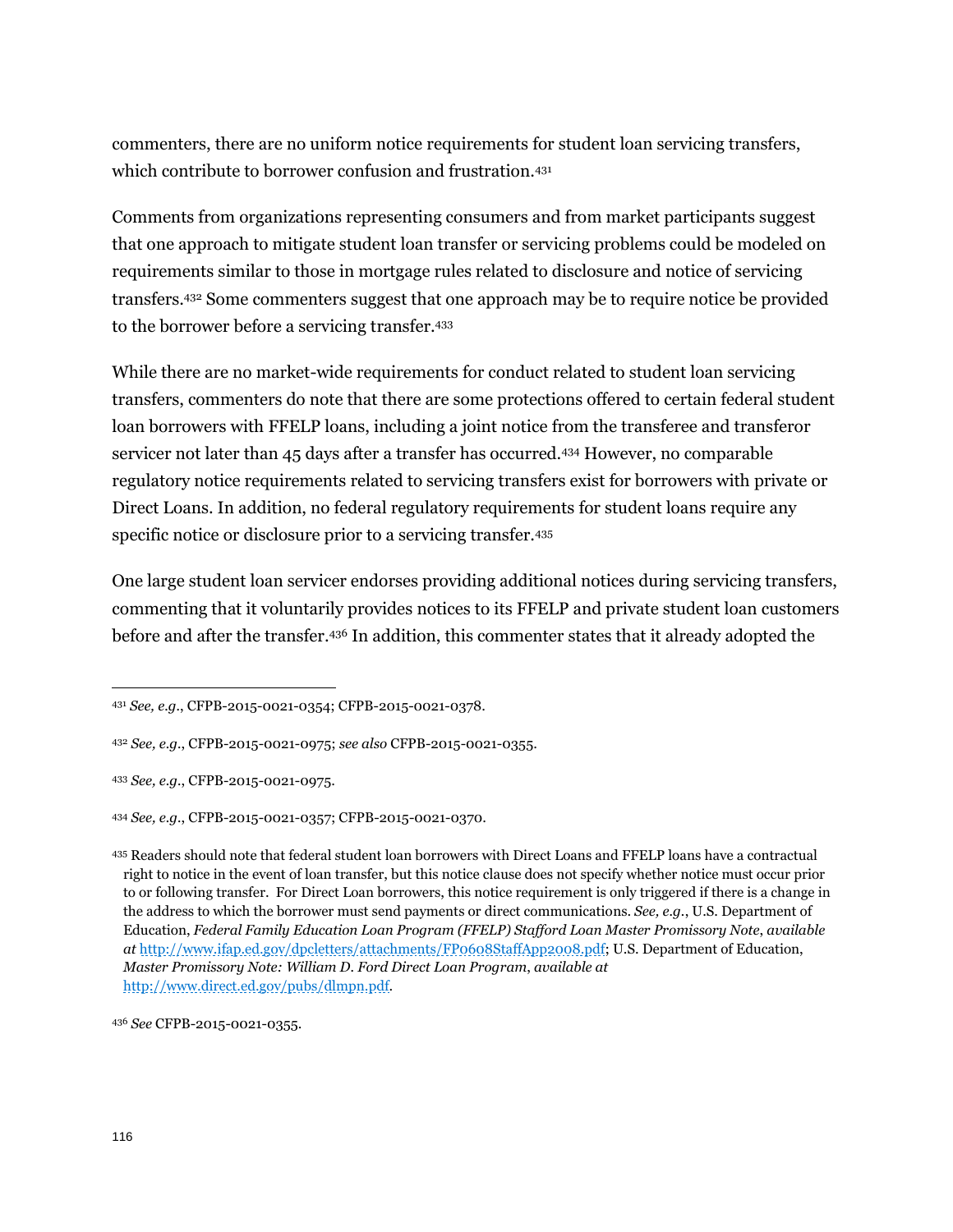practice of following other relevant portions of the mortgage servicing transfer-related rules for its FFEL and private student loan customers.<sup>437</sup>

### 2.2.2 Prohibition on treating the consumer as late

Following a servicing transfer, some borrowers may submit payments to their old servicer or send payments to their new servicer that include the account information from their prior servicer, which may in turn delay payment processing or result in late fees. Commenters state that "without a reliable process, a borrower may not be clear on where to send their payment and, as a result the new servicer may not receive payment."<sup>438</sup>

To assist borrowers following a servicing transfer, a comment from more than 100 consumer, civil rights, labor, and student groups suggests that policymakers look to mortgage rules that govern payment processing following a servicing transfer.<sup>439</sup> The mortgage servicing rules prohibit treating a consumer's payment as late for any purpose or charging late fees for 60 days beginning on the effective date of the servicing transfer if the consumer has made a timely payment to the prior servicer.<sup>440</sup> Commenters emphasize that "this waiting period allows the borrower two billing cycles to make sure they have the correct payment information."<sup>441</sup>

Comments from organizations representing consumers also urge policymakers to consider implementing new rules and guidance concerning misdirected payments during servicing transfers, such as requiring servicers to "affirmatively notify borrowers if payments are made in error" to the wrong servicer and "allow[ing borrowers] to use their old account information to access their new, transferred accounts during the adjustment period with their new student loan servicer."<sup>442</sup>

<sup>437</sup> *Id.* 

<sup>438</sup> CFPB-2015-0021-0354.

<sup>439</sup> *See* CFPB-2015-0021-0856.

<sup>440</sup> 12 C.F.R § 1024.33(c)); s*ee also* CFPB-2015-0021-0354.

<sup>441</sup> CFPB-2015-0021-0354.

<sup>442</sup> CFPB-2015-0021-0358.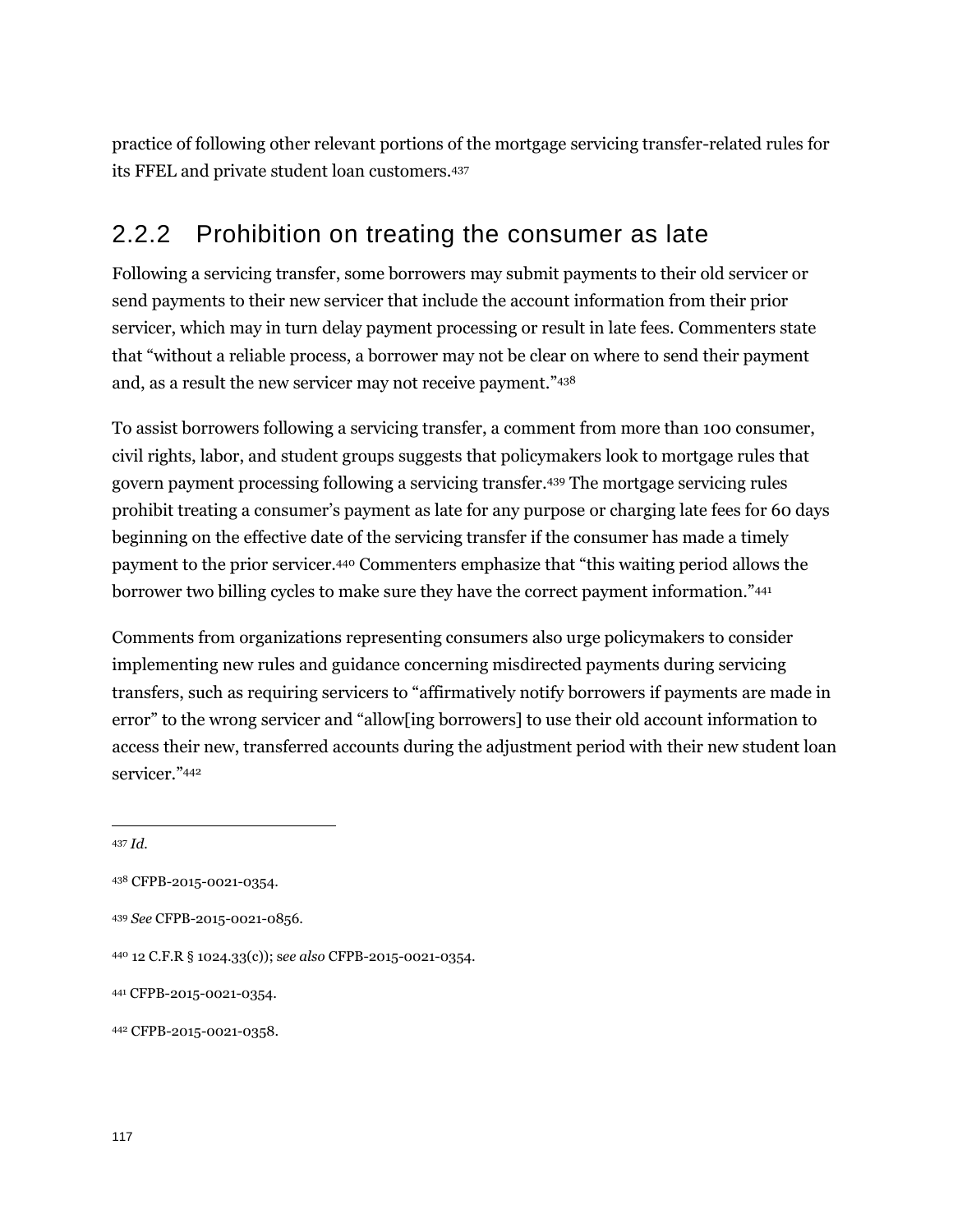One industry commenter states that ensuring smooth servicing transfers are in servicers' best interest.<sup>443</sup> In addition, this commenter states that in the event of a transfer, "the existing and future servicers work intensively together in the 3 to 6 month period prior to the transfer to ensure that it is as seamless and problem-free as possible," ensuring that servicing transfers do not adversely impact borrowers' due dates.<sup>444</sup>

### 2.2.3 Timely transfer of documents and information to new servicer

Commenters suggest that policymakers consider standards to address document retention issues, particularly during student loan servicing transfers.<sup>445</sup> Commenters point to the mortgage servicing rule requiring retention of documents for at least one year after the transfer of servicing. <sup>446</sup> Commenters also state that student loan servicers should be "required to maintain key documents, including but not limited to payment histories, payoff statements, communications with borrowers, and any supplemental materials the borrowers have submitted in relation to a complaint or request."<sup>447</sup>

Commenters also point to mortgage servicing rules requiring "a transferor servicer to have policies and procedures reasonably designed to provide for the timely transfer of all information and documents in its possession or control to a transferee servicer in a manner that ensures the accuracy of the information and documents transferred."<sup>448</sup> One consumer group commenter

<sup>443</sup> *See* CFPB-2015-0021-0357.

<sup>444</sup> CFPB-2015-0021-0357.

<sup>445</sup> *See, e.g.*, CFPB-2015-0021-0975.

<sup>446</sup> *See, e.g.*, CFPB-2015-0021-0354.

<sup>447</sup> CFPB-2015-0021-0975.

<sup>448</sup> CFPB-2015-0021-0861; *see also* CFPB-2015-0021-0354.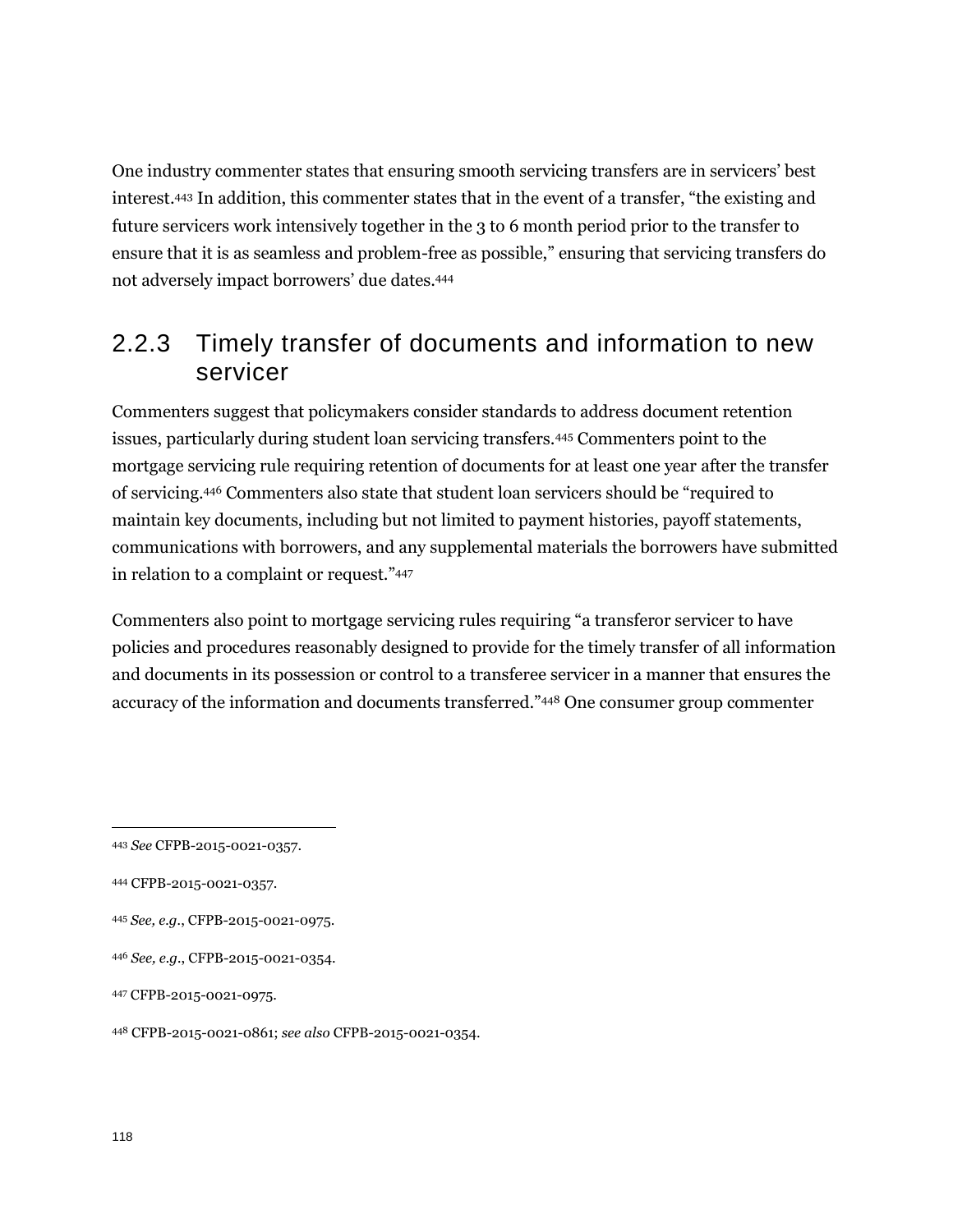recommends that the Bureau require all records to be transferred to the new servicer before borrowers are required to submit their first payment to the new servicer.<sup>449</sup>

A comment from one large student loan servicer notes that "[a]n important step in adding transparency, clarity, and simplicity to student loans would be to align certain policies across the three loan types. For example, policies regarding . . . the definitions and standards for loan transfers should all be consistent across loan types."<sup>450</sup>

# 2.3 Practices and protections related to customer service and error resolution

As discussed in Section 1.3, student loan borrowers express frustration that they are unable to get accurate or timely information related to their student loans. Borrowers also explain that when they experience a servicing error, they do not know where to turn or how to fix the problem.<sup>451</sup>

### 2.3.1 Error resolution and requests for information

Commenters note that account errors can have a substantial impact on a borrower's financial ability to successfully repay a loan, such as increased costs or negative impacts on a borrower's credit report.<sup>452</sup> For these reasons, some commenters suggest that "student loan servicers should be required to resolve errors promptly" and within the same timelines as are currently required for mortgage servicing errors.<sup>453</sup>

<sup>449</sup> *See* CFPB-2015-0021-0975.

<sup>450</sup> CFPB-2015-0021-0974.

<sup>451</sup> *See, e.g.*, CFPB-2015-0021-0861.

<sup>452</sup> *See, e.g.*, CFPB-2015-0021-0354.

<sup>453</sup> CFPB-2015-0021-0354.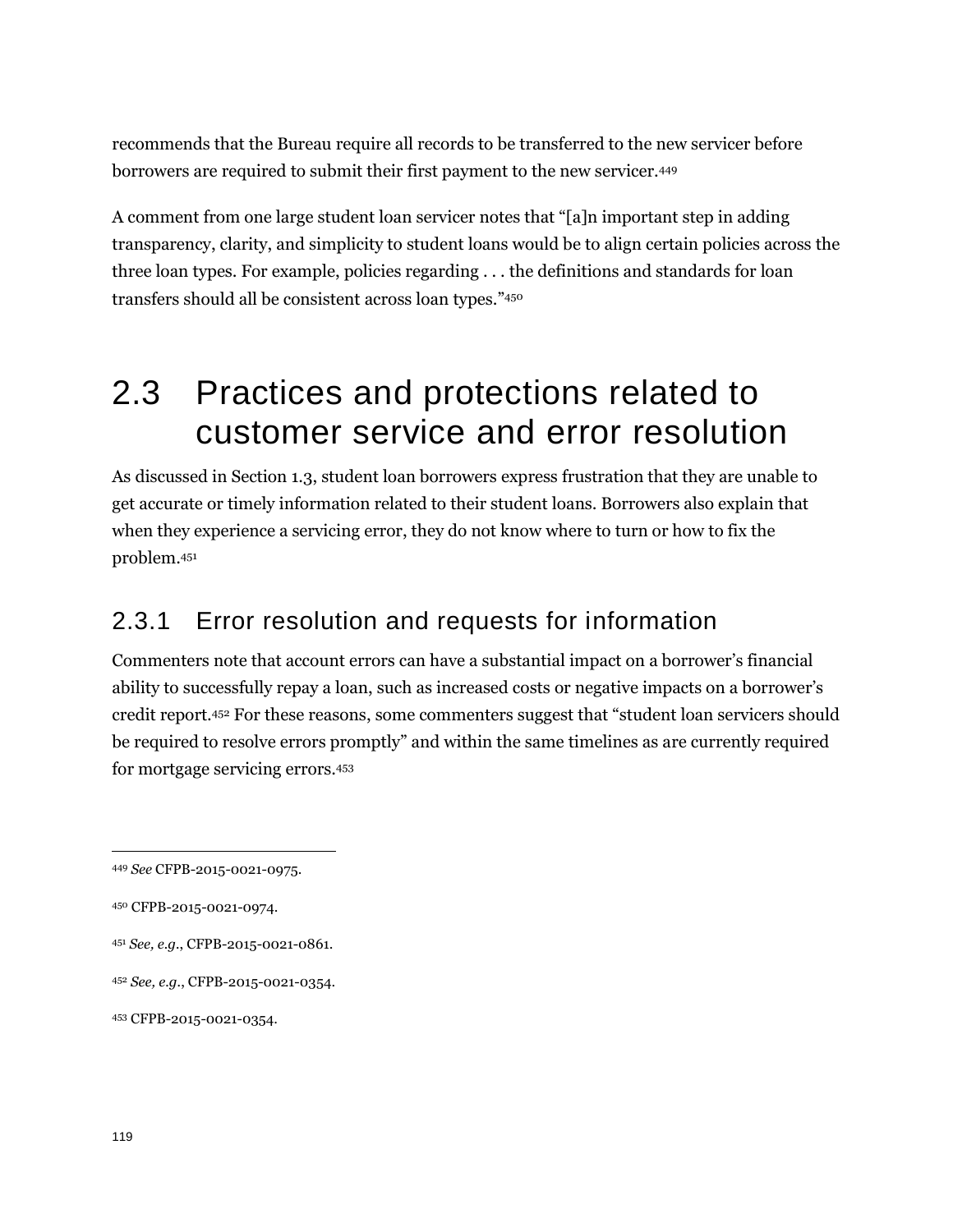Commenters urge the Bureau to "require servicers to follow . . . error resolution procedures similar to the RESPA requirements" for mortgage loans.<sup>454</sup> These commenters note that the mortgage servicing rules include "detailed procedures for borrowers to seek correction of account errors and to request information related to their loans."<sup>455</sup> Commenters note that several aspects of the mortgage servicing rules related to error resolution and requests for information may be particularly helpful for student loan borrowers. One organization representing consumers comments that policymakers should consider the following mortgage borrower protections:

- the ability to request information about the identity of the loan owner, subject to an expedited response schedule;
- a clear declaration in the rules that the servicer cannot charge fees in connection with a response;
- the inclusion of a "reasonable efforts" requirement pertaining both to the duty to investigate to correct an error and the duty to find requested information;
- the right of the borrower to ask for the documents that the servicer relied upon in refusing to correct an error; and
- the requirement that the servicer respond to a notice of error before conducting a foreclosure sale as long as the servicer receives the request at least seven days before the sale and the error involves a "dual tracking" violation.<sup>456</sup>

Currently, there are no uniform requirements for student loan servicers to respond, investigate, or provide information related to a borrower's student loan.<sup>457</sup> Commenters suggest that some of

<sup>454</sup> CFPB-2015-0021-0975; *see also* CFPB-2015-0021-0861; CFPB-2015-0021-0354.

<sup>455</sup> CFPB-2015-0021-0861.

<sup>456</sup> *See* CFPB-2015-0021-0861.

<sup>457</sup> Commenters note that "regulations under the Higher Education Act require that borrower inquiries be responded to in 30 days." CFPB-2015-0021-0357. However these requirements are limited to FFELP loans and do not provide the consumer protections that are afforded to mortgage borrowers, such as an investigation, appeal, or information in connection with the dispute.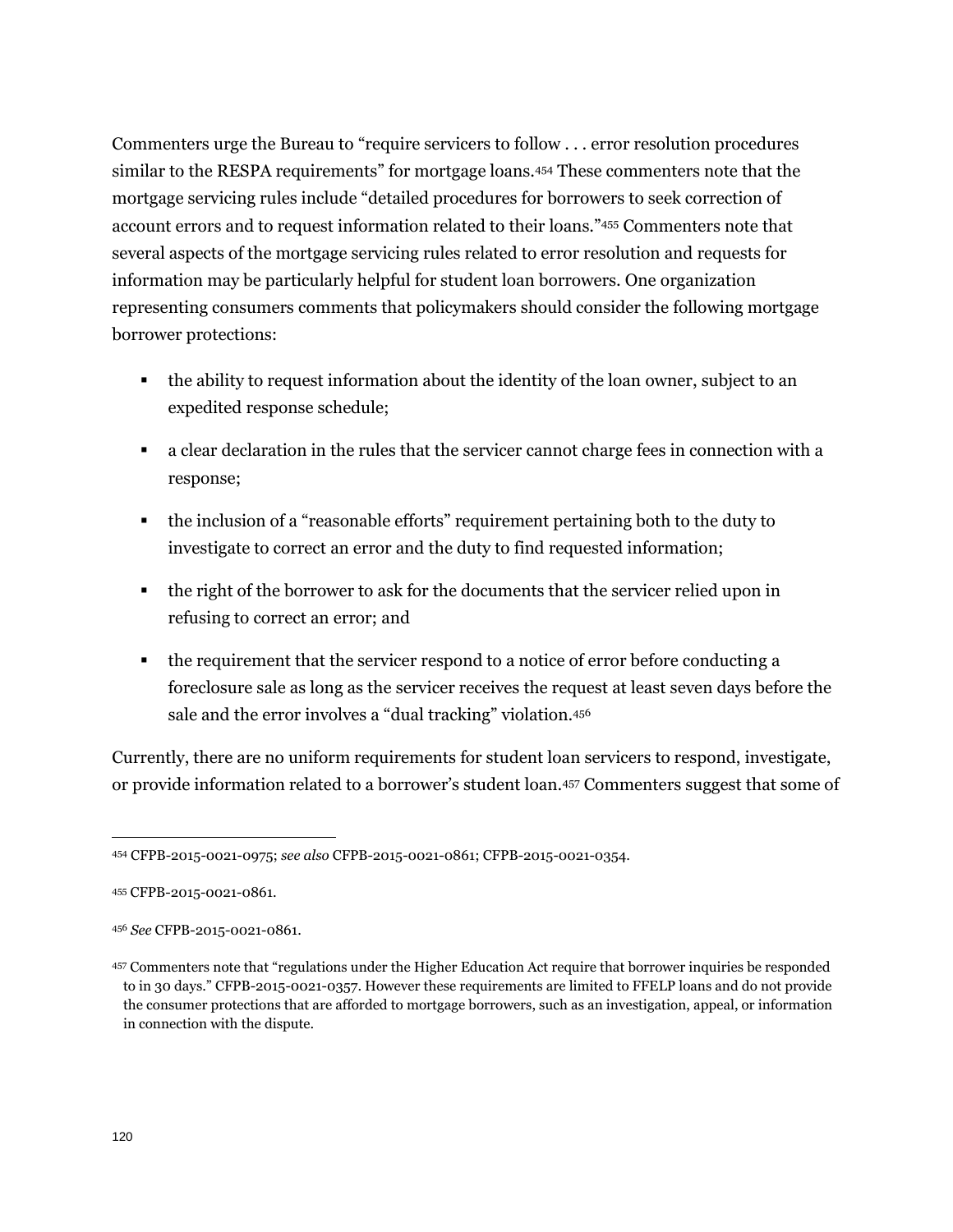the mortgage requirements noted above could have direct applicability to the student loan industry.<sup>458</sup> For example, when a borrower inquires about an error on her student loan account, rules could require the servicer to investigate and correct the problem or respond to the borrower within a specified time frame.

In addition to the right to an investigation into servicing errors, commenters also suggest that the borrower should have the right to appeal "a wide range of servicer decisions."<sup>459</sup> One consumer group commenter suggests that the policymakers consider modeling the appeal process after other federally-run loan programs that allow for "informal review, mediation, and a formal administrative hearing" before a neutral decision-maker.<sup>460</sup>

One commenter that provides legal assistance to mortgage borrowers suggests that student loan borrowers should have access to high-quality customer service.<sup>461</sup> This commenter further states that, based on observations made assisting mortgage borrowers, "front line staff communicating with borrowers must be well trained, extremely knowledgeable and adequately supervised."462

One large student loan servicer states that it has made significant investments in its customer service operations, including as it relates to processing and tracking borrower complaints.<sup>463</sup> This company emphasizes that these changes require servicing personnel to provide customers with responses on pending information requests and error resolution processes within specific timeframes.<sup>464</sup>

<sup>460</sup> *Id*.

 $\overline{a}$ 

<sup>462</sup> *Id*.

<sup>464</sup> *Id.*

<sup>458</sup> *See, e.g.*, CFPB-2015-0021-0861.

<sup>459</sup> CFPB-2015-0021-0861.

<sup>461</sup> *See* CFPB-2015-0021-0808.

<sup>463</sup> *See* CFPB-2015-0021-0355.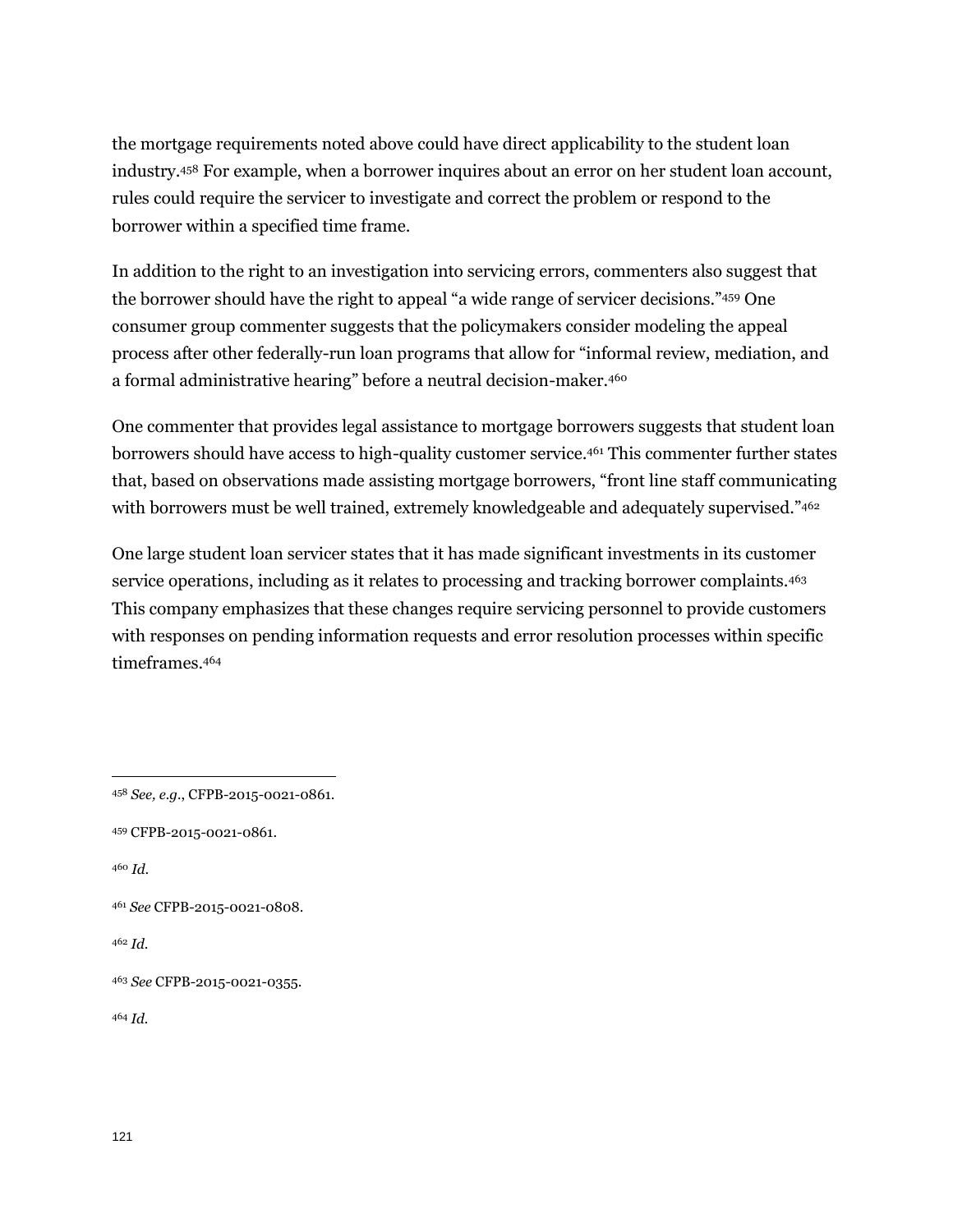### 2.3.2 Streamlined complaint system

Consumer group commenters note that there are some circumstances where student loan borrowers may need to access a complaint system administered by government agency or neutral third-party. One commenter suggests that a "robust complaint system is essential to allow borrowers the opportunity to get relief when servicers fail to perform and to track common issues and evaluate servicer performance."<sup>465</sup> Commenters further note that "there is also a need for one streamlined complaint system where student loan borrowers are encouraged to submit complaints . . . with a clear expectation of timely response from the loan servicer."466

# 2.4 Practices and protections related to the processing of payments

Commenters note that there is significant diversity in servicing practices related to student loan payment processing. As discussed in Section 1.4, student loan contracts and promissory notes are generally silent on many of the payment processing issues outlined in this section. Beyond the relatively limited payment application requirements, the handling of borrowers' student loan payments is governed by a patchwork of practices established by lenders, investors, and student loan servicers. Depending on the company selected to service a borrower's loans, these practices may vary significantly. One very large student loan servicer comments:

<sup>465</sup> CFPB-2015-0021-0861, s*ee also* CFPB-2015-0021-0975.

<sup>466</sup> *Id*.; *see also* CFPB-2015-0021-0356.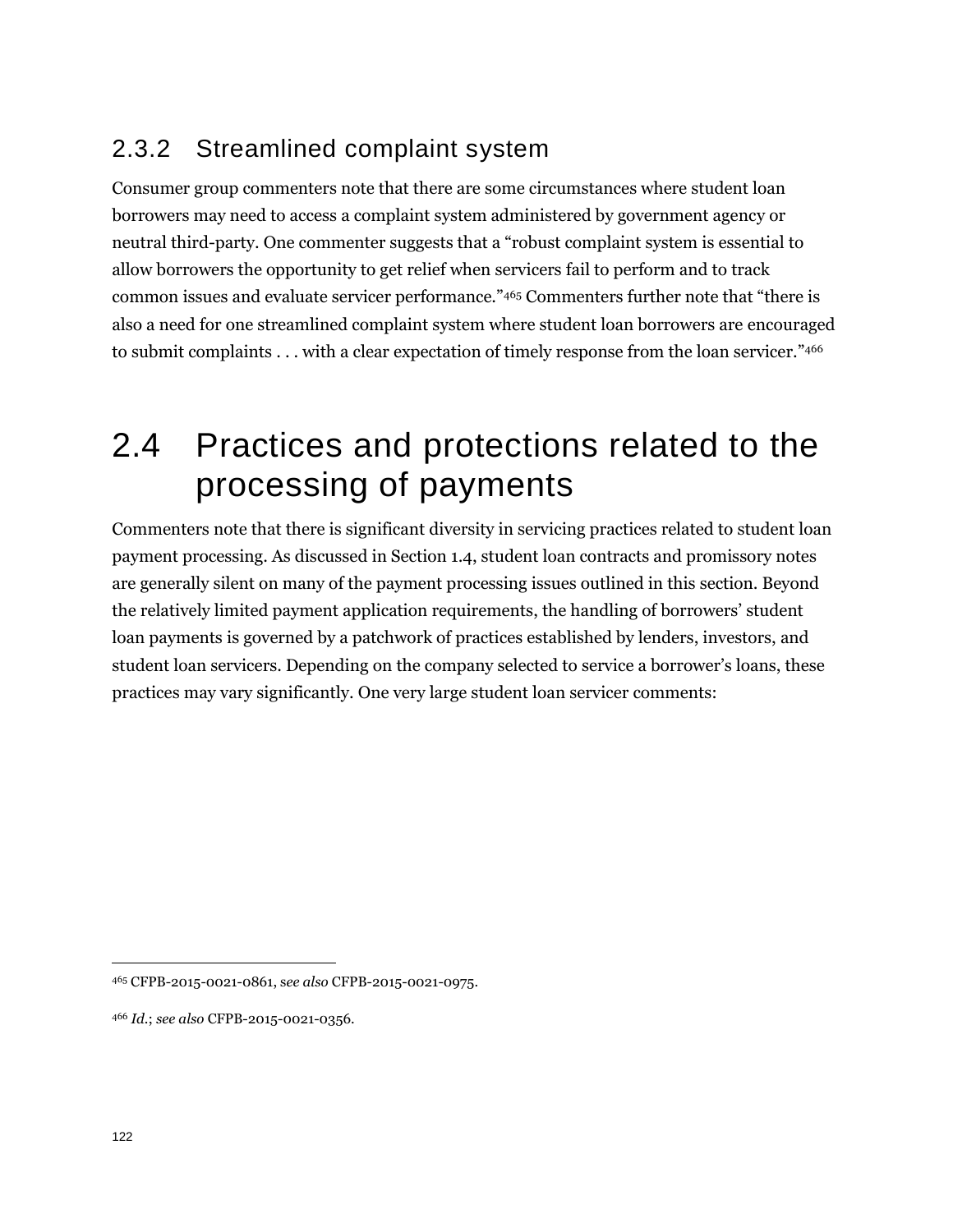*Compounding this issue are inconsistencies in rules across loan types. In federal loans, there are differences in rules applicable to FFEL and Direct student loans. Rules governing private student loans are generally less defined by regulators. An important step in adding transparency, clarity, and simplicity to student loans would be to align certain policies across the three loan types.*<sup>467</sup>

Other commenters suggest that the absence of a consistent, market-wide set of standards for payment processing leaves borrowers vulnerable to practices that may be designed to maximize servicers' revenue rather than facilitate borrower success.<sup>468</sup>

In contrast, some industry commenters suggest that the current regulatory framework for student loan servicing provides substantial protections for student loan borrowers and that further regulation would increase costs without meaningfully improving quality.<sup>469</sup> These comments emphasize the importance of preserving borrower choice as a tenet of high-quality student loan servicing.<sup>470</sup>

Commenters note that the CARD Act established a number of specific conduct requirements for companies servicing credit cards that may offer policymakers and market participants an analogous framework for how to better align industry practices to protect consumers and facilitate successful repayment.<sup>471</sup> Provisions in the credit card market specifically highlighted by commenters include:

<sup>471</sup> *See, e.g.*, CFPB-2015-0021-0364; CFPB-2015-0021-0975.

<sup>467</sup> CFPB-2015-0021-0974.

<sup>468</sup> *See, e.g.*, CFPB-2015-0021-0373.

<sup>469</sup> *See, e.g.*, CFPB-2015-0021-0357; CFPB-2015-0021-0361; CFPB-2015-0021-0362.

<sup>470</sup> For example, one trade association representing servicers' legacy FFELP servicing and private student loan servicing business units states it "support[s] the idea of transparency and believe[s] that each servicer should clearly disclose their payment application methodology so that a borrower may request a different payment application rule if that is not what he/she wants." CFPB-2015-0021-0357; *see also* CFPB-2015-0021-0861.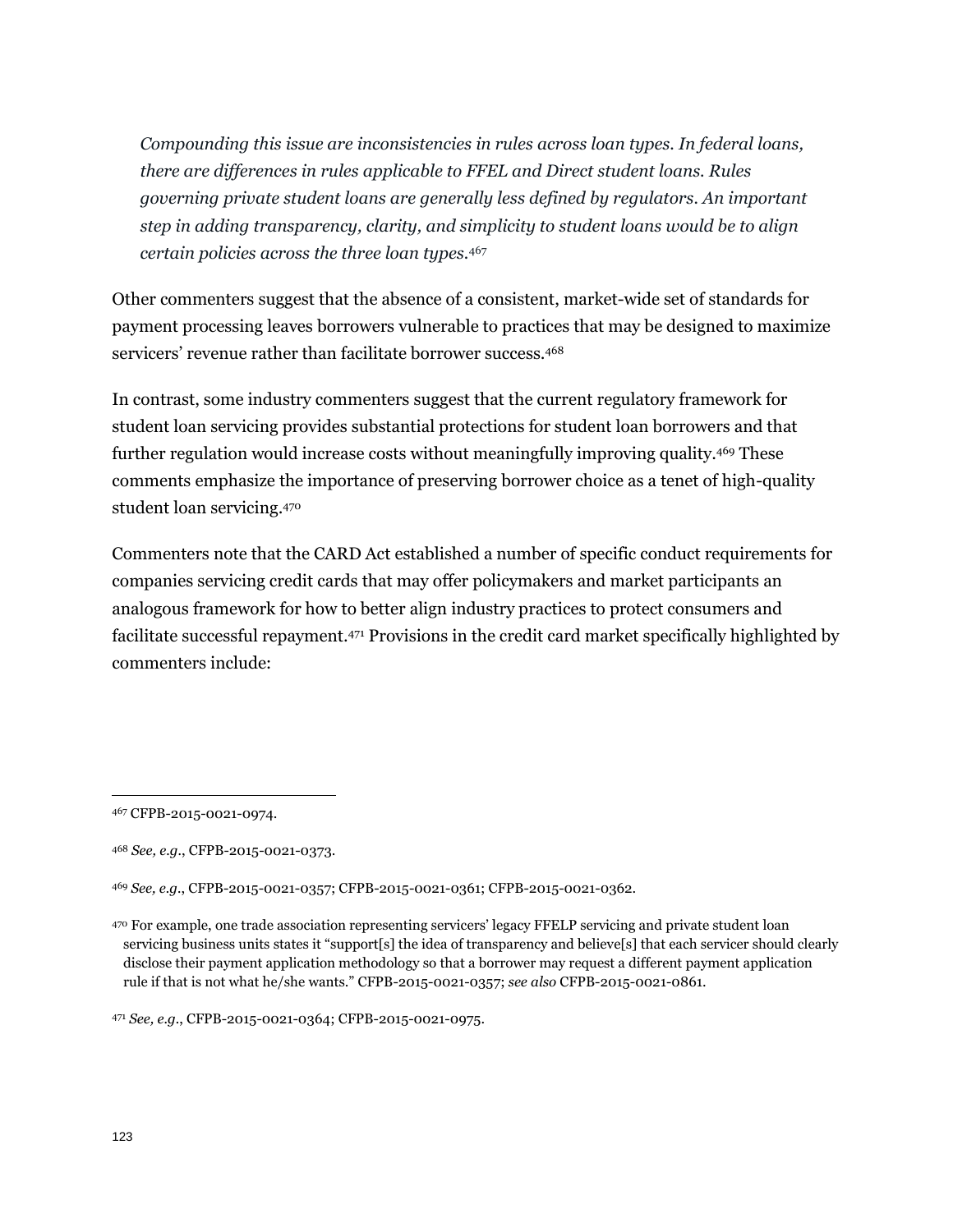- **Timely posting of payments.** 472 Credit card companies generally must credit all payments as of the day they are received if payments are received by 5 p.m. that day.<sup>473</sup> If they are received by 5 p.m. on the due date, payments are generally considered to be ontime.
- **Periodic billing statements.**<sup>474</sup> Credit card companies generally must have reasonable procedures designed to ensure that billing statements are mailed or delivered at least 21 days before a payment is due.<sup>475</sup> In addition, credit card companies generally must disclose on the billing statement how long it would take and the total cost to the consumer to pay the full balance on the card by making only the required minimum payments.<sup>476</sup> The statement generally must also disclose the monthly payment required to repay the full balance in three years, and the resulting total cost to the consumer, assuming no additional transactions.<sup>477</sup>
- **Application of payments.**<sup>478</sup> Credit card companies, upon receipt of a payment in excess of the minimum payment amount due, generally must first apply the excess to the card balance bearing the highest interest rate, and then to each successive balance bearing the next highest rate of interest, until the payment is exhausted.<sup>479</sup>

 $\overline{a}$ 

<sup>479</sup> 15 U.S.C. § 1666c(b)(1).

<sup>472</sup> *See* CFPB-2015-0021-0364; CFPB-2015-0021-0975; CFPB-2015-0021-0377.

<sup>473</sup> 15 U.S.C. § 1666c(a).

<sup>474</sup> *See* CFPB-2015-0021-0364; CFPB-2015-0021-0975; CFPB-2015-0021-0377.

<sup>475</sup> 15 U.S.C. § 1666b(a).

<sup>476</sup> 15 U.S.C. §§ 1637(b)(11)(B)(i)-(ii).

 $477$  15 U.S.C. § 1637(b)(11)(B)(iii).

<sup>478</sup> *See* CFPB-2015-0021-0364; CFPB-2015-0021-0975; CFPB-2015-0021-0377.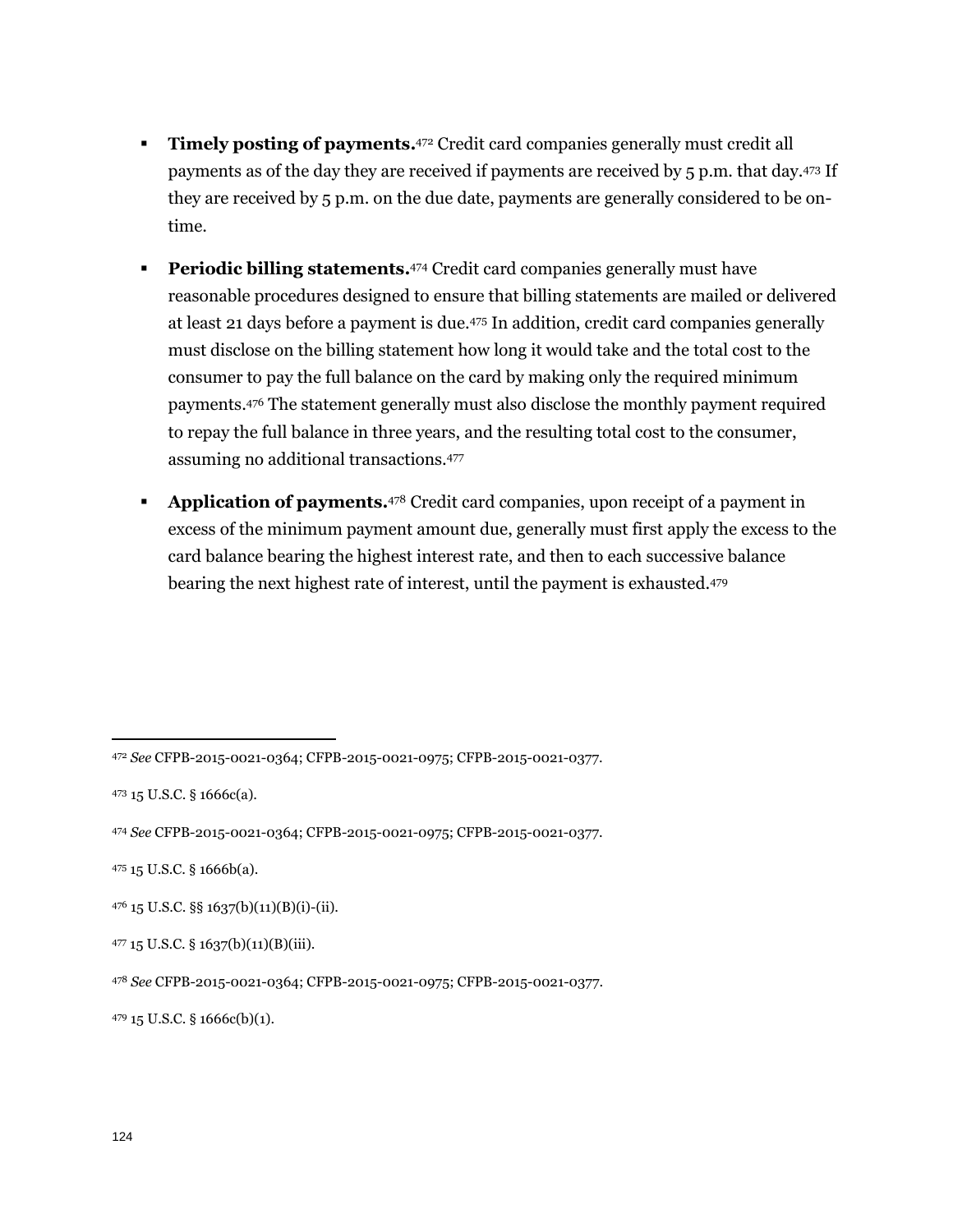- **Assessment of certain fees.**<sup>480</sup> Credit card companies are only permitted to assess penalty fees that are "reasonable and proportional" to a consumer's action, when a consumer violates terms or other requirements of a credit card account.<sup>481</sup>
- **"Lookbacks" for rate increases on credit cards.** <sup>482</sup> Credit card companies are required to conduct periodic "lookbacks" on accounts where the rate has been increased because of credit risk of the consumer, market reasons, or other factors to evaluate whether the reasons for the increase have changed and, if so, to reduce the rate.<sup>483</sup>

In addition, a number of commenters identify the following protections included in Regulation X under RESPA and the Truth in Lending Act (TILA) and its implementing regulation, Regulation Z, related to mortgage servicing as a potential guide:

- **Timely posting of payments.** Mortgage servicers generally must credit payments to a borrower's account as of the date of receipt, except when a delay in crediting does not result in any charge to the consumer or in the reporting of negative information to a consumer reporting agency.<sup>484</sup>
	- **Periodic statements.** Mortgage servicers generally must provide borrowers with periodic statements on a monthly basis.<sup>485</sup> These statements must include certain additional information for delinquent borrowers.<sup>486</sup>

<sup>480</sup> *See* CFPB-2015-0021-0364.

 $481$  15 U.S.C. § 1665d(a).

<sup>482</sup> *See* CFPB-2015-0021-0975.

<sup>483</sup> 15 U.S.C. § 1665c; 12 C.F.R. § 1026.59.

<sup>484</sup> 12 C.F.R. § 1026.36(c)(1)

<sup>485</sup> 12 C.F.R. § 1026.41.

<sup>486</sup> 12 C.F.R. § 1026.41(d)(8).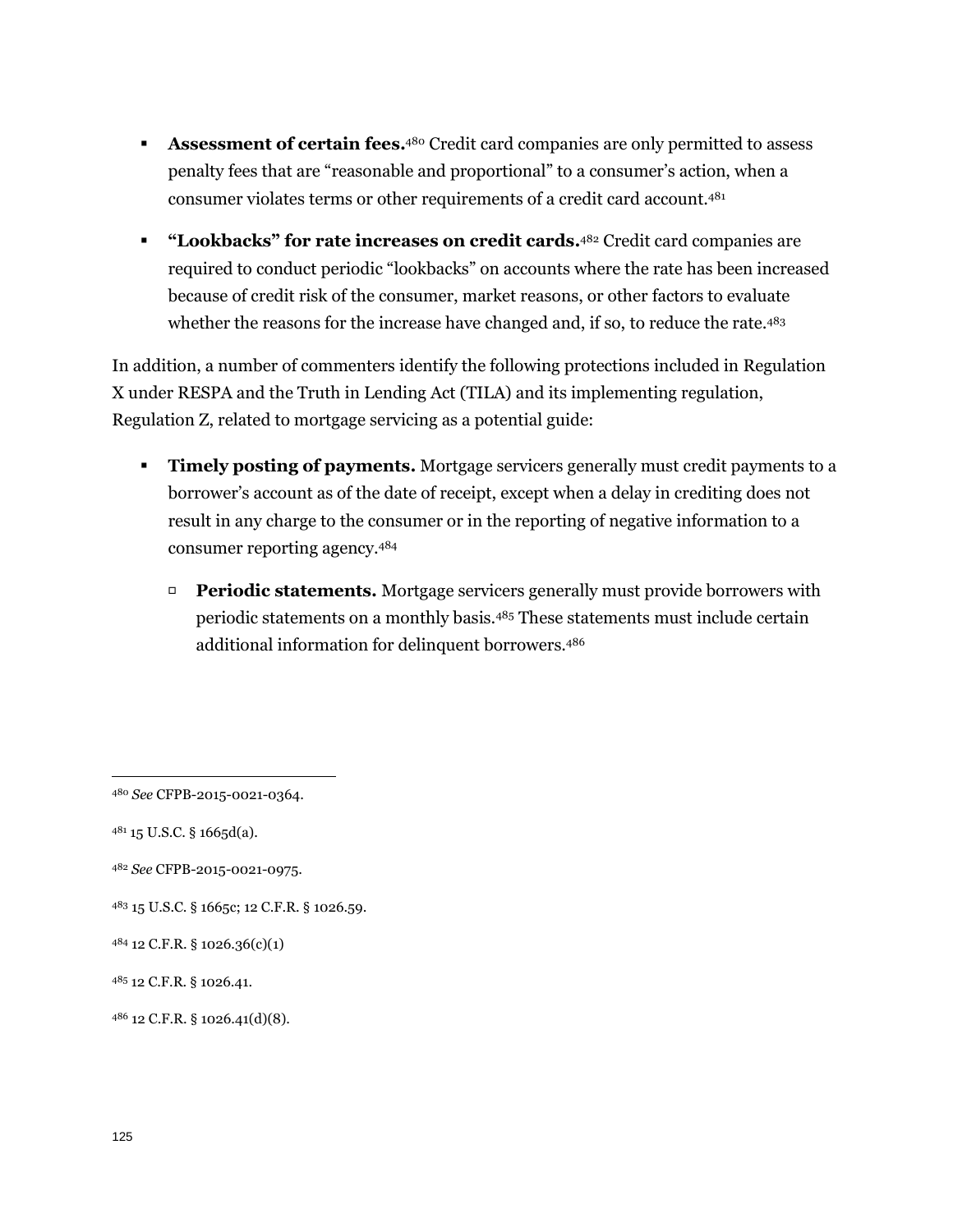□ **Payoff statements.** <sup>487</sup> A servicer must provide a payoff statement, specifying the amount needed to pay the loan in full as of a particular date, within seven business days after receiving the consumer's written request.<sup>488</sup>

### 2.4.1 Timely posting of payments

Industry and consumer group commenters note that policymakers should consider applying to student loans the mortgage servicing or credit card servicing rules that require servicers to credit payments to the borrower's account as of the day of receipt.<sup>489</sup> As discussed in Section 1.4, commenters emphasize that student loan borrowers experience "unnecessary uncertainty" if there is a delay in crediting a payment to a borrower's account which could result in unwarranted late fees.<sup>490</sup>

One trade association representing depository institutions highlights that most large student loan servicers use advanced technology to track the "effective date" of the payment or the date in which the payment is received.<sup>491</sup> This commenter notes that large servicers are able to use this effective date to retroactively credit the payment to the account if the servicer is unable to post the payment on the day of receipt.<sup>492</sup> This commenter further states that "although no doubt occasional errors or delays arise, modern technology has made payment delays rare." 493

One trade association representing student loan servicers notes that servicers are already subject to payment handling requirements for electronic payments under the Electronic Funds

<sup>492</sup> *Id.*

 $\overline{a}$ 

<sup>493</sup> *Id.*

<sup>487</sup> *See* CFPB-2015-0021-0364; CFPB-2015-0021-0861; CFPB-2015-0021-0857; CFPB-2015-0021-0985.

<sup>488</sup> 12 C.F.R. § 1026.36(c)(3).

<sup>489</sup> *See, e.g.*, CFPB-2015-0021-0974, (discussing requirements under the CARD Act); *and* CFPB-2015-0021-0861 (discussing requirements under 12 C.F.R.  $\S$  1026.36(c)(1)).

<sup>490</sup> CFPB-2015-0021-0354; *see also* CFPB-2015-0021-1026.

<sup>491</sup> CFPB-2015-0021-0370.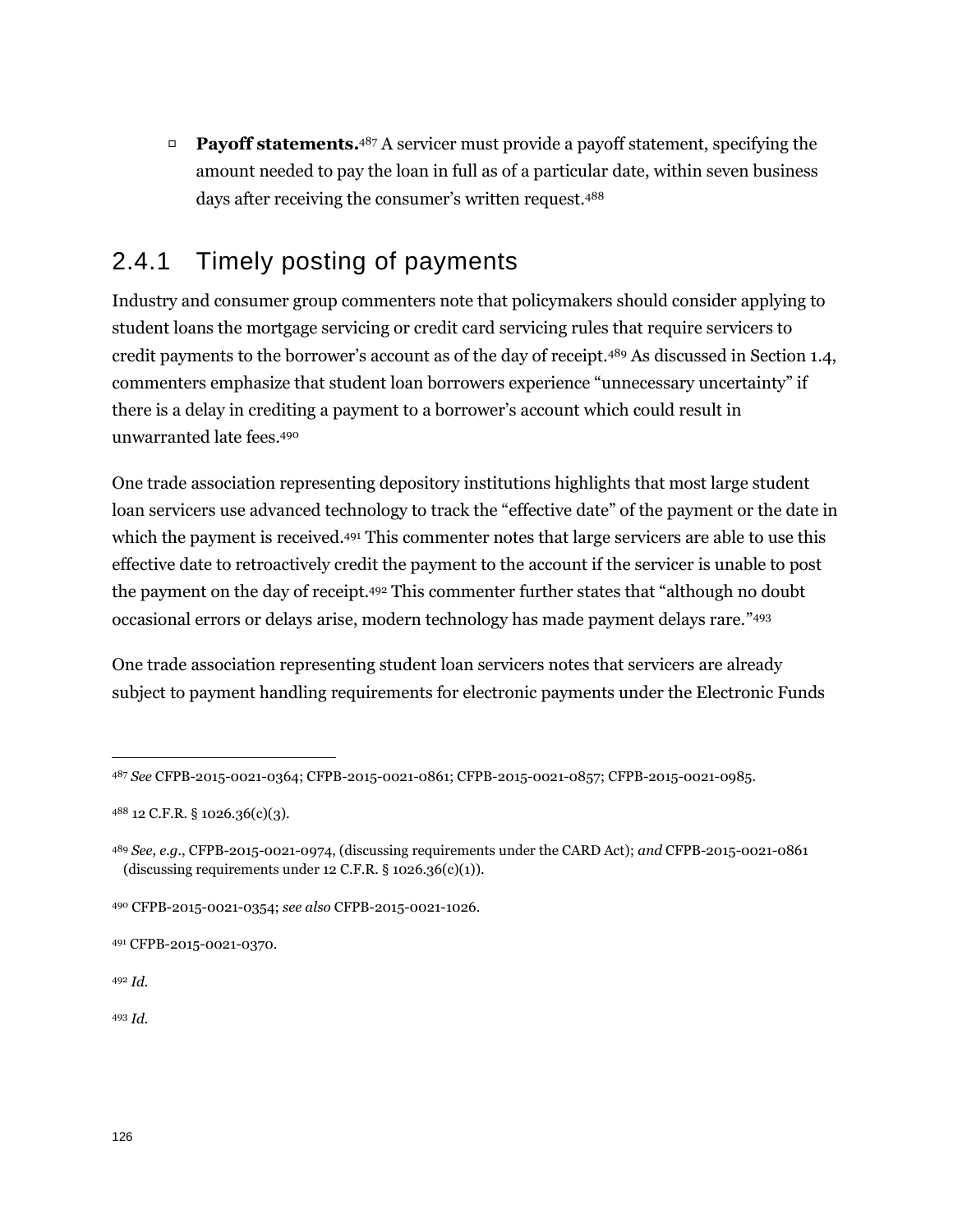Transfer Act (EFTA), implemented by Regulation E, and rules related to electronic payments required by NACHA.<sup>494</sup> For these reasons, this organization does not recommend new payment posting requirements for student loan servicers.<sup>495</sup>

### 2.4.2 Periodic billing statements

As discussed in Section 1.4, commenters state that student loan borrowers may not always receive accurate or timely information on billing statements or receive information on the current status of their loans.<sup>496</sup> Borrowers also state that they may receive billing statements near the payment due date and they are unable to successfully remit timely payment, resulting in late fees or forbearance.<sup>497</sup> If borrowers do not receive a billing statement with sufficient time before the due date, borrowers may not have enough time to collect funds and make arrangements to satisfy their monthly payment obligations.

Commenters suggest policymakers look to the CARD Act for provisions to regulate periodic billing statements.<sup>498</sup> These commenters recommend that the Bureau require student loan servicers to implement reasonable procedures designed to ensure the mailing or delivery of statements 21 days before the payment due date, similar to requirements for credit card issuers.<sup>499</sup>

Consumer group commenters also urge policymakers to consider the mortgage periodic statement provisions under TILA and Regulation Z, which generally require mortgage servicers to provide a periodic statement to borrowers on a monthly basis.<sup>500</sup> These commenters also

<sup>495</sup> *Id*.

<sup>494</sup> *See* CFPB-2015-0021-0357.

<sup>496</sup> *See also* CFPB-2015-0021-0861; CFPB-2015-0021-0354.

<sup>497</sup> *See, e.g.*, CFPB-2015-0021-0953.

<sup>498</sup> *See, e.g.*, CFPB-2015-0021-0975; CFPB-2015-0021-0364.

<sup>499</sup> *See, e.g.*, CFPB-2015-0021-0975; CFPB-2015-0021-0364.

<sup>500</sup> *See, e.g.,* CFPB-2015-0021-0861 (referencing 12 C.F.R. § 1026.41).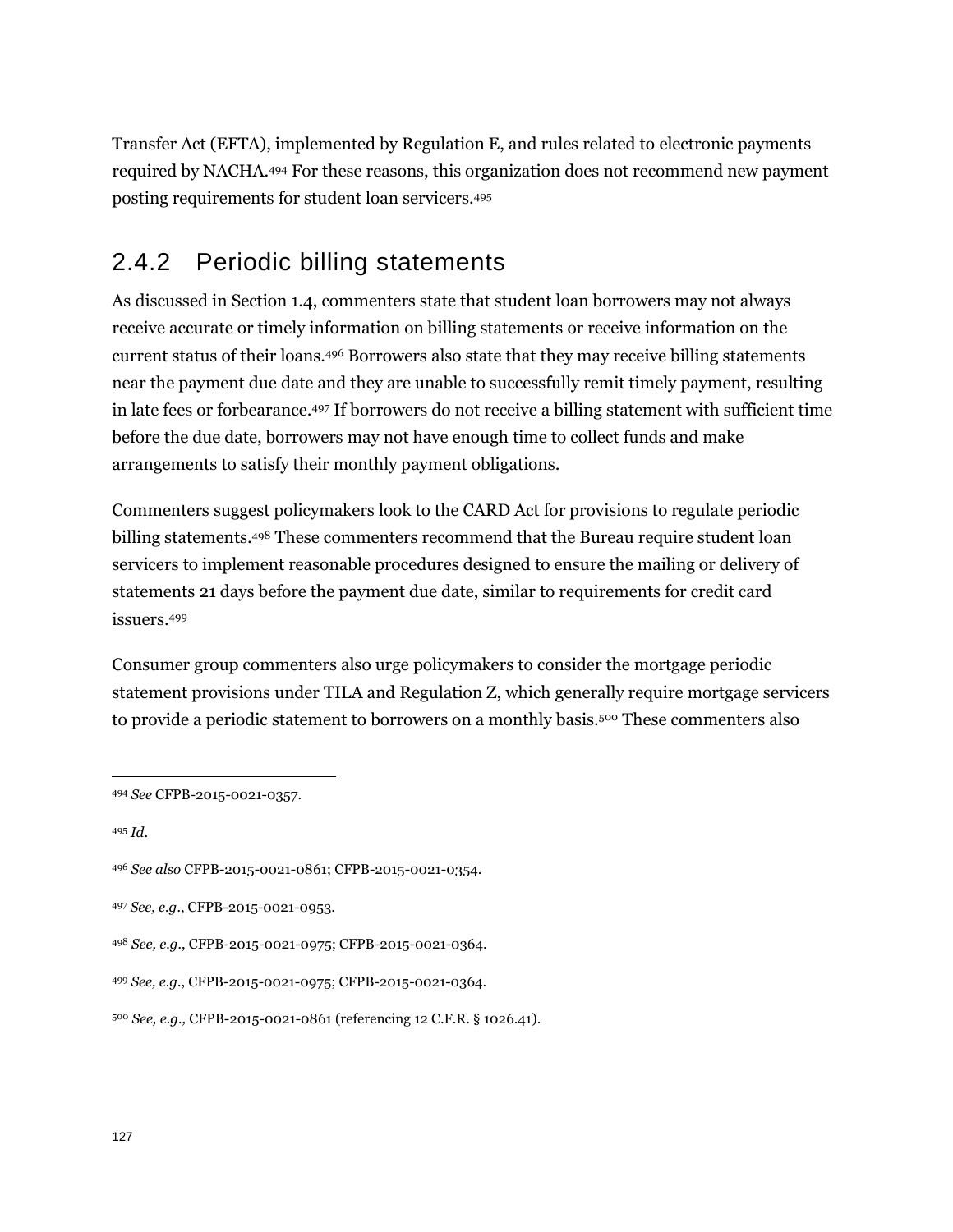suggest mandating special periodic statement requirements for delinquent borrowers, offering additional information on the consequences of default and the amount needed to bring the loan current, as well as information about available options for restructuring payments and correcting a delinquency.<sup>501</sup>

Some industry commenters note that federal regulations currently require certain disclosures for delinquent FFELP loan borrowers related to income-driven repayment plans and other options to lower or suspend payment, and further comment that additional requirements are unnecessary.<sup>502</sup> One comment made by an organization that represents low-income student loan borrowers notes that these regulatory requirements do not apply to borrowers with private student loans or Direct Loans.<sup>503</sup>

### 2.4.3 Payment allocation

The CARD Act included a provision governing payment allocation associated with credit cards that commenters suggest may be applicable to student loan borrowers. Commenters analogize the allocation of payments in excess of the minimum payment in the credit card market to payment processing for student loans because credit card customers and student loan borrowers "may have balances with several different interest rates."<sup>504</sup>

As discussed in Section 1.4, when a borrower has several loans with multiple interest rates and seeks to make a prepayment, a borrower can save more money over the life of her loans if a prepayment is allocated to the loan with the highest interest rate first. Commenters note that after the implementation of the CARD Act, credit card issuers generally are required to allocate payments in excess of the minimum payment to the balance with the highest interest rate, potentially saving credit card borrowers money in the long-run.<sup>505</sup> Commenters from

<sup>505</sup> *See, e.g.*, CFPB-2015-0021-0364; CFPB-2015-0021-0975; CFPB-2015-0021-0860.

<sup>501</sup> *See, e.g.*, CFPB-2015-0021-0861.

<sup>502</sup> *See, e.g*., CFPB-2015-0021-0357.

<sup>503</sup> *See* CFPB-2015-0021-0861.

<sup>504</sup> CFPB-2015-0021-0364.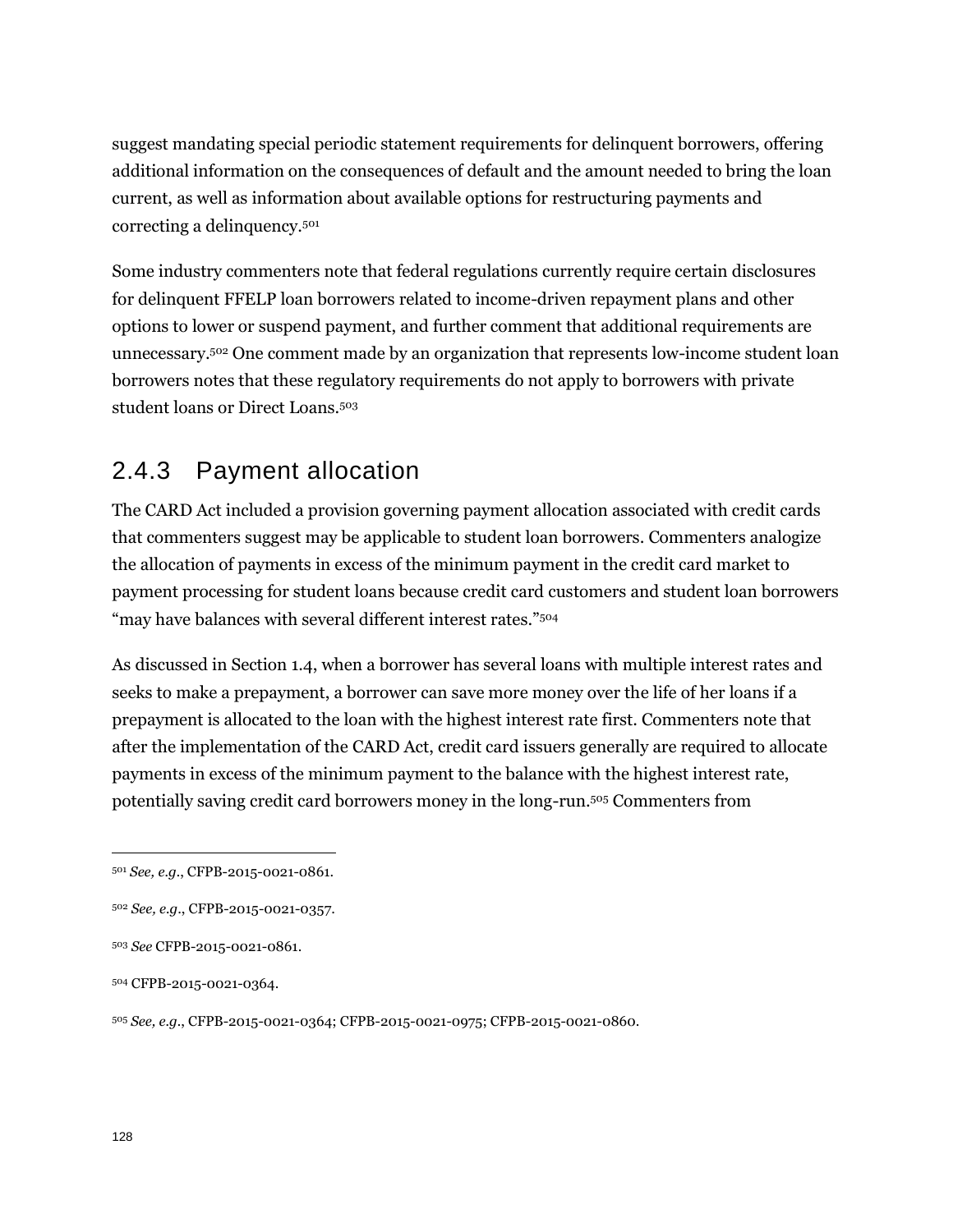organizations representing consumers propose that policymakers require student loan servicers to follow similar provisions in order to save student loan borrowers interest over the life of the loan.<sup>506</sup>

Industry and consumer group commenters state that borrower instructions related to the allocation of prepayments should supersede a servicer's default methodology for payment allocation.<sup>507</sup> Furthermore, consumer group and industry commenters note that any new standards for the handling of prepayments should also account for borrower preference and require servicers to follow borrower instructions.<sup>508</sup>

Industry commenters note that servicers' payment allocation policies may vary.<sup>509</sup> As discussed in Section 1.4, one trade association representing student loan servicers further state that the "application of this credit card rule to the student loan market might have unintended consequences," explaining that servicers' policies with regard to "paid ahead status" (and federal regulatory requirements for FFELP loans) may conflict with any new requirements that mandate application of prepayments first to loans with the highest interest rates.<sup>510</sup> For these reasons, this organization opposes the application of standards to the student loan market for the allocation of prepayments based on the CARD Act's approach.<sup>511</sup>

Commenters also raise concerns regarding some student loan servicers' current practices related to the handling of partial payments.<sup>512</sup> Consumer group commenters suggest that borrowers would benefit from specific servicing standards related to this process.<sup>513</sup> One comment from an

<sup>511</sup> *See id*.

<sup>506</sup> *See, e.g.*, CFPB-2015-0021-0975.

<sup>507</sup> *See, e.g.*, CFPB-2015-0021-0357; CFPB-2015-0021-0974; CFPB-2015-0021-0355; CFPB-2015-0021-0364.

<sup>508</sup> *See, e.g.*, CFPB-2015-0021-0357; CFPB-2015-0021-0974; CFPB-2015-0021-0364.

<sup>509</sup> *See, e.g.*, CFPB-2015-0021-0357; CFPB-2015-0021-0974; CFPB-2015-0021-0355.

<sup>510</sup> CFPB-2015-0021-0357.

<sup>512</sup> *See, e.g.*, CFPB-2015-0021-0364.

<sup>513</sup> *See, e.g.*, CFPB-2015-0021-0975.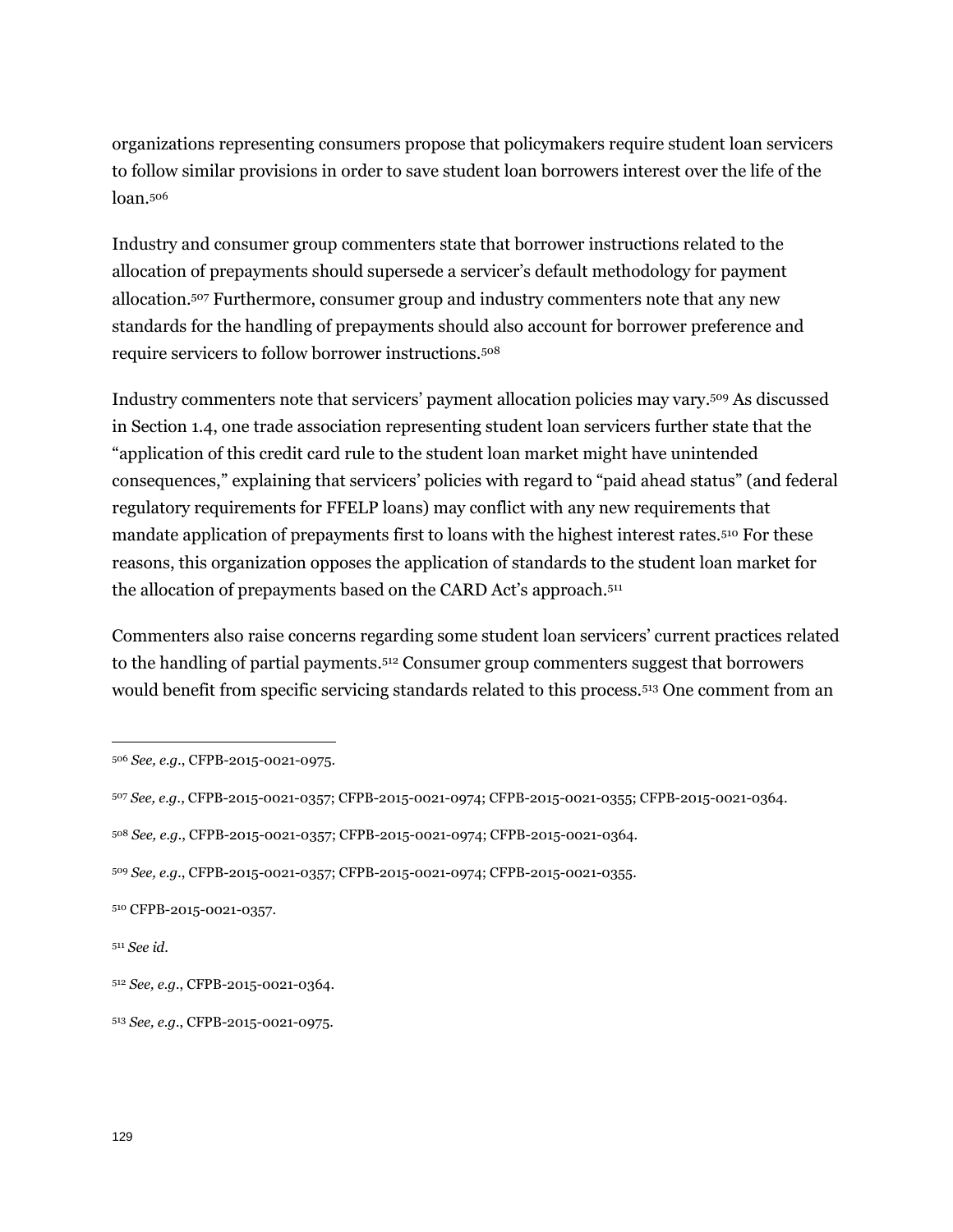organization representing consumers suggests servicers' payment allocation rules require the allocation of partial payments in a manner that satisfies in-full as many loans on a borrower's account as possible.<sup>514</sup>

### 2.4.4 Late fees

Student loan borrowers raise concerns related to the size of late fees and policies regarding assessment of late fees, as further discussed in Section 1.4. Commenters suggest that "excessive late fees make it much harder for a borrower to get back on track with their payments."<sup>515</sup>

Some commenters discuss how late fees were problematic for credit card borrowers prior to the CARD Act.<sup>516</sup> One commenter explains that prior to the CARD Act, "credit card issuers began to charge increasingly more and larger late fees" and the "fees morphed from proportionate" to a substantial cost which the commenter characterized as essentially resulting in a penalty.<sup>517</sup>

Commenters suggest that student loan borrowers encounter problems related to certain servicers' late fee practices, in light of recent actions by regulators.<sup>518</sup> For example, the FDIC determined that the servicer violated federal law by inadequately disclosing its payment allocation methodologies to borrowers while allocating borrowers' payments across multiple loans in a manner that maximizes late fees.<sup>519</sup>

Commenters propose that policymakers consider similar provisions to those in the CARD Act as standards for student loan servicers, particularly the requirement that late fees and other

<sup>514</sup> *See* CFPB-2015-0021-0364.

<sup>515</sup> CFPB-2015-0021-0354.

<sup>516</sup> *See, e.g.*, CFPB-2015-0021-0860.

<sup>517</sup> CFPB-2015-0021-0364.

<sup>518</sup> *See, e.g.*, CFPB-2015-0021-0364.

<sup>519</sup> Federal Deposit Insurance Corporation, *Press Release: FDIC Announces Settlement with Sallie Mae for Unfair and Deceptive Practices and Violations of the Servicemembers Civil Relief Act* (May 13, 2014), *available at*  [https://www.fdic.gov/news/news/press/2014/pr14033.html.](https://www.fdic.gov/news/news/press/2014/pr14033.html)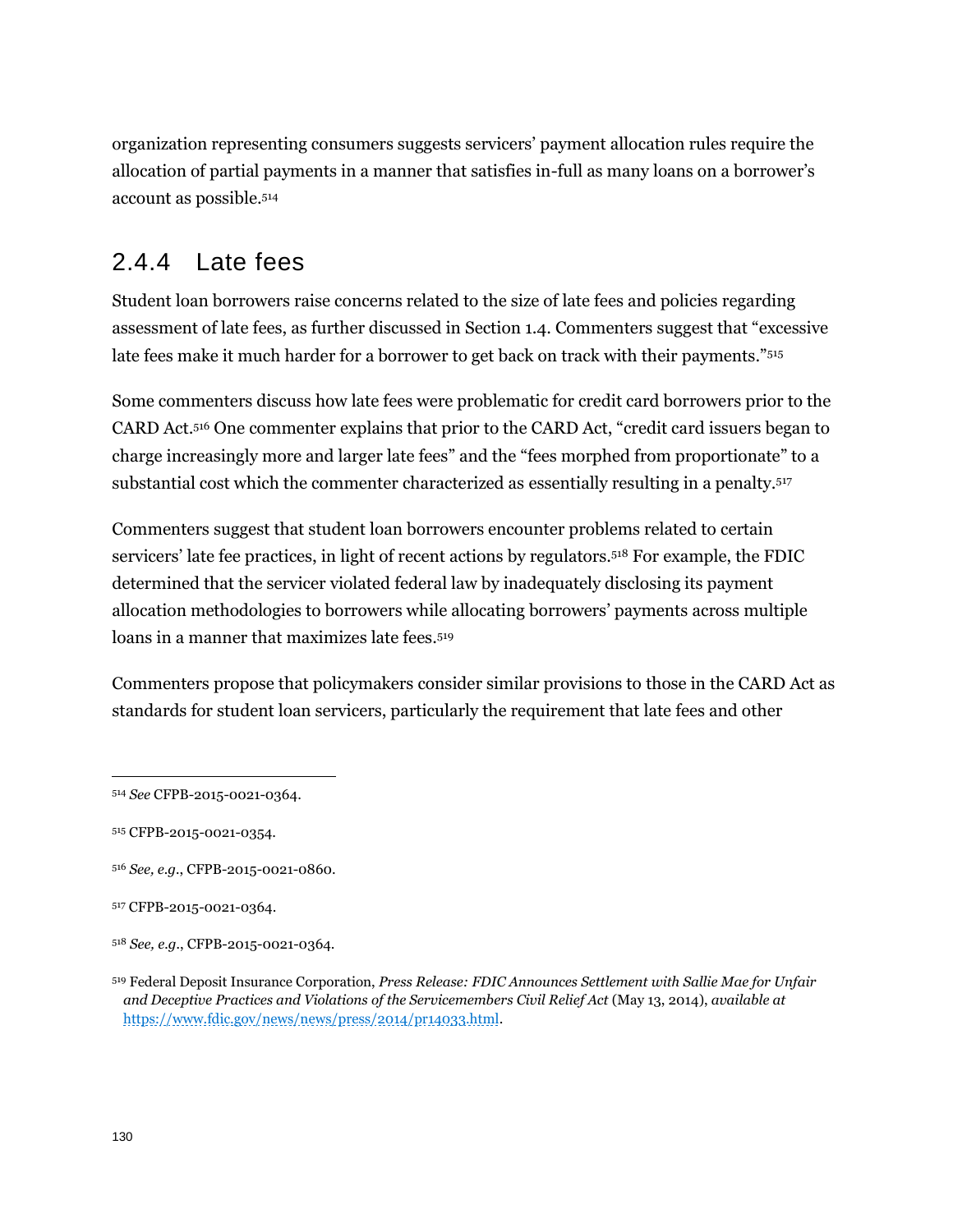penalty fees be "reasonable and proportional to the consumer's action."<sup>520</sup> Commenters further note that there is also a need for standard treatment of late fees across the student loan market, such as limiting fees to one late fee per account.<sup>521</sup> One industry commenter states that servicers with contracts to service loans made under the Direct Loan program are not permitted to assess late fees to these borrowers under current Department of Education policy.<sup>522</sup>

### 2.4.5 Payoff statements

As previously mentioned in Section 1.4, commenters report that some student loan borrowers have difficulty obtaining accurate payoff statements and also that they experience payment processing breakdowns as they attempt to refinance certain loans.<sup>523</sup>

Discussing the central role payoff statements play for borrowers seeking to refinance, one student loan refinancing company comments that servicers should be expected to make payoff information "readily available," noting that it "increases transparency, provides for a seamless experience and improves customer service."<sup>524</sup>

Commenters note that mortgage servicers generally are required to respond within seven business days after receiving a written request by a borrower for a loan payoff statement.<sup>525</sup> One comment from an organization representing student loan borrowers states that "given the flexible nature of student loan payments, borrowers need a prompt and reliable means to obtain information about the status of their accounts. Along with periodic statements . . . a requirement to provide a payoff statement upon request is appropriate in the student loan context."<sup>526</sup>

<sup>520</sup> CFPB-2015-0021-0364.

<sup>521</sup> *See, e.g.*, CFPB-2015-0021-0377.

<sup>522</sup> *See* CFPB-2015-0021-0355.

<sup>523</sup> *See, e.g.*, CFPB-2015-0021-0985.

<sup>524</sup> CFPB-2015-0021-0985.

<sup>525</sup> *See, e.g.*, CFPB-2015-0021-0861; *see also* 12 C.F.R. § 1026.36(c)(3).

<sup>526</sup> CFPB-2015-0021-0861.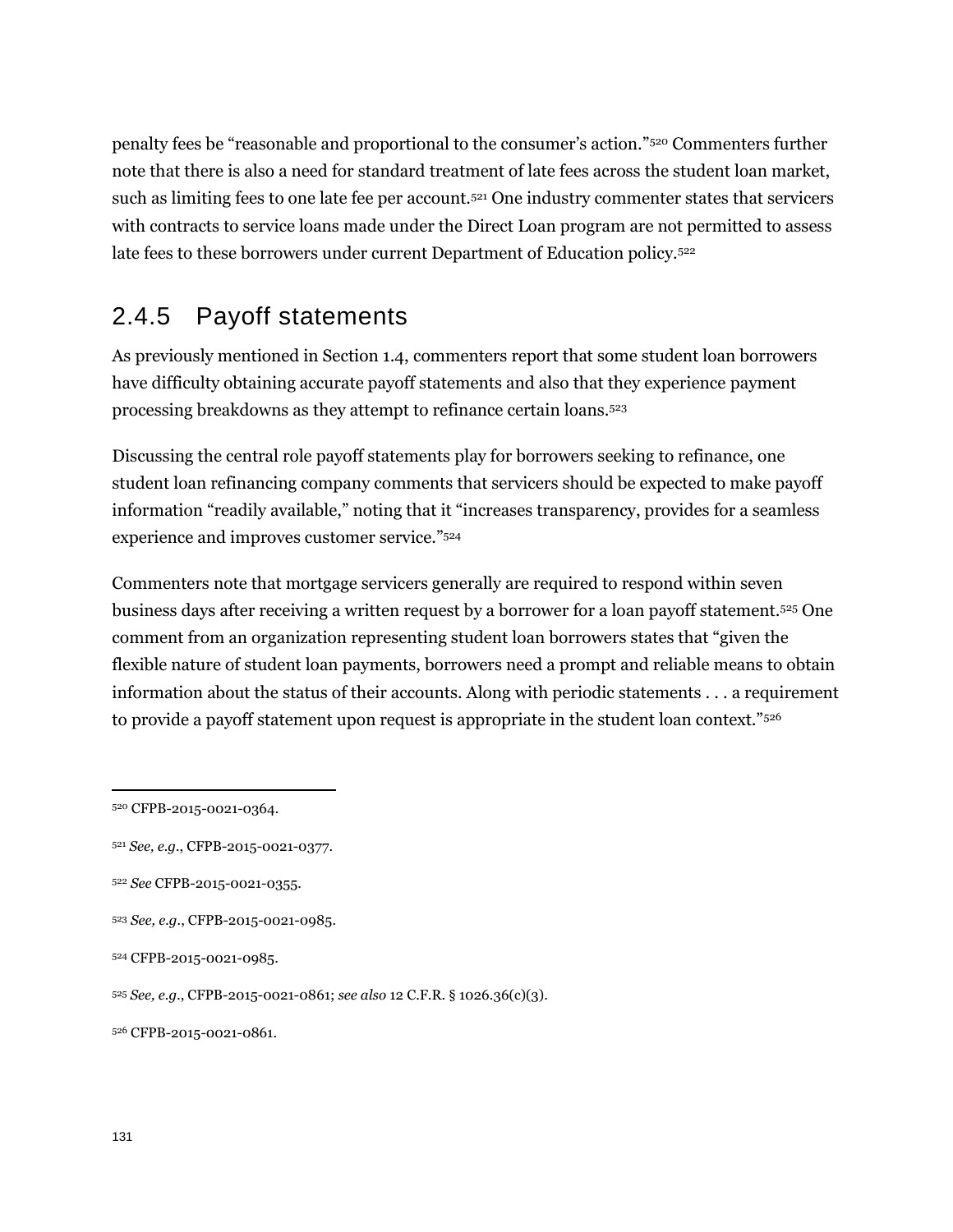A different student loan refinancing company also states that some servicers do not follow the payment instructions accompanying a payoff payment and "servicers sometimes miss or ignore our specific payoff instructions to apply a payment to the higher interest loans (which [are designated] by account number) and thus apply payments to the wrong loans."<sup>527</sup> This industry commenter states that these payment processing breakdowns cause "unwanted payments on specific groups of loans, confusing the borrower."<sup>528</sup>

<sup>528</sup> *Id.*

<sup>527</sup> CFPB-2015-0021-0857.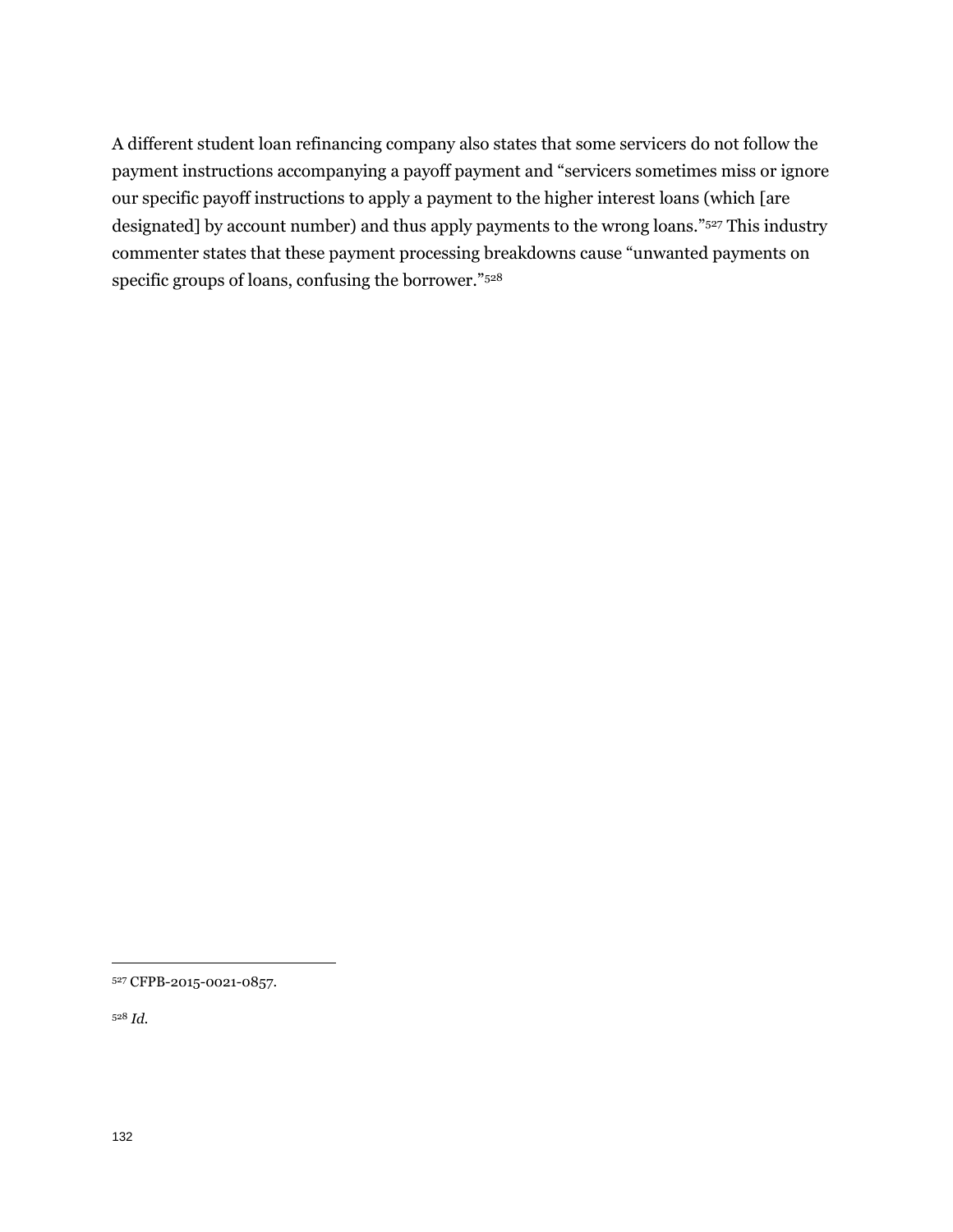# 3. Recommendations

In the preceding section, commenters identify a number of options for policymakers and market participants to consider when evaluating ways to improve student loan servicing practices, promote borrower success, and minimize defaults.

Comments from student loan servicers and organizations representing consumers suggest<sup>529</sup> taking additional steps to realign incentives for student loan servicers in order to encourage better outcomes for borrowers.<sup>530</sup> While federal student loans feature an array of flexible repayment options, these commenters state that it is not clear whether third-party student loan servicers have adequate economic incentives to enroll borrowers in these options to avoid default.<sup>531</sup>

For both private and federal student loans, the compensation model used in most third-party

<sup>529</sup> *See, e.g.*, CFPB-2015-0021-0355 ("The fundamental questions for policymakers are whether the level of investment in loan servicing is adequate to achieve program goals and whether there are better ways to align servicer incentives with borrower and taxpayer interests*.*"); CFPB-2015-0021-0373; CFPB-2015-0021-0377; CFPB-2015-0021-0356.

<sup>530</sup> The March 2015 Presidential Memorandum on a Student Aid Bill of Rights provides that "The Director of the Office of Management and Budget and the Secretary of Education shall convene quarterly an interagency task force consisting of the Department of the Treasury, Department of Education, Office of Management and Budget, and Domestic Policy Council to monitor trends in the student loan portfolio, budget costs, and borrower assistance efforts. No later than August 1, 2015, the task force shall review recommendations for the Department of Education from its members and the Consumer Financial Protection Bureau on best practices in performance-based contracting to better ensure that servicers help borrowers responsibly make affordable monthly payments on their student loans.", *available at* [https://www.whitehouse.gov/the-press-office/2015/03/10/presidential](https://www.whitehouse.gov/the-press-office/2015/03/10/presidential-memorandum-student-aid-bill-rights)[memorandum-student-aid-bill-rights.](https://www.whitehouse.gov/the-press-office/2015/03/10/presidential-memorandum-student-aid-bill-rights)

<sup>531</sup> *See, e.g.*, CFPB-2015-0021-0355; CFPB-2015-0021-0373; CFPB-2015-0021-0377; CFPB-2015-0021-0356.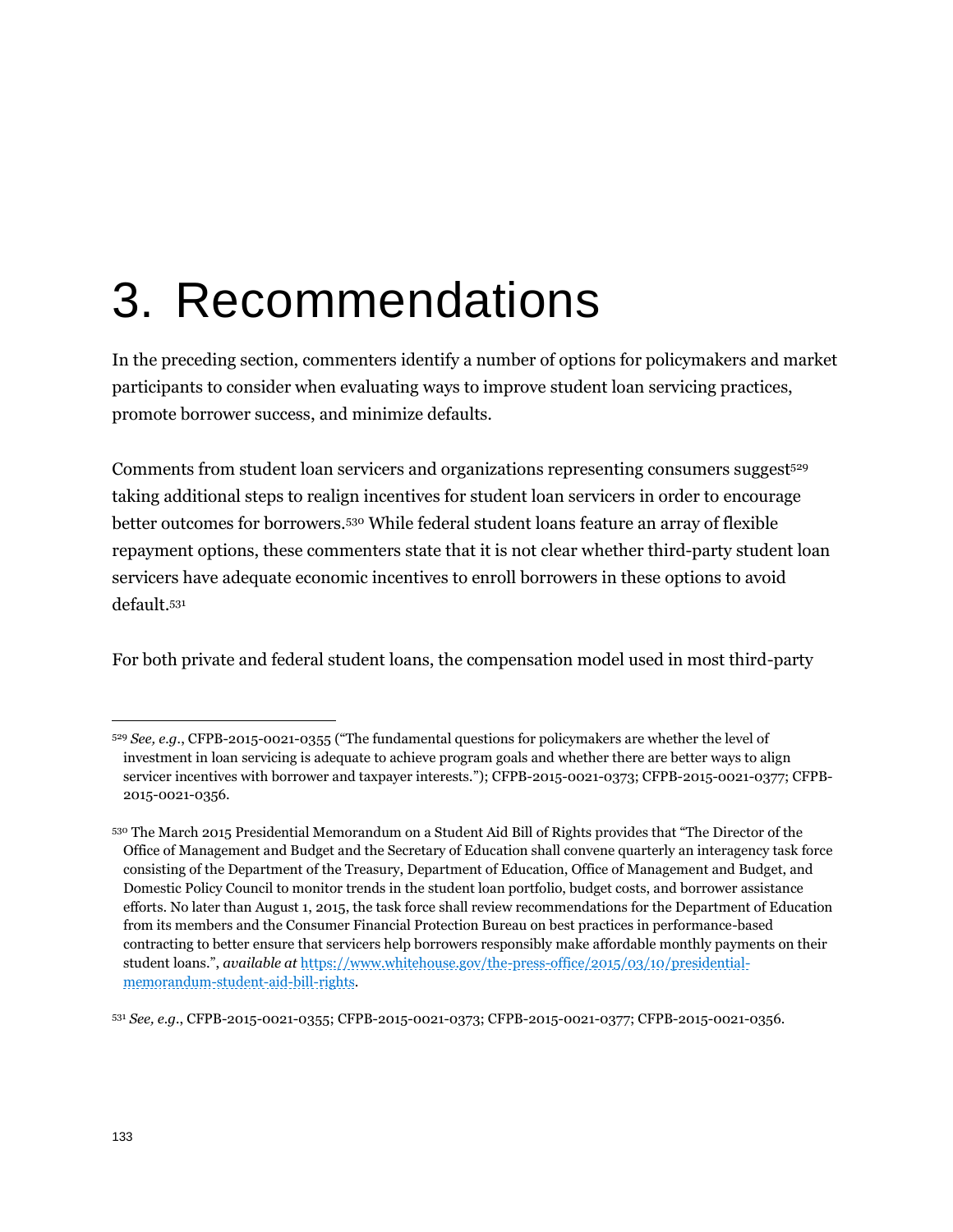servicing contracts provides student loan servicers with a flat monthly fee per account serviced.<sup>532</sup> Although this fee may adjust based on a loan's repayment status,<sup>533</sup> fees are generally fixed on a monthly basis and do not rise or fall depending on the level of service a particular borrower requires in a given month. In effect, this fee structure may create an economic disincentive to address borrower default, since compensation remains fixed irrespective of the services a borrower needs, and the servicer will likely incur unreimbursed costs when seeking to mitigate default.

When taking further action to improve borrower outcomes and mitigate defaults, including potential steps to develop minimum baseline standards for certain student loan servicing practices, policymakers, loan holders, and student loan servicers should also pursue steps to adjust economic incentives to encourage these outcomes.<sup>534</sup>

<sup>532</sup> This monthly servicing fee may be set as a flat dollar amount per month per account, or set based on a percentage of a borrower's aggregate principal balance. In both cases, the fee paid to student loan servicers may vary depending on repayment status (generally rising as borrowers transition from "in school" to "in grace" to "in repayment") but generally do not vary depending on the level of service provided in a given month. *See, e.g.*, First Marblehead Corporation, *Prospectus Supplement: The National Collegiate Student Loan Trust 2007-3* (Sept. 17, 2007)*, available at* [http://www.snl.com/interactive/lookandfeel/4094003/NCSLT\\_2007\\_3\\_FPS.PDF;](http://www.snl.com/interactive/lookandfeel/4094003/NCSLT_2007_3_FPS.PDF) U.S. Department of Education, *Title IV Redacted Contract Awards 12-13*, *available at* [https://www.fbo.gov/spg/ED/FSA/CA/FSA-](https://www.fbo.gov/spg/ED/FSA/CA/FSA-TitleIV-09/listing.html)[TitleIV-09/listing.html.](https://www.fbo.gov/spg/ED/FSA/CA/FSA-TitleIV-09/listing.html) Contracts fix monthly compensation on a per-borrower basis, and the compensation depends on the repayment status of each borrower being serviced. *See also* U.S. Department of Education, *Student Aid Administration Fiscal Year 2015 Request*, at AA-15, *available at*

<http://www2.ed.gov/about/overview/budget/budget15/justifications/aa-saadmin.pdf> (estimating the average cost per-borrower to be \$1.67 per month, based on the contractual prices and the proportion of borrowers with different repayment statuses).

<sup>533</sup> Generally, these adjustments coincide with the lifecycle of a student loan, increasing servicers' compensation as borrowers progress from "in school" to "in grace" to "repayment" status. In contrast, the Department of Education implemented a declining compensation structure, decreasing servicers' compensation as borrowers' delinquency increases in severity.

<sup>534</sup> On August 28, 2015, an intergovernmental Task Force, consisting of the Department of the Treasury, Department of Education, Office of Management and Budget, and Domestic Policy Council, released recommendations "to ensure that contractors providing student loan servicing help borrowers responsibly make monthly payments on their student loans," developed in consultation with the Bureau and other stakeholders. These recommendations suggest specific changes to the compensation structure and performance measurements included in federal Direct Loan servicing contracts. These recommendations also endorse minimum service-level and borrower communications requirements, recognizing that while necessary, realigned incentives alone may be insufficient to achieve these agencies' goals. U.S. Department of Education, *Recommendations on Best Practices in Performance-Based Contracting* (2015), *available at* [http://www2.ed.gov/finaid/loans/repay/best-practices-](http://www2.ed.gov/finaid/loans/repay/best-practices-recommendations.pdf)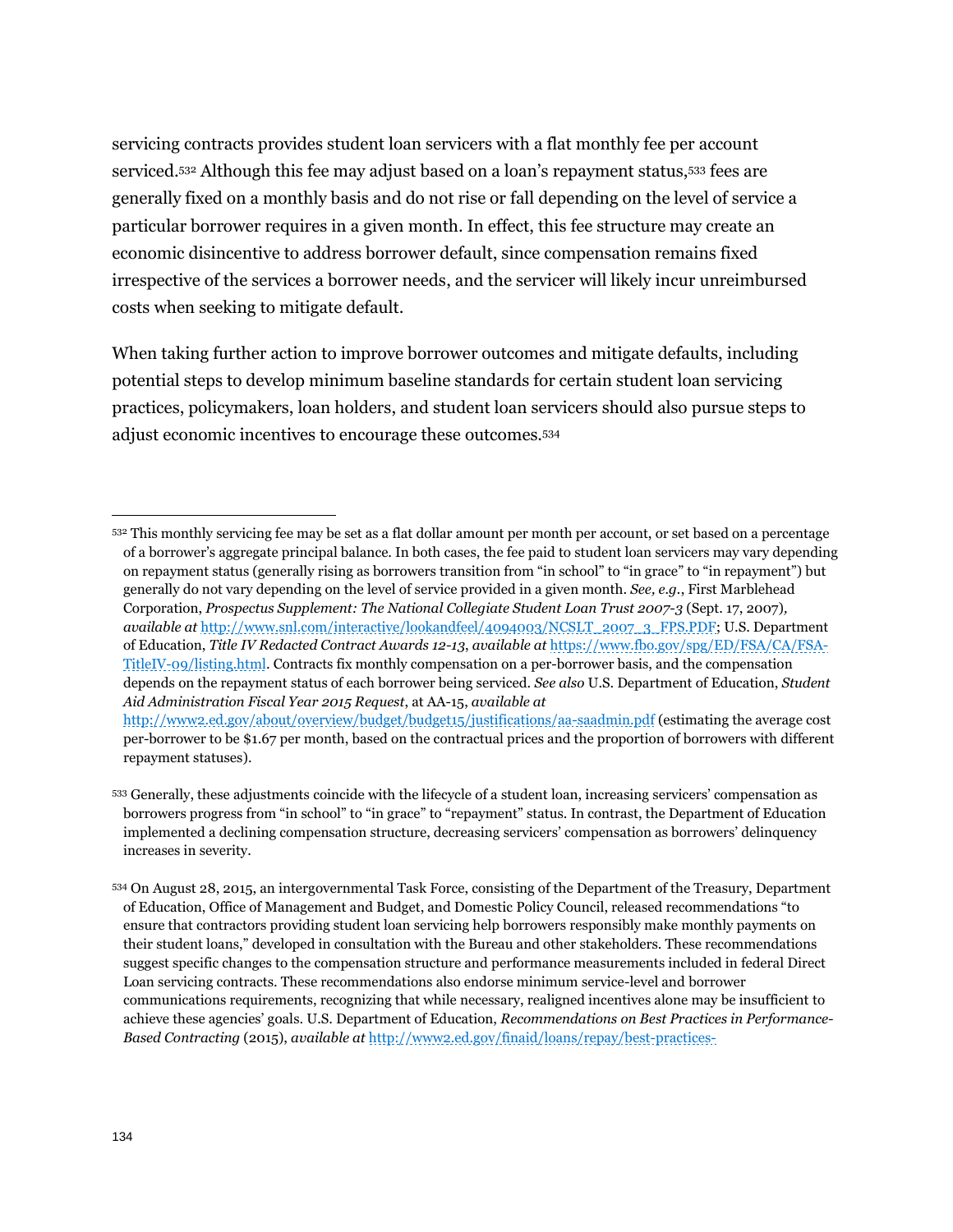#### Framework for student loan servicing reform

The following recommendations synthesize common themes and offer a roadmap for policymakers and market participants when evaluating ways to manage costs and improve the customer experience. As one financial institution notes:

*Accurate and timely application of payments, access to information, delivery of important notices and disclosures, and resolution of any account errors are essential service level expectations in the financial services industry. There is no reason those expectations should be any lower for student loan borrowers than they are for home loans, credit cards, or other consumer debts.*<sup>535</sup>

Based on the analysis and commentary offered in this report, the Bureau identified four general principles that should inform any future action in this market, which are discussed in greater detail below. These principles are also reflected in a joint policy statement published in tandem with this report by the Department of Education, the Department of the Treasury, and the Bureau.<sup>536</sup> At minimum, student loan servicing should be:

- Consistent;
- Accurate and actionable;
- Accountable; and
- Transparent.

[recommendations.pdf.](http://www2.ed.gov/finaid/loans/repay/best-practices-recommendations.pdf) Policymakers, loan holders and student loan servicers may wish to consider whether certain aspects of these recommendations are appropriate for servicing contracts in other segments of the student loan market. *See* U.S. Department of Education, *Another Step Forward Under the Student Aid Bill of Rights* (Aug. 28, 2015), *available at* [http://www.ed.gov/blog/2015/08/another-step-forward-under-the-student-aid-bill-of-rights/.](http://www.ed.gov/blog/2015/08/another-step-forward-under-the-student-aid-bill-of-rights/) 

<sup>535</sup> CFPB-2015-0021-0070.

<sup>536</sup> *See* Appendix A. To the extent that the recommendations contained in this section augment the *Joint Statement of Principles on Student Loan Servicing,* these recommendations have not been endorsed by the Department of Education or the Department of the Treasury and readers should treat them as recommendations offered by the Bureau alone.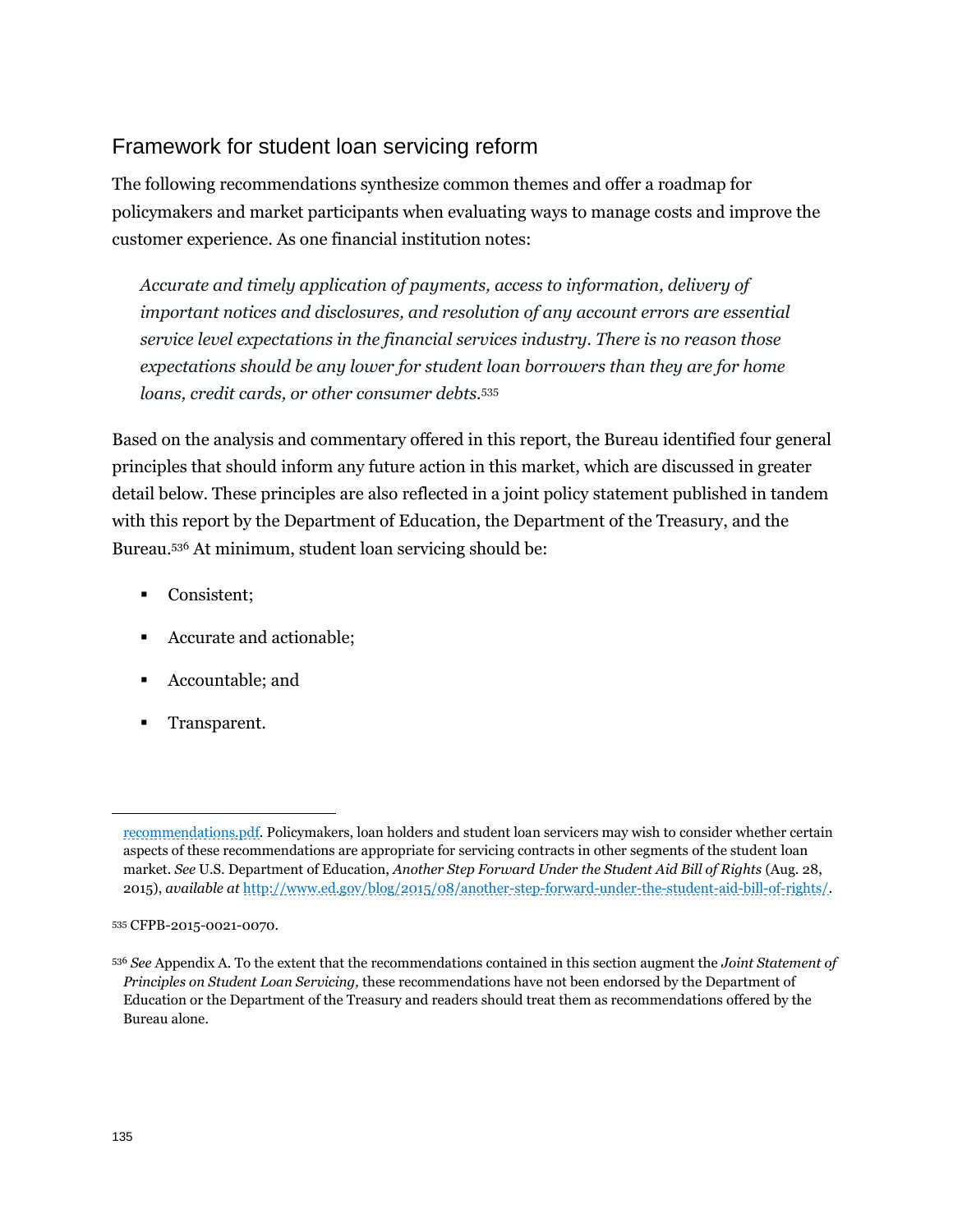These general principles for reform reflect input shared by stakeholders, including student loan market participants, organizations representing student loan borrowers, law enforcement officials and state regulators, colleges and universities, and academics. Taken together, the Bureau believes these principles should guide any attempt to develop a set of baseline standards of conduct to strengthen student loan servicing.<sup>537</sup>

# 3.1 Consistent

Student loan borrowers would benefit from a clear and consistent set of baseline standards for student loan servicing functions common to the entire market. Student loan borrowers reasonably expect that policies and practices be consistent across all market participants and for all types of student loans, while accounting for and recognizing varations in loan features, terms and borrower protections. This is not currently the case.

#### **Differing approaches to common functions may create obstacles for borrowers.**

The student loan servicing market shares common elements, irrespective of the identity of the loan servicer or the type of student loan. Borrowers and loan holders expect student loan servicers to process payments, respond to customer inquiries, resolve errors, and provide basic information about benefits and alternative payment options. As noted above, servicing practices related to these functions may vary significantly between companies, and may also vary between business units of the same company. Many of the comments discussed in the preceding sections suggest that servicers' differing approaches to common functions may create significant problems for borrowers, particularly when loans are transferred between servicers or for borrowers with multiple loans serviced by different companies.

**Baseline standards for conduct related to common market features should be clear and consistent.** Comments suggest that both borrowers and loan holders may not be well

<sup>537</sup> Many commenters also emphasize that any baseline standards for conduct for the student loan servicing industry should not prevent loan holders, state legislatures, and others from requiring higher levels of service from student loan servicers. Notably, the Department of Education has taken steps to improve standards for Direct Loan borrowers and may continue to require its contractors to exceed any floor for conduct required market-wide. *See*  CFPB-2015-0021-0861.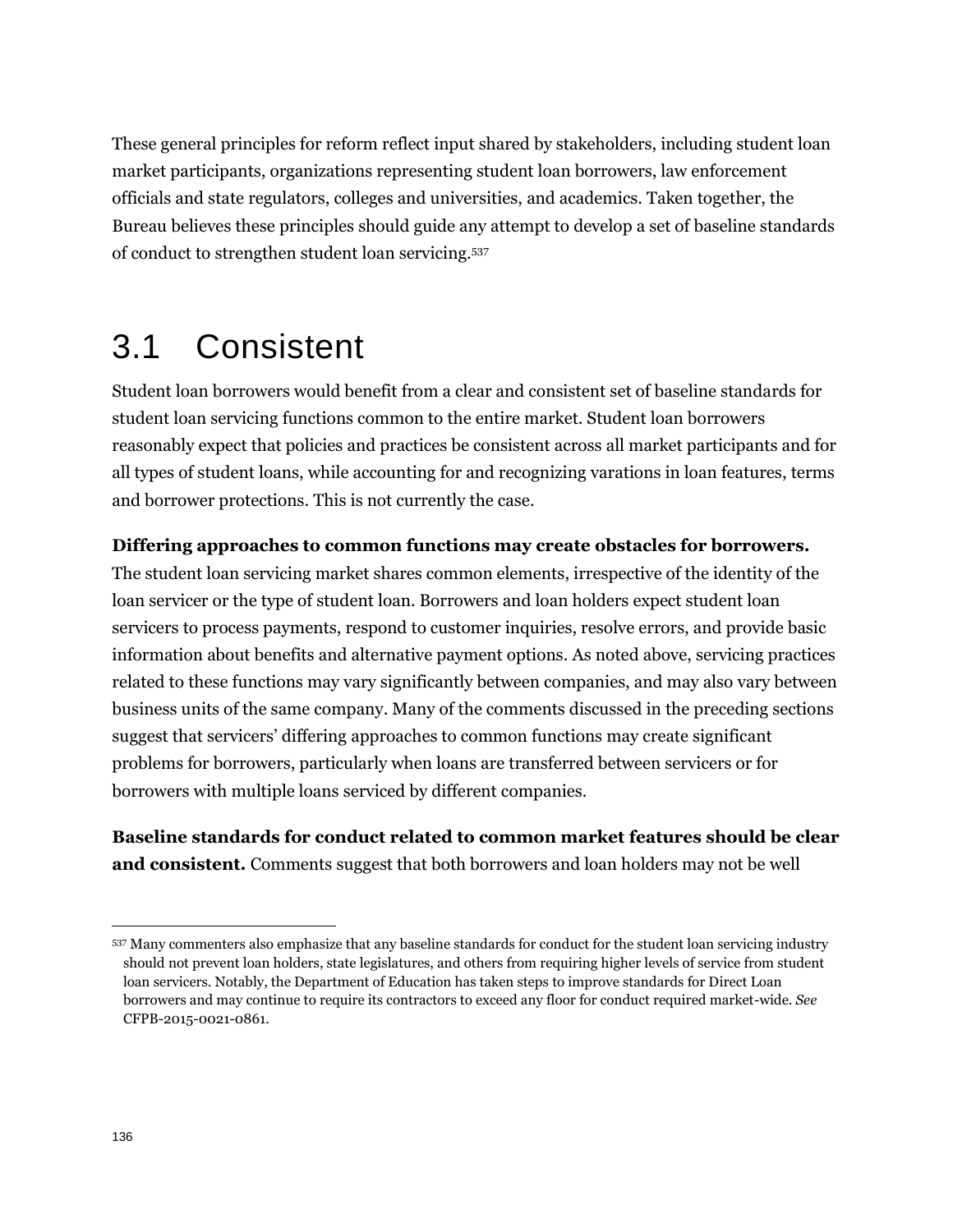served by a market where practices related to many of these functions vary significantly between companies and where expectations for conduct may not be clear. Should baseline standards for adequate conduct be established market-wide, student loan servicers may be able to realize efficiencies, particularly as loan holders, including the Department of Education, expand requirements for conduct related to certain types of loans. One large specialty student loan servicer notes that:

*Student loans are unique financial instruments . . . Despite this uniqueness, basic principles of loan servicing remain applicable to student loans. Borrowers must be fully informed of their debt, have access to informed, trained customer service personnel, receive timely notice of required actions, have access to user-friendly online tools, and understand all of their options for repaying their obligation. Servicers must post payments promptly and must maintain and be able to retrieve information about borrower accounts and ensure that billing and payment application are accurate. . . . Overall, [the company] supports applying similar standards [as those that apply to mortgage and credit cards] to student loans, as long as the unique characteristics of student loans are taken into consideration.*<sup>538</sup>

**Baseline standards may also better align borrower needs with the service delivered by market participants.** As noted above, variations in product features and terms may result in servicers adopting different processes to perform common functions. In some cases, borrower frustration may be the result of a borrower experiencing a different process with another company and expecting similar treatment across student loan servicers.

Benefits of consistent baseline standards may exist even when product features differ significantly. For example, a borrower in distress may contact his federal student loan servicer and his private student loan servicer seeking options to reduce his monthly payment. His federal student loan servicer provides information about an income-driven repayment plan to which the borrower has a legal right under federal law.

His private student loan servicer provides information about existing proprietary modification options offered by the owner of his loan. In this case, both student loan servicers identified that

<sup>538</sup> CFPB-2015-0021-0974.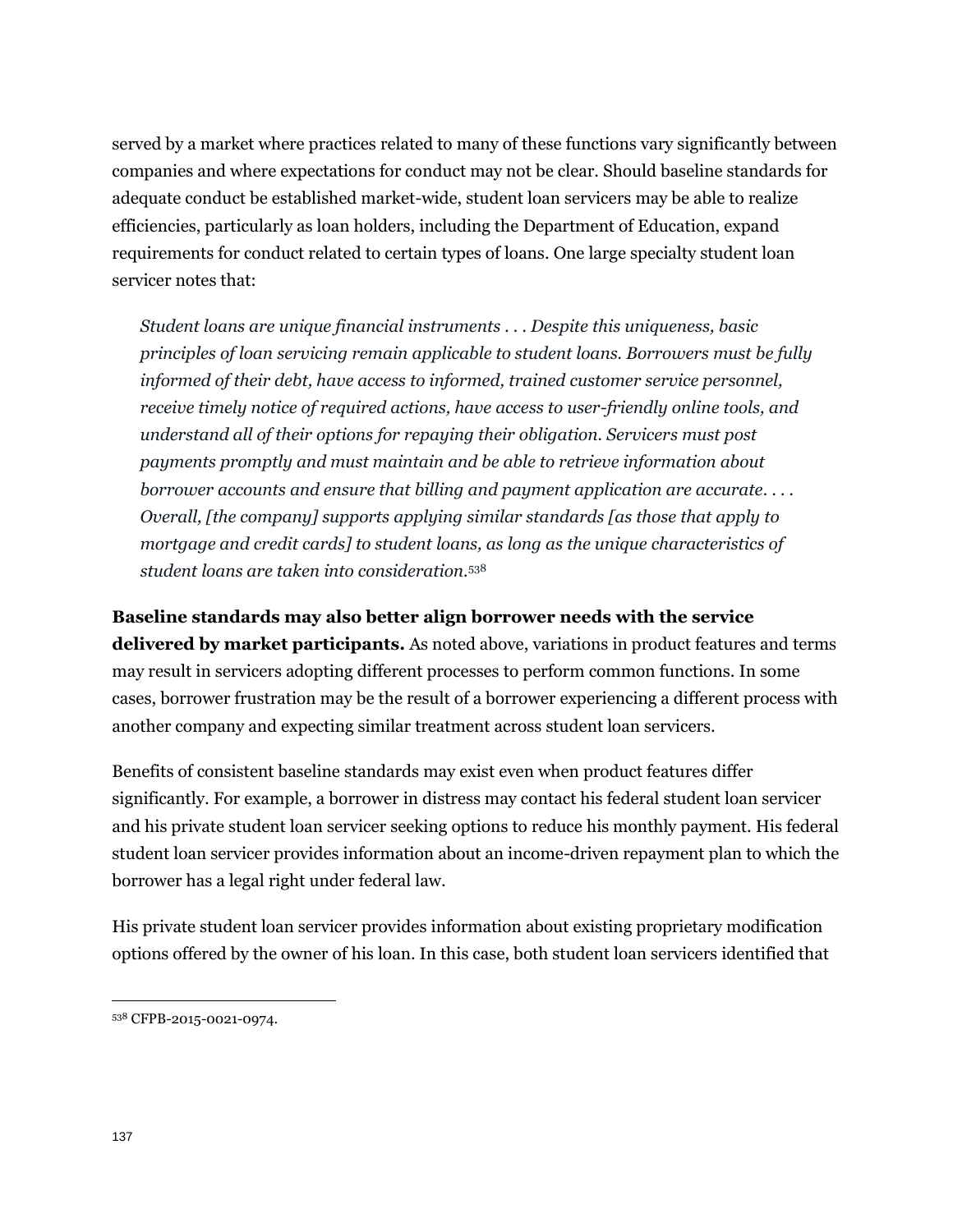this borrower was experiencing financial distress and presented him with available options to avoid default. This borrower would benefit from, for example, consistent disclosure requirements about alternative repayment options, even if product features vary significantly.

When considering ways to improve the quality of service delivered to student loan borrowers, policymakers should ensure that any standards consider variations in product features, terms, borrower protections, and borrower preferences, but, to the extent practicable, be consistent across all loan types.

# 3.2 Accurate and actionable

As discussed in Part One of this report, commenters note the complexity of student loan repayment relative to other consumer financial products. In particular, commenters note that FFELP loans and Direct Loans feature a range of statutory consumer protections, borrower benefits, and other features that have evolved over time. These loan features are designed to encourage successful repayment, ensure that student loan borrowers are able to afford monthly student loan payments, and provide relief when borrowers struggle to repay due to difficult financial circumstances. Borrowers' success may depend, in part, on servicers' effective disclosure and administration of these loan features.

**Student loan borrowers should be able to expect that information provided by their servicer is accurate.** As discussed in Part One, borrowers depend on information provided by student loan servicers when seeking to manage their loans, lower costs, or access borrower benefits and consumer protections. In many cases, borrowers seek to access loan features that involve evaluating trade-offs between competing benefits. For example, a borrower working in public service may need to decide whether to enroll in a negatively-amortizing income-driven repayment plan that may increase her total debt burden in the short-term, in pursuit of loan forgiveness after 10 years of qualifying payments. Alternatively, a borrower with a co-signed private student loan may need to decide whether to make low, interest-only payments early in his repayment period, even if those payments may later preclude him from releasing his co-signer from her obligation early in his term. As these examples illustrate, when servicers' practices do not allow the borrower to be informed when making a decision that may increase costs or otherwise inhibit borrower success.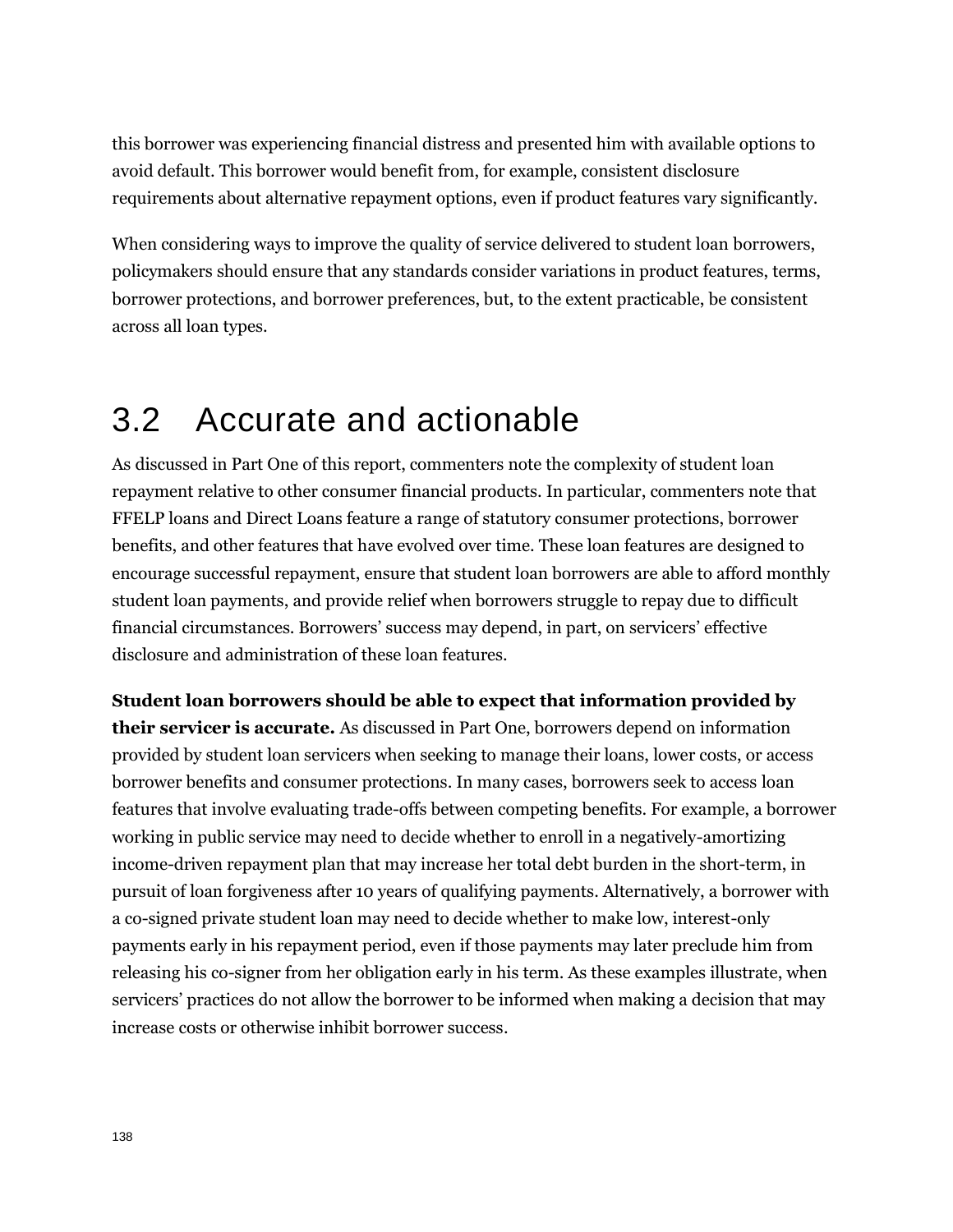**Student loan borrowers should be able to expect that information provided by their servicer is actionable.** Given the complexity of many of the programs and protections discussed in this report, policymakers and market participants may wish to consider the medium and means through which servicers provide information to student loan borrowers.<sup>539</sup> As noted above, simply providing accurate information about the full breadth of programs and benefits associated with a student loan may not be sufficient to empower a borrower to make decisions in his or her financial interest.

Consider loan servicing for borrowers experiencing financial distress. Servicers may be required to offer certain modification options for private student loan borrowers under certain circumstances.<sup>540</sup> Servicers also facilitate the enrollment in certain income-driven repayment plans that are provided for in Title IV of the Higher Education Act for borrowers with commercial FFELP loans or Direct Loans.<sup>541</sup> In all cases, the servicer may also offer certain forbearance options for borrowers experiencing financial hardship. However, simply offering the options may not be enough for some borrowers. From the perspective of a consumer with limited knowledge of the availability and terms of these programs, the differences between various modification options may be less important than the desired outcome: actionable information about how to obtain an affordable monthly payment and a path to long-term financial success.

Policymakers and other stakeholders looking to develop new disclosure approaches to assist student loan borrowers in repayment should seek to present information in a manner that emphasizes the best information for most consumers. In contrast to an approach that pursues completeness alone, the relative emphasis on specific information presented in disclosures is critical to facilitate borrower understanding and empower effective decision-making.

<sup>539</sup> The Department of Education is currently conducting several pilot programs related to certain aspects of the student loan repayment process, taking steps to test alternative mechanisms to communicate information about income-driven repayment plans to student loan borrowers.

<sup>540</sup> *See, e.g.,* CFPB-2015-0021-0974.

<sup>541</sup> *See* 34 C.F.R. § 685.209 (PAYE, only available for Direct Loans or loans consolidated into Direct Loans); 34 C.F.R. § 685.221 (IBR under the Direct Loan program); 34 C.F.R. § 682.215 (IBR under FFELP).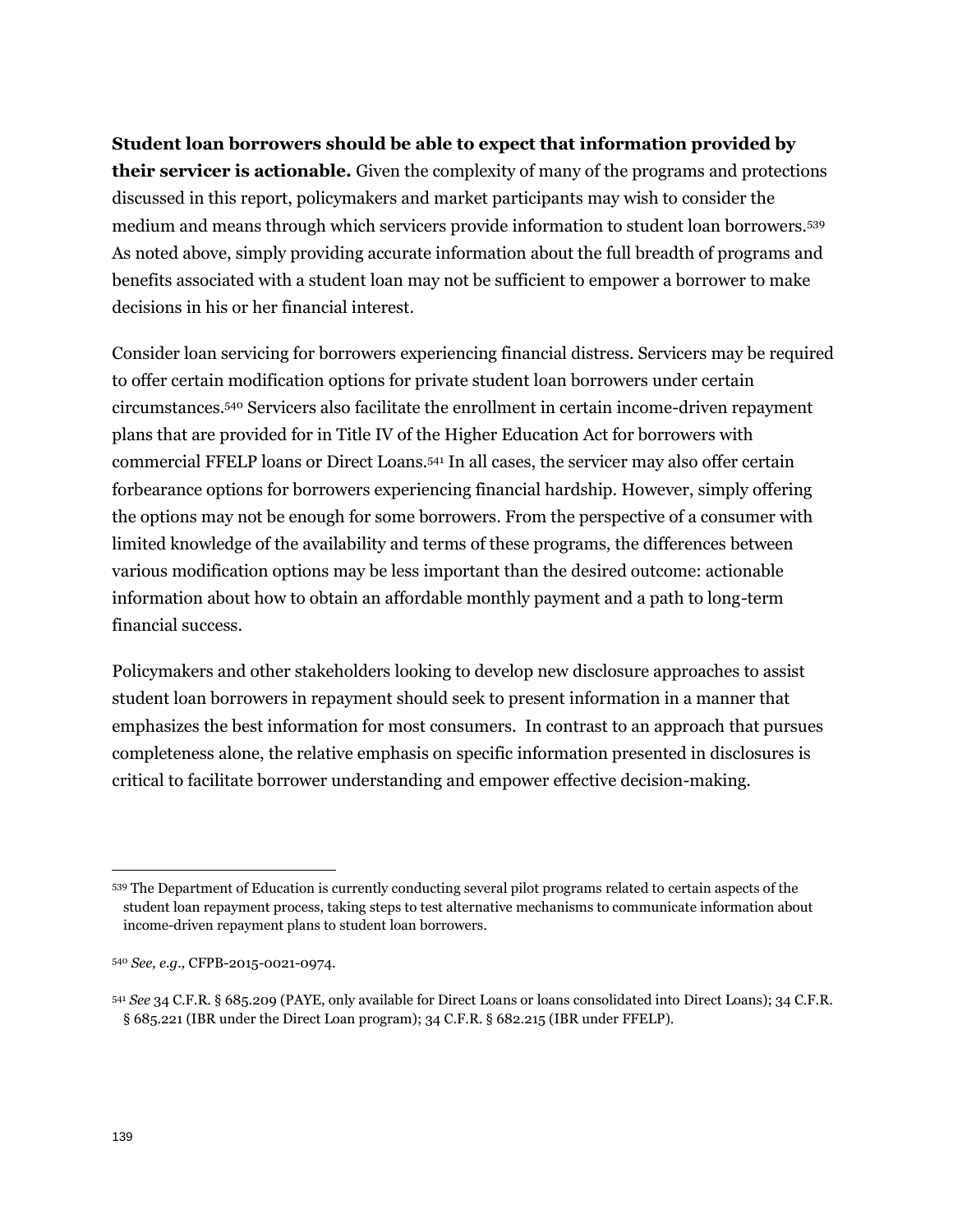Additionally, user testing of disclosures may help in crafting disclosures that ensure that the information provided meets borrowers' needs.

When contemplating standards of conduct related to the disclosure of information about loan terms, features, and consumer protections, policymakers and market participants should ensure that any disclosure approaches consider borrowers' need for both accurate and actionable information.

# 3.3 Accountable

Baseline standards for conduct in the student loan servicing market should make it more likely that, for the vast majority of student loan borrowers, servicers will "get it right the first time" and provide, at minimum, adequate service across all servicing functions. However, given the size of the market and the complexity of the product, policymakers and market participants must also recognize that, to some degree, some borrowers may still encounter servicing problems.

As discussed in detail in Sections 1.3 and 2.3, error resolution (the process through which borrowers self-identify and seek correction of servicing problems) is a critical feature of any well-functioning market for loan servicing. Additionally, servicers should implement robust quality assurance and compliance management functions, in order to ensure individual issues identified by consumers are evaluated and, to the extent related problems exist for other borrowers; servicers have the information necessary to proactively identify and address issues. Beyond error resolution for individual borrowers, a healthy student loan servicing market must also be subject to rigorous oversight by state and federal regulators. In addition, regulators and law enforcement agencies should have access to appropriate mechanisms to identify potential violations or other issues and obtain remediation for consumers.

#### **Student loan borrowers need servicers to resolve errors when they occur.**

Borrowers depend on servicers to offer an error resolution process that is accessible, effective, and transparent. Adequate customer service and error resolution is especially important in the student loan market, where the consequences of borrowers' failure to satisfy an obligation can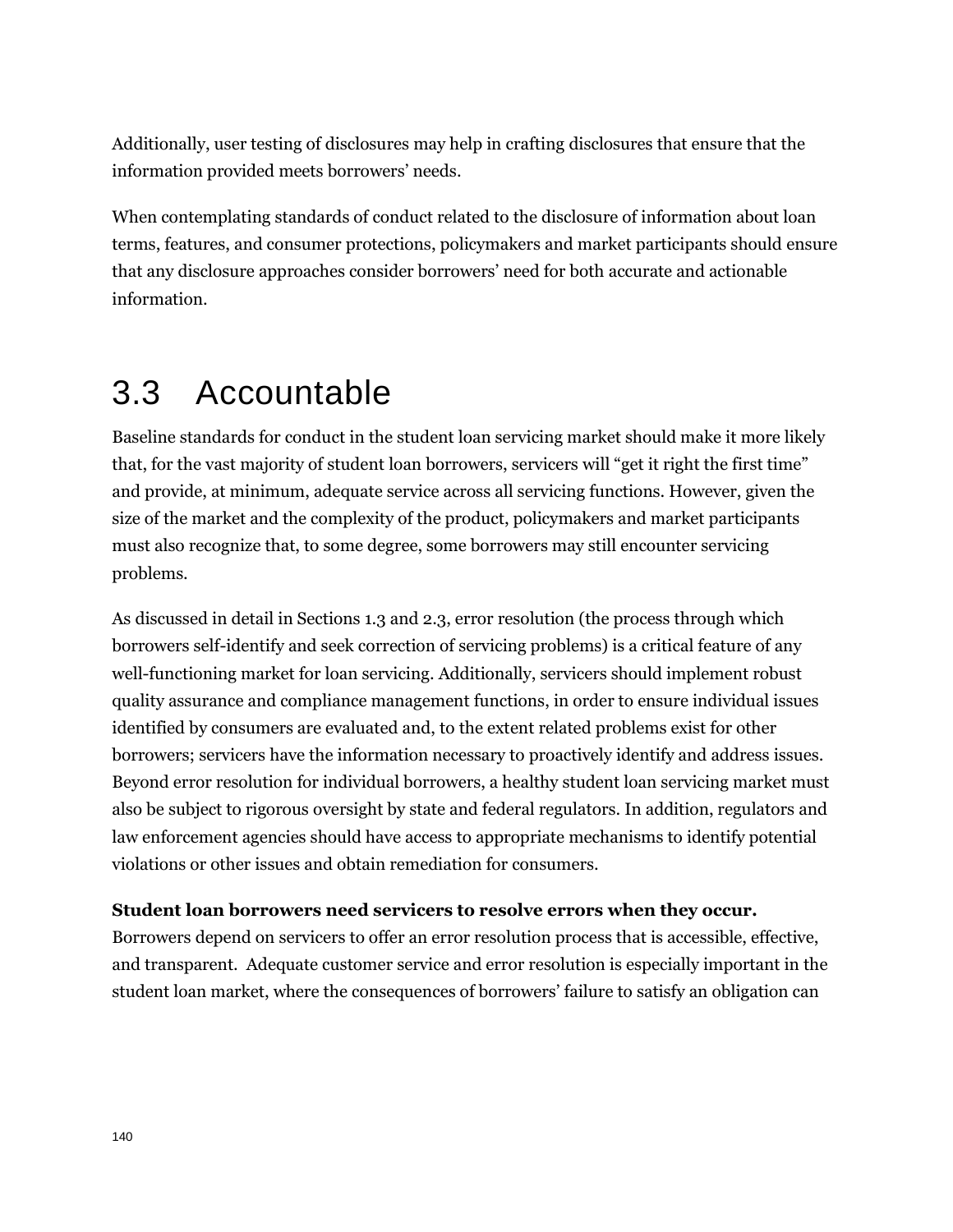be particularly injurious, given many borrowers' limited credit history.<sup>542</sup> When errors occur and are not quickly addressed, harm to borrowers may not be limited to problems with the individual loan or loans in question. Increasingly, consumer credit profiles serve as a precondition to employment, housing, and access to credit, and consequently, servicing errors can have spillover effects on many other aspects of borrowers' lives and livelihoods. Student loan borrowers would benefit from an orderly process through which borrowers can receive answers to questions and inquiries.

As one organization notes on behalf of its low-income student loan borrower clients:

*Requests to correct errors and to provide information about an account have obvious application in the student loan context. Student loan borrowers should be able to use a clearly defined procedure to correct errors in areas such as setting payments under an income-sensitive plan, applying payments, and assessing fees. Similarly, borrowers need to have a reliable system for obtaining information such as the type of program guidelines applicable to their loan, the available payment options, and data about their account history. Servicers and the loan owner should benefit from such a system as well.*<sup>543</sup>

**State and federal regulators and law enforcement officials should be able to identify violations and obtain remediation for consumers when servicing practices violate consumer financial laws.** Historically, state and federal regulatory agencies have largely overseen student loan servicers as service providers to or as affiliates of financial institutions under their purview. This may have fragmented oversight responsibilities and inadvertently created barriers for regulators and law enforcement agencies seeking to understand and improve practices for all student loan borrowers.

As one state banking regulator notes, when discussing authorization of the first state-level licensing and examination program for student loan servicers earlier this year:

<sup>542</sup> As commenters note in the preceding sections, many student loan borrowers depend on the student loan repayment process to help establish their credit histories.

<sup>543</sup> CFPB-2015-0021-0861.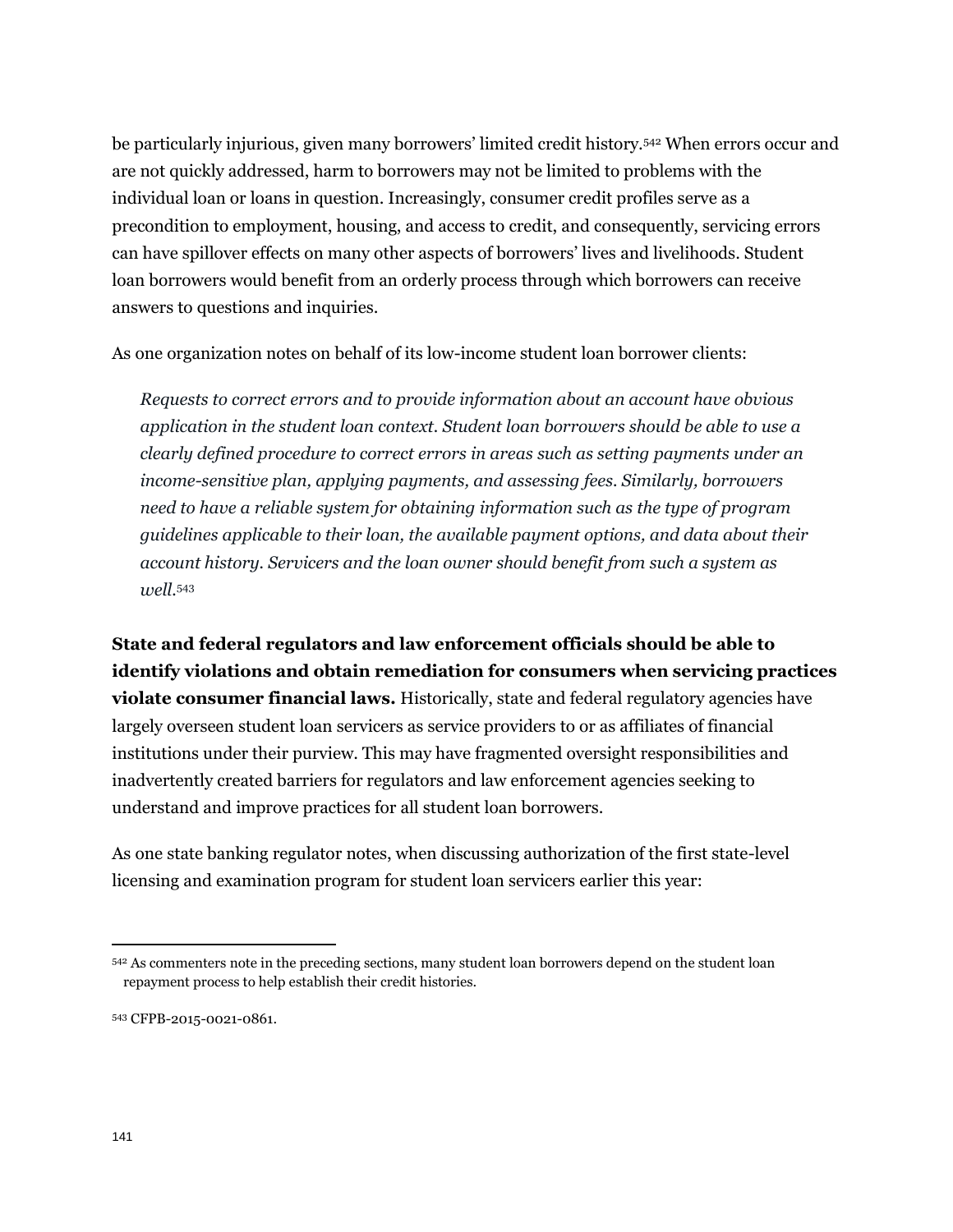*Robust enforcement authority over all student loan servicers at the state level is necessary in order to allow states to protect their student borrowers and identify issues that may be unique to that state, to an individual servicer's instate practices, or to a particularly relevant borrower population. States have a unique ability to work on a granular level while simultaneously spotting trends and systemic issues at a state or regional level. States cannot see the national picture with sufficient detail; they must share their knowledge and experience with the Bureau, who can develop that picture and disseminate it to the public.*<sup>544</sup>

Recognizing that servicing errors may occur, even in a well-functioning student loan market, servicers should expect to be accountable for their conduct. Policymakers should consider steps to ensure borrowers have access to appropriate mechanisms to resolve errors. Furthermore, when violations of law occur, federal and state agencies should identify issues, correct conduct, and obtain remediation for borrowers.

# 3.4 Transparent

As policymakers, regulators, market participants, and other stakeholders acknowledge, both in response to the Bureau's *Request for Information* and in other forums, there is insufficient public data related to the performance of student loans, which may magnify risks for borrowers.<sup>545</sup> Increased transparency, including periodic public reporting of servicer-level data on student loan performance, is critical to ensure that stakeholders have a more complete understanding of borrower behavior in order to effectively address the underlying factors driving elevated levels of student loan delinquency. Improved public access to data on student

<sup>544</sup> CFPB-2015-0021-0381.

<sup>545</sup> *See* Susan Dynarski, *We're Frighteningly in the Dark About Student Debt,* New York Times (Mar. 20, 2015), *available at* [http://www.nytimes.com/2015/03/22/upshot/were-frighteningly-in-the-dark-about-student](http://www.nytimes.com/2015/03/22/upshot/were-frighteningly-in-the-dark-about-student-debt.html)[debt.html;](http://www.nytimes.com/2015/03/22/upshot/were-frighteningly-in-the-dark-about-student-debt.html) Federal Reserve Bank of New York, *Opening Remarks at the Convening on Student Loan Data Conference* (Mar. 4, 2015), *available at* [http://www.ny.frb.org/newsevents/speeches/2015/dud150304.html;](http://www.ny.frb.org/newsevents/speeches/2015/dud150304.html) *see also* CFPB-2015-0021-0370.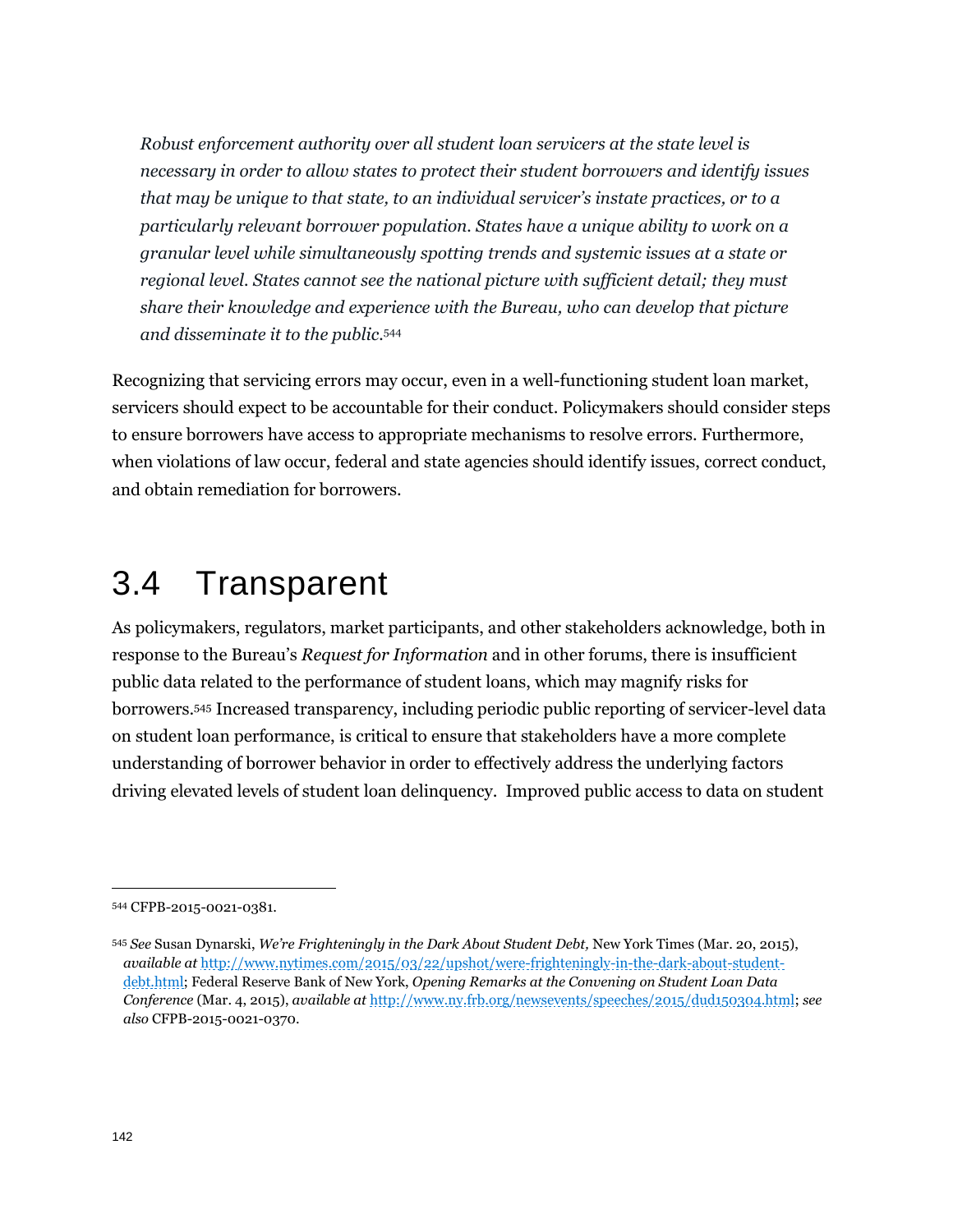loan performance will also allow stakeholders to anticipate future problems for borrowers repaying student loan debt.

**Current public data on student loan performance is inadequate.** Commenters note that current requirements for publication of student loan data are quite limited.<sup>546</sup> As one commenter notes:

*Shortcomings in available student loan data have two main effects. First, the gaps hamper efforts to identify student loan trouble spots. Second, they hinder servicing improvement. The net result is a system that treats all borrowers the same while also not constructing the repayment system in a way that sufficiently assists those who need greater help.*<sup>547</sup>

The Department of Education compiles and maintains administrative loan level performance data for all student loan borrowers with federal student loans through the National Student Loan Data System, the primary information system used by the Department, colleges and universities, market participants and others to administer federal loan programs. <sup>548</sup> However, historically, public access to this data has been limited. The Department of Education has taken steps in recent months to expand the summary information available for the Direct Loan program, including the publication of the first servicer-level information on loan performance, but significant gaps remain. There is no equivalent souce of information available to the public related to the performance of private student loans or FFELP loans.

**Policymakers and market participants should look to the availability of mortgage data as a potential guide.** Policymakers and the public have access to increasingly robust data about the performance and origination of mortgages through a number of sources. Data from housing GSEs and mortgage-backed securities filings shed significant light on loan-level performance. The Office of the Comptroller of the Currency regularly publishes a mortgage

<sup>546</sup> *See, e.g.*, CFPB-2015-0021-0860.

<sup>547</sup> CFPB-2015-0021-0354; *see also* CFPB-2015-0021-0356.

<sup>548</sup> 20 U.S.C. § 1092b; *see also* [http://nslds.ed.gov/.](http://nslds.ed.gov/)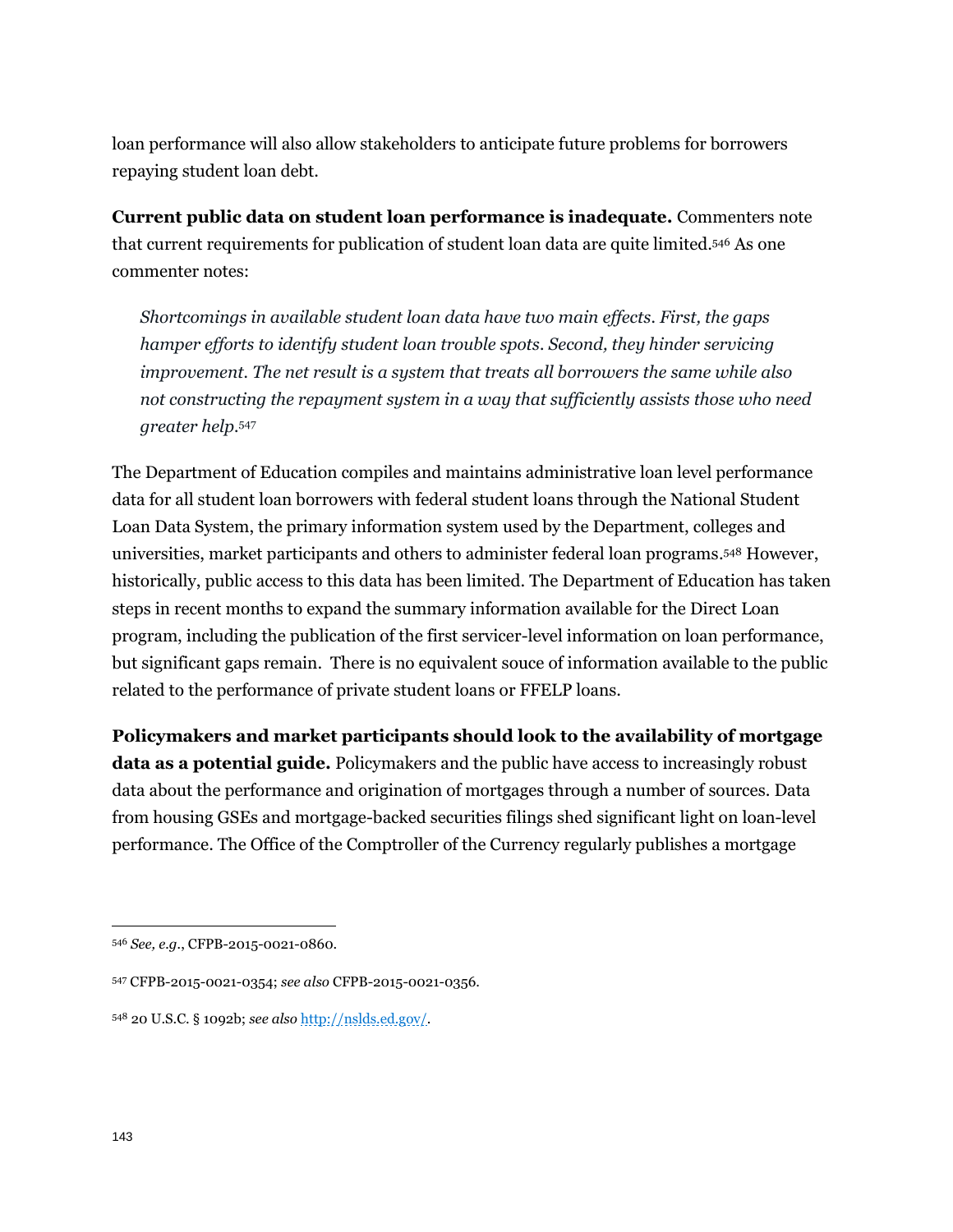metrics report detailing loan modification performance and other key servicing data.<sup>549</sup> In addition, most loan-level mortgage origination data is currently subject to public disclosure, stripped of borrower-identifiable information, under the Home Mortgage Disclosure Act.<sup>550</sup>

In contrast, available public data about student loans is limited. The Federal Financial Institutions Examination Council collects reports from insured depository institutions on balance sheet holdings, but student loans are aggregated with many other types of nonmortgage credit products.<sup>551</sup> The U.S. Securities and Exchange Commission filings from large financial institutions rarely contain reporting of key data on student loans, which may be combined in public filings with information about the performance of other consumer loans. Student loan ABS filings and servicer performance reports are much less granular than similar mortgage reports.

As Federal Reserve Bank of New York President William Dudley noted earlier this year at a conference on student loan data:

*[T]here are many important questions still left unanswered. . . . What attributes are associated with borrowers who are more successful at repaying their student loans? . . . What are the best interventions to help borrowers avoid the consequences of delinquency and default, and to limit any default costs to taxpayers? Do borrowers who use programs like income-based repayment eventually succeed in paying off their debts?. . . These are important questions for the nation, as the human capital of our* 

<sup>549</sup> *See, e.g.*, Office of the Comptroller of the Currency, *Mortgage Metrics Report for 2013 Q4* (Mar. 2014), *available at* [http://www.occ.gov/publications/publications-by-type/other-publications-reports/mortgage-metrics-](http://www.occ.gov/publications/publications-by-type/other-publications-reports/mortgage-metrics-2013/mortgage-metrics-q4-2013.pdf)[2013/mortgage-metrics-q4-2013.pdf.](http://www.occ.gov/publications/publications-by-type/other-publications-reports/mortgage-metrics-2013/mortgage-metrics-q4-2013.pdf)

<sup>550</sup> The Bureau developed and maintains a web tool to allow the public to access and analyze mortgage origination data released pursuant to HMDA. *See* Consumer Financial Protection Bureau, *The Home Mortgage Disclosure Act, available at* [http://www.consumerfinance.gov/hmda.](http://www.consumerfinance.gov/hmda)

<sup>551</sup> *See* Federal Financial Institution Examination Council, *Central Data Repository: Reports of Condition and Income (Call Report)*, *available at* [https://cdr.ffiec.gov/public/.](https://cdr.ffiec.gov/public/)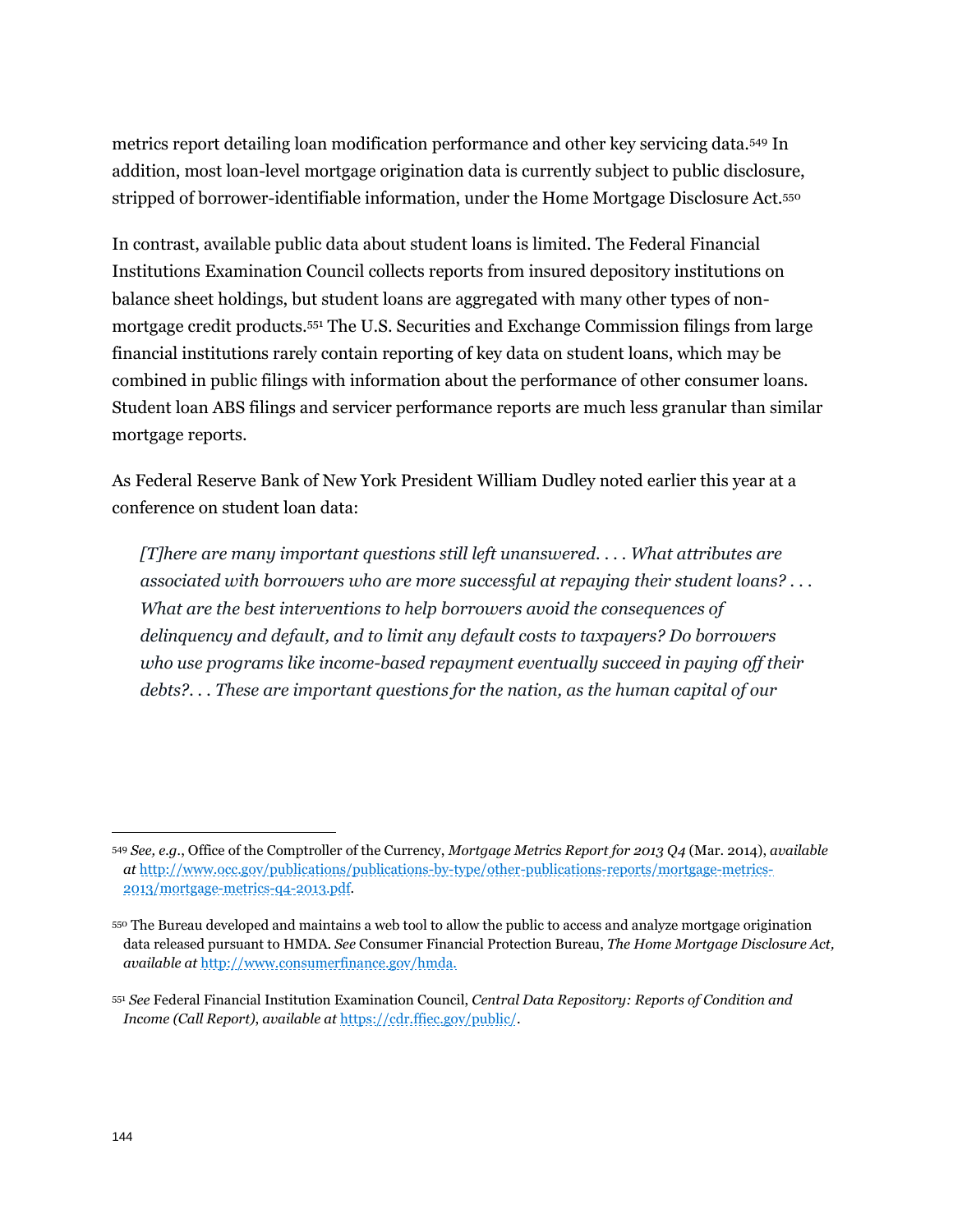*citizens is far and away our most important asset, and student loans are an important mechanism for financing needed investments in that asset.*<sup>552</sup>

Significant improvements in market transparency may permit student loan borrowers, market participants, regulators, and law enforcement agencies to better understand the student loan market in order to identify emerging risks and effectively target resources to address problems, encourage borrower success, and mitigate defaults.

<sup>552</sup> Federal Reserve Bank of New York, *Opening Remarks at the Convening on Student Loan Data Conference* (Mar. 4, 2015), *available at* [http://www.ny.frb.org/newsevents/speeches/2015/dud150304.html.](http://www.ny.frb.org/newsevents/speeches/2015/dud150304.html)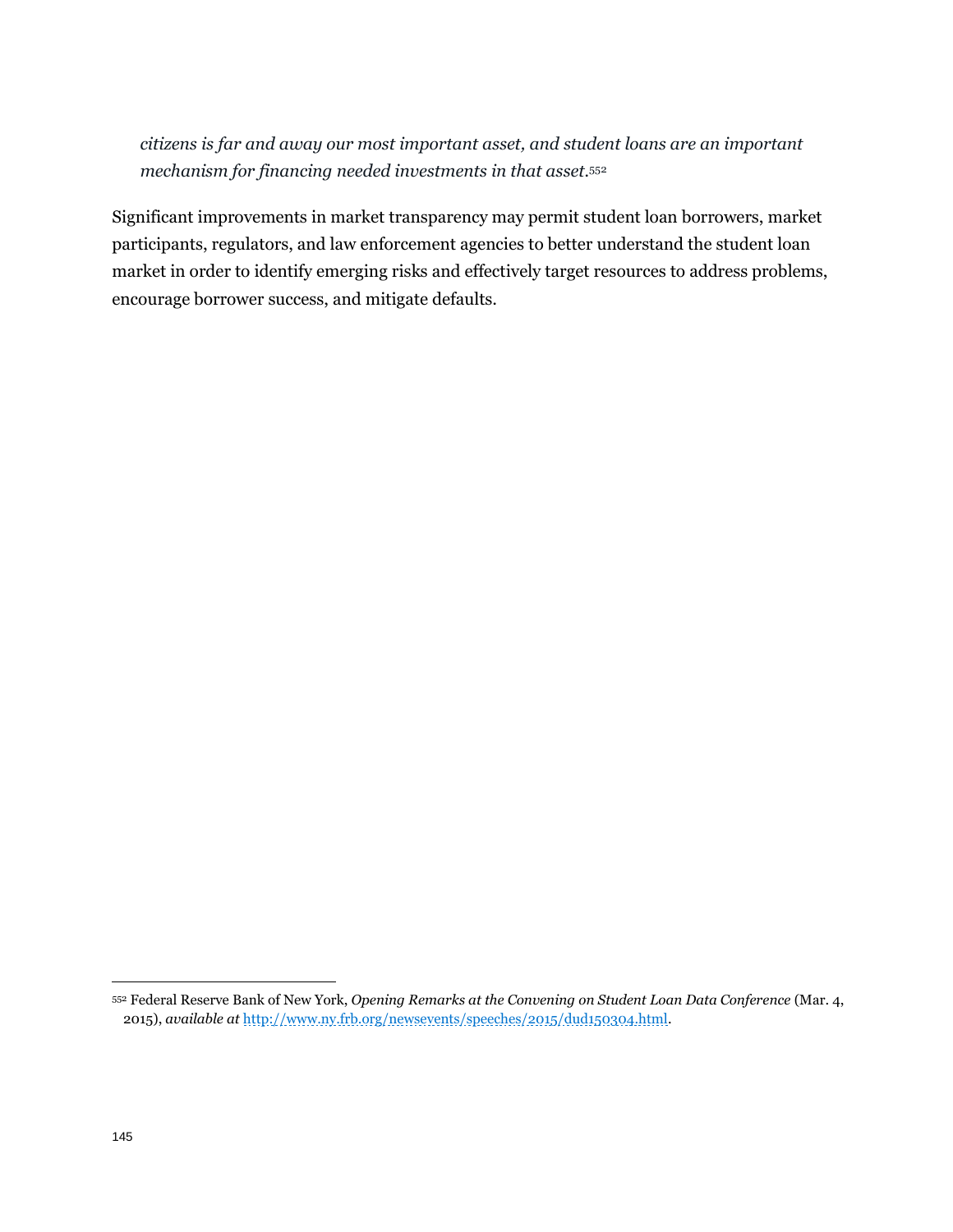# Conclusion

Adequate student loan servicing can empower consumers to satisfy their financial obligations and participate fully in the economy. The servicing practices discussed in this report, when taken together, raise serious questions about whether more than 41 million American consumers with student loan debt have access to the services, information, and protections they need in order to lead healthy financial lives.

As policymakers consider proposals to address the key drivers of rising student loan debt, including potential changes to the structure of higher education financing for future generations of student loan borrowers, the thousands of comments that informed this report should serve as a public reminder that millions of current student loan borrowers may not be well-served by the status quo.

Policymakers and market participants should consider the framework for reform outlined in this report as they take necessary action to protect student loan borrowers from illegal practices, realign incentives to encourage better outcomes and seek to improve the level of service provided market-wide. The Bureau intends to continue to monitor the student loan marketplace closely using all appropriate tools to ensure that borrowers are treated fairly and to improve servicing outcomes for borrowers.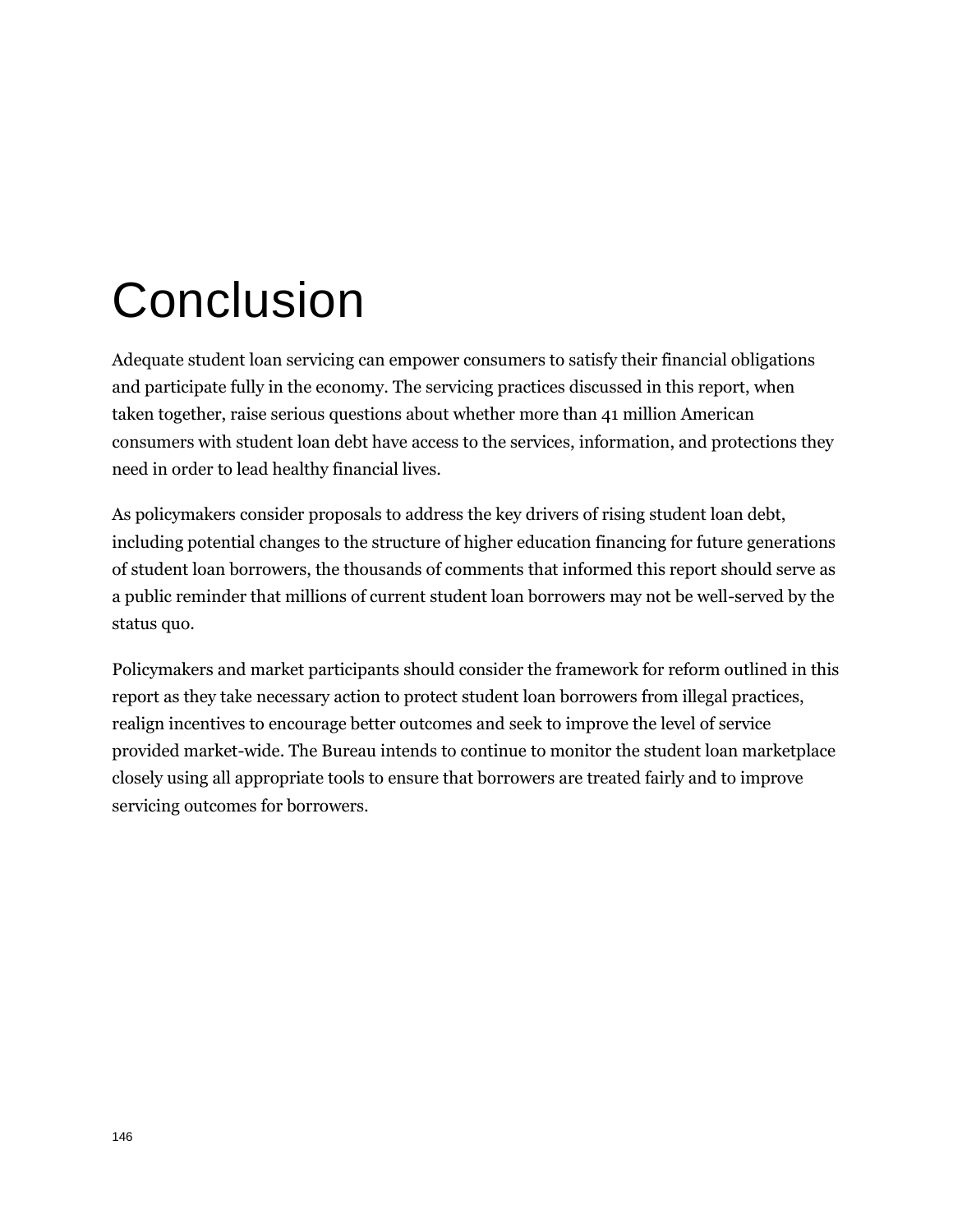## Contact information

#### **CFPB'S STUDENT LOAN OMBUDSMAN:**

Email: [students@cfpb.gov](mailto:students@cfpb.gov) Webpage: <http://www.consumerfinance.gov/students> Address: Consumer Financial Protection Bureau 1700 G St NW Washington, DC 20552

#### **TO SUBMIT A COMPLAINT:**

Webpage: http://www.consumerfinance.gov/complaint

Toll-Free: (855) 411-CFPB (2372) Español: (855) 411-CFPB (2372) TTY/TDD: (855) 729-CFPB (2372) Fax: (855) 237-2392

Address: Consumer Financial Protection Bureau PO Box 4503 Iowa City, Iowa 52244

#### **FOR ADDITIONAL RESOURCES TO ASSIST STUDENT LOAN BORROWERS:**

Repay Student Debt web tool: [http://www.consumerfinance.gov/paying-for-college/repay](http://www.consumerfinance.gov/paying-for-college/repay-student-debt)[student-debt](http://www.consumerfinance.gov/paying-for-college/repay-student-debt) Paying for College suite of tools: [www.consumerfinance.gov/paying-for-college/](http://www.consumerfinance.gov/paying-for-college) Ask CFPB:<http://www.consumerfinance.gov/askcfpb/>

#### **FOR PRESS & MEDIA REQUESTS:**

Email: [press@consumerfinance.gov](mailto:press@cfpb.gov)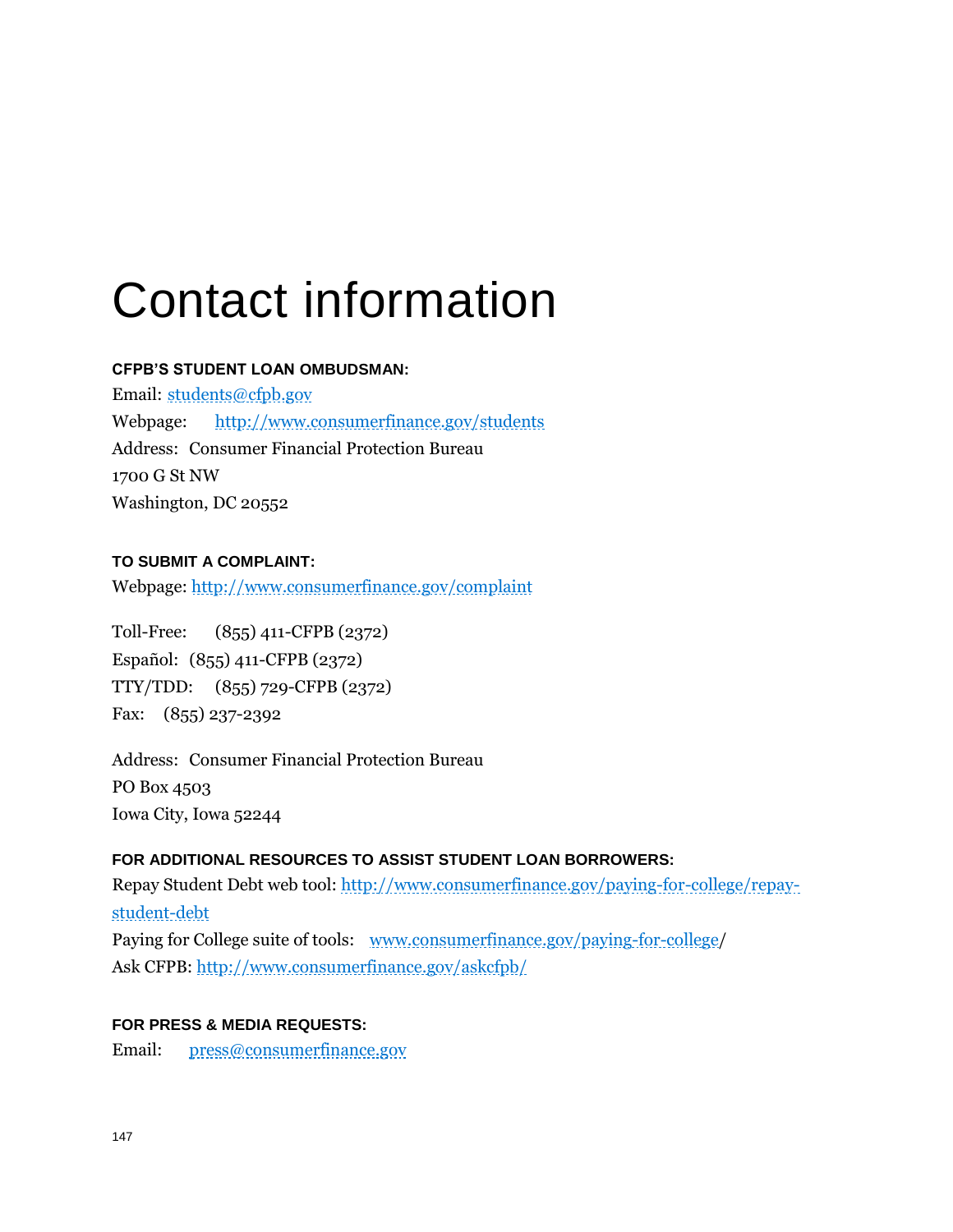### APPENDIX A:

### Joint statement of principles on student loan servicing

United States Department of the Treasury United States Department of Education Consumer Financial Protection Bureau

Joint statement of principles on student loan servicing

The U.S. Department of Education, the U.S. Department of the Treasury, and the Consumer Financial Protection Bureau have developed this *Joint Statement of Principles on Student Loan Servicing* as a framework to improve student loan servicing practices, promote borrower success, and minimize defaults.<sup>553</sup>

<sup>553</sup> On March 10, 2015, the President signed a Presidential Memorandum on a Student Aid Bill of Rights to Help Ensure Affordable Loan Repayment. The President directed the Secretary of Education, in consultation with the Secretary of the Treasury and the Director of the Consumer Financial Protection Bureau, to issue a report by October 1, 2015 on, among other things, recommendations concerning private and federal student loan servicing standards, flexible repayment opportunities for all student loan borrowers, and changes to bankruptcy laws. This *Joint Statement of Principles on Student Loan Servicing* will inform this required report.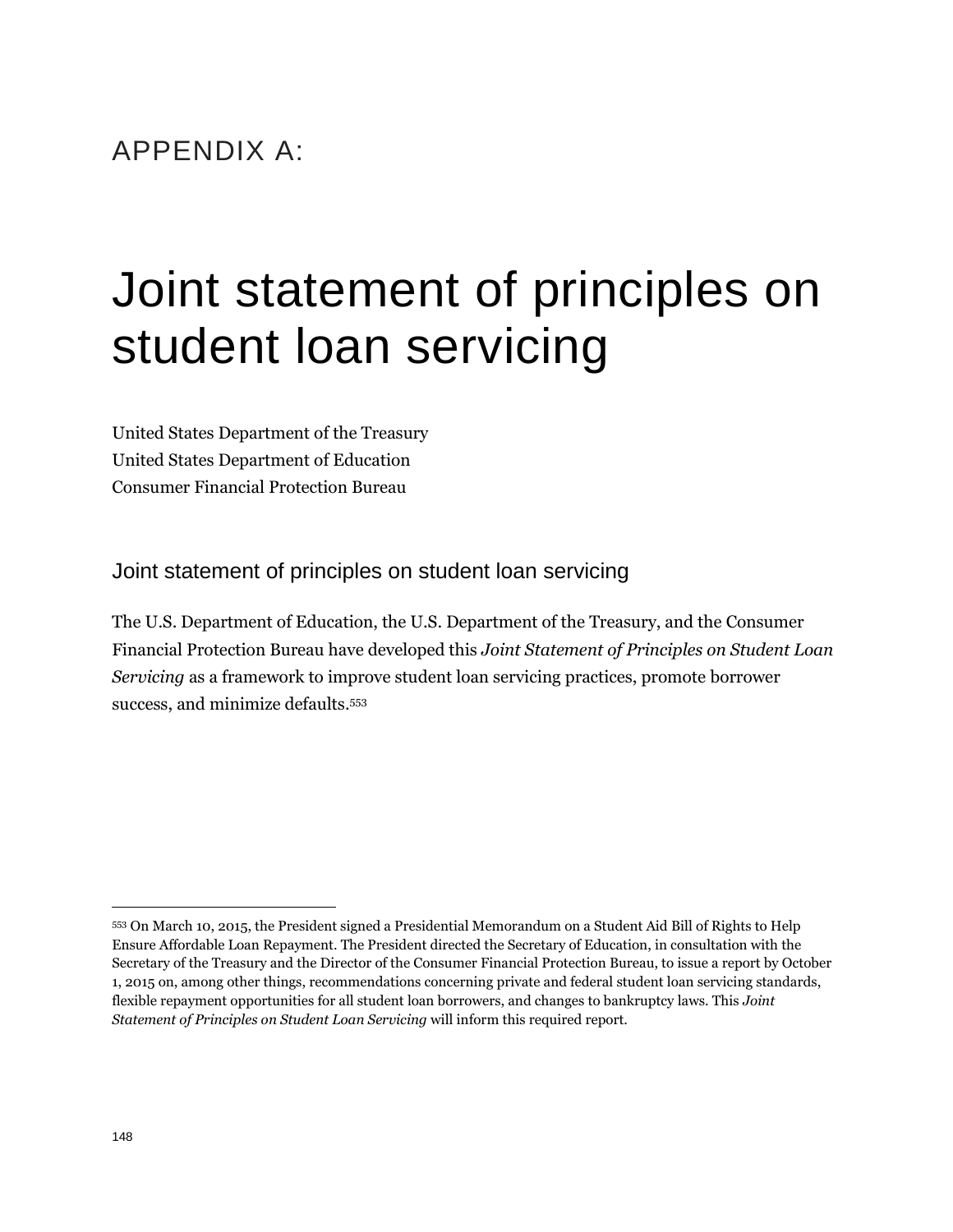### General principles for student loan servicing<sup>554</sup>

Consistent with their respective authorities, responsibilities, and missions, the Departments and the Bureau are committed to working together so that all student loan borrowers have access to (1) the information they need to repay their loans responsibly and avoid default; (2) protections so that they will be treated fairly even if they are struggling to repay their loans; and (3) mechanisms so that errors are resolved expeditiously and assurances that student loan servicers, both in the marketplace and through federally-contracted companies, are held accountable for their conduct. The following principles have been developed to advance these goals.

There are four main types of postsecondary education loans under which borrowers have outstanding balances. Direct Loans are federal loans made directly to borrowers by the U.S. Department of Education through the William D. Ford Federal Direct Loan program. Federal Family Education Loan Program (FFELP) loans were originated by private lenders and guaranteed by the federal government. Federal Perkins Loans, which are co-funded by institutions of higher education and the federal government, are originated and administered by participating institutions. Direct Loans, Perkins Loans and FFELP loans are made pursuant to Title IV of the Higher Education Act of 1965, as amended (HEA). The SAFRA Act, enacted in 2010, ended new loan originations under the FFEL program in 2010, but a significant number of loans remain outstanding. Private student loans are made by depository and non-depository financial institutions, states, institutions of higher education, and other entities. Private loans are not governed by HEA, but are subject to other federal and state laws. All Federal Direct Loans and some FFELP loans are held by the Department of Education and serviced pursuant to contracts with loan servicers and collection contractors. Servicing for Perkins Loans, privatelyheld FFELP loans, and private student loans is provided at the direction of the current loan holder, and servicing activities for Perkins and FFELP loans are governed by rules and regulations laid out by law and through the U.S. Department of Education. The economic

<sup>554</sup> On September 29, 2015, the Consumer Financial Protection Bureau published *Student Loan Servicing: Analysis of Public Input and Recommendations for Reform*, analyzing comments the Bureau solicited from stakeholders including student loan borrowers, federal student loan servicers, private student loan market participants, policy experts, and state law enforcement officials and regulators as part of the Departments' and the Bureau's joint efforts to identify initiatives to strengthen student loan servicing.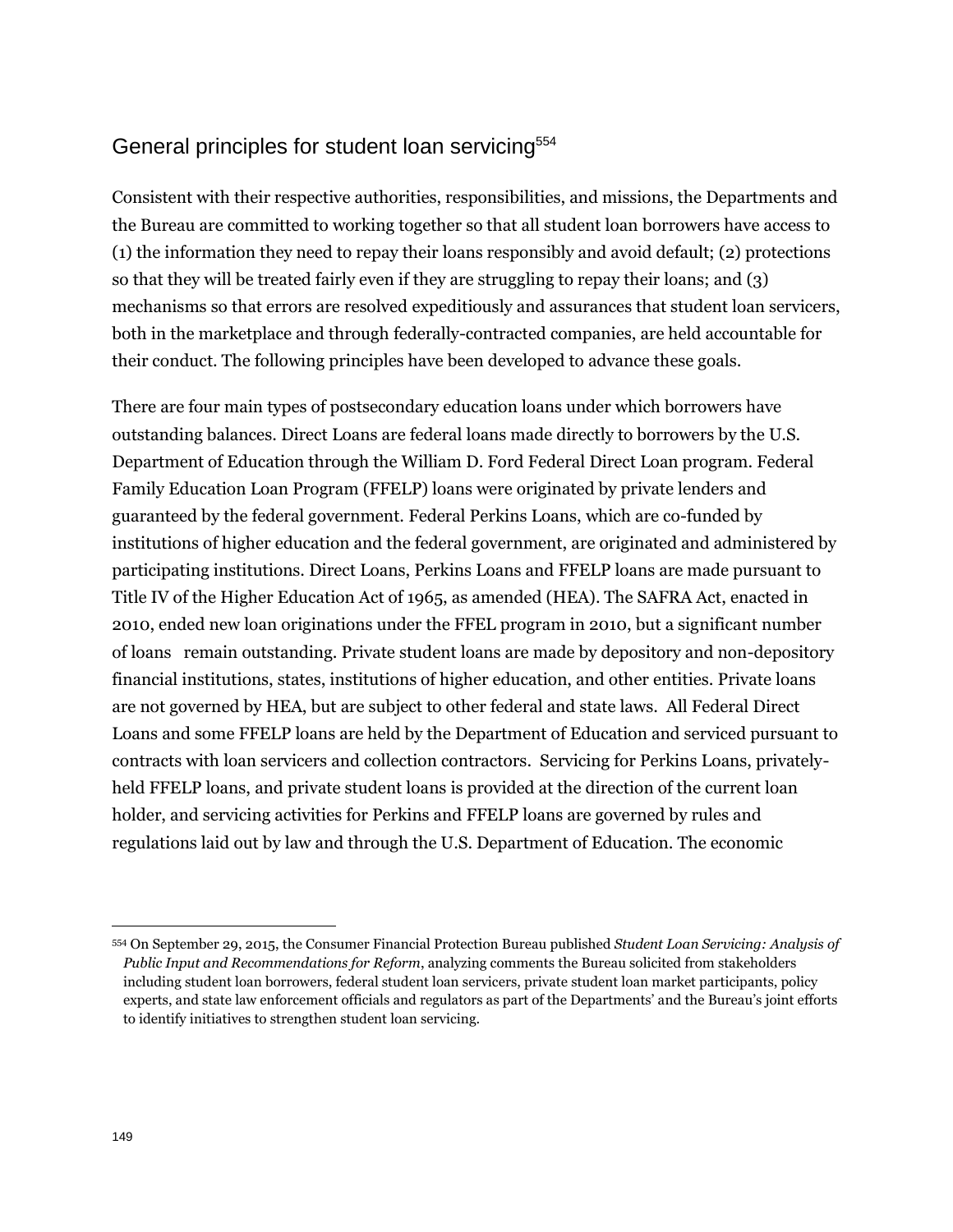incentives to provide servicing that best serves borrowers', loan holders', and taxpayers' needs vary across the different types of student loans.

In addition, the respective loan types come with varying levels of consumer protections and special benefits. Direct Loans, in general, offer borrowers more protections than private or FFELP loans. Borrowers with FFELP loans continue to consolidate into the Direct Loan program to access certain protections and benefits including the Public Service Loan Forgiveness Program, the nonaccrual of interest for servicemembers serving in areas of hostilities, and certain income-driven repayment plans. For federal loans, pursuant to provisions in the HEA, institutions of higher education are required to provide certain disclosures to borrowers that provide them with clear and helpful information about their loans and repayment options as part of schools' statutorily required entrance and exit counseling duties.

The Departments and the Bureau intend to work closely with one another, consistent with their respective authorities, to strengthen servicing protections for student loan borrowers, and will seek to ensure that student loan servicing is, where appropriate:

- **Consistent**. Student loan borrowers and servicers alike would benefit from a clear set of expectations for what constitutes minimum requirements for services provided by student loan servicers and servicer communications with borrowers, including adequate and timely customer service. Student loan borrowers should expect effective student loan servicing, including, but not limited to, conduct related to payment processing, servicing transfers, customer requests for information, error resolution, and disclosure of borrower repayment options and benefits. uch conduct should account for and recognize variations in loan features, terms, and borrower protections.
- **Accurate and actionable.** Student loan borrowers often depend on servicers to provide basic information about account features, borrower protections, and loan terms. It is critical that information provided to borrowers by student loan servicers be accurate and actionable. Information, including explanation and instructions regarding borrowers' loans and repayment options, should be presented in a manner that best informs borrowers, helps them achieve positive outcomes, and mitigates the risk and costs of default.